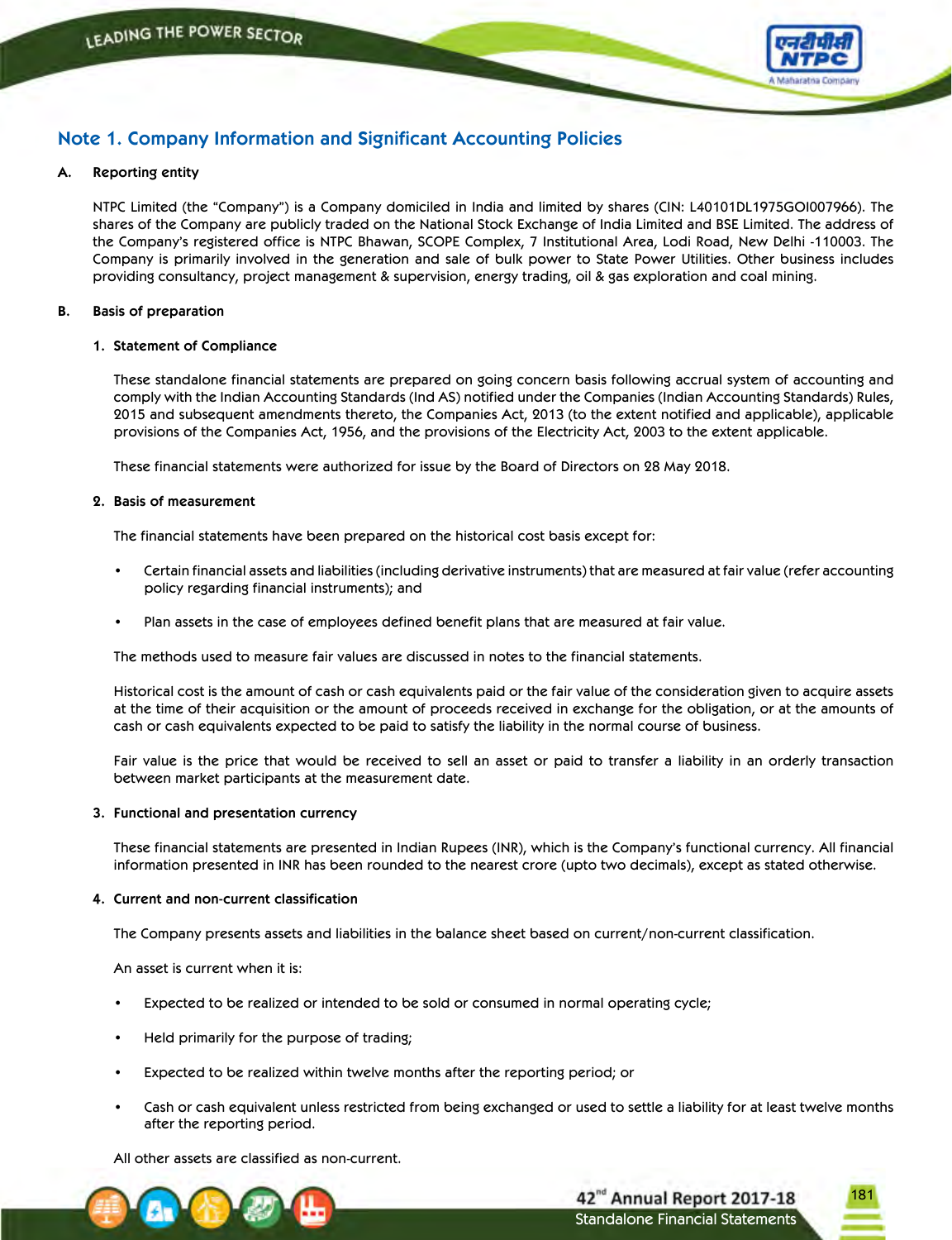

A liability is current when:

- It is expected to be settled in normal operating cycle;
- It is held primarily for the purpose of trading;
- It is due to be settled within twelve months after the reporting period; or
- There is no unconditional right to defer settlement of the liability for at least twelve months after the reporting period.

All other liabilities are classified as non-current.

Deferred tax assets/liabilities are classified as non-current.

### **C. Significant accounting policies**

 A summary of the significant accounting policies applied in the preparation of the financial statements are as given below. These accounting policies have been applied consistently to all periods presented in the financial statements.

 The Company has elected to utilize the option under Ind AS 101 by not applying the provisions of Ind AS 16 & Ind AS 38 retrospectively and continue to use the previous GAAP carrying amount as a deemed cost under Ind AS at the date of transition to Ind AS i.e. 1 April 2015. Therefore, the carrying amount of property, plant and equipment and intangible assets as per the previous GAAP as at 1 April 2015, i.e. the Company's date of transition to Ind AS, were maintained on transition to Ind AS.

### **1. Property, plant and equipment**

### **1.1. Initial recognition and measurement**

 An item of property, plant and equipment is recognized as an asset if and only if it is probable that future economic benefits associated with the item will flow to the Company and the cost of the item can be measured reliably.

 Items of property, plant and equipment are initially recognized at cost. Subsequent measurement is done at cost less accumulated depreciation/amortization and accumulated impairment losses. Cost includes expenditure that is directly attributable to bringing the asset to the location and condition necessary for it to be capable of operating in the manner intended by management.

When parts of an item of property, plant and equipment have different useful lives, they are recognized separately.

 Deposits, payments/liabilities made provisionally towards compensation, rehabilitation and other expenses relatable to land in possession are treated as cost of land.

 In the case of assets put to use, where final settlement of bills with contractors is yet to be effected, capitalization is done on provisional basis subject to necessary adjustment in the year of final settlement.

 Assets and systems common to more than one generating unit are capitalized on the basis of engineering estimates/ assessments.

 Items of spare parts, stand-by equipment and servicing equipment which meet the definition of property, plant and equipment are capitalized. Other spare parts are carried as inventory and recognized in the statement of profit and loss on consumption.

### **1.2. Subsequent costs**

182

Subsequent expenditure is recognized as an increase in the carrying amount of the asset when it is probable that future economic benefits deriving from the cost incurred will flow to the enterprise and the cost of the item can be measured reliably.

 Expenditure on major inspection and overhauls of generating unit is capitalized, when it meets the asset recognition criteria.



42<sup>nd</sup> Annual Report 2017-18 Standalone Financial Statements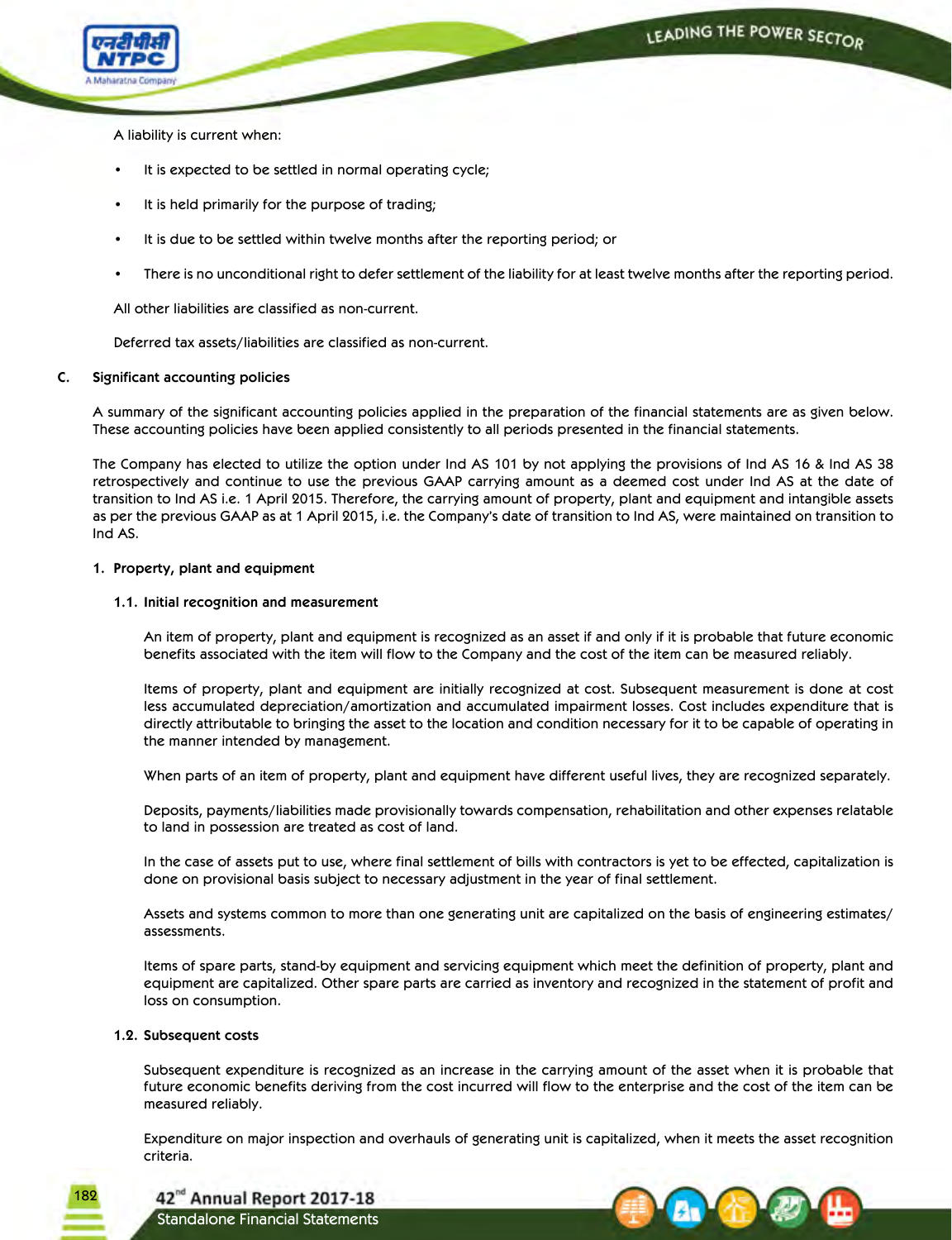

 The cost of replacing part of an item of property, plant and equipment is recognized in the carrying amount of the item if it is probable that the future economic benefits embodied within the part will flow to the Company and its cost can be measured reliably. The carrying amount of the replaced part is derecognized. The costs of the day-to-day servicing of property, plant and equipment are recognized in profit or loss as incurred.

#### **1.3. Decommissioning costs**

 The present value of the expected cost for the decommissioning of the asset after its use is included in the cost of the respective asset if the recognition criteria for a provision are met.

#### **1.4. De-recognition**

 Property, plant and equipment is derecognized when no future economic benefits are expected from their use or upon their disposal. Gains and losses on de-recognition of an item of property, plant and equipment are determined by comparing the proceeds from disposal, if any, with the carrying amount of property, plant and equipment, and are recognized in the statement of profit and loss.

#### **1.5. Depreciation/amortization**

 Depreciation is recognized in statement of profit and loss on a straight-line basis over the estimated useful lives of each part of an item of property, plant and equipment. Leased assets are depreciated over the shorter of the lease term and their useful lives unless it is reasonably certain that the Company will obtain ownership by the end of the lease term.

 Depreciation on the assets of the generation of electricity business and on the assets of Corporate & other offices is charged on straight line method following the rates and methodology notified by the CERC Tariff Regulations in accordance with Schedule II of the Companies Act, 2013.

 Depreciation on the assets of the coal mining, oil & gas exploration and consultancy business is charged on straight line method following the useful life specified in Schedule II of the Companies Act, 2013 except for the assets referred in policy no. C.6.

Depreciation on the following assets is provided on their estimated useful life ascertained on technical evaluation:

| a) Kutcha roads                                                                                                                                                        | 2 years   |
|------------------------------------------------------------------------------------------------------------------------------------------------------------------------|-----------|
| b) Enabling works                                                                                                                                                      |           |
| - residential buildings                                                                                                                                                | 15 years  |
| - internal electrification of residential buildings                                                                                                                    | 10 years  |
| - non-residential buildings including their internal electrification, water supply, sewerage<br>& drainage works, railway sidings, aerodromes, helipads and airstrips. | 5 years   |
| c) Personal computers & laptops including peripherals                                                                                                                  | 3 years   |
| d) Photocopiers, fax machines, water coolers and refrigerators                                                                                                         | 5 years   |
| e) Temporary erections including wooden structures                                                                                                                     | 1 year    |
| Telephone exchange<br>f)                                                                                                                                               | 15 years  |
| g) Wireless systems, VSAT equipments, display devices viz. projectors, screens, CCTV, audio<br>video conferencing systems and other communication equipments           | 6 years   |
| h) Energy saving electrical appliances and fittings                                                                                                                    | 2-7 years |

 Major overhaul and inspection costs which have been capitalized are depreciated over the period until the next scheduled outage or actual major inspection/overhaul, whichever is earlier.

 Leasehold land and buildings relating to generation of electricity business are fully amortized over lease period or life of the related plant whichever is lower following the rates and methodology notified by the CERC Tariff Regulations.

 Leasehold land and buildings relating to corporate and other offices are fully amortized over lease period or twenty five years whichever is lower following the rates and methodology notified by the CERC Tariff Regulations.

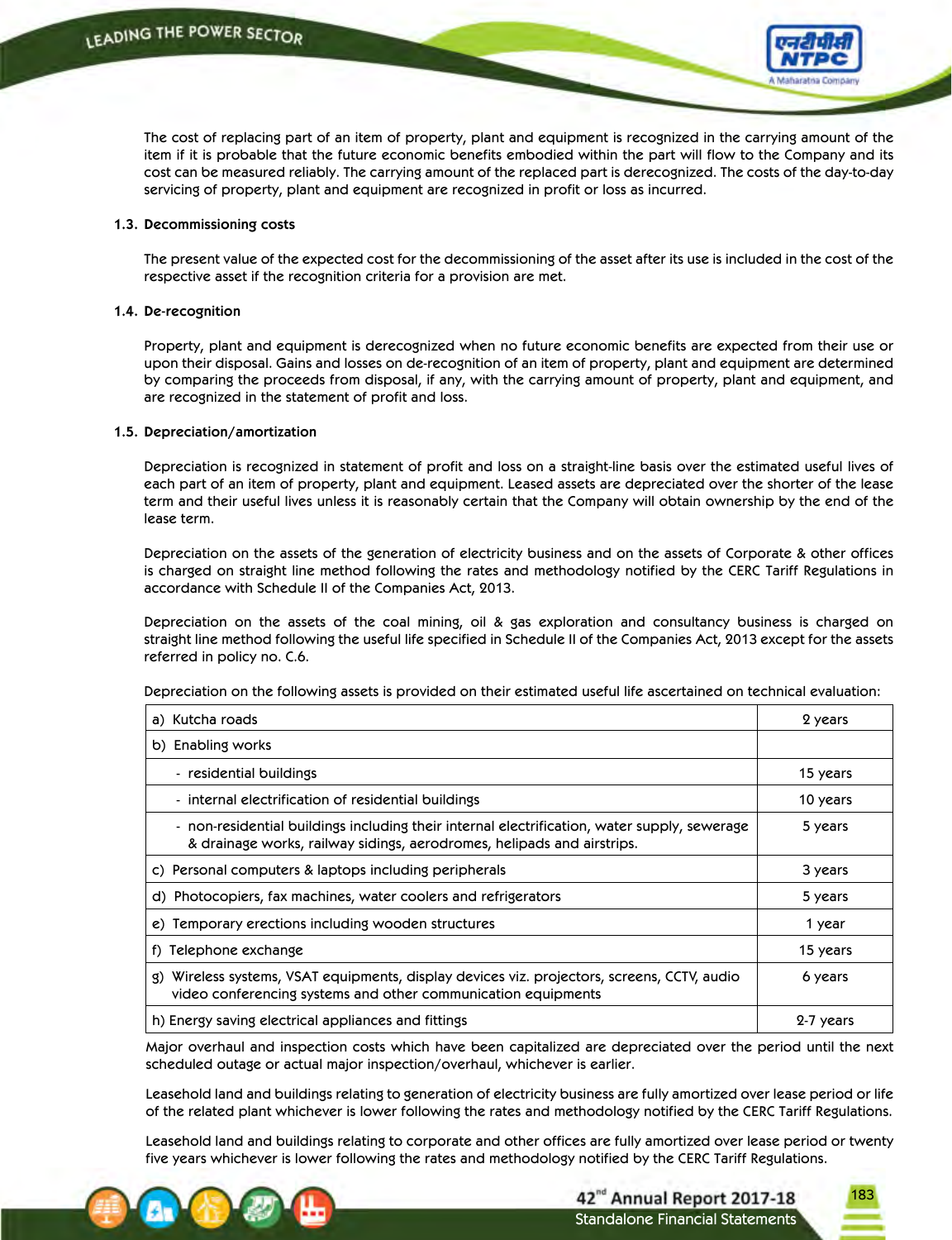

 Land acquired for mining business under Coal Bearing Areas (Acquisition & Development) Act, 1957 is amortized on the basis of balance useful life of the project. Other leasehold land acquired for mining business is amortized over the lease period or balance life of the project whichever is less.

 Depreciation on additions to/deductions from property, plant and equipment during the year is charged on pro-rata basis from/up to the month in which the asset is available for use/disposed.

 Where the cost of depreciable assets has undergone a change during the year due to increase/decrease in long-term liabilities on account of exchange fluctuation, price adjustment, change in duties or similar factors, the unamortized balance of such asset is charged off prospectively over the remaining useful life determined following the applicable accounting policies relating to depreciation/amortization.

 Where it is probable that future economic benefits deriving from the cost incurred will flow to the enterprise and the cost of the item can be measured reliably, subsequent expenditure on a PPE along-with its unamortized depreciable amount is charged off prospectively over the revised useful life determined by technical assessment.

 In circumstance, where a property is abandoned, the cumulative capitalized costs relating to the property are written off in the same period.

### **2. Capital work-in-progress**

 The cost of self-constructed assets includes the cost of materials & direct labour, any other costs directly attributable to bringing the assets to the location and condition necessary for it to be capable of operating in the manner intended by management and borrowing costs.

 Expenses directly attributable to construction of property, plant and equipment incurred till they are ready for their intended use are identified and allocated on a systematic basis on the cost of related assets.

Deposit works/cost plus contracts are accounted for on the basis of statements of account received from the contractors.

 Unsettled liabilities for price variation/exchange rate variation in case of contracts are accounted for on estimated basis as per terms of the contracts.

### **3. Intangible assets and intangible assets under development**

#### **3.1. Initial recognition and measurement**

 An intangible asset is recognized if and only if it is probable that the expected future economic benefits that are attributable to the asset will flow to the Company and the cost of the asset can be measured reliably.

 Intangible assets that are acquired by the Company, which have finite useful lives, are recognized at cost. Subsequent measurement is done at cost less accumulated amortization and accumulated impairment losses. Cost includes any directly attributable incidental expenses necessary to make the assets ready for its intended use.

 Expenditure on development activities is capitalized only if the expenditure can be measured reliably, the product or process is technically and commercially feasible, future economic benefits are probable and the Company intends to & has sufficient resources to complete development and to use or sell the asset.

 Expenditure incurred which are eligible for capitalizations under intangible assets are carried as intangible assets under development till they are ready for their intended use.

#### **3.2. Subsequent costs:**

 Subsequent expenditure is recognized as an increase in the carrying amount of the asset when it is probable that future economic benefits deriving from the cost incurred will flow to the enterprise and the cost of the item can be measured reliably.

### **3.3. De-recognition**

18.

 An intangible asset is derecognized when no future economic benefits are expected from their use or upon their disposal. Gains & losses on de-recognition of an item of intangible assets are determined by comparing the proceeds from disposal, if any, with the carrying amount of intangible assets and are recognized in the statement of profit and loss.



42<sup>nd</sup> Annual Report 2017-18 Standalone Financial Statements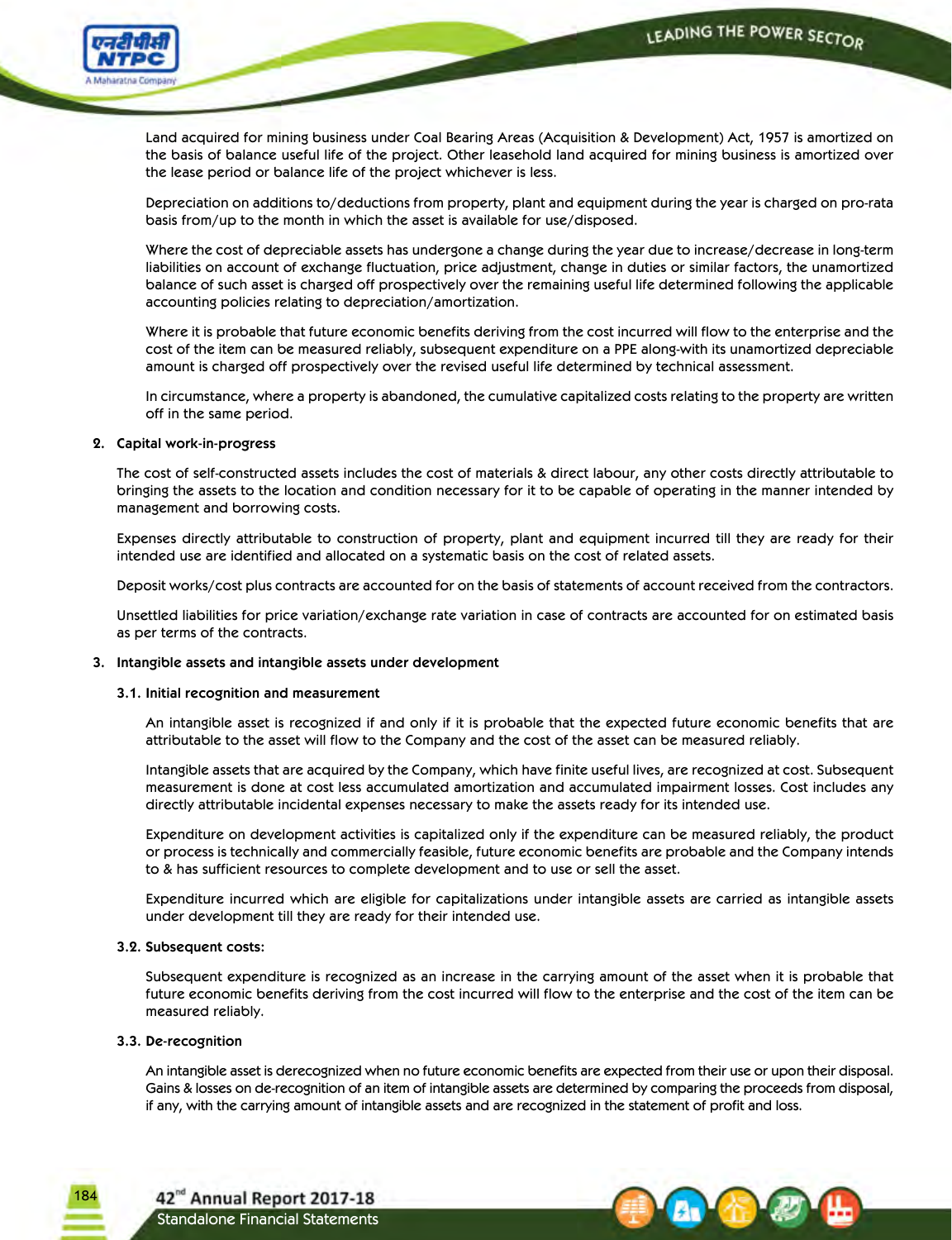

### **3.4. Amortization**

 Cost of software recognized as intangible asset, is amortized on straight-line method over a period of legal right to use or 3 years, whichever is less. Other intangible assets are amortized on straight-line method over the period of legal right to use or life of the related plant, whichever is less.

### **4. Regulatory deferral account balances**

 Expense/income recognized in the statement of profit and loss to the extent recoverable from or payable to the beneficiaries in subsequent periods as per CERC Tariff Regulations are recognized as 'Regulatory deferral account balances'.

 Regulatory deferral account balances are adjusted from the year in which the same become recoverable from or payable to the beneficiaries.

 Regulatory deferral account balances are evaluated at each balance sheet date to ensure that the underlying activities meet the recognition criteria and it is probable that future economic benefits associated with such balances will flow to the entity. If these criteria are not met, the regulatory deferral account balances are derecognized.

### **5. Exploration for and evaluation of mineral resources**

### **5.1. Oil and gas exploration costs**

 All exploration costs incurred in drilling and equipping exploratory and appraisal wells, cost of drilling exploratory type stratigraphic test wells are initially capitalized as 'Exploratory wells-in-progress' till the time these are either transferred to oil and gas assets on completion or expensed as exploration cost (including allocated depreciation) as and when determined to be dry or of no further use, as the case may be.

 Costs of exploratory wells are not carried over unless it could be reasonably demonstrated that there are indications of sufficient quantity of reserves and sufficient progress is being made in assessing the reserves and the economic & operating viability of the project. All such carried over costs are subject to review for impairment as per the policy of the Company.

 Cost of surveys and prospecting activities conducted in the search of oil and gas are expensed in the year in which these are incurred.

#### **5.2. Coal mining exploration costs**

 Exploration and evaluation costs comprise capitalized costs which are attributable to the search for coal, pending the determination of technical feasibility and the assessment of commercial viability of an identified resource which comprises inter-alia the following:

- researching and analyzing historical exploration data;
- • gathering exploration data through topographical, geo chemical and geo physical studies;
- exploratory drilling, trenching and sampling;
- determining & examining the volume and grade of the resource; and
- • surveying transportation and infrastructure requirements.

 Exploration and evaluation expenditure incurred after obtaining the mining right or the legal right to explore are capitalized as exploration and evaluation assets (intangible assets under development) and stated at cost less impairment. Exploration and evaluation assets are assessed for impairment indicators at least annually.

 Exploration and evaluation expenditure incurred prior to obtaining the mining right or the legal right to explore are expensed as incurred.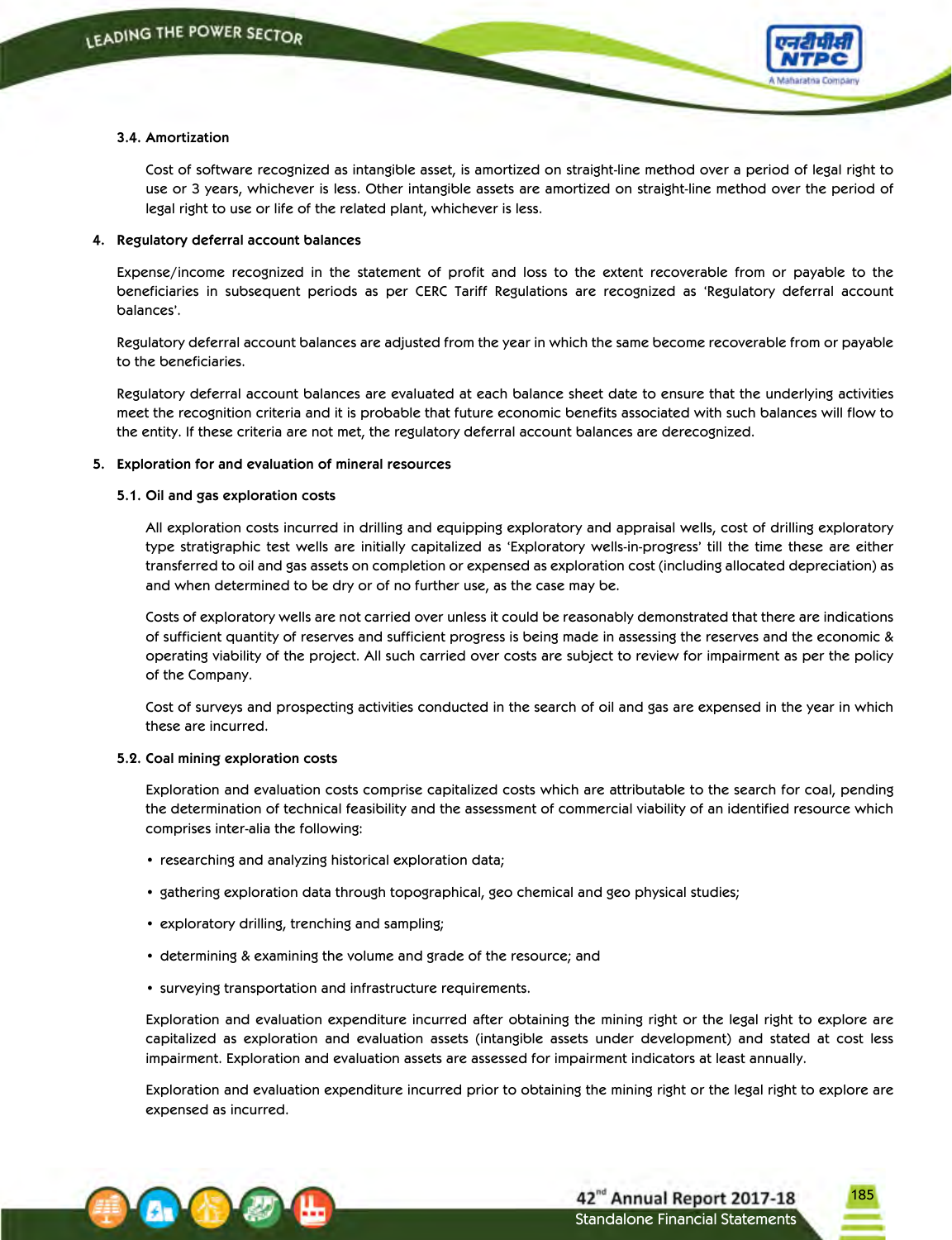

### **6. Development expenditure on coal mines**

Once proved reserves are determined and development of mines/project is sanctioned, exploration and evaluation assets are transferred to 'Development of coal mines' under Capital work-in-progress. However, if proved reserves are not determined, the exploration and evaluation costs are derecognized.

The development expenditure capitalized is net of value of coal extracted during development phase.

 Subsequent expenditure is capitalized only where it either enhances the economic benefits of the development/ producing asset or replaces part of the existing development/producing asset. Any remaining costs associated with the part replaced are expensed.

 Mines under development are capitalized on occurrence of earliest of the following milestones except when commercial readiness is stated in the project report:

- a) From the beginning of the financial year immediately after the year in which the project achieves physical output of 25% of rated capacity as per approved project report; or
- b) From the beginning of the financial year in which the value of production is more than total expenses; or
- c) 2 years of touching of coal.

 On being brought to revenue, the assets under capital work-in-progress are reclassified as a component of property, plant and equipment under 'Mining property'.

 Gains and losses on de-recognition of tangible/intangible assets, as referred above, are determined by comparing the proceeds from disposal, if any, with the carrying amount of respective assets and are recognized in the statement of profit and loss.

### **6.1. Stripping activity expense/adjustment**

 Expenditure incurred on removal of mine waste materials (overburden) necessary to extract the coal reserves is referred to as stripping cost. The Company has to incur such expenses over the life of the mine as technically estimated.

 Cost of stripping is charged on technically evaluated average stripping ratio at each mine with due adjustment for stripping activity asset and ratio-variance account after the mines are brought to revenue.

 Net of the balances of stripping activity asset and ratio variance at the Balance Sheet date is shown as 'Stripping activity adjustment' under the head 'Non-current assets/Non-current provisions' as the case may be.

### **6.2. Mines closure, site restoration and decommissioning obligations**

The Company's obligations for land reclamation and decommissioning of structure consist of spending at mines in accordance with the guidelines from Ministry of Coal, Government of India. The Company estimates its obligations for mine closure, site restoration and decommissioning based on the detailed calculation & technical assessment of the amount and timing of future cash spending for the required work and provided for as per approved mine closure plan. The estimate of expenses is escalated for inflation and then discounted at a discount rate that reflect current market assessment of the time value of money and risk, such that the amount of provision reflects the present value of expenditure required to settle the obligation.The Company records a corresponding asset under property, plant and equipment associated with the obligation.

 The value of the obligation is progressively increased over time as the effect of discounting unwinds and the same is recognized as finance costs.

### **6.3. Amortization**

186

 On being brought to revenue, the mines closure, site restoration and decommissioning obligations are amortized over the balance life of the mine. Mining property is amortized from the year in which the mine is brought under revenue, in 20 years or life of mine whichever is less.

42<sup>nd</sup> Annual Report 2017-18 Standalone Financial Statements

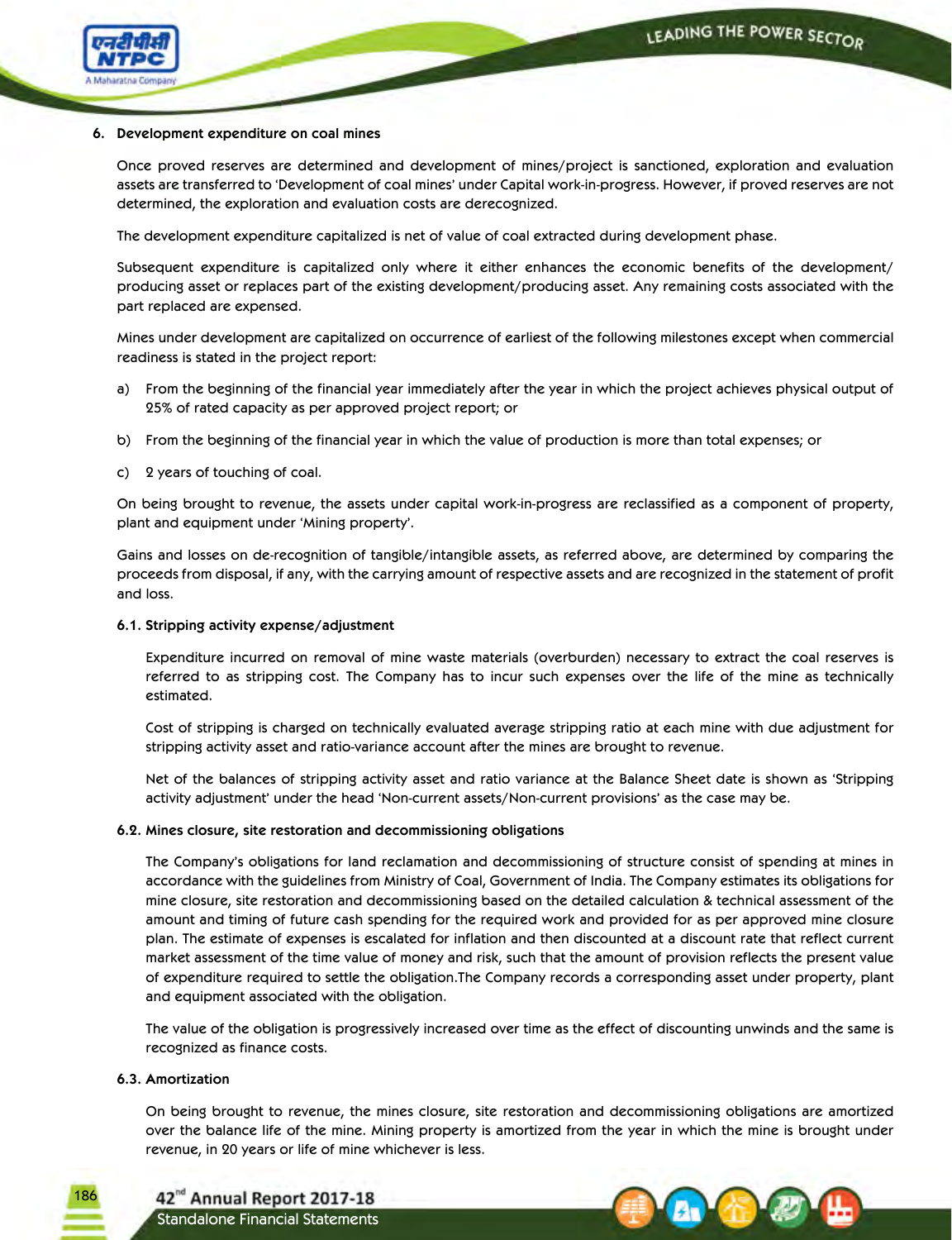

### **7. Joint operations**

 The Company has entered into joint arrangements with others for operations in the nature of joint operations. The Company recognizes, on a line-by-line basis its share of the assets, liabilities and expenses of these joint operations as per the arrangement which are accounted based on the respective accounting policies of the Company.

### **8. Borrowing costs**

 Borrowing costs consist of (a) interest expense calculated using the effective interest method as described in Ind AS 109 'Financial Instruments' (b) finance charges in respect of finance leases recognized in accordance with Ind AS 17 'Leases' and (c) exchange differences arising from foreign currency borrowings to the extent that they are regarded as an adjustment to interest costs.

 Borrowing costs that are directly attributable to the acquisition, construction/exploration/ development or erection of qualifying assets are capitalized as part of cost of such asset until such time the assets are substantially ready for their intended use. Qualifying assets are assets which necessarily take substantial period of time to get ready for their intended use or sale.

 When the Company borrows funds specifically for the purpose of obtaining a qualifying asset, the borrowing costs incurred are capitalized. When Company borrows funds generally and uses them for the purpose of obtaining a qualifying asset, the capitalization of the borrowing costs is computed based on the weighted average cost of general borrowing that are outstanding during the period and used for the acquisition, construction/exploration or erection of the qualifying asset.

 Income earned on temporary investment of the borrowings pending their expenditure on the qualifying assets is deducted from the borrowing costs eligible for capitalization.

 Capitalization of borrowing costs ceases when substantially all the activities necessary to prepare the qualifying assets for their intended uses are complete.

Other borrowing costs are recognized as an expense in the year in which they are incurred.

#### **9. Inventories**

Inventories are valued at the lower of cost and net realizable value. Cost includes cost of purchase, cost of conversion and other costs incurred in bringing the inventories to their present location and condition. Cost is determined on weighted average basis. Costs of purchased inventory are determined after deducting rebates and discounts. Net realizable value is the estimated selling price in the ordinary course of business, less estimated costs of completion and the estimated costs necessary to make the sale.

 The diminution in the value of obsolete, unserviceable, surplus and non-moving items of stores and spares is ascertained on review and provided for.

Steel scrap is valued at estimated realizable value.

#### **10. Cash and cash equivalents**

 Cash and cash equivalents in the balance sheet comprise cash at banks, cash on hand and short-term deposits with an original maturity of three months or less, which are subject to an insignificant risk of changes in value.

#### **11. Government grants**

 Government grants are recognized initially as deferred income when there is reasonable assurance that they will be received and the Company will comply with the conditions associated with the grant. Grants that compensate the Company for the cost of an asset are recognized in profit or loss on a systematic basis over the useful life of the related asset. Grants that compensate the Company for expenses incurred are recognized over the period in which the related costs are incurred and deducted from the related expenses.

#### **12. Fly ash utilization reserve fund**

 Proceeds from sale of ash/ash products along-with income on investment of such proceeds are transferred to 'Fly ash utilisation reserve fund' in terms of provisions of gazette notification dated 3 November 2009 issued by Ministry of Environment and Forests, Government of India. The fund is utilized towards expenditure on development of infrastructure/ facilities, promotion & facilitation activities for use of fly ash.

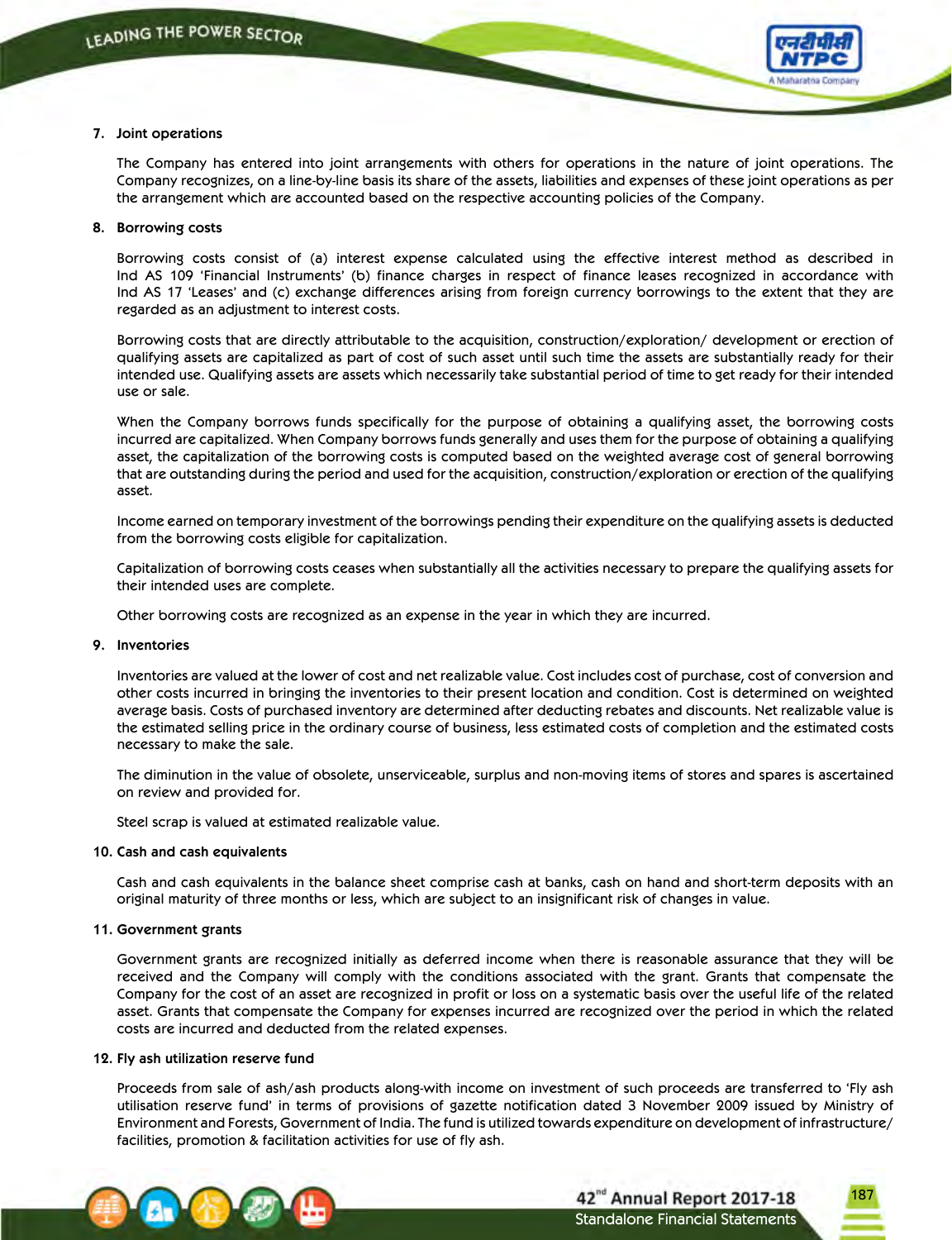

### **13. Provisions, contingent liabilities and contingent assets**

 A provision is recognized if, as a result of a past event, the Company has a present legal or constructive obligation that can be estimated reliably, and it is probable that an outflow of economic benefits will be required to settle the obligation. If the effect of the time value of money is material, provisions are determined by discounting the expected future cash flows at a pre-tax rate that reflects current market assessments of the time value of money and the risks specific to the liability. When discounting is used, the increase in the provision due to the passage of time is recognized as a finance costs.

 The amount recognized as a provision is the best estimate of the consideration required to settle the present obligation at reporting date, taking into account the risks and uncertainties surrounding the obligation.

 When some or all of the economic benefits required to settle a provision are expected to be recovered from a third party, the receivable is recognized as an asset if it is virtually certain that reimbursement will be received and the amount of the receivable can be measured reliably. The expense relating to a provision is presented in the statement of profit and loss net of any reimbursement.

 Contingent liabilities are possible obligations that arise from past events and whose existence will only be confirmed by the occurrence or non-occurrence of one or more future events not wholly within the control of the Company. Where it is not probable that an outflow of economic benefits will be required, or the amount cannot be estimated reliably, the obligation is disclosed as a contingent liability, unless the probability of outflow of economic benefits is remote. Contingent liabilities are disclosed on the basis of judgment of the management/independent experts. These are reviewed at each balance sheet date and are adjusted to reflect the current management estimate.

 Contingent assets are possible assets that arise from past events and whose existence will be confirmed only by the occurrence or non-occurrence of one or more uncertain future events not wholly within the control of the Company. Contingent assets are disclosed in the financial statements when inflow of economic benefits is probable on the basis of judgment of management. These are assessed continually to ensure that developments are appropriately reflected in the financial statements.

### **14. Foreign currency transactions and translation**

 Transactions in foreign currencies are initially recorded at the functional currency spot rates at the date the transaction first qualifies for recognition.

 Monetary assets and liabilities denominated in foreign currencies are translated at the functional currency spot rates of exchange at the reporting date. Exchange differences arising on settlement or translation of monetary items are recognized in profit or loss in the year in which it arises with the exception that exchange differences on long term monetary items related to acquisition of property, plant and equipment recognized upto 31 March 2016 are adjusted to the carrying cost of property, plant and equipment.

 Non-monetary items are measured in terms of historical cost in a foreign currency are translated using the exchange rate at the date of the transaction.

### **15. Revenue**

188

Company's revenues arise from sale and trading of energy, consultancy, project management & supervision services and other income. Revenue from other income comprises interest from banks, employees, contractors etc., dividend from investments in joint venture & subsidiary companies, dividend from mutual fund investments, surcharge received from beneficiaries for delayed payments, sale of scrap, other miscellaneous income, etc.

### **15.1. Revenue from sale of energy**

 The majority of the Company's operations in India are regulated under the Electricity Act, 2003. Accordingly, the CERC determines the tariff for the Company's power plants based on the norms prescribed in the tariff regulations as applicable from time to time.Tariff is based on the capital cost incurred for a specific power plant and primarily comprises two components: capacity charge i.e. a fixed charge, that includes depreciation, return on equity, interest on working capital, operating & maintenance expenses, interest on loan and energy charge i.e. a variable charge primarily based on fuel costs.

 Revenue from the sale of energy is measured at the fair value of the consideration received or receivable. Revenue is recognized when the significant risks and rewards of ownership have been transferred to the buyer, recovery of the consideration is probable, the associated costs can be estimated reliably, there is no continuing management involvement, and the amount of revenue can be measured reliably.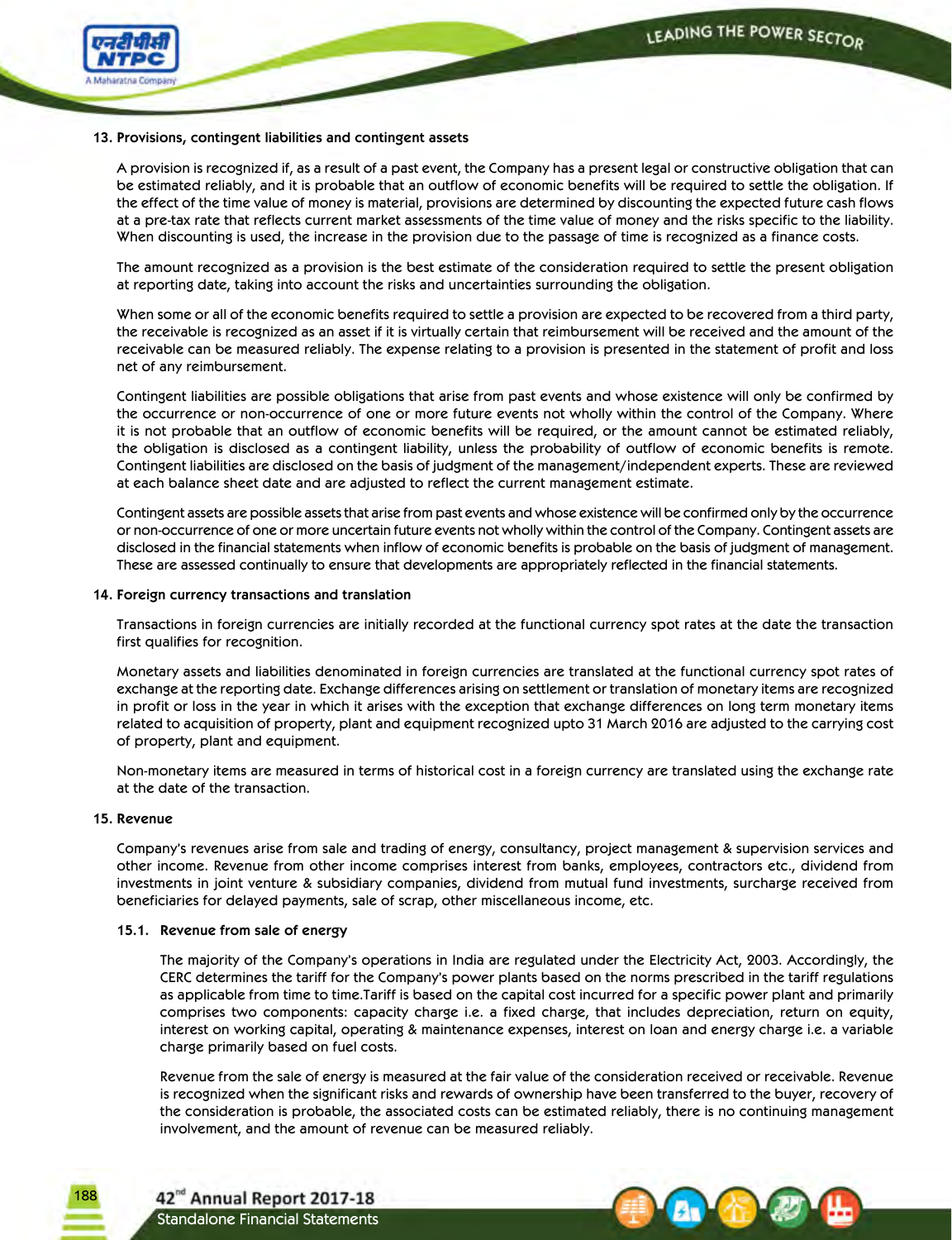

 Revenue from sale of energy is accounted for based on tariff rates approved by the CERC (except items indicated as provisional) as modified by the orders of Appellate Tribunal for Electricity to the extent applicable. In case of power stations where the tariff rates are yet to be approved/items indicated provisional by the CERC in their orders, provisional rates are adopted considering the applicable CERC Tariff Regulations. Revenue from sale of energy is recognized once the electricity has been delivered to the beneficiary and is measured through a regular review of usage meters. Beneficiaries are billed on a periodic and regular basis. As at each reporting date, revenue from sale of energy includes an accrual for sales delivered to beneficiaries but not yet billed i.e. unbilled revenue.

 The incentives/disincentives are accounted for based on the norms notified/approved by the CERC as per principles enunciated in Ind AS 18. In cases of power stations where the same have not been notified/approved, incentives/disincentives are accounted for on provisional basis.

 Part of revenue from sale of energy is recognized based on the rates, terms & conditions mutually agreed with the beneficiaries and trading of power through power exchanges.

Rebates allowed to beneficiaries as early payment incentives are deducted from the amount of revenue.

 Advance against depreciation considered as deferred revenue in earlier years is included in sales, to the extent depreciation recovered in tariff during the year is lower than the corresponding depreciation charged.

 Exchange differences arising from settlement/translation of monetary items denominated in foreign currency to the extent recoverable from or payable to the beneficiaries in subsequent periods as per the CERC Tariff Regulations are accounted as 'Regulatory deferred account balances' and adjusted from the year in which the same becomes recoverable/payable.

 Exchange differences on account of translation of foreign currency borrowings recognized upto 31 March 2016, recoverable from or payable to the beneficiaries in subsequent periods as per the CERC Tariff Regulations are accounted as 'Deferred foreign currency fluctuation asset'. The increase or decrease in depreciation for the year due to the accounting of such exchange differences as mentioned above is adjusted in depreciation. Fair value changes in respect of forward exchange contracts of derivative contracts recoverable from/payable to the beneficiaries as per the CERC Tariff Regulations, are recognized in sales.

#### **15.2. Revenue from services**

 Revenue from consultancy, project management and supervision services rendered is recognized in profit or loss in proportion to the stage of completion of the transaction at the reporting date. The stage of completion is assessed by reference to actual progress/technical assessment of work executed, in line with the terms of the respective consultancy contracts. Reimbursement of expenses are recognized as other income, as per the terms of the consultancy service contracts.

### **15.3. Other income**

 Interest income is recognized, when no significant uncertainty as to measurability or collectability exist, on a time proportion basis taking into account the amount outstanding and the applicable interest rate, using the effective interest rate method (EIR).

Scrap other than steel scrap is accounted for as and when sold.

 Insurance claims for loss of profit are accounted for in the year of acceptance. Other insurance claims are accounted for based on certainty of realization.

 Revenue from rentals and operating leases is recognized on an accrual basis in accordance with the substance of the relevant agreement.

 For debt instruments measured either at amortized cost or at fair value through other comprehensive income (OCI), interest income is recorded using the EIR. EIR is the rate that exactly discounts the estimated future cash payments or receipts over the expected life of the financial instrument or a shorter period, where appropriate, to the gross carrying amount of the financial asset or to the amortized cost of a financial liability. When calculating the EIR, the Company estimates the expected cash flows by considering all the contractual terms of the financial instrument (for example, prepayment, extension, call and similar options) but does not consider the expected credit losses. Interest income is included in other income in the statement of profit and loss.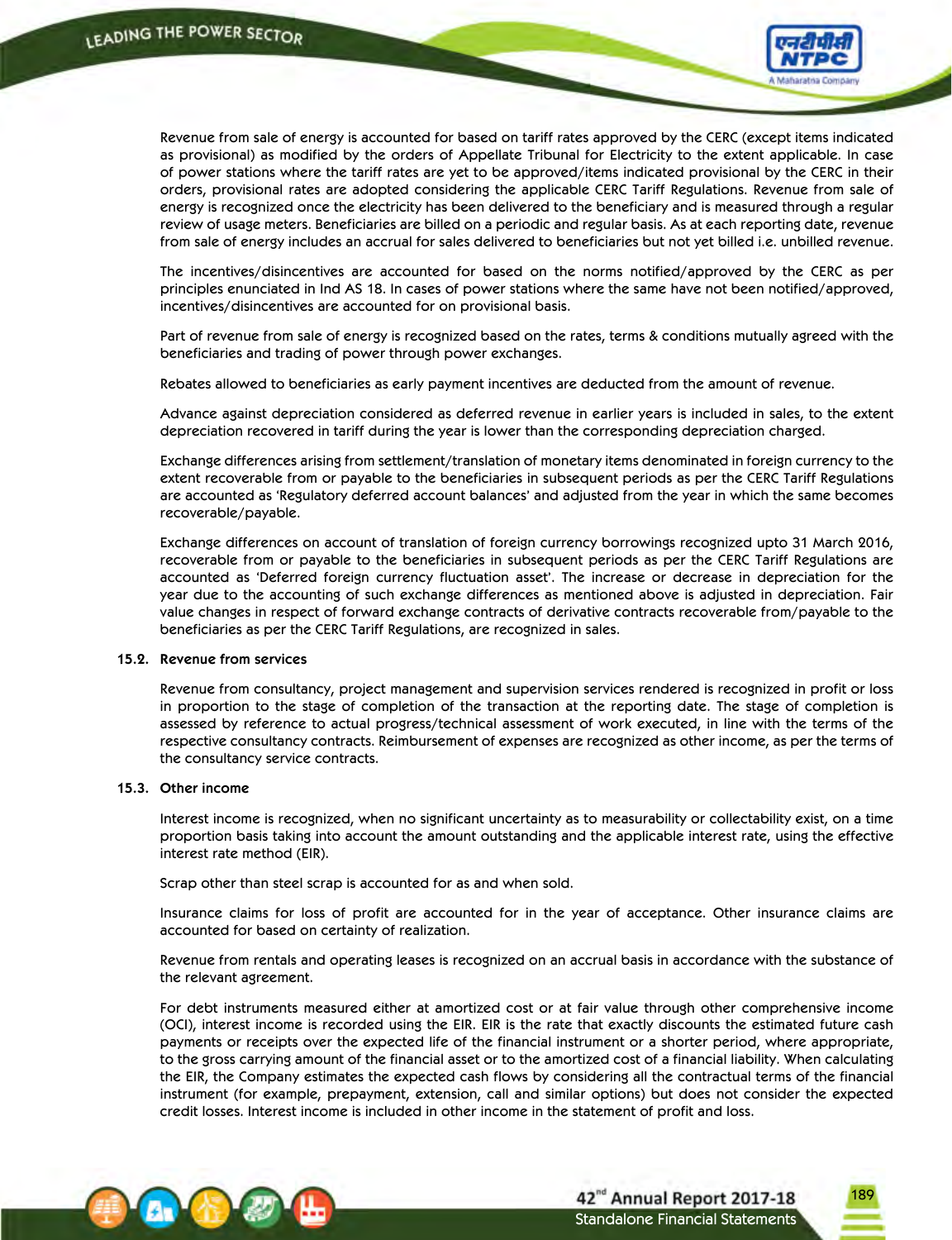

 The interest/surcharge on late payment/overdue sundry debtors for sale of energy is recognized when no significant uncertainty as to measurability or collectability exists.

 Interest/surcharge recoverable on advances to suppliers as well as warranty claims wherever there is uncertainty of realization/acceptance are not treated as accrued and are therefore, accounted for on receipt/acceptance.

 Dividend income is recognized in profit or loss only when the right to receive is established, it is probable that the economic benefits associated with the dividend will flow to the Company, and the amount of the dividend can be measured reliably.

### **16. Employee benefits**

### **16.1. Defined contribution plans**

 A defined contribution plan is a post-employment benefit plan under which an entity pays fixed contributions into separate entities and will have no legal or constructive obligation to pay further amounts. Obligations for contributions to defined contribution plans are recognized as an employee benefits expense in profit or loss in the period during which services are rendered by employees. Prepaid contributions are recognized as an asset to the extent that a cash refund or a reduction in future payments is available. Contributions to a defined contribution plan that are due after more than 12 months after the end of the period in which the employees render the service are discounted to their present value.

 The Company has a defined contribution pension scheme which is administered through a separate trust. The obligation of the Company is to contribute to the trust to the extent of amount not exceeding 30% of basic pay and dearness allowance less employer's contribution towards provident fund, gratuity, post-retirement medical facility (PRMF) or any other retirement benefits. The contributions to the fund for the year are recognized as an expense and charged to the statement of profit and loss.

### **16.2. Defined benefit plans**

 A defined benefit plan is a post-employment benefit plan other than a defined contribution plan. The Company's liability towards gratuity, pension scheme at two of the stations in respect of taken over employees from the erstwhile state government power utility, post-retirement medical facility, baggage allowance for settlement at home town after retirement, farewell gift on retirement and provident fund scheme to the extent of interest liability on provident fund contribution are in the nature of defined benefit plans.

 The Company pays fixed contribution to the provident fund at predetermined rates to a separate trust, which invests the funds in permitted securities. The contributions to the fund for the year are recognized as expense and are charged to the profit or loss. The obligation of the Company is to make such fixed contributions and to ensure a minimum rate of return to the members as specified by the Government of India.

 The gratuity is funded by the Company and is managed by separate trust. Pension scheme at one of the taken over projects is also funded by the Company and is managed by separate trust. The Company has PRMF, under which retired employee and the spouse are provided medical facilities in the Company hospitals/empaneled hospitals. They can also avail treatment as out-patient subject to a ceiling fixed by the Company.

 The Company's net obligation in respect of defined benefit plans is calculated separately for each plan by estimating the amount of future benefit that employees have earned in return for their service in the current and prior periods; that benefit is discounted to determine its present value. Any unrecognized past service costs and the fair value of any plan assets are deducted. The discount rate is based on the prevailing market yields of Indian government securities as at the reporting date that have maturity dates approximating the terms of the Company's obligations and that are denominated in the same currency in which the benefits are expected to be paid.

 The calculation is performed annually by a qualified actuary using the projected unit credit method. When the calculation results in a benefit to the Company, the recognized asset is limited to the total of any unrecognized past service costs and the present value of economic benefits available in the form of any future refunds from the plan or reductions in future contributions to the plan. An economic benefit is available to the Company if it is realizable



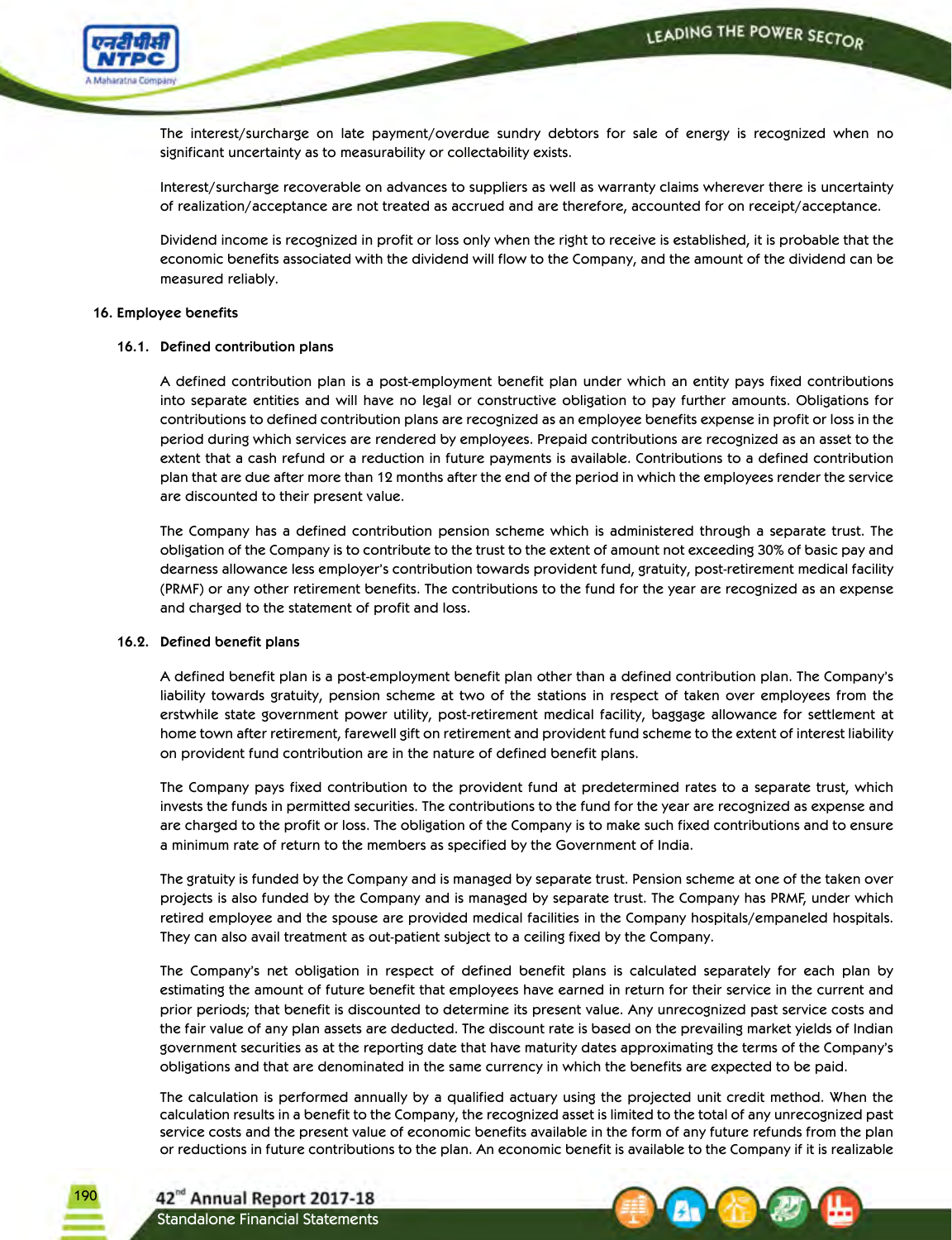

during the life of the plan, or on settlement of the plan liabilities. Any actuarial gains or losses are recognized in OCI in the period in which they arise.

 When the benefits of a plan are improved, the portion of the increased benefit relating to past service by employees is recognized in profit or loss on a straight-line basis over the average period until the benefits become vested. To the extent that the benefits vest immediately, the expense is recognized immediately in statement of profit and loss.

#### **16.3. Other long-term employee benefits**

 Benefits under the Company's leave encashment, long-service award and economic rehabilitation scheme constitute other long term employee benefits.

 The Company's net obligation in respect of leave encashment is the amount of future benefit that employees have earned in return for their service in the current and prior periods; that benefit is discounted to determine its present value, and the fair value of any related assets is deducted. The discount rate is based on the prevailing market yields of Indian government securities as at the reporting date that have maturity dates approximating the terms of the Company's obligations. The calculation is performed using the projected unit credit method. Any actuarial gains or losses are recognized in profit or loss in the period in which they arise.

 As per the Company's economic rehabilitation scheme which is optional, the nominee of the deceased employee is paid a fixed amount based on the last salary drawn by the employee till the date of superannuation of the employee by depositing the final provident fund and gratuity amount which will be interest free.

 The obligations are presented as current liabilities in the balance sheet if the entity does not have an unconditional right to defer settlement for at least twelve months after the reporting period, regardless of when the actual settlement is expected to occur.

### **16.4. Short-term benefits**

 Short-term employee benefit obligations are measured on an undiscounted basis and are expensed as the related service is provided.

 A liability is recognized for the amount expected to be paid under performance related pay if the Company has a present legal or constructive obligation to pay this amount as a result of past service provided by the employee and the obligation can be estimated reliably.

#### **17. Other expenses**

 Expenses on ex-gratia payments under voluntary retirement scheme, training & recruitment and voluntary community development are charged to statement of profit and loss in the year incurred.

 Expenditure on research is charged to revenue as and when incurred. Expenditure on development is charged to revenue as and when incurred unless it meets the recognition criteria for intangible asset as per Ind AS 38 'Intangible assets'.

 Preliminary expenses on account of new projects incurred prior to approval of feasibility report/techno economic clearance are charged to statement of profit and loss.

Net pre-commissioning income/expenditure is adjusted directly in the cost of related assets and systems.

 Transit and handling losses of coal as per Company's norms are included in cost of coal.

#### **18. Income tax**

 Income tax expense comprises current and deferred tax. Current tax expense is recognized in profit or loss except to the extent that it relates to items recognized directly in other comprehensive income or equity, in which case it is recognized in OCI or equity.

 Current tax is the expected tax payable on the taxable income for the year, using tax rates enacted or substantively enacted and as applicable at the reporting date, and any adjustment to tax payable in respect of previous years.

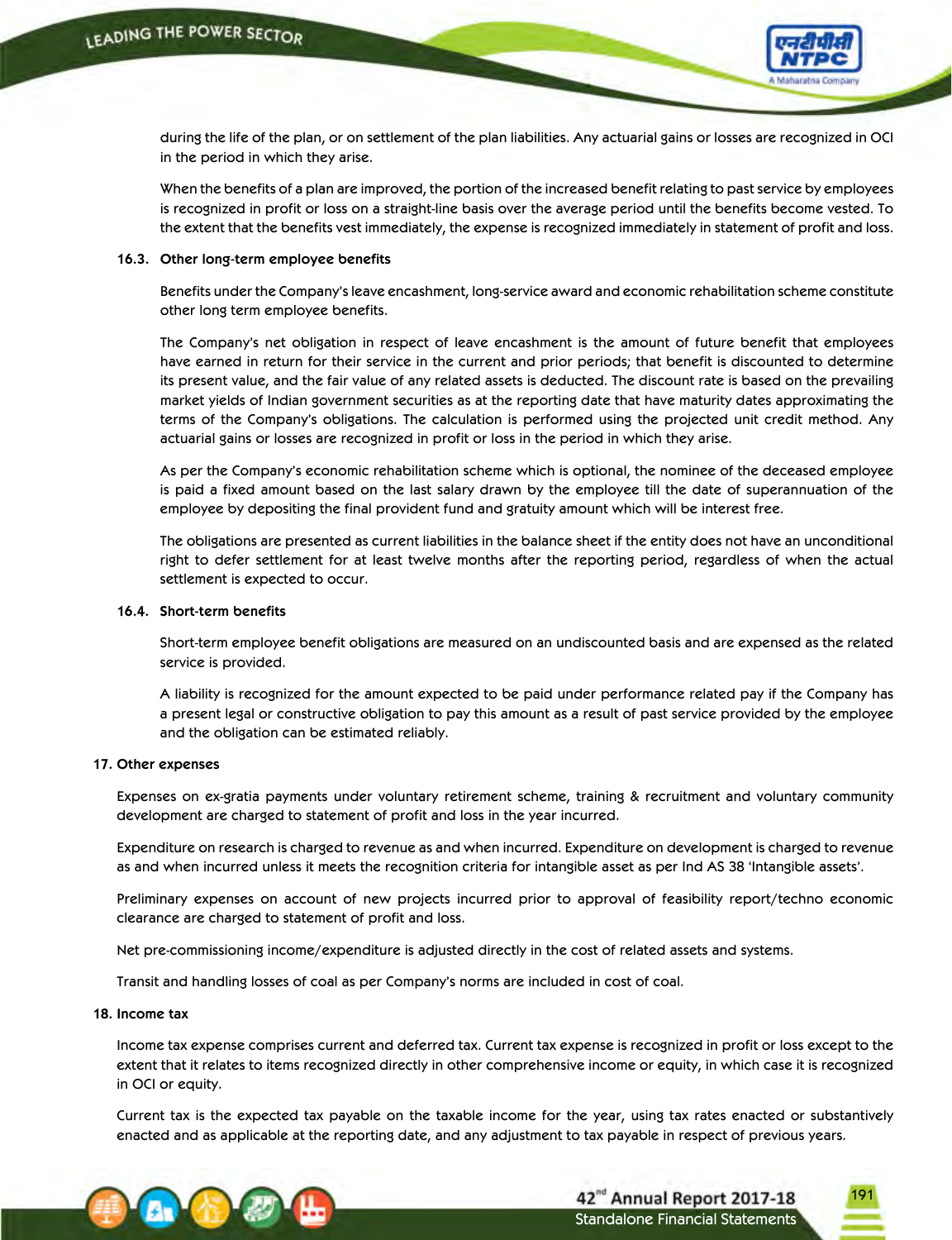

 Deferred tax is recognized using the balance sheet method, providing for temporary differences between the carrying amounts of assets and liabilities for financial reporting purposes and the amounts used for taxation purposes. Deferred tax is measured at the tax rates that are expected to be applied to temporary differences when they reverse, based on the laws that have been enacted or substantively enacted by the reporting date. Deferred tax assets and liabilities are offset if there is a legally enforceable right to offset current tax liabilities and assets, and they relate to income taxes levied by the same tax authority.

 Deferred tax is recognized in profit or loss except to the extent that it relates to items recognized directly in OCI or equity, in which case it is recognized in OCI or equity.

 A deferred tax asset is recognized to the extent that it is probable that future taxable profits will be available against which the temporary difference can be utilized. Deferred tax assets are reviewed at each reporting date and are reduced to the extent that it is no longer probable that the related tax benefit will be realized.

 Additional income taxes that arise from the distribution of dividends are recognized at the same time that the liability to pay the related dividend is recognized.

### **19. Leases**

### **19.1. As lessee**

### **Accounting for finance leases**

 Leases of property, plant and equipment where the Company, as lessee has substantially all risks and rewards of ownership are classified as finance lease. On initial recognition, assets held under finance leases are recorded as property, plant and equipment and the related liability is recognized under borrowings. At inception of the lease, finance leases are recorded at amounts equal to the fair value of the leased asset or, if lower, the present value of the minimum lease payments. Minimum lease payments made under finance leases are apportioned between the finance expense and the reduction of the outstanding liability.

 The finance expense is allocated to each period during the lease term so as to produce a constant periodic rate of interest on the remaining balance of the liability.

#### **Accounting for operating leases**

 Leases in which a significant portion of the risks and rewards of ownership are not transferred to the Company as lessee are classified as operating lease. Payments made under operating leases are recognized as an expense on a straight-line basis over the lease term unless the payments are structured to increase in line with expected general inflation to compensate for the lessor's expected inflationary cost increases. Lease incentives received are recognized as an integral part of the total lease expense, over the term of the lease.

### **19.2. As lessor**

192

 At the inception of an arrangement, the Company determines whether such an arrangement is or contains a lease. A specific asset is subject of a lease if fulfillment of the arrangement is dependent on the use of that specified asset. An arrangement conveys the right to use the asset if the arrangement conveys to the customer the right to control the use of the underlying asset. Arrangements that do not take the legal form of a lease but convey rights to customers/suppliers to use an asset in return for a payment or a series of payments are identified as either finance leases or operating leases.

#### **Accounting for finance leases**

 Where the Company determines a long term PPA to be or to contain a lease and where the off taker has the principal risk and rewards of ownership of the power plant through its contractual arrangements with the Company, the arrangement is considered a finance lease. Capacity payments are apportioned between capital repayments relating to the provision of the plant, finance income and service income. The finance income element



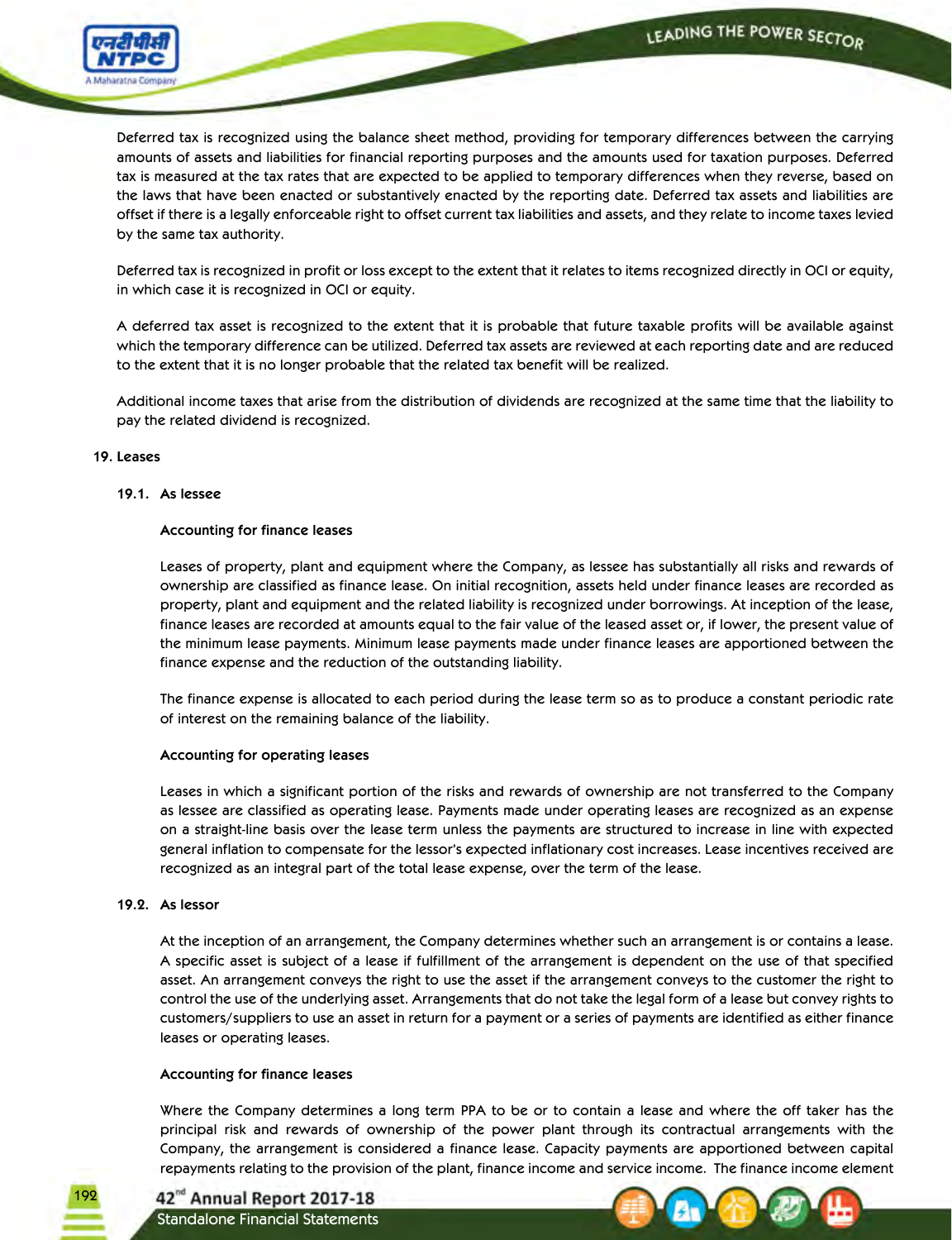

193

of the capacity payment is recognized as revenue, using a rate of return specific to the plant to give a constant periodic rate of return on the net investment in each period. The service income element of the capacity payment is the difference between the total capacity payment and the amount recognized as finance income and capital repayments and recognized as revenue as it is earned.

 The amounts due from lessees under finance leases are recorded in the balance sheet as financial assets, classified as 'Finance lease receivables', at the amount of the net investment in the lease.

#### **Accounting for operating leases**

 Where the Company determines a long term PPA to be or to contain a lease and where the Company retains the principal risks and rewards of ownership of the power plant, the arrangement is considered an operating lease.

 For operating leases, the power plant is capitalized as property, plant and equipment and depreciated over its economic life. Rental income from operating leases is recognized on a straight line basis over the term of the arrangement unless the receipts are structured to increase in line with expected general inflation to compensate for the expected inflationary cost increases.

#### **20. Impairment of non-financial assets**

The carrying amounts of the Company's non-financial assets are reviewed at each reporting date to determine whether there is any indication of impairment considering the provisions of Ind AS 36 'Impairment of Assets'. If any such indication exists, then the asset's recoverable amount is estimated.

 The recoverable amount of an asset or cash-generating unit is the higher of its fair value less costs to disposal and its value in use. In assessing value in use, the estimated future cash flows are discounted to their present value using a pre-tax discount rate that reflects current market assessments of the time value of money and the risks specific to the asset. For the purpose of impairment testing, assets that cannot be tested individually are grouped together into the smallest group of assets that generates cash inflows from continuing use that are largely independent of the cash inflows of other assets or groups of assets (the "cash-generating unit", or "CGU").

 An impairment loss is recognized if the carrying amount of an asset or its CGU exceeds its estimated recoverable amount. Impairment losses are recognized in profit or loss. Impairment losses recognized in respect of CGUs are reduced from the carrying amounts of the assets of the CGU.

 Impairment losses recognized in prior periods are assessed at each reporting date for any indications that the loss has decreased or no longer exists. An impairment loss is reversed if there has been a change in the estimates used to determine the recoverable amount. An impairment loss is reversed only to the extent that the asset's carrying amount does not exceed the carrying amount that would have been determined, net of depreciation or amortization, if no impairment loss had been recognized.

#### **21. Operating segments**

 In accordance with Ind AS 108, the operating segments used to present segment information are identified on the basis of internal reports used by the Company's management to allocate resources to the segments and assess their performance. The Board of Directors is collectively the Company's 'Chief Operating Decision Maker' or 'CODM' within the meaning of Ind AS 108. The indicators used for internal reporting purposes may evolve in connection with performance assessment measures put in place.

 Segment results that are reported to the CODM include items directly attributable to a segment as well as those that can be allocated on a reasonable basis. Unallocated items comprise mainly corporate expenses, finance costs, income tax expenses and corporate income.

 Revenue directly attributable to the segments is considered as segment revenue. Expenses directly attributable to the segments and common expenses allocated on a reasonable basis are considered as segment expenses.

 Segment capital expenditure is the total cost incurred during the period to acquire property, plant and equipment, and intangible assets other than goodwill.

 Segment assets comprise property, plant and equipment, intangible assets, trade and other receivables, inventories and other assets that can be directly or reasonably allocated to segments. For the purpose of segment reporting for the year, property, plant and equipment have been allocated to segments based on the extent of usage of assets for operations attributable to the respective segments. Segment assets do not include investments, income tax assets, capital work in progress, capital advances, corporate assets and other current assets that cannot reasonably be allocated to segments.

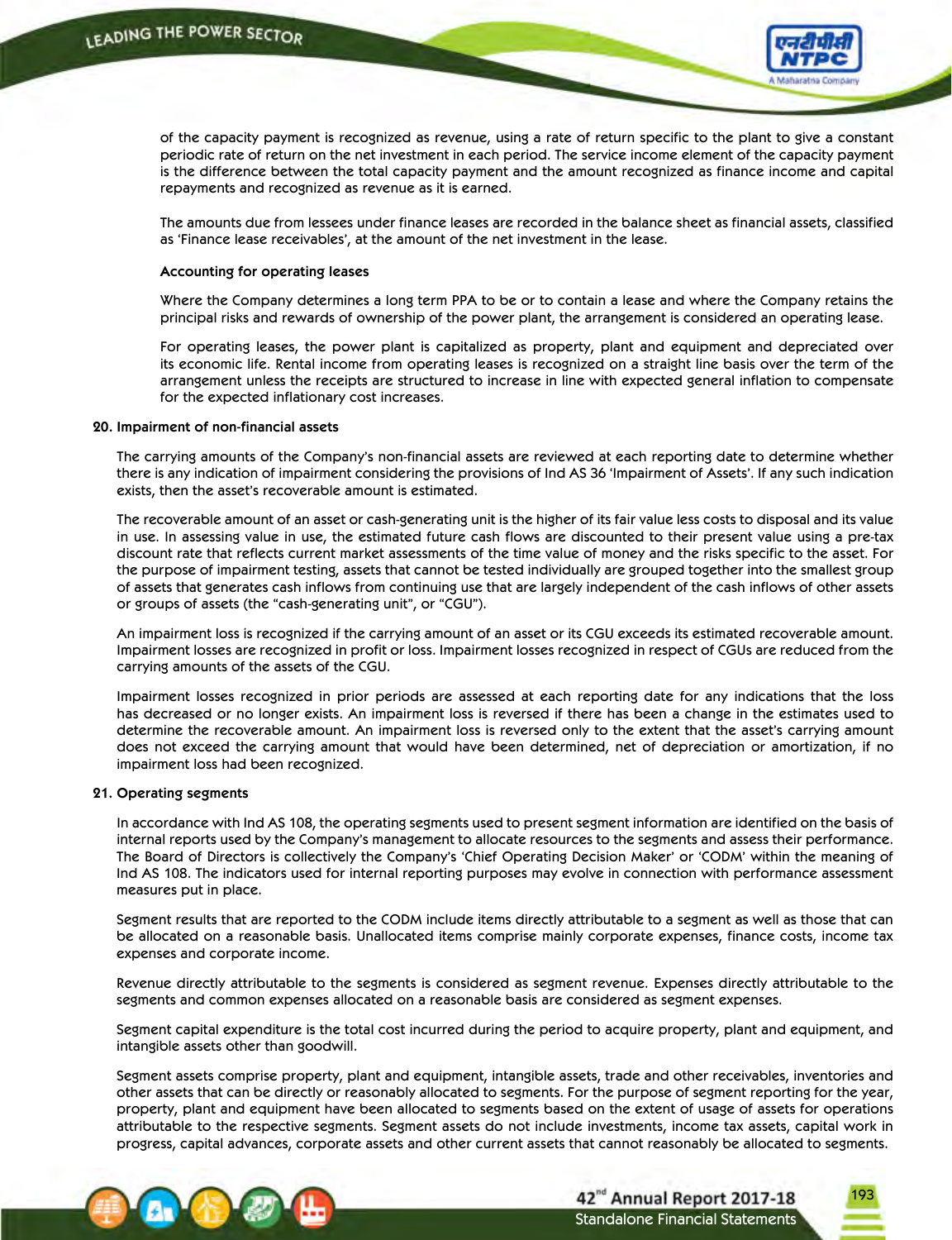

 Segment liabilities include all operating liabilities in respect of a segment and consist principally of trade and other payables, employee benefits and provisions. Segment liabilities do not include equity, income tax liabilities, loans and borrowings and other liabilities and provisions that cannot reasonably be allocated to segments.

### **22. Dividends**

Dividends and interim dividends payable to a Company's shareholders are recognized as changes in equity in the period in which they are approved by the shareholders' meeting and the Board of Directors respectively.

### **23. Material prior period errors**

 Material prior period errors are corrected retrospectively by restating the comparative amounts for the prior periods presented in which the error occurred. If the error occurred before the earliest period presented, the opening balances of assets, liabilities and equity for the earliest period presented, are restated.

### **24. Earnings per share**

 Basic earnings per equity share is computed by dividing the net profit or loss attributable to equity shareholders of the Company by the weighted average number of equity shares outstanding during the financial year.

 Diluted earnings per equity share is computed by dividing the net profit or loss attributable to equity shareholders of the Company by the weighted average number of equity shares considered for deriving basic earnings per equity share and also the weighted average number of equity shares that could have been issued upon conversion of all dilutive potential equity shares.

 Basic and diluted earnings per equity share are also computed using the earnings amounts excluding the movements in regulatory deferral account balances.

### **25. Statement of cash flows**

 Statement of cash flows is prepared in accordance with the indirect method prescribed in Ind AS 7 'Statement of cash flows'.

### **26. Financial instruments**

 A financial instrument is any contract that gives rise to a financial asset of one entity and a financial liability or equity instrument of another entity.

#### **26.1. Financial assets**

#### **Initial recognition and measurement**

 All financial assets are recognized initially at fair value plus, in the case of financial assets not recorded at fair value through profit or loss, transaction costs that are attributable to the acquisition or issue of the financial asset.

#### **Subsequent measurement**

#### **Debt instruments at amortized cost**

A 'debt instrument' is measured at the amortized cost if both the following conditions are met:

- (a) The asset is held within a business model whose objective is to hold assets for collecting contractual cash flows, and
- (b) Contractual terms of the asset give rise on specified dates to cash flows that are solely payments of principal and interest (SPPI) on the principal amount outstanding.

 After initial measurement, such financial assets are subsequently measured at amortized cost using the EIR method. Amortized cost is calculated by taking into account any discount or premium on acquisition and fees or costs that are an integral part of the EIR. The EIR amortization is included in finance income in the profit or loss. The losses arising from impairment are recognized in the profit or loss. This category generally applies to trade and other receivables.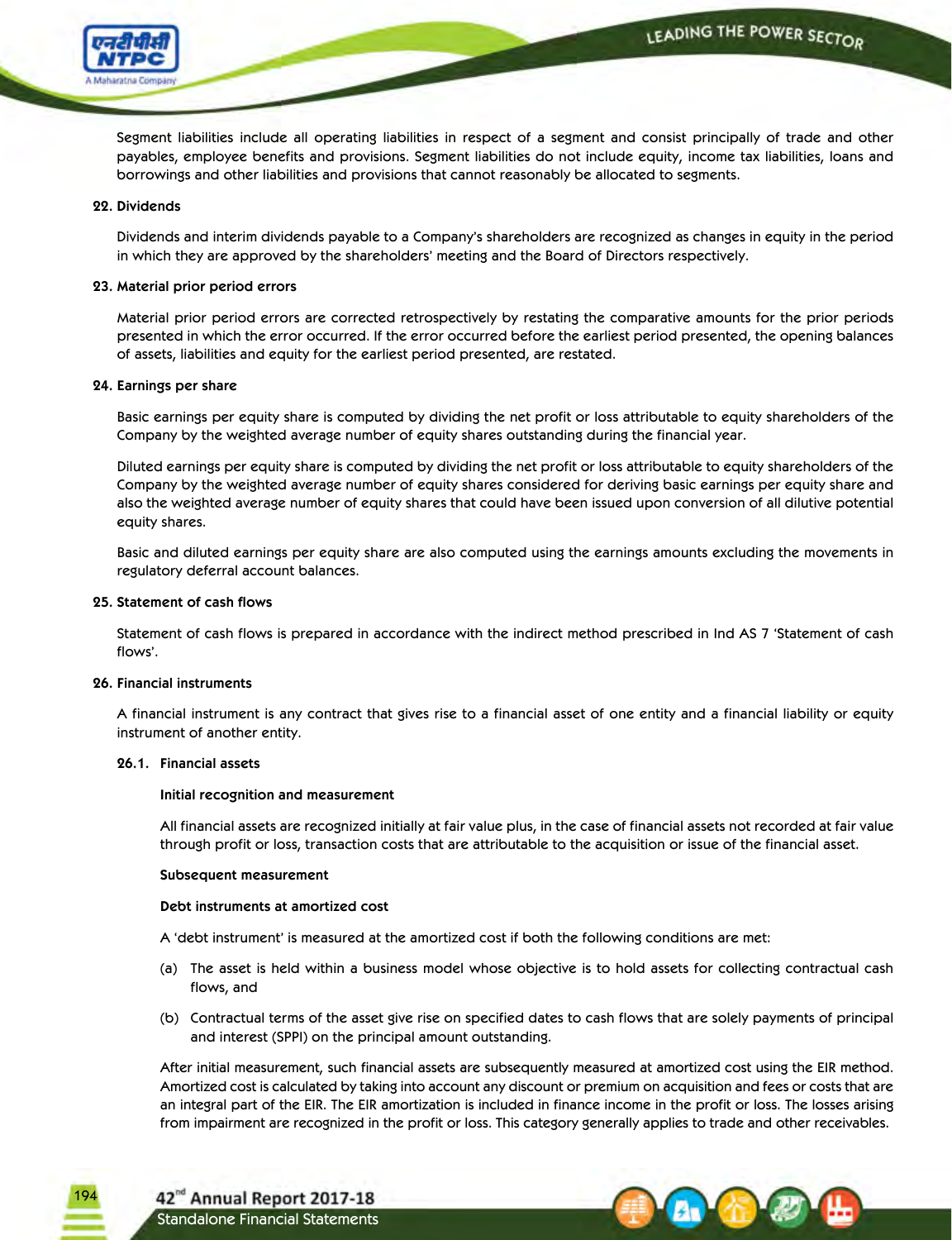

195

### **Debt instrument at FVTOCI (Fair value through OCI)**

 A 'debt instrument' is classified as at the FVTOCI if both of the following criteria are met:

- (a) The objective of the business model is achieved both by collecting contractual cash flows and selling the financial assets, and
- (b) The asset's contractual cash flows represent SPPI

 Debt instruments included within the FVTOCI category are measured initially as well as at each reporting date at fair value. Fair value movements are recognized in the OCI. However, the Company recognizes interest income, impairment losses & reversals and foreign exchange gain or loss in the profit and loss. On derecognition of the asset, cumulative gain or loss previously recognized in OCI is reclassified from the equity to profit and loss. Interest earned whilst holding FVTOCI debt instrument is reported as interest income using the EIR method.

#### **Debt instrument at FVTPL (Fair value through profit or loss)**

 FVTPL is a residual category for debt instruments. Any debt instrument, which does not meet the criteria for categorization as at amortized cost or as FVTOCI, is classified as at FVTPL.

 In addition, the Company may elect to classify a debt instrument, which otherwise meets amortized cost or FVTOCI criteria, as at FVTPL. However, such election is allowed only if doing so reduces or eliminates a measurement or recognition inconsistency (referred to as 'accounting mismatch'). Debt instruments included within the FVTPL category are measured at fair value with all changes recognized in the profit and loss.

#### **Equity investments**

 All equity investments in entities other than subsidiaries and joint venture companies are measured at fair value. Equity instruments which are held for trading are classified as at FVTPL. For all other equity instruments, the Company decides to classify the same either as at FVTOCI or FVTPL. The Company makes such election on an instrument by instrument basis. The classification is made on initial recognition and is irrevocable.

 If the Company decides to classify an equity instrument as at FVTOCI, then all fair value changes on the instrument, excluding dividends, are recognized in the OCI. There is no recycling of the amounts from OCI to statement of profit and loss, even on sale of investment. However, the Company may transfer the cumulative gain or loss within equity.

 Equity instruments included within the FVTPL category are measured at fair value with all changes recognized in the profit and loss.

Equity investments in subsidiaries and joint ventures companies are measured at cost.

#### **De-recognition**

 A financial asset (or, where applicable, a part of a financial asset or part of a Company of similar financial assets) is primarily derecognized (i.e. removed from the Company's balance sheet) when:

- The rights to receive cash flows from the asset have expired, or
- The Company has transferred its rights to receive cash flows from the asset or has assumed an obligation to pay the received cash flows in full without material delay to a third party under a 'pass-through' arrangement; and either (a) the Company has transferred substantially all the risks and rewards of the asset, or (b) the Company has neither transferred nor retained substantially all the risks and rewards of the asset, but has transferred control of the asset.

#### **Impairment of financial assets**

 In accordance with Ind AS 109, the Company applies expected credit loss (ECL) model for measurement and recognition of impairment loss on the following financial assets and credit risk exposure:

- (a) Financial assets that are debt instruments, and are measured at amortized cost e.g., loans, debt securities, deposits and bank balance.
- (b) Financial assets that are debt instruments and are measured as at FVTOCI.
- (c) Lease receivables under Ind AS 17.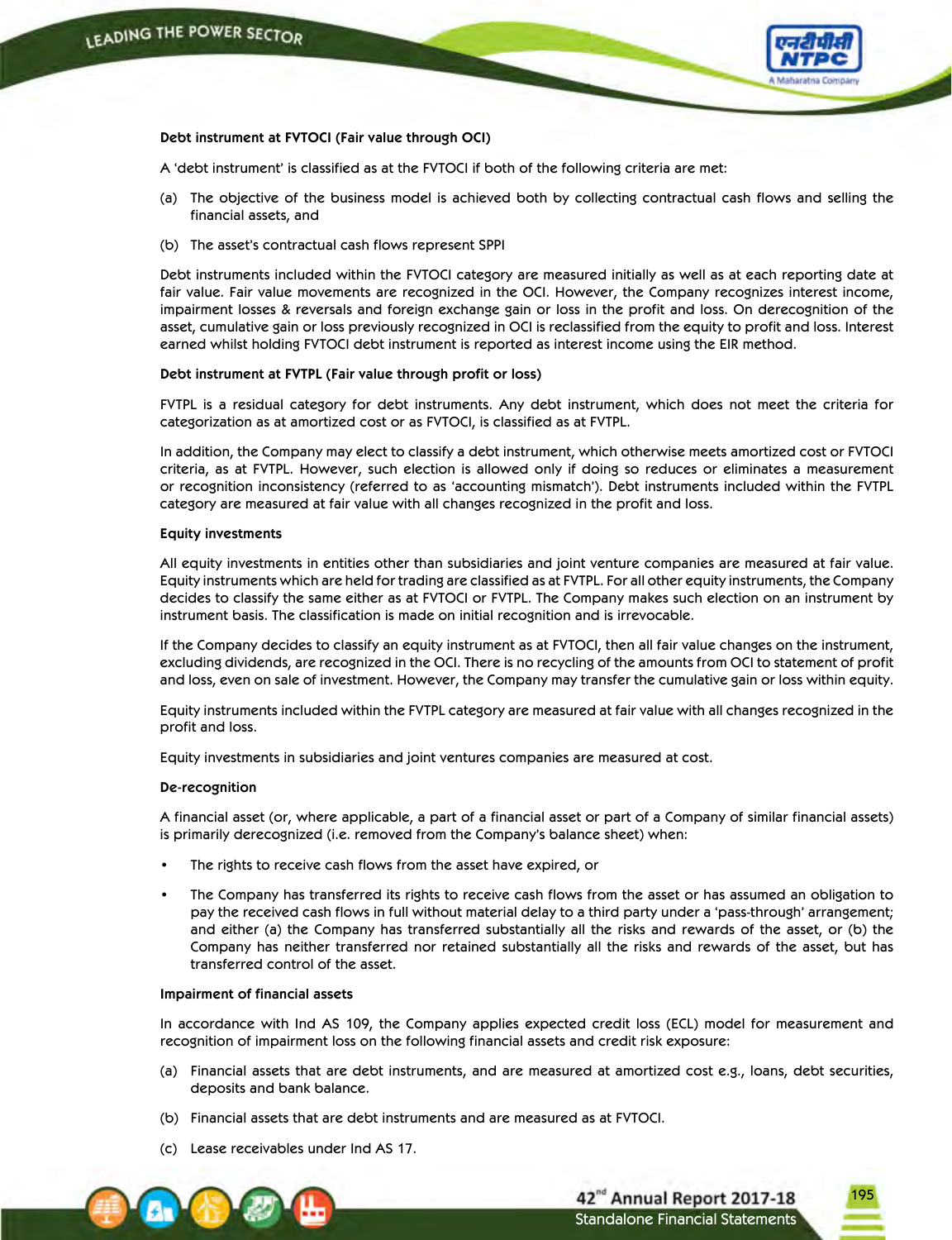

- (d) Trade receivables under Ind AS 11 and Ind AS 18.
- (e) Loan commitments which are not measured as at FVTPL.
- (f) Financial guarantee contracts which are not measured as at FVTPL.

 For recognition of impairment loss on other financial assets and risk exposure, the Company determines that whether there has been a significant increase in the credit risk since initial recognition. If credit risk has not increased significantly, 12 month ECL is used to provide for impairment loss. However, if credit risk has increased significantly, lifetime ECL is used. If, in a subsequent period, credit quality of the instrument improves such that there is no longer a significant increase in credit risk since initial recognition, then the entity reverts to recognizing impairment loss allowance based on 12 month ECL.

### **26.2. Financial liabilities**

### **Initial recognition and measurement**

 Financial liabilities are classified, at initial recognition, as financial liabilities at fair value through profit or loss, borrowings, payables, or as derivatives designated as hedging instruments in an effective hedge, as appropriate. All financial liabilities are recognized initially at fair value and, in the case of borrowings and payables, net of directly attributable transaction costs. The Company's financial liabilities include trade and other payables, borrowings including bank overdrafts, financial guarantee contracts and derivative financial instruments.

### **Subsequent measurement**

The measurement of financial liabilities depends on their classification, as described below:

## **Financial liabilities at amortized cost**

After initial measurement, such financial liabilities are subsequently measured at amortized cost using the EIR method. Gains and losses are recognized in profit or loss when the liabilities are derecognized as well as through the EIR amortization process Amortized cost is calculated by taking into account any discount or premium on acquisition and fees or costs that are an integral part of the EIR. The EIR amortization is included in finance costs in the profit or loss. This category generally applies to borrowings, trade payables and other contractual liabilities.

### **Financial liabilities at fair value through profit or loss**

 Financial liabilities at fair value through profit or loss include financial liabilities held for trading and financial liabilities designated upon initial recognition as at fair value through profit or loss. Financial liabilities are classified as held for trading if they are incurred for the purpose of repurchasing in the near term. This category also includes derivative financial instruments entered into by the Company that are not designated as hedging instruments in hedge relationships as defined by Ind AS 109. Separated embedded derivatives are also classified as held for trading unless they are designated as effective hedging instruments.

Gains or losses on liabilities held for trading are recognized in the statement of profit and loss.

 Financial liabilities designated upon initial recognition at fair value through profit or loss are designated at the initial date of recognition, and only if the criteria in Ind AS 109 are satisfied. For liabilities designated as FVTPL, fair value gains/losses attributable to changes in own credit risk are recognized in OCI. These gains/losses are not subsequently transferred to profit and loss. However, the Company may transfer the cumulative gain or loss within equity. All other changes in fair value of such liability are recognized in the statement of profit and loss. The Company has not designated any financial liability as at fair value through profit and loss.

### **De-recognition**

196

 A financial liability is derecognized when the obligation under the liability is discharged or cancelled or expires. When an existing financial liability is replaced by another from the same lender on substantially different terms, or the terms of an existing liability are substantially modified, such an exchange or modification is treated as the derecognition of the original liability and the recognition of a new liability. The difference in the respective carrying amounts is recognized in the statement of profit and loss.

42<sup>nd</sup> Annual Report 2017-18 Standalone Financial Statements

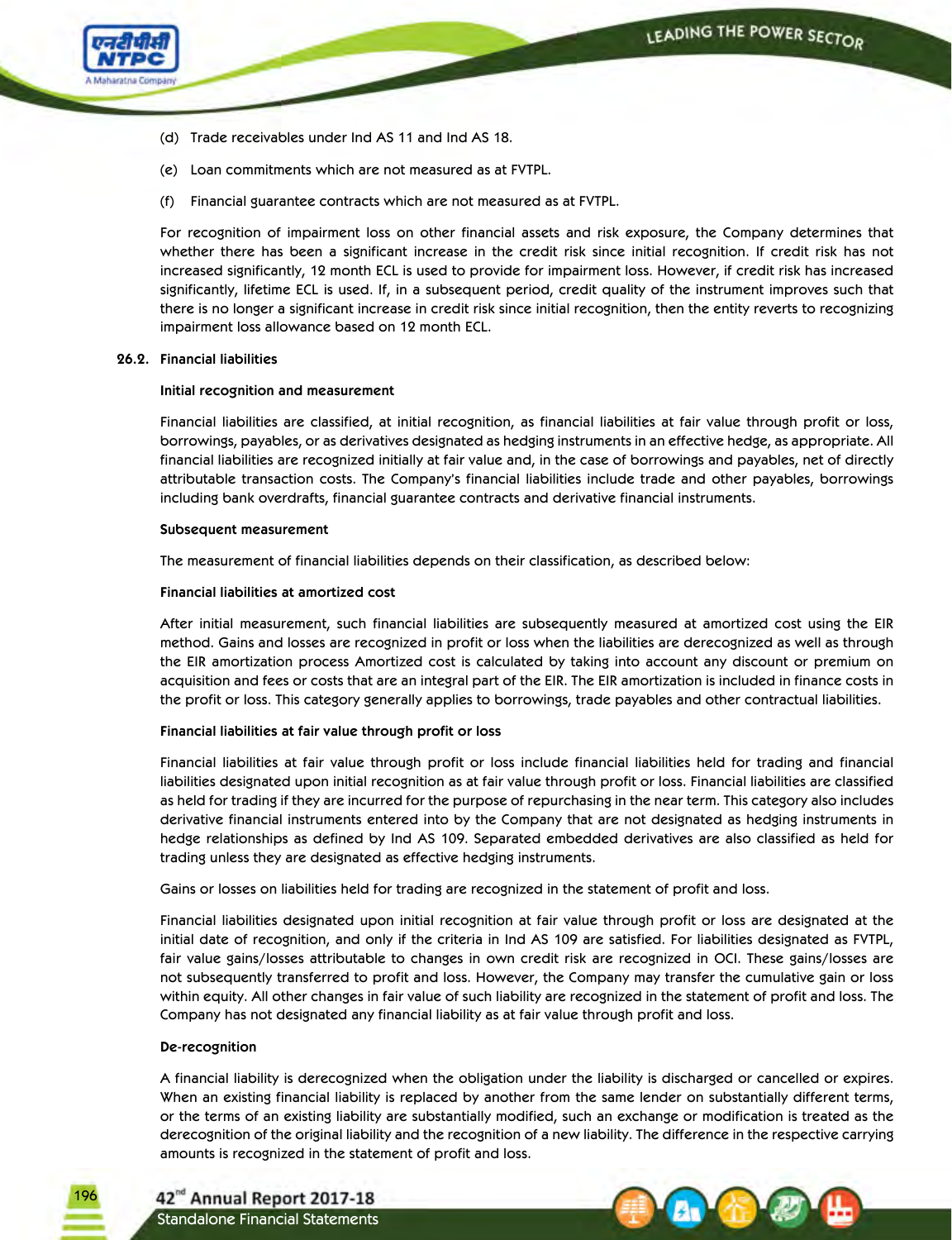

### **Derivative financial instruments**

### **Initial recognition and subsequent measurement**

 The Company uses derivative financial instruments, such as forward currency contracts and interest rate swaps to hedge its foreign currency risks and interest rate risks of foreign currency loans. Such derivative financial instruments are initially recognized at fair value on the date on which a derivative contract is entered into and are subsequently re-measured at fair value. Derivatives are carried as financial assets when the fair value is positive and as financial liabilities when the fair value is negative. Any gains or losses arising from changes in the fair value of derivatives are taken to statement of profit and loss.

### **D. Use of estimates and management judgments**

 The preparation of financial statements requires management to make judgments, estimates and assumptions that may impact the application of accounting policies and the reported value of assets, liabilities, income, expenses and related disclosures concerning the items involved as well as contingent assets and liabilities at the balance sheet date. The estimates and management's judgments are based on previous experience & other factors considered reasonable and prudent in the circumstances. Actual results may differ from these estimates.

 Estimates and underlying assumptions are reviewed on an ongoing basis. Revisions to accounting estimates are recognized in the period in which the estimates are revised and in any future periods affected.

 In order to enhance understanding of the financial statements, information about significant areas of estimation, uncertainty and critical judgments in applying accounting policies that have the most significant effect on the amounts recognized in the financial statements is as under:

### **1. Formulation of accounting policies**

 The accounting policies are formulated in a manner that results in financial statements containing relevant and reliable information about the transactions, other events and conditions to which they apply. Those policies need not be applied when the effect of applying them is immaterial.

### **2. Useful life of property, plant and equipment and intangible assets**

 The estimated useful life of property, plant and equipment and intangible assets is based on a number of factors including the effects of obsolescence, demand, competition and other economic factors (such as the stability of the industry and known technological advances) and the level of maintenance expenditures required to obtain the expected future cash flows from the asset.

 Useful life of the assets of the generation of electricity business is determined by the CERC Tariff Regulations in accordance with Schedule II of the Companies Act, 2013.

 The Company reviews at the end of each reporting date the useful life of assets, other than the assets of generation of electricity business which are governed by CERC Regulations, and are adjusted prospectively, if appropriate.

### **3. Recoverable amount of property, plant and equipment and intangible assets**

 The recoverable amount of property, plant and equipment and intangible assets is based on estimates and assumptions regarding in particular the expected market outlook and future cash flows associated with the power plants. Any changes in these assumptions may have a material impact on the measurement of the recoverable amount and could result in impairment.

### **4. Post-employment benefit plans**

 Employee benefit obligations are measured on the basis of actuarial assumptions which include mortality and withdrawal rates as well as assumptions concerning future developments in discount rates, the rate of salary increases and the inflation rate. The Company considers that the assumptions used to measure its obligations are appropriate and documented. However, any changes in these assumptions may have a material impact on the resulting calculations.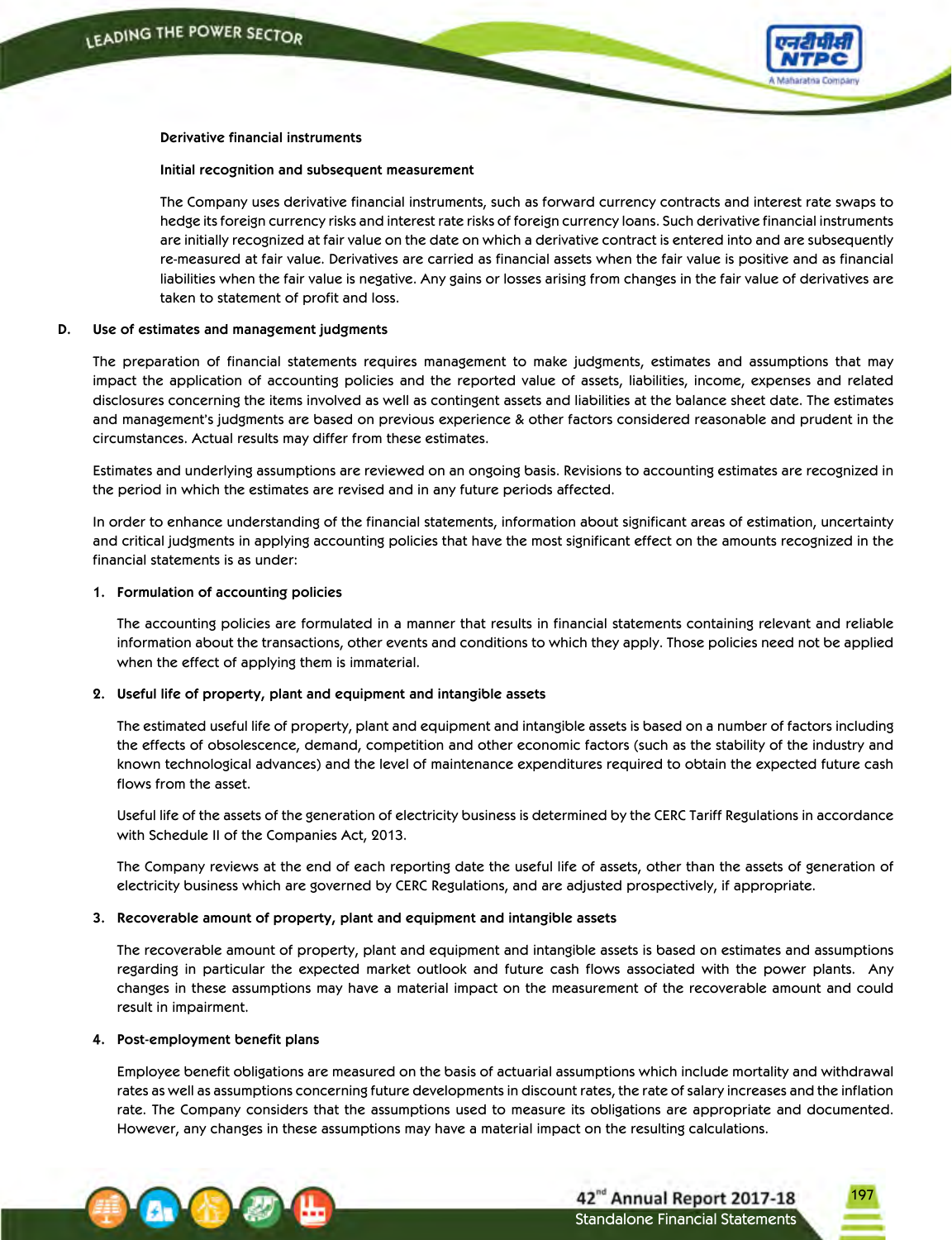

## **5. Revenues**

 The Company records revenue from sale of energy based on tariff rates approved by the CERC as modified by the orders of Appellate Tribunal for Electricity, as per principles enunciated under Ind AS 18. However, in cases where tariff rates are yet to be approved, provisional rates are adopted considering the applicable CERC Tariff Regulations.

## **6. Leases not in legal form of lease**

 Significant judgment is required to apply lease accounting rules under Appendix C to Ind AS 17 'Determining whether an arrangement contains a lease'. In assessing the applicability to arrangements entered into by the Company, management has exercised judgment to evaluate the right to use the underlying asset, substance of the transactions including legally enforceable agreements and other significant terms and conditions of the arrangements to conclude whether the arrangement needs the criteria under Appendix C to Ind AS 17.

## **7. Assets held for sale**

 Significant judgment is required to apply the accounting of non-current assets held for sale under Ind AS 105 'Non-current assets held for sale and discontinued operations'. In assessing the applicability, management has exercised judgment to evaluate the availability of the asset for immediate sale, management's commitment for the sale and probability of sale within one year to conclude if their carrying amount will be recovered principally through a sale transaction rather than through continuing use.

## **8. Regulatory deferral account balances**

 Recognition of regulatory deferral account balances involves significant judgements including about future tariff regulations since these are based on estimation of the amounts expected to be recoverable/payable through tariff in future.

### **9. Provisions and contingencies**

 The assessments undertaken in recognizing provisions and contingencies have been made in accordance with Ind AS 37 'Provisions, contingent liabilities and contingent assets'. The evaluation of the likelihood of the contingent events has required best judgment by management regarding the probability of exposure to potential loss. Should circumstances change following unforeseeable developments, this likelihood could alter.

### **10. Impairment test of non-financial assets**

 The recoverable amount of investment in joint ventures companies is based on estimates and assumptions regarding in particular the future cash flows associated with the operations of the investee Company. Any changes in these assumptions may have a material impact on the measurement of the recoverable amount and could result in impairment.

### **11. Income taxes**

198

 Significant estimates are involved in determining the provision for income taxes, including amount expected to be paid/ recovered for uncertain tax positions.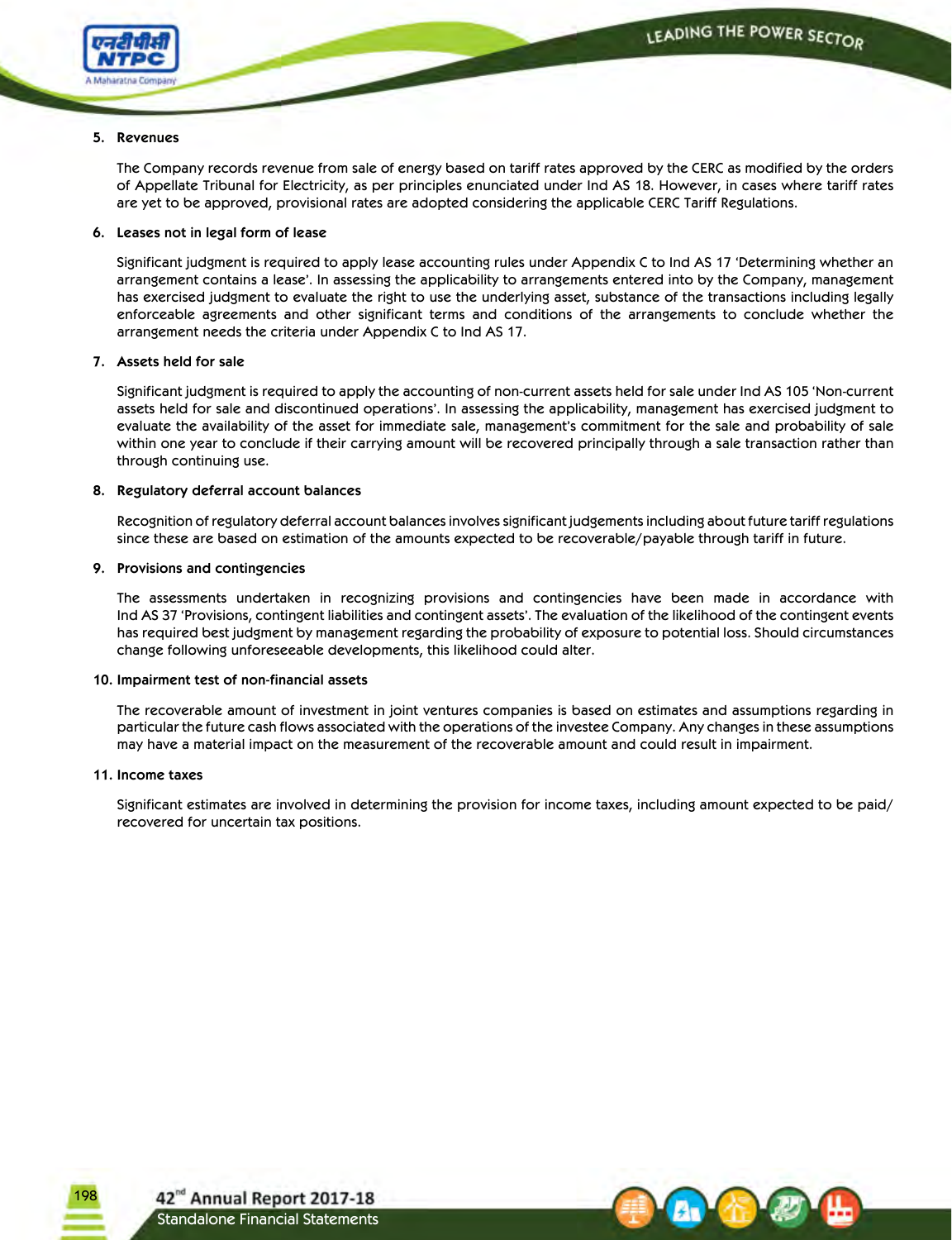## **2. Non-current assets - Property, plant and equipment**

## **As at 31 March 2018** ` **Crore**

 $\mathbf{A}$ 

不

| <b>Particulars</b>                                            | Gross block<br>Depreciation, amortization and impairment |           |                       |                                    |                      |          |                 | Net block                         |                        |
|---------------------------------------------------------------|----------------------------------------------------------|-----------|-----------------------|------------------------------------|----------------------|----------|-----------------|-----------------------------------|------------------------|
|                                                               | As at<br>1 April 2017                                    |           | Additions Deductions/ | As at<br>adjustments 31 March 2018 | Upto<br>1 April 2017 | the year | For Deductions/ | Upto<br>adjustments 31 March 2018 | As at<br>31 March 2018 |
| Land                                                          |                                                          |           |                       |                                    |                      |          |                 |                                   |                        |
| (including development expenses)                              |                                                          |           |                       |                                    |                      |          |                 |                                   |                        |
| Freehold                                                      | 7,013.91                                                 | 181.16    | (40.38)               | 7,235.45                           |                      |          |                 |                                   | 7,235.45               |
| Leasehold                                                     | 4,908.75                                                 | 214.40    | (77.58)               | 5,200.73                           | 200.14               | 116.93   | 2.92            | 314.15                            | 4,886.58               |
| Under submergence (refer<br>footnote (f) below)               | 732.83                                                   | 0.48      | (22.16)               | 755.47                             | 49.26                | 30.40    |                 | 79.66                             | 675.81                 |
| Roads, bridges, culverts and<br>helipads                      | 878.90                                                   | 139.35    | (14.18)               | 1,032.43                           | 69.54                | 41.95    | 1.54            | 109.95                            | 922.48                 |
| <b>Building</b>                                               |                                                          |           |                       |                                    |                      |          |                 |                                   |                        |
| Freehold                                                      |                                                          |           |                       |                                    |                      |          |                 |                                   |                        |
| Main plant                                                    | 4,116.16                                                 | 979.74    | (82.79)               | 5,178.69                           | 323.72               | 187.90   | 2.10            | 509.52                            | 4,669.17               |
| <b>Others</b>                                                 | 2,848.90                                                 | 630.12    | (78.02)               | 3,557.04                           | 272.46               | 168.23   | 28.79           | 411.90                            | 3,145.14               |
| Leasehold                                                     | 18.91                                                    |           |                       | 18.91                              | 3.70                 | 1.86     |                 | 5.56                              | 13.35                  |
| Temporary erections                                           | 8.83                                                     | 7.02      | (1.37)                | 17.22                              | 8.10                 | 5.93     | (0.01)          | 14.04                             | 3.18                   |
| Water supply, drainage and<br>sewerage system                 | 473.30                                                   | 123.47    | (4.33)                | 601.10                             | 49.39                | 31.29    | 0.01            | 80.67                             | 520.43                 |
| Hydraulic works, barrages, dams,<br>tunnels and power channel | 4,130.91                                                 | 46.17     | (59.04)               | 4,236.12                           | 381.71               | 223.02   | (0.01)          | 604.74                            | 3,631.38               |
| MGR track and signaling system                                | 1,027.30                                                 | 17.92     | (20.07)               | 1,065.29                           | 123.83               | 69.00    |                 | 192.83                            | 872.46                 |
| Railway siding                                                | 757.58                                                   | 695.29    | (7.96)                | 1,460.83                           | 80.14                | 70.68    |                 | 150.82                            | 1,310.01               |
| Earth dam reservoir                                           | 211.36                                                   | 106.36    | (0.82)                | 318.54                             | 22.39                | 17.15    |                 | 39.54                             | 279.00                 |
| Plant and equipment                                           |                                                          |           |                       |                                    |                      |          |                 |                                   |                        |
| Owned                                                         | 82,663.39                                                | 24,208.92 | (1, 144.72)           | 108,017.03                         | 10,442.85            | 6,673.82 | 106.36          | 17,010.31                         | 91,006.72              |
| Leased                                                        | 85.77                                                    |           |                       | 85.77                              | 9.37                 | 4.75     |                 | 14.12                             | 71.65                  |
| <b>Furniture and fixtures</b>                                 | 339.12                                                   | 60.64     | (8.10)                | 407.86                             | 47.22                | 28.49    | 0.11            | 75.60                             | 332.26                 |
| Vehicles including speedboats                                 |                                                          |           |                       |                                    |                      |          |                 |                                   |                        |
| Owned                                                         | 10.58                                                    | 2.50      | 0.60                  | 12.48                              | 1.89                 | 1.21     | 0.17            | 2.93                              | 9.55                   |
| Leased                                                        | 3.25                                                     |           | 0.58                  | 2.67                               | 1.00                 | 0.75     | 0.35            | 1.40                              | 1.27                   |
| Office equipment                                              | 162.35                                                   | 38.81     | 1.74                  | 199.42                             | 43.89                | 22.02    | 0.63            | 65.28                             | 134.14                 |
| EDP, WP machines and satcom<br>equipment                      | 273.04                                                   | 56.83     | 10.99                 | 318.88                             | 116.28               | 62.88    | 10.42           | 168.74                            | 150.14                 |
| Construction equipment                                        | 134.23                                                   | 47.99     | 1.48                  | 180.74                             | 23.09                | 14.76    | 1.38            | 36.47                             | 144.27                 |
| <b>Electrical installations</b>                               | 434.42                                                   | 152.72    | (19.85)               | 606.99                             | 45.45                | 33.08    | 0.08            | 78.45                             | 528.54                 |
| Communication equipment                                       | 68.27                                                    | 11.88     | 0.53                  | 79.62                              | 24.64                | 7.90     | 0.58            | 31.96                             | 47.66                  |
| Hospital equipment                                            | 25.90                                                    | 3.95      | 0.06                  | 29.79                              | 3.12                 | 1.69     | 0.01            | 4.80                              | 24.99                  |
| Laboratory and workshop<br>equipment                          | 86.64                                                    | 33.34     | (0.30)                | 120.28                             | 8.72                 | 6.58     |                 | 15.30                             | 104.98                 |
| Assets for ash utilisation                                    | 26.22                                                    | 13.07     |                       | 39.29                              |                      |          |                 |                                   | 39.29                  |
| Less: Adjusted from fly ash<br>utilisation reserve fund       | 26.22                                                    | 13.07     |                       | 39.29                              |                      |          |                 |                                   | 39.29                  |
| Total                                                         | 1,11,414.60 27,759.06                                    |           | (1,565.69)            | 1,40,739.35                        | 12,351.90            | 7,822.27 | 155.43          | 20,018.74                         | 1,20,720.61            |



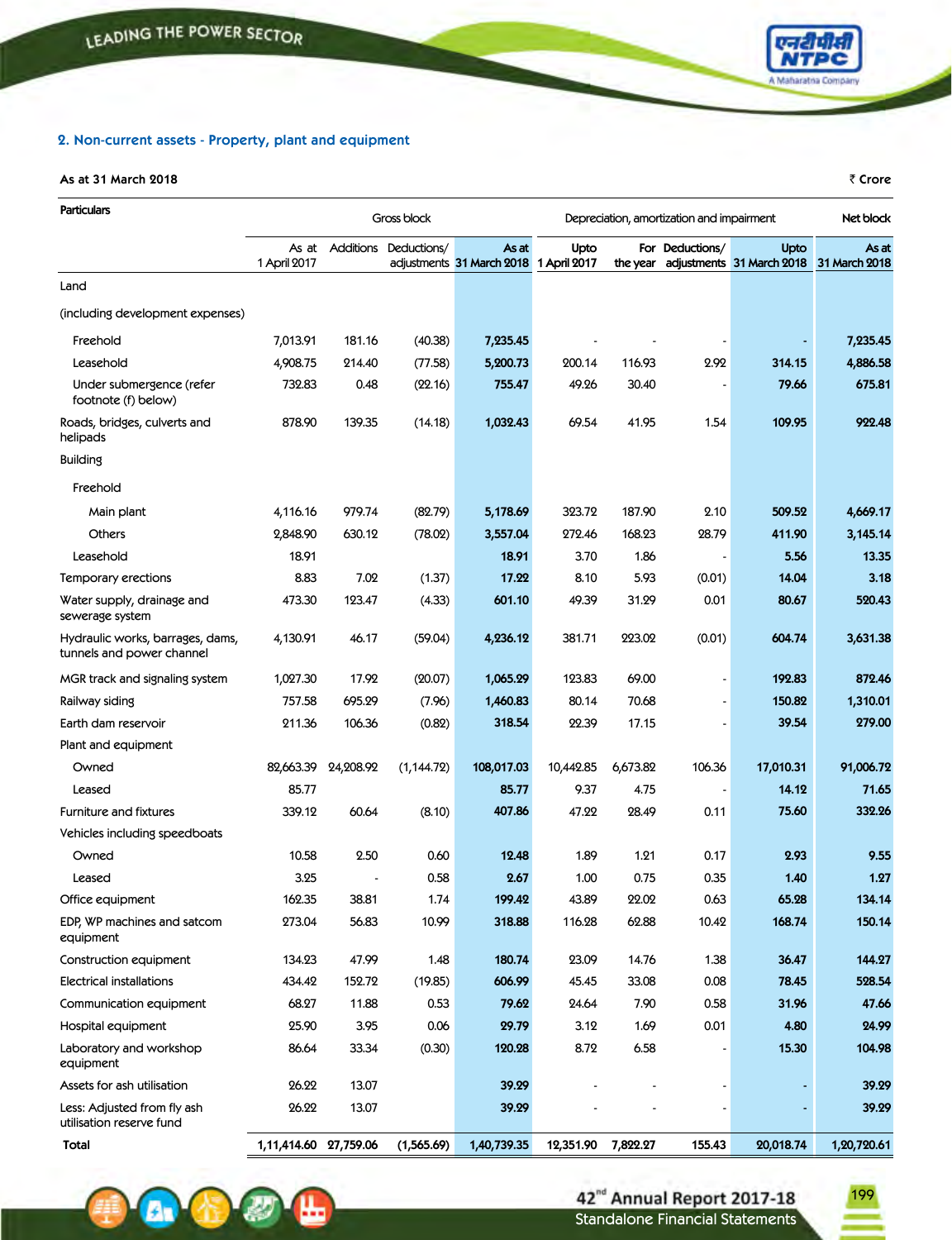

**A A B** 

## **Asat31March2017** `**Crore**

| <b>Particulars</b>                                               |                       | <b>Gross block</b><br>Depreciation, amortization and impairment |                            |                        |                      |                   | Net block                               |                       |                        |
|------------------------------------------------------------------|-----------------------|-----------------------------------------------------------------|----------------------------|------------------------|----------------------|-------------------|-----------------------------------------|-----------------------|------------------------|
|                                                                  | As at<br>1 April 2016 | <b>Additions</b>                                                | Deductions/<br>adjustments | As at<br>31 March 2017 | Upto<br>1 April 2016 |                   | For Deductions/<br>the year adjustments | Upto<br>31 March 2017 | As at<br>31 March 2017 |
| Land                                                             |                       |                                                                 |                            |                        |                      |                   |                                         |                       |                        |
| (including development expenses)                                 |                       |                                                                 |                            |                        |                      |                   |                                         |                       |                        |
| Freehold                                                         | 6,793.98              | 188.86                                                          | (31.07)                    | 7,013.91               |                      |                   |                                         |                       | 7,013.91               |
| Leasehold                                                        | 4,450.70              | 284.51                                                          | (173.54)                   | 4,908.75               | 61.14                | 140.89            | 1.89                                    | 200.14                | 4,708.61               |
| Under submergence<br>(refer footnote (f)<br>below)               | 719.69                | 56.15                                                           | 43.01                      | 732.83                 | 25.10                | 27.94             | 3.78                                    | 49.26                 | 683.57                 |
| Roads, bridges, culverts<br>and helipads                         | 749.68                | 77.48                                                           | (51.74)                    | 878.90                 | 33.55                | 38.37             | 2.38                                    | 69.54                 | 809.36                 |
| <b>Building</b>                                                  |                       |                                                                 |                            |                        |                      |                   |                                         |                       |                        |
| Freehold                                                         |                       |                                                                 |                            |                        |                      |                   |                                         |                       |                        |
| Main plant                                                       | 3,901.92              | 195.65                                                          | (18.59)                    | 4,116.16               | 155.32               | 168.40            | $\overline{\phantom{a}}$                | 323.72                | 3,792.44               |
| Others                                                           | 2,439.73              | 337.65                                                          | (71.52)                    | 2,848.90               | 128.58               | 147.06            | 3.18                                    | 272.46                | 2,576.44               |
| Leasehold                                                        | 18.91                 |                                                                 |                            | 18.91                  | 1.85                 | 1.85              | ٠                                       | 3.70                  | 15.21                  |
| Temporary erection                                               | 2.54                  | 5.45                                                            | (0.84)                     | 8.83                   | 2.38                 | 5.72              | $\qquad \qquad \blacksquare$            | 8.10                  | 0.73                   |
| Water supply, drainage<br>and sewerage system                    | 379.22                | 88.50                                                           | (5.58)                     | 473.30                 | 23.46                | 25.93             | $\overline{\phantom{a}}$                | 49.39                 | 423.91                 |
| Hydraulic works, barrages,<br>dams, tunnels and power<br>channel | 4,120.98              |                                                                 | (9.93)                     | 4,130.91               | 163.19               | 218.52            |                                         | 381.71                | 3,749.20               |
| MGR track and signaling<br>system                                | 946.57                | 27.12                                                           | (53.61)                    | 1,027.30               | 58.55                | 65.28             | $\overline{\phantom{a}}$                | 123.83                | 903.47                 |
| Railway siding                                                   | 649.75                | 64.97                                                           | (42.86)                    | 757.58                 | 34.99                | 45.15             | $\blacksquare$                          | 80.14                 | 677.44                 |
| Earth dam reservoir                                              | 161.68                | 44.76                                                           | (4.92)                     | 211.36                 | 10.28                | 12.11             |                                         | 22.39                 | 188.97                 |
| Plant and equipment                                              |                       |                                                                 |                            |                        |                      |                   |                                         |                       |                        |
| Owned                                                            | 70,742.09             | 11,237.96                                                       | (683.34)                   | 82,663.39              | 4,952.15 5,523.07    |                   | 32.37                                   | 10,442.85             | 72,220.54              |
| Leased                                                           | 85.77                 |                                                                 |                            | 85.77                  | 4.62                 | 4.75              | $\overline{\phantom{a}}$                | 9.37                  | 76.40                  |
| Furniture and fixtures                                           | 265.57                | 52.06                                                           | (21.49)                    | 339.12                 | 21.98                | 25.31             | 0.07                                    | 47.22                 | 291.90                 |
| Vehicles including<br>speedboats                                 |                       |                                                                 |                            |                        |                      |                   |                                         |                       |                        |
| Owned                                                            | 7.45                  | 3.39                                                            | 0.26                       | 10.58                  | 0.92                 | 1.04              | 0.07                                    | 1.89                  | 8.69                   |
| Leased                                                           | 2.19                  | 1.23                                                            | 0.17                       | 3.25                   | 0.33                 | 0.75              | 0.08                                    | 1.00                  | 2.25                   |
| Office equipment                                                 | 130.68                | 32.98                                                           | 1.31                       | 162.35                 | 24.52                | 19.69             | 0.32                                    | 43.89                 | 118.46                 |
| EDP, WP machines and<br>satcom equipment                         | 141.88                | 135.21                                                          | 4.05                       | 273.04                 | 74.19                | 47.33             | 5.24                                    | 116.28                | 156.76                 |
| Construction equipment                                           | 110.74                | 24.02                                                           | 0.53                       | 134.23                 | 11.64                | 11.99             | 0.54                                    | 23.09                 | 111.14                 |
| Electrical installations                                         | 356.66                | 69.60                                                           | (8.16)                     | 434.42                 | 21.82                | 24.35             | 0.72                                    | 45.45                 | 388.97                 |
| Communication<br>equipment                                       | 58.55                 | 10.01                                                           | 0.29                       | 68.27                  | 16.85                | 7.94              | 0.15                                    | 24.64                 | 43.63                  |
| Hospital Equipment                                               | 24.26                 | 1.74                                                            | 0.10                       | 25.90                  | 1.52                 | 1.61              | 0.01                                    | 3.12                  | 22.78                  |
| Laboratory and workshop<br>equipment                             | 70.81                 | 15.38                                                           | (0.45)                     | 86.64                  | 3.71                 | 5.01              |                                         | 8.72                  | 77.92                  |
| Assets for ash utilisation                                       | 22.56                 | 3.66                                                            |                            | 26.22                  |                      |                   |                                         |                       | 26.22                  |
| Less: Adjusted from fly ash<br>utilisation reserve fund          | 22.56                 | 3.66                                                            |                            | 26.22                  |                      |                   |                                         |                       | 26.22                  |
| Total                                                            | 97,332.00             | 12,954.68                                                       | (1, 127.92)                | 1,11,414.60            |                      | 5,832.64 6,570.06 | 50.80                                   | 12,351.90             | 99,062.70              |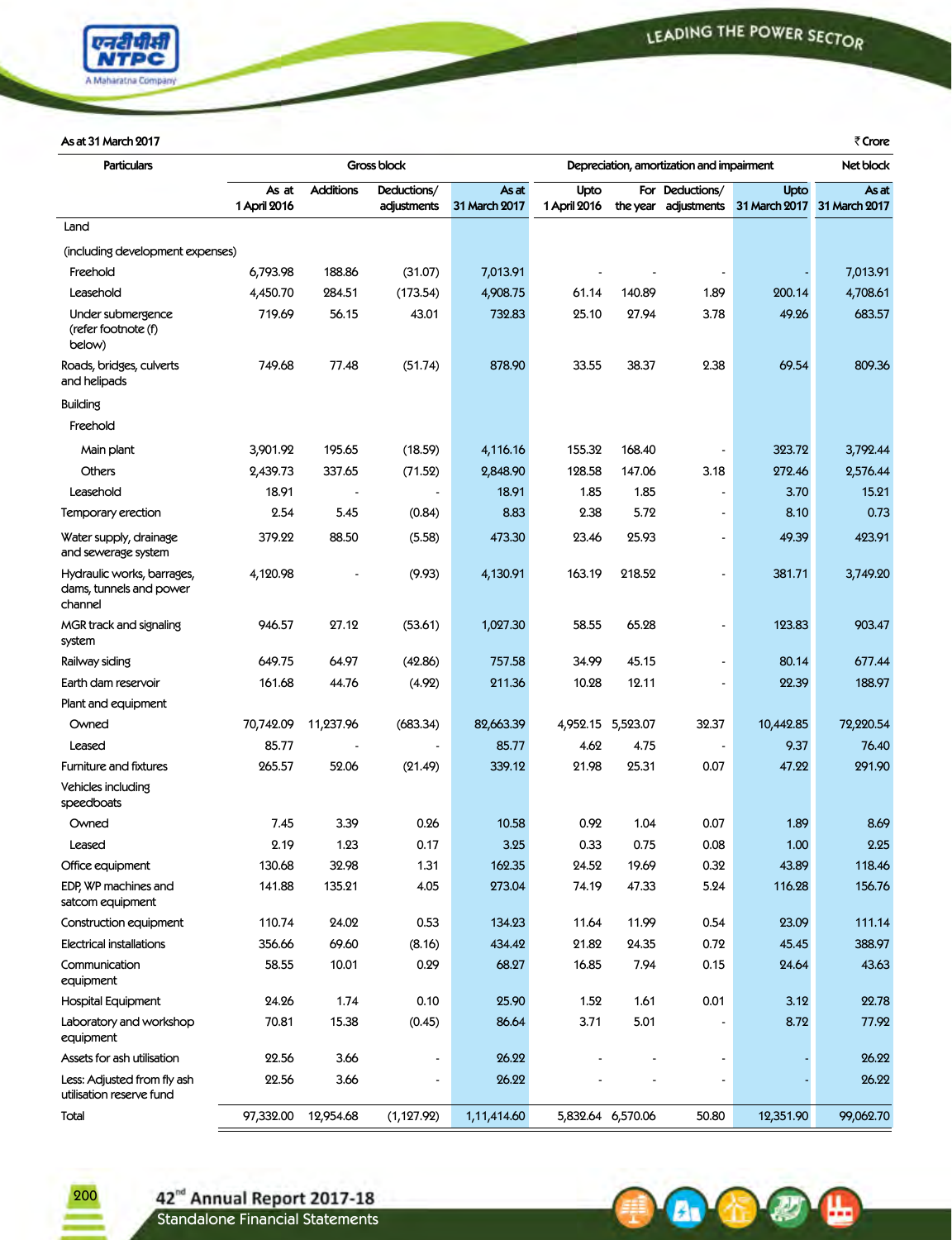

- a) The conveyancing of the title to **10,126 acres** of freehold land of value ` **1,900.82 crore** (31 March 2017: 9,235 acres of value ` 1,940.44 crore), buildings and structures of value ` **4.97 crore** (31 March 2017: ` 4.97 crore) and also execution of lease agreements for 10,824 acres of land of value ₹ 1,804.49 crore (31 March 2017: 12,570 acres of value ₹ 1,869.67 crore) in favour of the Company are awaiting completion of legal formalities.
- b) Land includes **284.35 acres** of freehold land of value ` **0.52 crore** (31 March 2017: 284.35 acres of value ` 0.52 crore), and **1,939.55** acres of leasehold land of value ₹ 3.81 crore (31 March 2017: 2,026.96 acres of value ₹ 3.68 crore), the value thereof including periodical lease rent accruing thereon is subject to revision on final settlement with the State Government Authorities with demand of late payment charges, if any.
- c) Land does not include value of **34 acres** (31 March 2017: 34 acres) of land in possession of the Company. This will be accounted for on settlement of the price thereof by the State Government Authorities.
- d) Land includes 1,298 acres of value ₹ 133.93 crore (31 March 2017: 1,295 acres of value ₹ 155.37 crore) not in possession of the Company. The Company is taking appropriate steps for repossession of the same.
- e) Land includes an amount of ` **262.91 crore** (31 March 2017: ` 262.91 crore) deposited with various authorities in respect of land in possession which is subject to adjustment on final determination of price.
- f) Gross block of land under submergence represents ` **576.64 crore** (31 March 2017: ` 552.52 crore) of freehold land and ` **178.83 crore** (31 March 2017: ` 180.31 crore) of leasehold land. The land has been amortized considering the rate of depreciation provided by the CERC in the tariff regulations and the fact that it will not have any economic value due to deposit of silt and other foreign materials.
- g) Possession of land measuring **98 acres** (31 March 2017: 98 acres) consisting of **79 acres** of freehold land (31 March 2017: 79 acres) and **19 acres** of lease hold land (31 March 2017: 19 acres) of value ` **0.21 crore** (31 March 2017: ` 0.21 crore) was transferred to Uttar Pradesh Rajya Vidyut Utpadan Nigam Ltd. (erstwhile UPSEB) for a consideration of  $\bar{z}$  0.21 crore. Pending approval for transfer of the said land, the area and value of this land has been included in the total land of the Company. The consideration received from erstwhile UPSEB is disclosed under Note 30 - Current liabilities - Other financial liabilities.
- h) Refer Note 56 (b) regarding property, plant and equipment under finance lease.
- i) Based on impairment assessment, the Company has reversed an impairment loss of ₹ 3.75 crore (31 March 2017: ₹ 0.73 crore) during the year in respect of plant and equipment of a Solar PV Station of the Company. Refer Note 63 (a).
- j) Spare parts, stand-by equipment and servicing equipment of  $\bar{z}$  5 lakh and above which meet the definition of property, plant and equipment are capitalized.
- k) Refer Note 22 for information on property, plant and equipment pledged as security by the Company.
- l) Refer Note 74 (C) (a) for disclosure of contractual commitments for the acquisition of property, plant and equipment.
- m) Deduction/adjustments from gross block and depreciation, amortization and impairment for the year includes:

|                                                                                     |                    |               |                                              | ₹ Crore       |  |
|-------------------------------------------------------------------------------------|--------------------|---------------|----------------------------------------------|---------------|--|
|                                                                                     | <b>Gross block</b> |               | Depreciation, amortization and<br>impairment |               |  |
|                                                                                     | For the year ended |               | For the year ended                           |               |  |
|                                                                                     | 31 March 2018      | 31 March 2017 | 31 March 2018                                | 31 March 2017 |  |
| Disposal of assets                                                                  | 8.39               | 76.36         | 6.07                                         | 10.34         |  |
| Retirement of assets                                                                | 231.61             | 102.99        | 116.69                                       | 24.42         |  |
| Cost adjustments including exchange differences                                     | (1,851.12)         | (1, 200.64)   |                                              |               |  |
| Assets capitalized with retrospective effect/Write<br>back of excess capitalization |                    | (139.81)      | (1.11)                                       | (8.95)        |  |
| <b>Others</b>                                                                       | 45.43              | 33.18         | 33.78                                        | 24.99         |  |
|                                                                                     | (1,565.69)         | (1, 127.92)   | 155.43                                       | 50.80         |  |



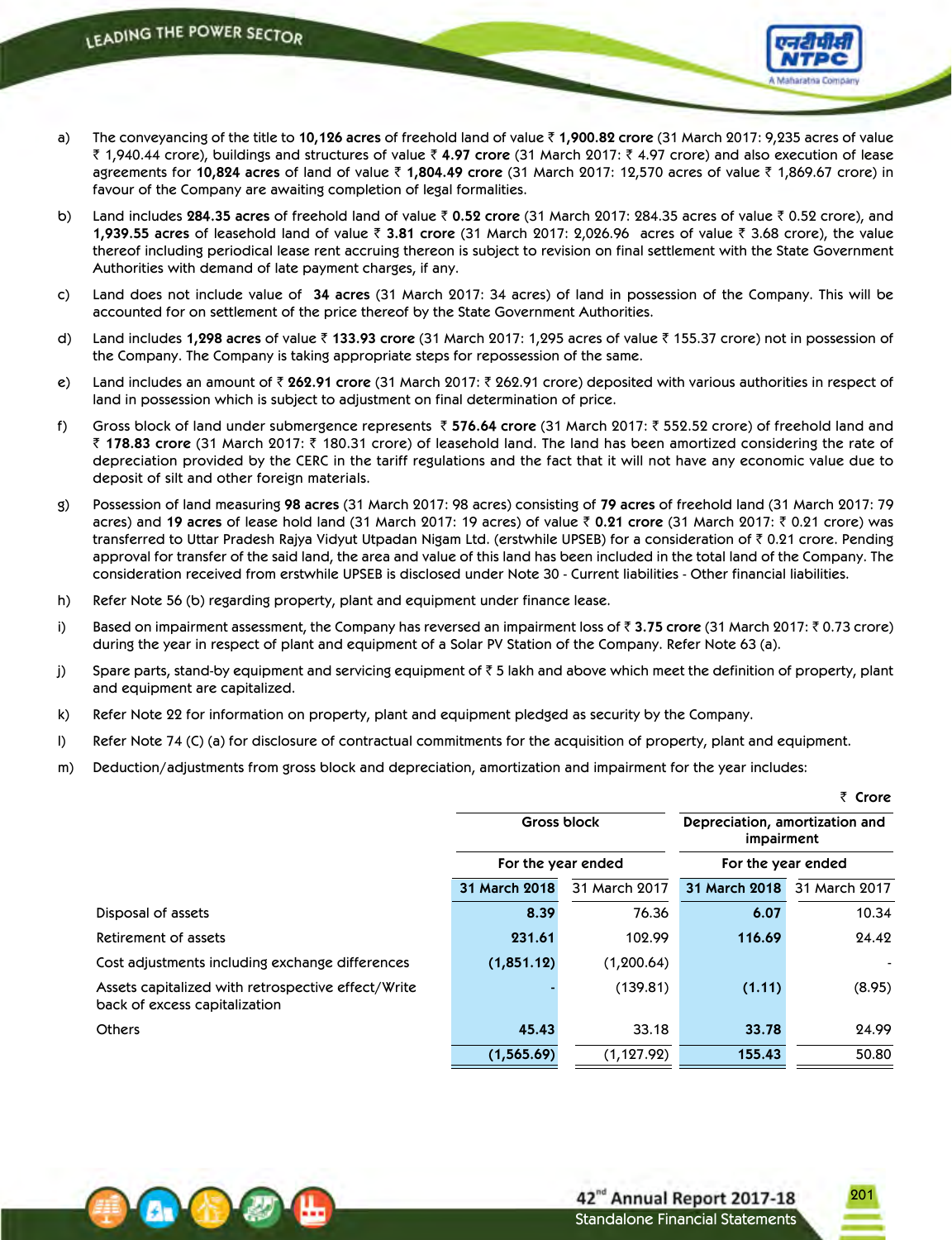LEADING THE POWER SECTOR



n) Exchange differences capitalized are disclosed in the 'Addition' column of Capital work-in-progress (CWIP) and allocated to various heads of CWIP in the year of capitalization through 'Deductions/Adjustments' column of CWIP. Exchange differences in respect of assets already capitalized are disclosed in the 'Deductions/Adjustments' column of Property, plant and equipment. Asset-wise details of exchange differences and borrowing costs included in the cost of major heads of property, plant and equipment and CWIP through 'Addition' or 'Deductions/Adjustments' column are given below:

` **Crore**

|                                                               |                                                                  | For the year ended<br>31 March 2018               | For the year ended<br>31 March 2017                |                                                   |  |
|---------------------------------------------------------------|------------------------------------------------------------------|---------------------------------------------------|----------------------------------------------------|---------------------------------------------------|--|
|                                                               | <b>Exchange</b><br>differences<br>included in<br><b>PPE/CWIP</b> | <b>Borrowing</b><br>costs included<br>in PPE/CWIP | Exchange<br>differences<br>included<br>in PPE/CWIP | <b>Borrowing</b><br>costs included<br>in PPE/CWIP |  |
| Building - Freehold                                           |                                                                  |                                                   |                                                    |                                                   |  |
| Main plant                                                    | 7.27                                                             | 136.89                                            | (4.52)                                             | 197.09                                            |  |
| <b>Others</b>                                                 | 0.76                                                             | 100.11                                            | (0.25)                                             | 83.35                                             |  |
| Hydraulic works, barrages, dams, tunnels and power<br>channel | (0.51)                                                           | 84.18                                             | (5.62)                                             | 183.06                                            |  |
| MGR track and signaling system                                | (0.01)                                                           | 19.21                                             |                                                    | 2.89                                              |  |
| Railway siding                                                | (0.32)                                                           | 44.20                                             | (0.06)                                             | 45.16                                             |  |
| Plant and equipment                                           | 338.44                                                           | 3,213.79                                          | (172.18)                                           | 3,121.72                                          |  |
| Others including pending allocation                           | (35.15)                                                          | 557.51                                            | (232.66)                                           | 491.81                                            |  |
| Total                                                         | 310.48                                                           | 4,155.89                                          | (415.29)                                           | 4,125.08                                          |  |

o) Gross carrying amount of the fully depreciated property, plant and equipment that are still in use:

|                                            |                        | र <b>Crore</b>         |
|--------------------------------------------|------------------------|------------------------|
|                                            | As at<br>31 March 2018 | As at<br>31 March 2017 |
| Leasehold land                             | 37.22                  | 35.94                  |
| Roads, bridges, culverts and helipads      | 18.34                  | 11.80                  |
| Main plant building                        | 68.30                  | 53.39                  |
| Other building                             | 89.74                  | 68.72                  |
| Water supply, drainage and sewerage system | 15.69                  | 11.06                  |
| MGR track and signaling system             | 34.11                  | 33.85                  |
| Plant and equipment - Owned                | 2,181.48               | 1,212.91               |
| <b>Furniture and fixtures</b>              | 18.57                  | 16.44                  |
| Other office equipment                     | 46.99                  | 19.58                  |
| EDP, WP machines and satcom equipment      | 88.87                  | 54.67                  |
| Communication equipment                    | 22.93                  | 19.08                  |
| <b>Others</b>                              | 41.17                  | 34.95                  |
|                                            | 2,663.41               | 1,572.39               |
|                                            |                        |                        |

Others include temporary erections, railway sidings, earth dam reservoirs, construction equipment and electrical installations etc.

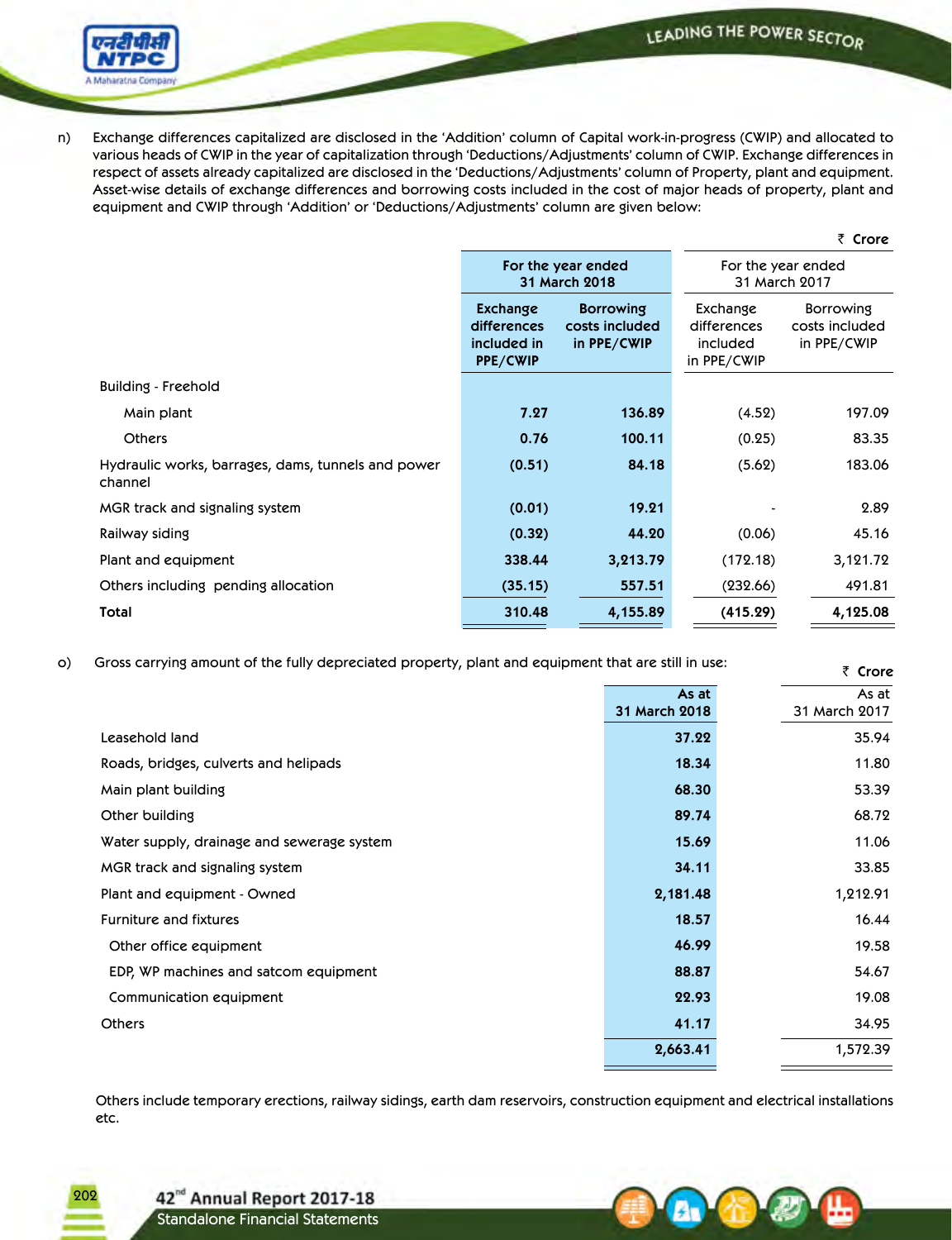

 $\overline{z}$  **C** 

## **3. Non-current assets - Capital work-in-progress**

# **As at 31 March 2018**

A.

| AS di Ji March 2010                                                |                       |                  |                            |             | שטוע                   |
|--------------------------------------------------------------------|-----------------------|------------------|----------------------------|-------------|------------------------|
| <b>Particulars</b>                                                 | As at<br>1 April 2017 | <b>Additions</b> | Deductions/<br>adjustments | Capitalized | As at<br>31 March 2018 |
| Development of land                                                | 878.51                | 114.38           | 271.89                     |             | 721.00                 |
| Roads, bridges, culverts and helipads                              | 99.21                 | 131.73           | (92.72)                    | 139.35      | 184.31                 |
| piling and foundation                                              | 655.93                | 32.74            | 43.62                      |             | 645.05                 |
| <b>Buildings</b>                                                   |                       |                  |                            |             |                        |
| Freehold                                                           |                       |                  |                            |             |                        |
| Main plant                                                         | 3,598.03              | 631.66           | 673.31                     | 979.74      | 2,576.64               |
| <b>Others</b>                                                      | 1,699.35              | 815.67           | (68.77)                    | 630.12      | 1,953.67               |
| Temporary erections                                                | 35.96                 | 8.28             | 15.88                      | 7.02        | 21.34                  |
| Water supply, drainage and sewerage<br>system                      | 61.22                 | 58.16            | (65.68)                    | 112.21      | 72.85                  |
| Hydraulic works, barrages, dams, tunnels<br>and power channel      | 2,319.77              | 517.36           | (46.41)                    | 46.17       | 2,837.37               |
| MGR track and signaling system                                     | 37.62                 | 447.67           | (13.94)                    | 17.92       | 481.31                 |
| Railway siding                                                     | 1,142.23              | 804.39           | 139.71                     | 695.29      | 1,111.62               |
| Earth dam reservoir                                                | 89.25                 | 65.16            | (28.12)                    | 106.36      | 76.17                  |
| Plant and equipment - owned                                        | 61,518.83             | 20,126.23        | (147.29)                   | 23,071.77   | 58,720.58              |
| <b>Furniture and fixtures</b>                                      | 23.15                 | 21.55            | (0.04)                     | 16.30       | 28.44                  |
| Vehicles                                                           |                       | 0.10             |                            |             | 0.10                   |
| Office equipment                                                   | 5.51                  | 6.09             | 1.08                       | 7.12        | 3.40                   |
| EDP/WP machines and satcom equipment                               | 1.56                  | 10.37            | 1.90                       | 3.20        | 6.83                   |
| Construction equipment                                             | 0.03                  | 6.50             | 0.14                       | 6.17        | 0.22                   |
| <b>Electrical installations</b>                                    | 516.69                | 401.62           | 519.98                     | 138.72      | 259.61                 |
| Communication equipment                                            | 2.95                  | 2.11             | (1.01)                     | 5.65        | 0.42                   |
| Hospital equipment                                                 | 0.50                  | 0.04             | 0.12                       | 0.41        | 0.01                   |
| Laboratory and workshop equipment                                  | 5.91                  | 7.50             | 0.37                       | 11.76       | 1.28                   |
| Development of coal mines                                          | 1,464.54              | 448.86           | 8.70                       |             | 1,904.70               |
|                                                                    | 74,156.75             | 24,658.17        | 1,212.72                   | 25,995.28   | 71,606.92              |
| <b>Expenditure pending allocation</b>                              |                       |                  |                            |             |                        |
| Survey, investigation, consultancy and<br>supervision charges      | 87.39                 | 9.82             | 5.40                       |             | 91.81                  |
| Difference in exchange on foreign<br>currency loans                | 1,498.13              | 108.10           | 372.88                     |             | 1,233.35               |
| Pre-commissioning expenses (net)                                   | 273.59                | 466.99           | 600.62                     |             | 139.96                 |
| Expenditure during construction period<br>$(net)^*$                | 382.73                | 5,456.54         | 11.22                      |             | 5,828.05               |
| Other expenditure directly attributable to<br>project construction | 502.72                | 73.18            |                            |             | 575.90                 |
| Less: Allocated to related works                                   |                       | 5,278.49         |                            |             | 5,278.49               |
|                                                                    | 76,901.31             | 25,494.31        | 2,202.84                   | 25,995.28   | 74,197.50              |
| Less: Provision for unserviceable works                            | 98.73                 | 359.48           | 6.23                       |             | 451.98                 |
| Construction stores (net of provisions)                            | 3,499.88              | 68.47            |                            |             | 3,568.35               |
| Total                                                              | 80,302.46             | 25,203.30        | 2,196.61                   | 25,995.28   | 77,313.87              |

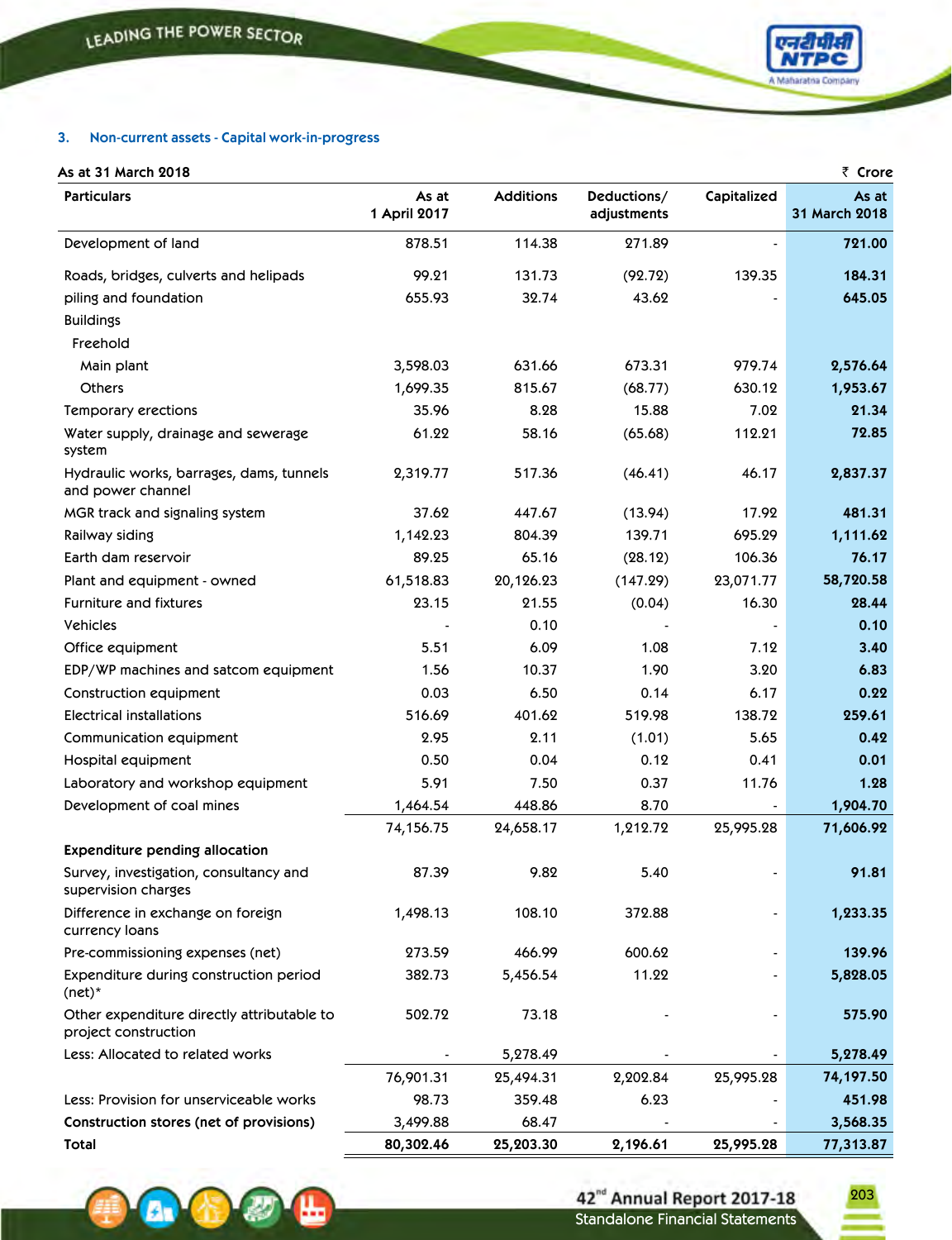

## **As at 31 March 2017**

|                                                                    |                       |           |                            |             | ₹ Crore                |
|--------------------------------------------------------------------|-----------------------|-----------|----------------------------|-------------|------------------------|
| <b>Particulars</b>                                                 | As at<br>1 April 2016 | Additions | Deductions/<br>adjustments | Capitalized | As at<br>31 March 2017 |
| Development of land                                                | 734.44                | 184.40    | 40.33                      |             | 878.51                 |
| Roads, bridges, culverts and helipads                              | 75.12                 | 106.05    | 4.48                       | 77.48       | 99.21                  |
| piling and foundation                                              | 675.70                | 31.84     | 51.61                      |             | 655.93                 |
| <b>Buildings</b>                                                   |                       |           |                            |             |                        |
| Freehold                                                           |                       |           |                            |             |                        |
| Main plant                                                         | 3,155.65              | 1,370.65  | 732.62                     | 195.65      | 3,598.03               |
| <b>Others</b>                                                      | 1,439.01              | 803.31    | 205.32                     | 337.65      | 1,699.35               |
| Temporary erections                                                | 36.58                 | 10.36     | 5.53                       | 5.45        | 35.96                  |
| Water supply, drainage and sewerage<br>system                      | 77.58                 | 46.37     | (19.08)                    | 81.81       | 61.22                  |
| Hydraulic works, barrages, dams, tunnels<br>and power channel      | 1,982.10              | 341.31    | 3.64                       |             | 2,319.77               |
| MGR track and signaling system                                     | 231.56                | 77.28     | 244.10                     | 27.12       | 37.62                  |
| Railway siding                                                     | 454.92                | 809.66    | 57.38                      | 64.97       | 1,142.23               |
| Earth dam reservoir                                                | 106.79                | 9.53      | (17.69)                    | 44.76       | 89.25                  |
| Plant and equipment - owned                                        | 48,356.68             | 23,612.18 | 351.08                     | 10,098.95   | 61,518.83              |
| <b>Furniture and fixtures</b>                                      | 12.85                 | 29.53     | 1.33                       | 17.90       | 23.15                  |
| Office equipment                                                   | 2.03                  | 5.60      | 0.19                       | 1.93        | 5.51                   |
| EDP/WP machines and satcom equipment                               | 28.27                 | 2.04      | (0.77)                     | 29.52       | 1.56                   |
| Construction equipment                                             |                       | 0.03      |                            |             | 0.03                   |
| Electrical installations                                           | 368.88                | 175.83    | (31.47)                    | 59.49       | 516.69                 |
| Communication equipment                                            | 2.35                  | 1.23      | 0.01                       | 0.62        | 2.95                   |
| Hospital equipment                                                 | 0.07                  | 0.47      | 0.01                       | 0.03        | 0.50                   |
| Laboratory and workshop equipment                                  | 2.96                  | 11.34     | 0.32                       | 8.07        | 5.91                   |
| Development of coal mines                                          | 1,301.30              | 281.42    | 118.18                     |             | 1,464.54               |
|                                                                    | 59,044.84             | 27,910.43 | 1,747.12                   | 11,051.40   | 74,156.75              |
| <b>Expenditure pending allocation</b>                              |                       |           |                            |             |                        |
| Survey, investigation, consultancy and<br>supervision charges      | 92.88                 |           | 5.49                       |             | 87.39                  |
| Difference in exchange on foreign<br>currency loans                | 1,920.69              | 35.13     | 457.69                     |             | 1,498.13               |
| Pre-commissioning expenses (net)                                   | 99.39                 | 341.81    | 167.61                     |             | 273.59                 |
| Expenditure during construction period<br>$(net)^*$                | 1,037.44              | 5,273.17  | 13.78                      |             | 6,296.83               |
| Other expenditure directly attributable to<br>project construction | 469.92                | 99.79     | 66.99                      |             | 502.72                 |
| Less: Allocated to related works                                   |                       | 5,914.10  |                            |             | 5,914.10               |
|                                                                    | 62,665.16             | 27,746.23 | 2,458.68                   | 11,051.40   | 76,901.31              |
| Less: Provision for unserviceable works                            | 99.39                 |           | 0.66                       |             | 98.73                  |
| Construction stores (net of provisions)                            | 3,639.82              | (139.94)  |                            |             | 3,499.88               |
| <b>Total</b>                                                       | 66,205.59             | 27,606.29 | 2,458.02                   | 11,051.40   | 80,302.46              |

\* Brought from expenditure during construction period (net) - Note 42

42<sup>nd</sup> Annual Report 2017-18<br>Standalone Financial Statements

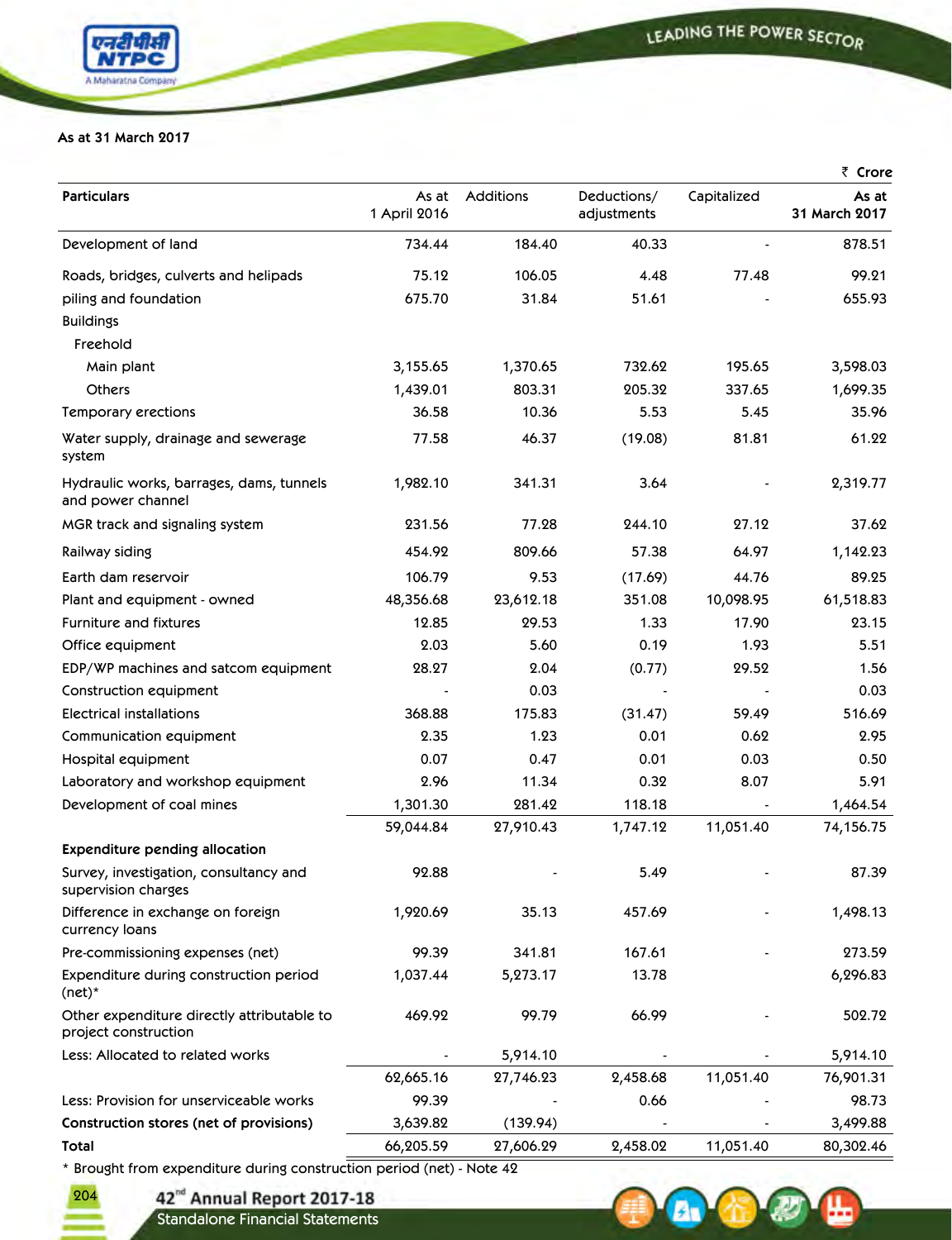

- a) Construction stores are net of provision for shortages pending investigation amounting to ` **26.26 crore** (31 March 2017: ₹ 14.06 crore).
- b) Pre-commissioning expenses for the year amount to ₹ 544.39 crore (31 March 2017: ₹ 384.87) and after adjustment of pre-commissioning sales of ₹77.40 crore (31 March 2017: ₹43.06 crore) resulted in net pre-commissioning expenditure of ₹ 466.99 crore (31 March 2017: ₹ 341.81 crore).
- c) Additions to the development of coal mines include expenditure during construction period (net) of ` **668.37 crore** (31 March 2017:  $\bar{\tau}$  335.36 crore) - [Ref. Note 43] and are after netting off the receipts from coal extracted during the development phase amounting to ₹ 464.03 crore (31 March 2017: (-) ₹ 20.82 crore).
- d) Details of exchange differences and borrowing costs capitalized are disclosed in Note 2 (n).

### **4. Non-current assets - Intangible assets**

#### **As at 31 March 2018**

| As at 31 March 2018 |              |                  |             |               |              |          |             |                                         | ₹ Crore   |
|---------------------|--------------|------------------|-------------|---------------|--------------|----------|-------------|-----------------------------------------|-----------|
| <b>Particulars</b>  |              | Gross block      |             |               | Amortization |          |             |                                         | Net block |
|                     | As at        | <b>Additions</b> | Deductions/ | As at         | Upto         | For      | Deductions/ | Upto                                    | As at     |
|                     | 1 April 2017 |                  | adiustments | 31 March 2018 | 1 April 2017 | the year |             | adiustments 31 March 2018 31 March 2018 |           |
| Software            | 26.90        | 7.36             | (0.03)      | 34.29         | 14.67        | 7.49     | 0.01        | 22.15                                   | 12.14     |
| Right of use - Land | 104.61       | 53.13            | (2.81)      | 160.55        | 6.89         | 6.96     |             | 13.85                                   | 146.70    |
| - Others            | 203.71       |                  |             | 203.71        | 20.64        | 10.31    |             | 30.95                                   | 172.76    |
| Total               | 335.22       | 60.49            | (2.84)      | 398.55        | 42.20        | 24.76    | 0.01        | 66.95                                   | 331.60    |

#### **As at 31 March 2017**

| As at 31 March 2017 |                       |                  |                            |                        |                      |                 |                          |                                                 | ₹ Crore   |
|---------------------|-----------------------|------------------|----------------------------|------------------------|----------------------|-----------------|--------------------------|-------------------------------------------------|-----------|
| <b>Particulars</b>  |                       |                  | Gross block                |                        | Amortization         |                 |                          |                                                 | Net block |
|                     | As at<br>1 April 2016 | <b>Additions</b> | Deductions/<br>adiustments | As at<br>31 March 2017 | Upto<br>1 April 2016 | For<br>the year | Deductions/              | Upto<br>adjustments 31 March 2017 31 March 2017 | As at     |
| Software            | 16.39                 | 9.97             | (0.54)                     | 26.90                  | 6.31                 | 7.94            | (0.42)                   | 14.67                                           | 12.23     |
| Right of use - Land | 73.20                 | 28.36            | (3.05)                     | 104.61                 | 2.78                 | 4.11            | $\overline{\phantom{a}}$ | 6.89                                            | 97.72     |
| - Others            | 203.71                |                  |                            | 203.71                 | 10.32                | 10.32           | $\overline{\phantom{a}}$ | 20.64                                           | 183.07    |
| Total               | 293.30                | 38.33            | (3.59)                     | 335.22                 | 19.41                | 22.37           | (0.42)                   | 42.20                                           | 293.02    |

a) The right of use of land and others are amortized over the period of legal right to use or life of the related plant, whichever is less.

b) Cost of acquisition of the right for drawl of water amounting to ₹ 203.71 crore (31 March 2017: ₹ 203.71 crore) is included under intangible assets – Right of use - Others.

c) Deductions/adjustments from gross block and amortization for the year includes:

|                    |               |                    |               | . ເເບເຮ            |  |
|--------------------|---------------|--------------------|---------------|--------------------|--|
| <b>Particulars</b> |               | <b>Gross block</b> | Amortization  |                    |  |
|                    |               | For the year ended |               | For the year ended |  |
|                    | 31 March 2018 | 31 March 2017      | 31 March 2018 | 31 March 2017      |  |
| Cost adjustments   | (2.84)        | (3.16)             |               |                    |  |
| <b>Others</b>      |               | (0.43)             | 0.01          | (0.42)             |  |
| Total              | (2.84)        | (3.59)             | 0.01          | (0.42)             |  |



205

` **Crore**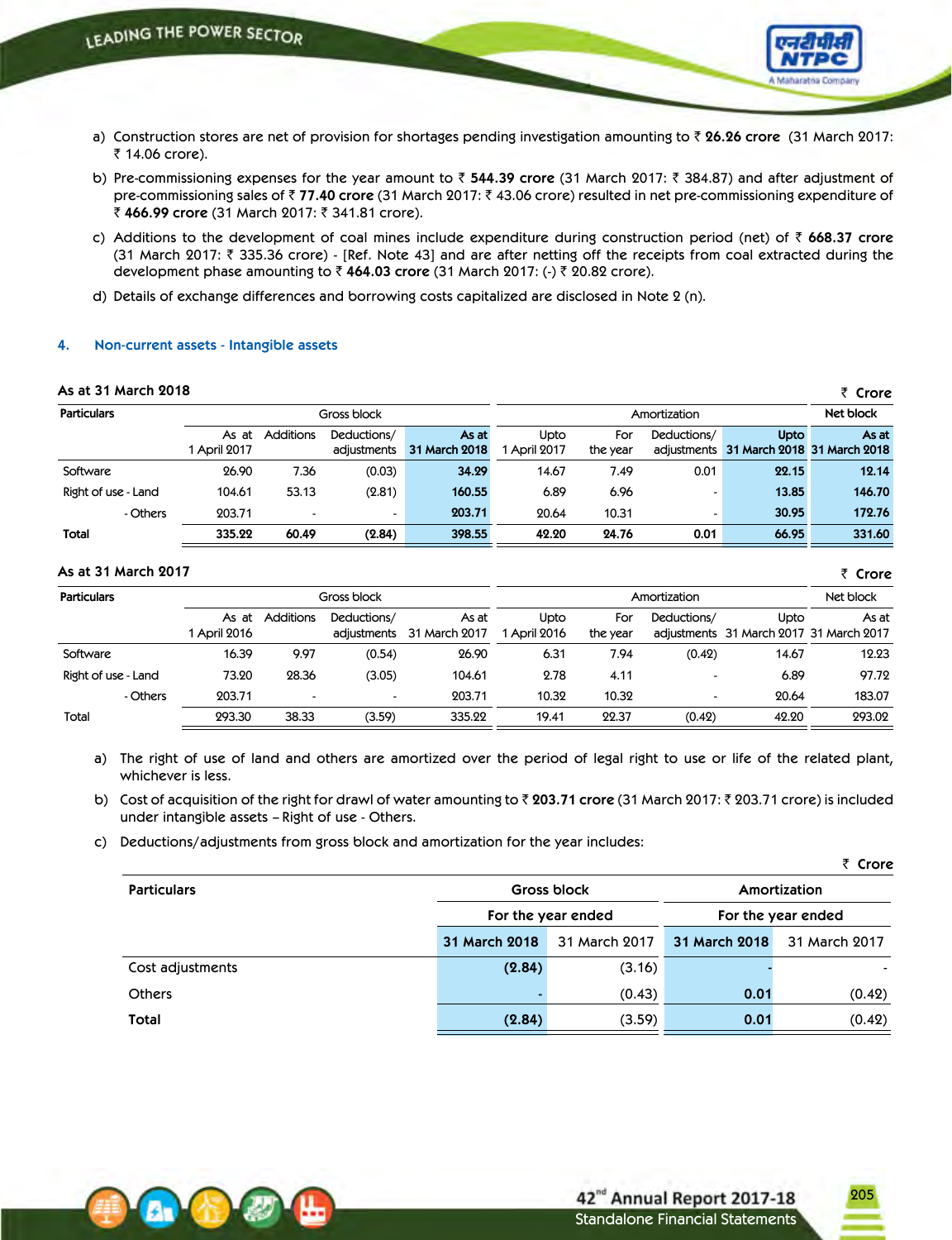

d) Gross carrying amount of the fully depreciated intangible assets that are still in use:

| a) Oross carrying amount or the rang appreciated intengroic assets that are still in ase. |                        | ₹ Crore                |
|-------------------------------------------------------------------------------------------|------------------------|------------------------|
| <b>Particulars</b>                                                                        | As at<br>31 March 2018 | As at<br>31 March 2017 |
| Software                                                                                  | 13.64                  | 2.70                   |
| Right of use - land                                                                       | 0.14                   | 0.14                   |
|                                                                                           | 13.78                  | 2.84                   |

## **5. Non-current assets - Intangible assets under development**

## **As at 31 March 2018**

|                                                   |                       |                  |                            |                          | ₹ Crore                |
|---------------------------------------------------|-----------------------|------------------|----------------------------|--------------------------|------------------------|
| <b>Particulars</b>                                | As at<br>1 April 2017 | <b>Additions</b> | Deductions/<br>Adjustments | Capitalized              | As at<br>31 March 2018 |
| Right of use - others                             | 214.53                | $\blacksquare$   | (23.29)                    |                          | 237.82                 |
| Exploration and evaluation assets -<br>coal mines | 220.09                | 28.65            | 25.80                      |                          | 222.94                 |
| Exploratory wells-in-progress                     | 7.65                  | 0.07             |                            | $\overline{\phantom{0}}$ | 7.72                   |
| Software                                          | $\blacksquare$        | 8.52             | $\blacksquare$             | $\blacksquare$           | 8.52                   |
|                                                   | 442.27                | 37.24            | 2.51                       | $\overline{\phantom{0}}$ | 477.00                 |
| Less: Provision for unserviceable<br>works        | 7.64                  | $\blacksquare$   |                            |                          | 7.64                   |
| Total                                             | 434.63                | 37.24            | 2.51                       |                          | 469.36                 |

## **As at 31 March 2017**

|                                                   |                       |                |                            |                          | ₹ Crore                |
|---------------------------------------------------|-----------------------|----------------|----------------------------|--------------------------|------------------------|
| Particulars                                       | As at<br>1 April 2016 | Additions      | Deductions/<br>Adjustments | Capitalized              | As at<br>31 March 2017 |
| Right of use - others                             | 140.19                |                | (74.34)                    | -                        | 214.53                 |
| Exploration and evaluation assets -<br>coal mines |                       | 102.09         | (118.00)                   |                          | 220.09                 |
| <b>Exploratory wells-in-progress</b>              | 85.06                 | 20.45          | 97.86                      | $\blacksquare$           | 7.65                   |
|                                                   | 225.25                | 122.54         | (94.48)                    | $\blacksquare$           | 442.27                 |
| Less: Provision for unserviceable<br>works        | 7.64                  | $\blacksquare$ |                            | $\overline{\phantom{0}}$ | 7.64                   |
| Total                                             | 217.61                | 122.54         | (94.48)                    | $\blacksquare$           | 434.63                 |

A.

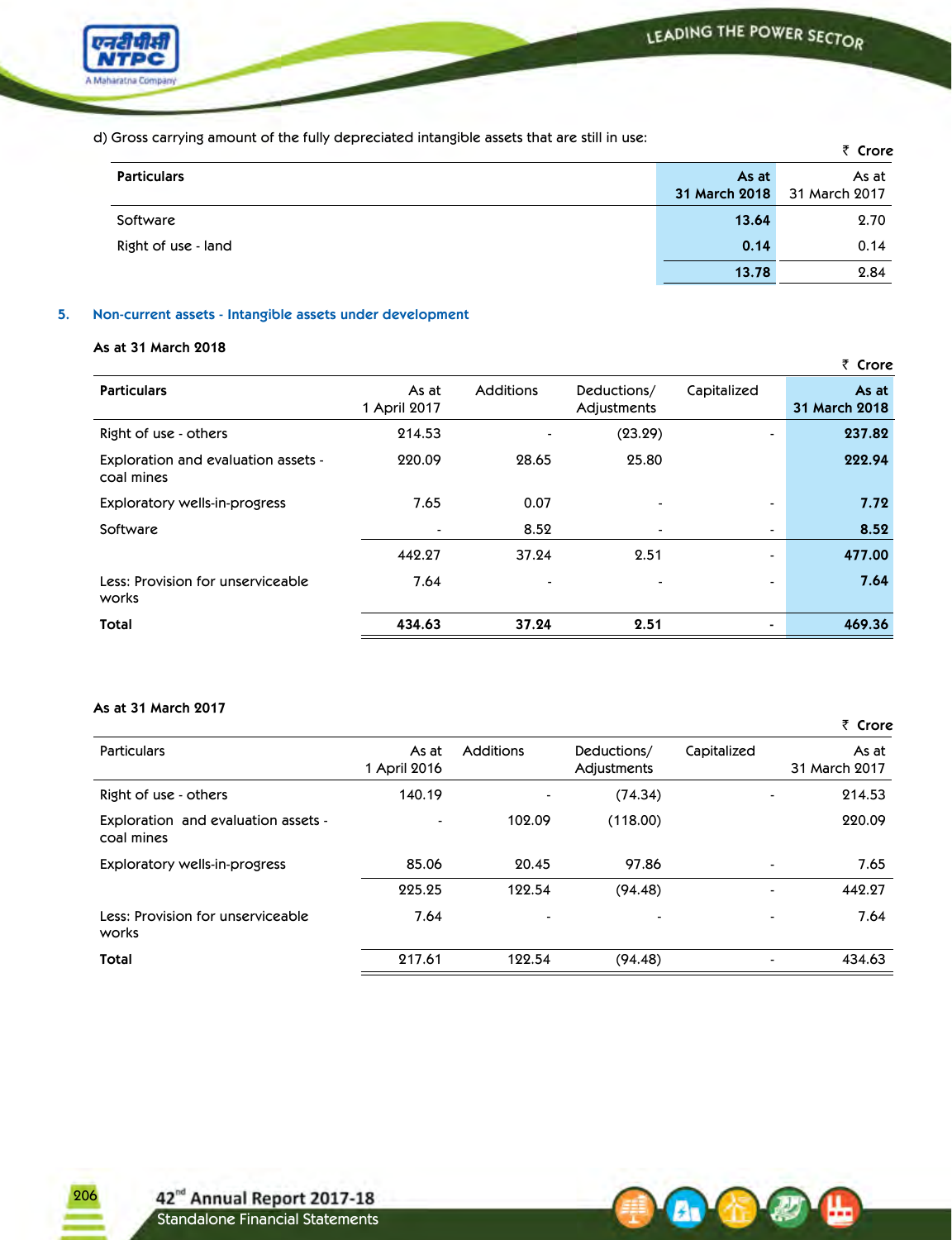**Art** 



## **6. Non-current assets - Investments in subsidiary and joint venture companies**

|                                                                                     |                                                         |                                                                          |        |                        | ₹ Crore                |
|-------------------------------------------------------------------------------------|---------------------------------------------------------|--------------------------------------------------------------------------|--------|------------------------|------------------------|
| <b>Particulars</b>                                                                  | Number of<br>shares<br>Current year/<br>(previous year) | Face value per<br>share in $\bar{z}$<br>Current year/<br>(previous year) |        | As at<br>31 March 2018 | As at<br>31 March 2017 |
| Equity instruments - Unquoted (fully paid<br>up - unless otherwise stated, at cost) |                                                         |                                                                          |        |                        |                        |
| <b>Subsidiary companies</b>                                                         |                                                         |                                                                          |        |                        |                        |
| NTPC Electric Supply Company Ltd.                                                   | 80,910<br>(80, 910)                                     | 10<br>(10)                                                               |        | 0.08                   | 0.08                   |
| NTPC Vidyut Vyapar Nigam Ltd.                                                       | 2,00,00,000<br>(2,00,00,000)                            | 10<br>(10)                                                               |        | 20.00                  | 20.00                  |
| Kanti Bijlee Utpadan Nigam Ltd.                                                     | 1,04,28,88,641<br>(72, 94, 57, 976)                     | 10<br>(10)                                                               |        | 1,042.89               | 729.46                 |
| Bhartiya Rail Bijlee Company Ltd.                                                   | 1,59,95,33,644<br>(1, 17, 26, 13, 850)                  | 10<br>(10)                                                               |        | 1,599.53               | 1,172.61               |
| Patratu Vidyut Utpadan Nigam Ltd.                                                   | 9,21,24,000<br>(74,000)                                 | 10<br>(10)                                                               |        | 92.12                  | 0.08                   |
|                                                                                     |                                                         |                                                                          |        | 2,754.62               | 1,922.23               |
| Joint venture companies                                                             |                                                         |                                                                          |        |                        |                        |
| Utility Powertech Ltd. (includes 10,00,000<br>bonus shares)                         | 20,00,000<br>(20,00,000)                                | 10<br>(10)                                                               |        | 1.00                   | 1.00                   |
| NTPC-GE Power Services Private Ltd.                                                 | 30,00,000<br>(30,00,000)                                | 10<br>(10)                                                               |        | 3.00                   | 3.00                   |
| NTPC-SAIL Power Company Ltd.                                                        | 49,02,50,050<br>(49,02,50,050)                          | 10<br>(10)                                                               |        | 490.25                 | 490.25                 |
| NTPC Tamil Nadu Energy Company Ltd.                                                 | 1,40,99,96,112<br>(1, 38, 56, 06, 112)                  | 10<br>(10)                                                               |        | 1,409.99               | 1,385.61               |
| Ratnagiri Gas & Power Private Ltd.                                                  | 83,45,56,036<br>(97, 43, 08, 300)                       | 10<br>(10)                                                               | 834.55 |                        | 974.30                 |
| Less: Provision for impairment                                                      |                                                         |                                                                          | 617.05 |                        | 782.95                 |
|                                                                                     |                                                         |                                                                          |        | 217.50                 | 191.35                 |
| Konkan LNG Private Ltd.                                                             | 13,97,52,264<br>$(\cdot)$                               | 10<br>$(\cdot)$                                                          | 139.75 |                        |                        |
| Less: Provision for impairment                                                      |                                                         |                                                                          | 139.75 |                        |                        |
| Aravali Power Company Private Ltd.                                                  | 1,43,30,08,200<br>(1, 39, 85, 08, 200)                  | 10<br>(10)                                                               |        | 1,433.01               | 1,398.51               |
| NTPC BHEL Power Projects Private Ltd.                                               | 5,00,00,000<br>(5,00,00,000)                            | 10<br>(10)                                                               | 50.00  |                        | 50.00                  |
| Less: Provision for impairment                                                      |                                                         |                                                                          | 45.59  |                        | 28.68                  |
|                                                                                     |                                                         |                                                                          |        | 4.41                   | 21.32                  |
| Meja Urja Nigam Private Ltd.                                                        | 1,20,93,29,800<br>(1, 16, 64, 39, 800)                  | 10<br>(10)                                                               |        | 1,209.33               | 1,166.44               |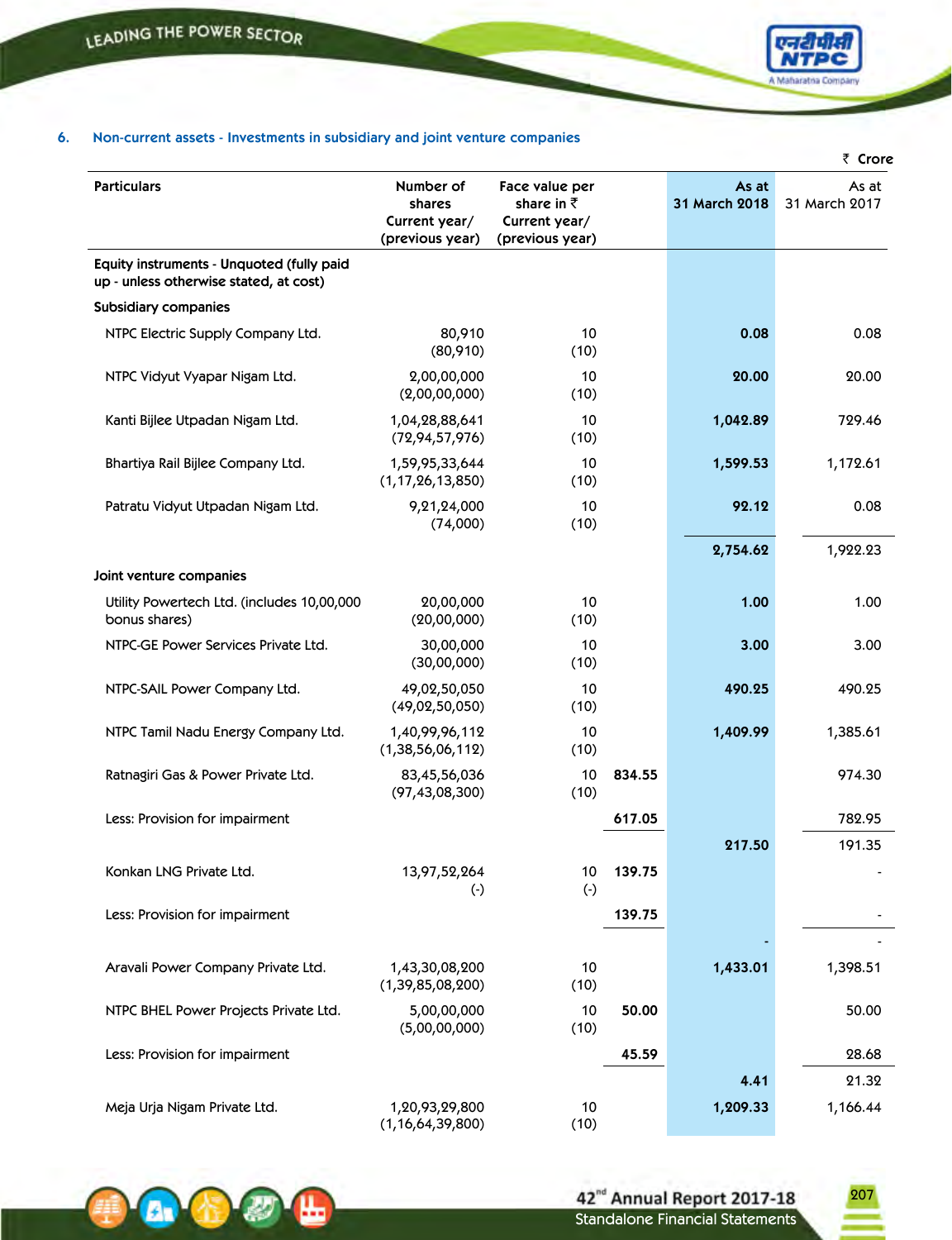LEADING THE POWER SECTOR



|                                                                                   |                                                         |                                                                          |      |                        | ₹ Crore                |
|-----------------------------------------------------------------------------------|---------------------------------------------------------|--------------------------------------------------------------------------|------|------------------------|------------------------|
| <b>Particulars</b>                                                                | Number of<br>shares<br>Current year/<br>(previous year) | Face value per<br>share in $\bar{z}$<br>Current year/<br>(previous year) |      | As at<br>31 March 2018 | As at<br>31 March 2017 |
| BF-NTPC Energy Systems Ltd.                                                       | 68,48,681<br>(65, 70, 900)                              | 10<br>(10)                                                               | 6.85 |                        | 6.57                   |
| Less: Provision for impairment                                                    |                                                         |                                                                          | 4.43 |                        | 3.75                   |
|                                                                                   |                                                         |                                                                          |      | 2.42                   | 2.82                   |
| Nabinagar Power Generating Company<br>Private Ltd.                                | 1,65,99,35,500<br>(1, 18, 93, 00, 000)                  | 10<br>(10)                                                               |      | 1,659.94               | 1,189.30               |
| Transformers and Electricals Kerala Ltd.                                          | 1,91,63,438<br>(1,91,63,438)                            | 10<br>(10)                                                               |      | 31.34                  | 31.34                  |
| National High Power Test Laboratory<br>Private Ltd.                               | 3,04,00,000<br>(3,04,00,000)                            | 10<br>(10)                                                               |      | 30.40                  | 30.40                  |
| Energy Efficiency Services Ltd.                                                   | 14,65,00,000<br>(14,65,00,000)                          | 10<br>(10)                                                               |      | 146.50                 | 146.50                 |
| CIL NTPC Urja Private Ltd.                                                        | 76,900<br>(76,900)                                      | 10<br>(10)                                                               |      | 0.08                   | 0.08                   |
| Anushakti Vidhyut Nigam Ltd.                                                      | 49,000<br>(49,000)                                      | 10<br>(10)                                                               |      | 0.05                   | 0.05                   |
| Hindustan Urvarak & Rasayan Ltd.                                                  | 33,32,50,000<br>(50, 25, 000)                           | 10<br>(10)                                                               |      | 333.25                 | 5.03                   |
| Trincomalee Power Company Ltd.<br>(* Srilankan rupees)                            | 32,86,061<br>(32,86,061)                                | $100*$<br>$(100)^*$                                                      |      | 15.20                  | 15.20                  |
| Bangladesh-India Friendship Power<br>Company Private Ltd.<br>(* Bangladeshi Taka) | 2,42,50,000<br>(1,62,50,000)                            | $100*$<br>$(100)^*$                                                      |      | 198.91                 | 134.20                 |
|                                                                                   |                                                         |                                                                          |      | 7,186.58               | 6,212.40               |
| <b>Total</b>                                                                      |                                                         |                                                                          |      | 9,941.20               | 8,134.63               |
| Aggregate amount of unquoted investments                                          |                                                         |                                                                          |      | 9,941.20               | 8,134.63               |
| Aggregate amount of impairment in the value of investments                        |                                                         |                                                                          |      | 806.82                 | 815.38                 |

a) Investments have been valued as per accounting policy no. C.26.1 (Note 1).

b) The Board of Directors of NTPC Limited in its meeting held on 28 April 2016 accorded in principle approval for withdrawal from NTPC BHEL Power Projects Private Ltd. (NTPC-BHEL), a Joint Venture of the Company. As NTPC-BHEL was formed by a directive from the GOI, approval of exit from GOI is awaited. Pending withdrawl, provision of ` **45.59 crore** (31 March 2017: ` 28.68 crore) for impairment in the value of investment has been recognized based on the unaudited accounts of NTPC-BHEL as at 31 March 2018.

- c) The Board of Directors of NTPC Limited in its meeting held on 19 June 2014 accorded in principle approval for withdrawal from BF-NTPC Energy Systems Ltd. (BF-NTPC), a joint venture of the Company. As BF-NTPC was formed by a directive from the GOI, approval of the GOI was sought for exit by NTPC Limited. GOI has suggested to wind up BF-NTPC and NTPC Limited has given its consent for winding up. Approval of the GOI has been accorded on 8 January 2018. The winding up of the joint venture is under process. Pending winding-up, provision of  $\bar{\zeta}$  4.43 crore (31 March 2017:  $\bar{\zeta}$  3.75 crore) for impairment in the value of investment has been recognized based on the unaudited accounts of BF-NTPC as at 31 March 2018.
- d) The Board of Directors of NTPC Limited in its meeting held on 28 April 2016 accorded in principle approval for withdrawal from Transformers and Electricals Kerala Ltd. (TELK), a Joint Venture of the Company. GOI has accorded its approval for exit of NTPC from the joint venture. The decison of the Board of Directors of NTPC Limited and approval of GOI has been conveyed to the Government of Kerala (JV Partner) & TELK. The government of Kerala has requested NTPC to review the decision. The matter is under examination. Pending decision in this regard, no provision for impairment in the value of investment in TELK is required to be recognized.

42<sup>nd</sup> Annual Report 2017-18 Standalone Financial Statements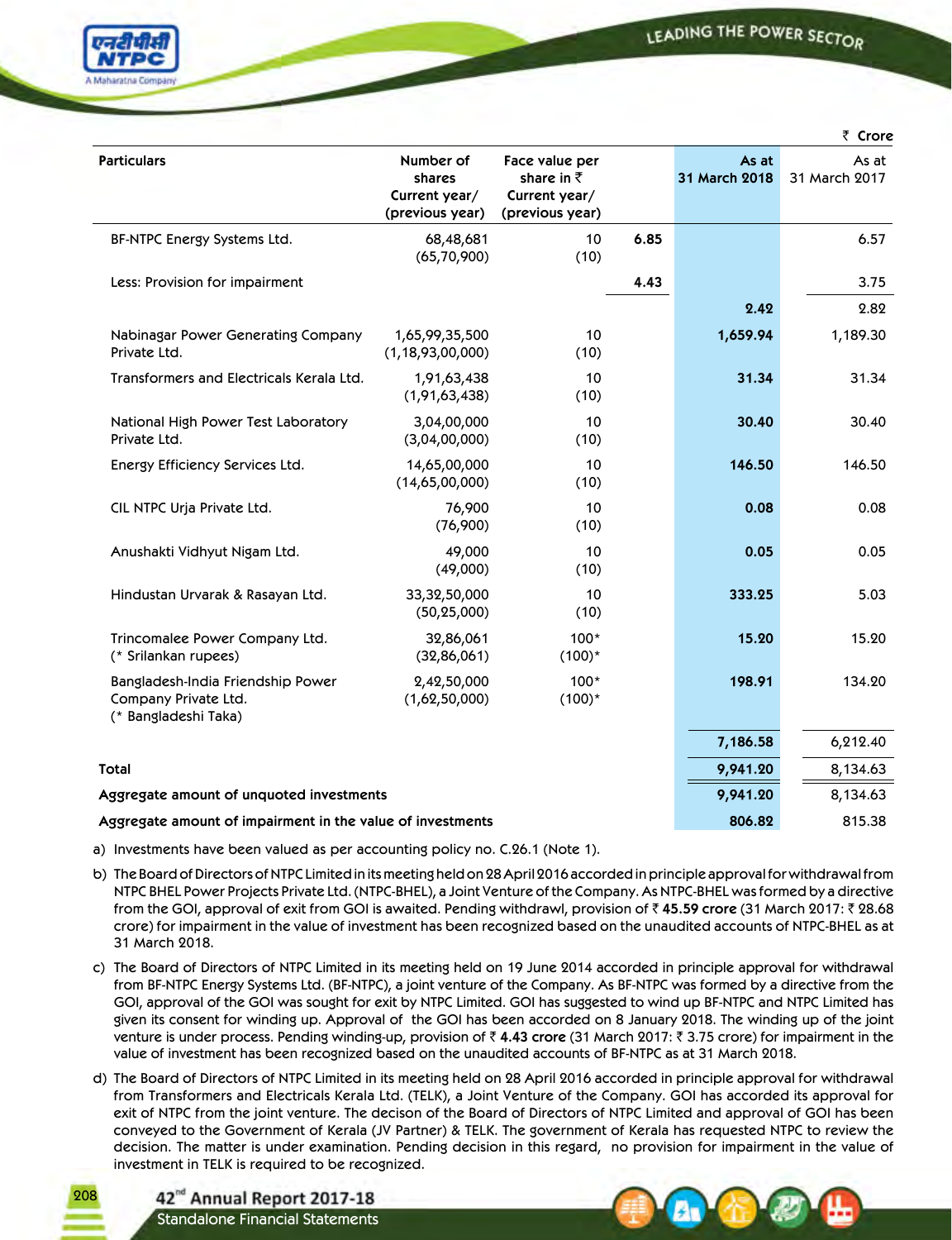

e) The Company had an investment of  $\bar{\tau}$  974.30 crore as at 31 March 2017 in the equity shares of Ratnagiri Gas and Power Private Ltd., a joint venture of the Company (RGPPL). During the year, the National Company Law Appellate Tribunal ('NCLAT') has approved the demerger scheme of Ratnagiri Gas and Power Private Ltd., ('Demerged Company') with effective date of 1 January 2016 as a result of which all the assets and liabilities of the LNG Terminal ('demerged undertaking') have been transferred to Konkan LNG Private Ltd. ('Resulting Company') (KLPL) at book values.

Consequent to demerger, the Resulting Company has allotted equity shares of face value of  $\bar{z}$  10/- each equivalent to the share entitlement ratio of 143:1000 for each equity shares held in Demerged Company i.e. 13,97,52,264 equity shares of  $\bar{\zeta}$  10/- each to the Company. Accordingly, the Company has reduced its investment in RGPPL by  $\bar{\zeta}$  139.75 crore and has recorded 'Investment in Konkan LNG Private Ltd.' with the same amount.

 As required by Ind AS 36, an assessment of impairment of the investment in RGPPL was carried out by an independent expert in the previous year and an loss on the investment in RGPPL amounting to  $\bar{\tau}$  782.95 Crore was provided and the same was disclosed as 'Exceptional items - Impairment loss on investments' in the statement of profit and loss for the year ended 31 March 2017. Consequent to demerger Scheme, the provision for impairment loss in the equity investment of RGPPL of ₹ 782.95 crore as at 31 March 2017 has been bifurcated between RGPPL and KLPL at ₹ 643.20 crore and ₹ 139.75 crore respectively. Refer Note 63 (b).

 Based on the above, the impairment loss recognized in the previous year and disclosed under exceptional items, has been written back to the extent of  $\bar{z}$  26.15 crore thereby reducing the provision for impairment loss in the value of investments in RGPPL to  $\bar{\tau}$  617.05 crore. Consequently, the carrying value of investments in RGPPL is  $\bar{\tau}$  217.50 crore.

f) Restrictions for the disposal of investments held by the Company and commitments towards certain subsidiary & joint venture companies are disclosed in Note 74 (C) (b) and (c).

|                                                                         |                                                         |                                                                          |                        | ₹ Crore                |
|-------------------------------------------------------------------------|---------------------------------------------------------|--------------------------------------------------------------------------|------------------------|------------------------|
| <b>Particulars</b>                                                      | Number of<br>shares<br>Current year/<br>(previous year) | Face value per<br>share in $\bar{z}$<br>Current year/<br>(previous year) | As at<br>31 March 2018 | As at<br>31 March 2017 |
| Equity instruments (fully paid up - unless<br>otherwise stated)         |                                                         |                                                                          |                        |                        |
| Quoted (designated at fair value through<br>other comprehensive income) |                                                         |                                                                          |                        |                        |
| PTC India Ltd.                                                          | 1,20,00,000<br>(1, 20, 00, 000)                         | 10<br>(10)                                                               | 104.88                 | 112.08                 |
|                                                                         |                                                         |                                                                          | 104.88                 | 112.08                 |
| Unquoted (measured at fair value through<br>profit or loss)             |                                                         |                                                                          |                        |                        |
| International Coal Ventures Private Ltd.                                | 14,00,000<br>(14,00,000)                                | 10<br>(10)                                                               | 1.40                   | 1.40                   |
|                                                                         |                                                         |                                                                          | 1.40                   | 1.40                   |
| Co-operative societies                                                  |                                                         |                                                                          | #                      | #                      |
| Total                                                                   |                                                         |                                                                          | 106.28                 | 113.48                 |
|                                                                         |                                                         |                                                                          |                        |                        |
| Aggregate amount of quoted investments at cost                          |                                                         |                                                                          | 12.00                  | 12.00                  |
| Aggregate market value of the quoted<br>investments                     |                                                         |                                                                          | 104.88                 | 112.08                 |
| Aggregate amount of unquoted investments                                |                                                         |                                                                          | 1.40                   | 1.40                   |

### **7. Non-current financial assets - Investments**

# Equity shares of ₹ 30,200/- (31 March 2017: ₹ 30,200/-) held in various employee co-operative societies.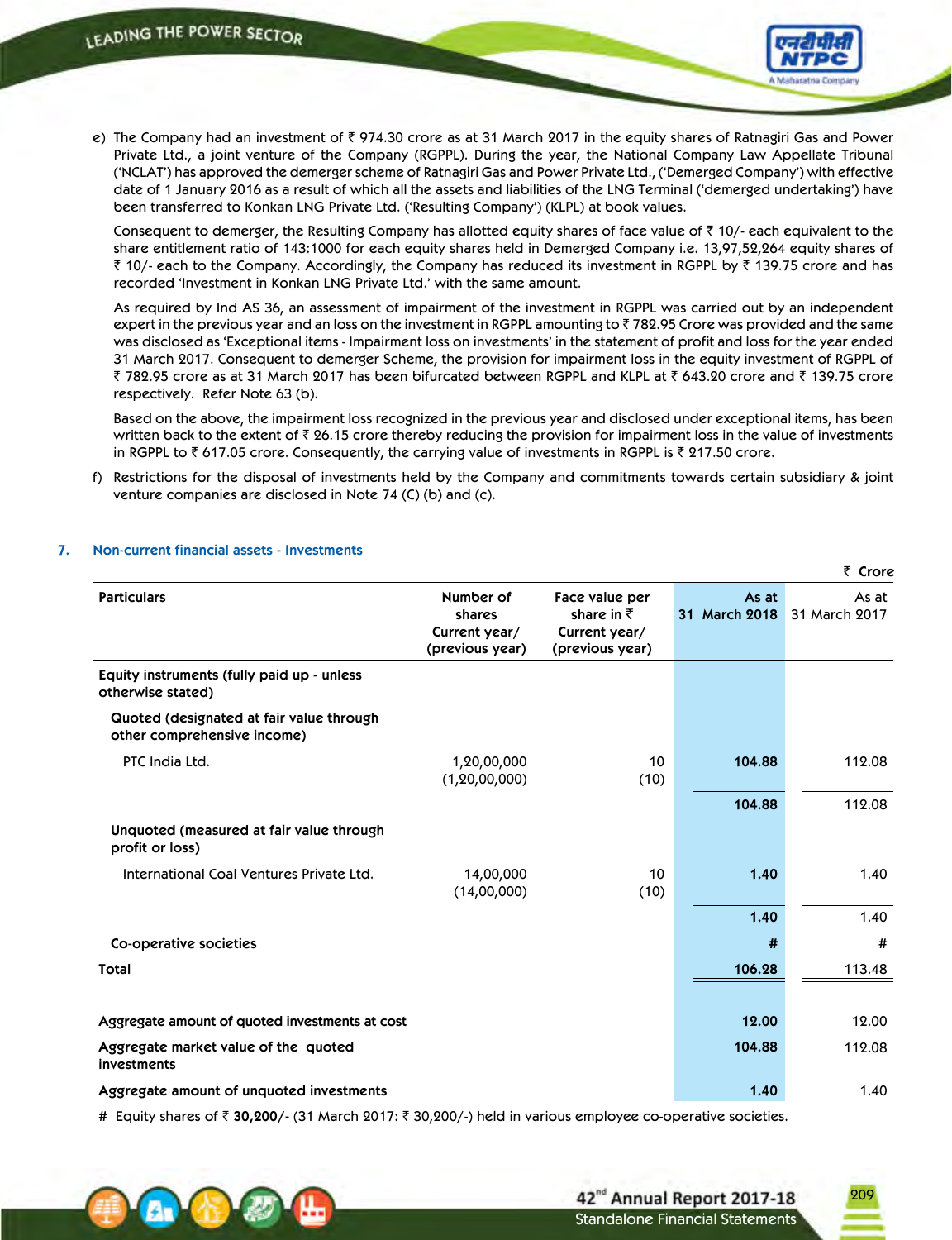

- a) Investments have been valued as per accounting policy no. C.26.1 (Note 1).
- b) The Board of Directors of NTPC Limited in its meeting held on 28 April 2016 accorded in principle approval for withdrawal from PTC India Ltd. (PTC). As the Company was formed by a directive from the GOI, approval of the GOI is awaited for exit by NTPC Limited.
- c) The Board of Directors of NTPC Limited in its meeting held on 27 January 2012 accorded in principle approval for withdrawal from International Coal Ventures Private Ltd. (ICVPL). As the Company was formed by a directive from the GOI, approval of the GOI is awaited for exit by NTPC Limited. Pending withdrawal, the Company had lost the joint control over the entity and accordingly, has classified the investment in ICVPL as 'Investment in unquoted equity instruments'. Pending withdrawl, no provision for impairment in the value of investment in ICVPL is required to be made.
- d) The Company is of the view that provisions of Ind AS 24 'Related Party Disclosures' and Ind AS 111 'Joint Arrangements' are not applicable to the investments made in PTC India Ltd. and International Coal Ventures Private Ltd., and the same has been accounted for as per the provisions of Ind AS 109 'Financial Instruments'.
- e) No strategic investments in equity instruments measured at FVTOCI were disposed during the financial year 2017-18, and there were no transfers of any cumulative gain or loss within equity relating to these investments.

| <u> NUIFCUITEIIL IIIIGIICIGI ASSELS - TIQUE TECENQUIES</u> |                      | ₹ Crore       |
|------------------------------------------------------------|----------------------|---------------|
| <b>Particulars</b>                                         | As at                | As at         |
|                                                            | <b>31 March 2018</b> | 31 March 2017 |
| Trade receivables                                          |                      |               |
| Unsecured, considered good                                 |                      | 35.59         |

## **8. Non-current financial assets - Trade receivables**

## **9. Non-current financial assets - Loans**

|                                                        |               | ₹ Crore       |
|--------------------------------------------------------|---------------|---------------|
| <b>Particulars</b>                                     | As at         | As at         |
|                                                        | 31 March 2018 | 31 March 2017 |
| Loans (Considered good, unless otherwise stated)       |               |               |
| <b>Related parties</b>                                 |               |               |
| Unsecured                                              | 201.71        | 129.92        |
| Employees (including accrued interest)                 |               |               |
| Secured                                                | 222.44        | 252.52        |
| Unsecured                                              | 206.45        | 97.81         |
| <b>Others</b>                                          |               |               |
| Secured                                                | 25.07         | 50.34         |
| Total                                                  | 655.67        | 530.59        |
| Due from directors and officers of the Company<br>a)   |               |               |
| <b>Directors</b>                                       | 0.11          | 0.06          |
| <b>Officers</b>                                        |               | 0.01          |
| Loans to related parties include:<br>b)                |               |               |
| Key management personnel                               | 0.11          | 0.07          |
| Kanti Bijli Utpadan Nigam Ltd. (Subsidiary company)    | 201.00        | 121.00        |
| Patratu Vidyut Utpadan Nigam Ltd. (Subsidiary company) |               | 8.25          |
| NTPC Education and Research Society                    | 0.60          | 0.60          |

c) Other loans represent loan of ` **25.07 crore** (31 March 2017: ` 50.34 crore) given to Andhra Pradesh Industrial Infrastructure Corporation Ltd. (APIIC).

d) Details of collateral held as security:

210

- Loans to the employee are secured against the mortgage of the house properties and hypothecation of vehicles for which such loans have been given in line with the policies of the Company.

- Loan to APIIC is secured by a guarantee given by the Government of Andhra Pradesh vide GO dated 3 April 2003.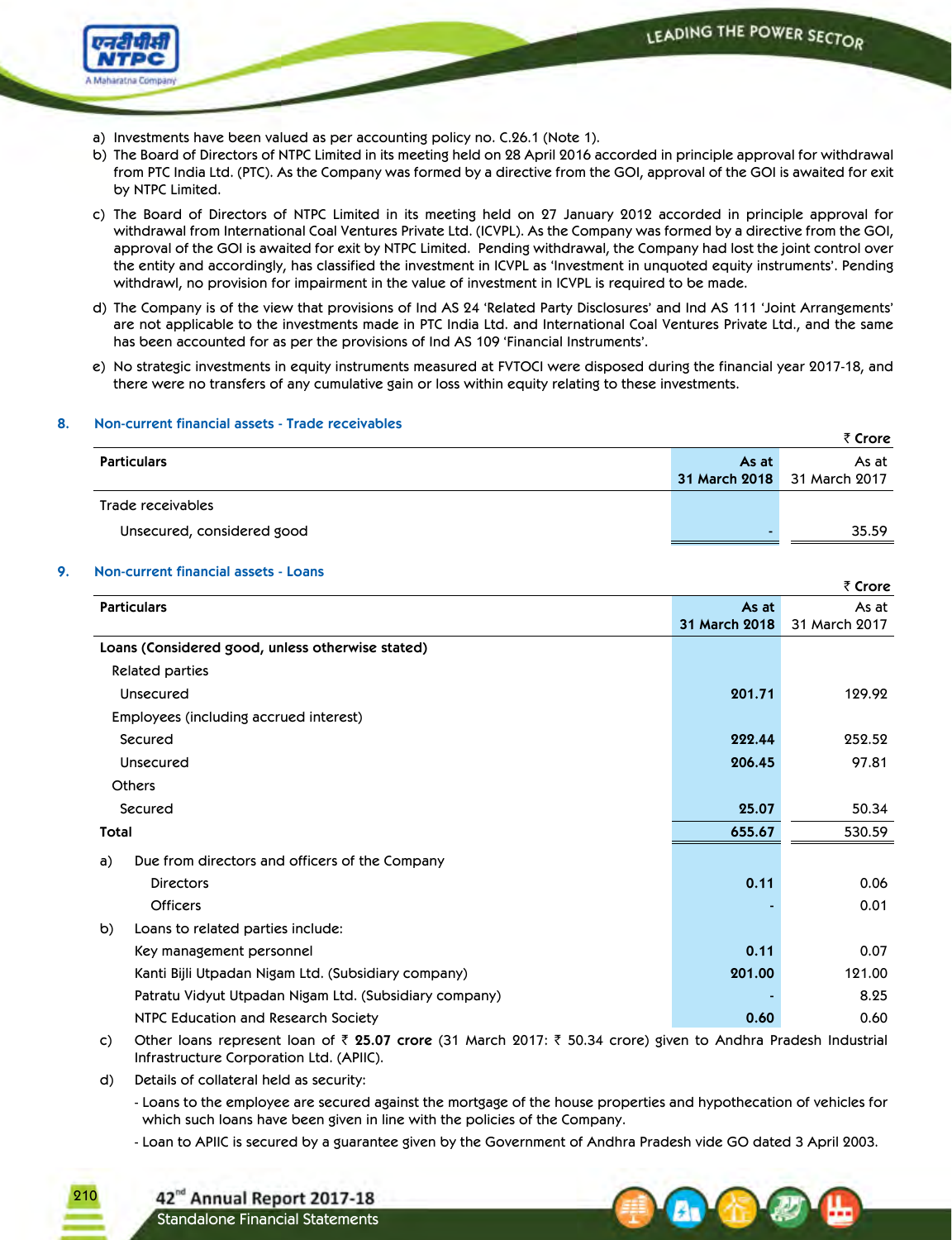

| <b>Particulars</b><br>As at<br>As at<br>31 March 2018<br>31 March 2017<br>Share application money pending allotment in<br><b>Subsidiary companies</b><br>233.43<br>Kanti Bijlee Utpadan Nigam Ltd.<br>247.93<br>Bhartiya Rail Bijlee Company Ltd.<br>34.50<br>Patratu Vidyut Utpadan Nigam Ltd.<br>32.00<br>515.86<br>32.00<br>Joint venture companies<br>24.39<br>NTPC Tamil Nadu Energy Company Ltd.<br>197.93<br>164.00<br>Nabinagar Power Generating Company Private Ltd.<br>99.00<br>Energy Efficiency Services Ltd.<br>Bangladesh-India Friendship Power Company Private Ltd.<br>78.92<br>375.85<br>188.39<br>638.97<br>Claims recoverable<br>704.22<br>502.32<br>525.29<br>Finance lease receivables (Note 56 b)<br>18.47<br>5.67<br>Mine closure deposit<br>1,632.86<br>1,874.18<br>Total |  | ₹ Crore |
|---------------------------------------------------------------------------------------------------------------------------------------------------------------------------------------------------------------------------------------------------------------------------------------------------------------------------------------------------------------------------------------------------------------------------------------------------------------------------------------------------------------------------------------------------------------------------------------------------------------------------------------------------------------------------------------------------------------------------------------------------------------------------------------------------|--|---------|
|                                                                                                                                                                                                                                                                                                                                                                                                                                                                                                                                                                                                                                                                                                                                                                                                   |  |         |
|                                                                                                                                                                                                                                                                                                                                                                                                                                                                                                                                                                                                                                                                                                                                                                                                   |  |         |
|                                                                                                                                                                                                                                                                                                                                                                                                                                                                                                                                                                                                                                                                                                                                                                                                   |  |         |
|                                                                                                                                                                                                                                                                                                                                                                                                                                                                                                                                                                                                                                                                                                                                                                                                   |  |         |
|                                                                                                                                                                                                                                                                                                                                                                                                                                                                                                                                                                                                                                                                                                                                                                                                   |  |         |
|                                                                                                                                                                                                                                                                                                                                                                                                                                                                                                                                                                                                                                                                                                                                                                                                   |  |         |
|                                                                                                                                                                                                                                                                                                                                                                                                                                                                                                                                                                                                                                                                                                                                                                                                   |  |         |
|                                                                                                                                                                                                                                                                                                                                                                                                                                                                                                                                                                                                                                                                                                                                                                                                   |  |         |
|                                                                                                                                                                                                                                                                                                                                                                                                                                                                                                                                                                                                                                                                                                                                                                                                   |  |         |
|                                                                                                                                                                                                                                                                                                                                                                                                                                                                                                                                                                                                                                                                                                                                                                                                   |  |         |
|                                                                                                                                                                                                                                                                                                                                                                                                                                                                                                                                                                                                                                                                                                                                                                                                   |  |         |
|                                                                                                                                                                                                                                                                                                                                                                                                                                                                                                                                                                                                                                                                                                                                                                                                   |  |         |
|                                                                                                                                                                                                                                                                                                                                                                                                                                                                                                                                                                                                                                                                                                                                                                                                   |  |         |
|                                                                                                                                                                                                                                                                                                                                                                                                                                                                                                                                                                                                                                                                                                                                                                                                   |  |         |
|                                                                                                                                                                                                                                                                                                                                                                                                                                                                                                                                                                                                                                                                                                                                                                                                   |  |         |
|                                                                                                                                                                                                                                                                                                                                                                                                                                                                                                                                                                                                                                                                                                                                                                                                   |  |         |
|                                                                                                                                                                                                                                                                                                                                                                                                                                                                                                                                                                                                                                                                                                                                                                                                   |  |         |
|                                                                                                                                                                                                                                                                                                                                                                                                                                                                                                                                                                                                                                                                                                                                                                                                   |  |         |

a) The shares are expected to be allotted within 60 days from the date of payment of the share application money.

- b) Claims recoverable includes ` **680.11 crore** (31 March 2017: ` 619.34 crore) towards the cost incurred upto 31 March 2018 in respect of one of the hydro power projects, the construction of which has been discontinued on the advice of the Ministry of Power (MOP), GOI which includes ₹ 390.59 crore (31 March 2017: ₹ 332.38 crore) in respect of arbitration awards challenged by the Company before Hon'ble High Court. In the event the Hon'ble High Court grants relief to the Company, the amount would be adjusted against Current liabilities - Provisions - Provision for others (Note 32). Management expects that the total cost incurred, anticipated expenditure on the safety and stabilization measures, other recurring site expenses and interest costs as well as claims of contractors/vendors for various packages for this project will be compensated in full by the GOI. Hence, no provision is considered necessary.
- c) Keeping in view the provisions of Appendix C to Ind AS 17 'Leases' w.r.t. determining whether an arrangement contains a lease, the Company had ascertained that the Power Purchase Agreement (PPA) entered into for Stage I of a power station with the beneficiary falls under the definition of finance lease. Accordingly, the written down value of the specified assets had been derecognized from PPE and accounted for as Finance lease receivable (FLR) as at the transition date to Ind AS. Recovery of capacity charges towards depreciation (including AAD), interest on loan capital and return on equity (pre-tax) components from the beneficiary are adjusted against the FLR. The interest component of the FLR and amount received on account of revision of tariff of previous periods in respect of the above three elements are recognized as 'Interest income on assets under finance lease' under 'Revenue from operations' (Note 36).

### **11. Other non-current assets**

|                                               |               | ₹ Crore       |
|-----------------------------------------------|---------------|---------------|
| <b>Particulars</b>                            | As at         | As at         |
|                                               | 31 March 2018 | 31 March 2017 |
| Capital advances                              |               |               |
| (Considered good unless otherwise stated)     |               |               |
| Secured                                       | 22.39         | 16.23         |
| <b>Unsecured</b>                              |               |               |
| Covered by bank guarantee                     | 1,898.56      | 3,296.66      |
| <b>Others</b>                                 | 2,780.34      | 3,077.33      |
| Considered doubtful                           | 5.76          | 5.74          |
| Less: Allowance for bad and doubtful advances | 5.76          | 5.74          |
|                                               | 4,701.29      | 6,390.22      |
| Advances other than capital advances          |               |               |
| Security deposits                             | 83.22         | 80.00         |
| Advances to related parties                   | 20.95         | 20.95         |
| Advances to contractors and suppliers         | 2,287.66      | 2,296.71      |

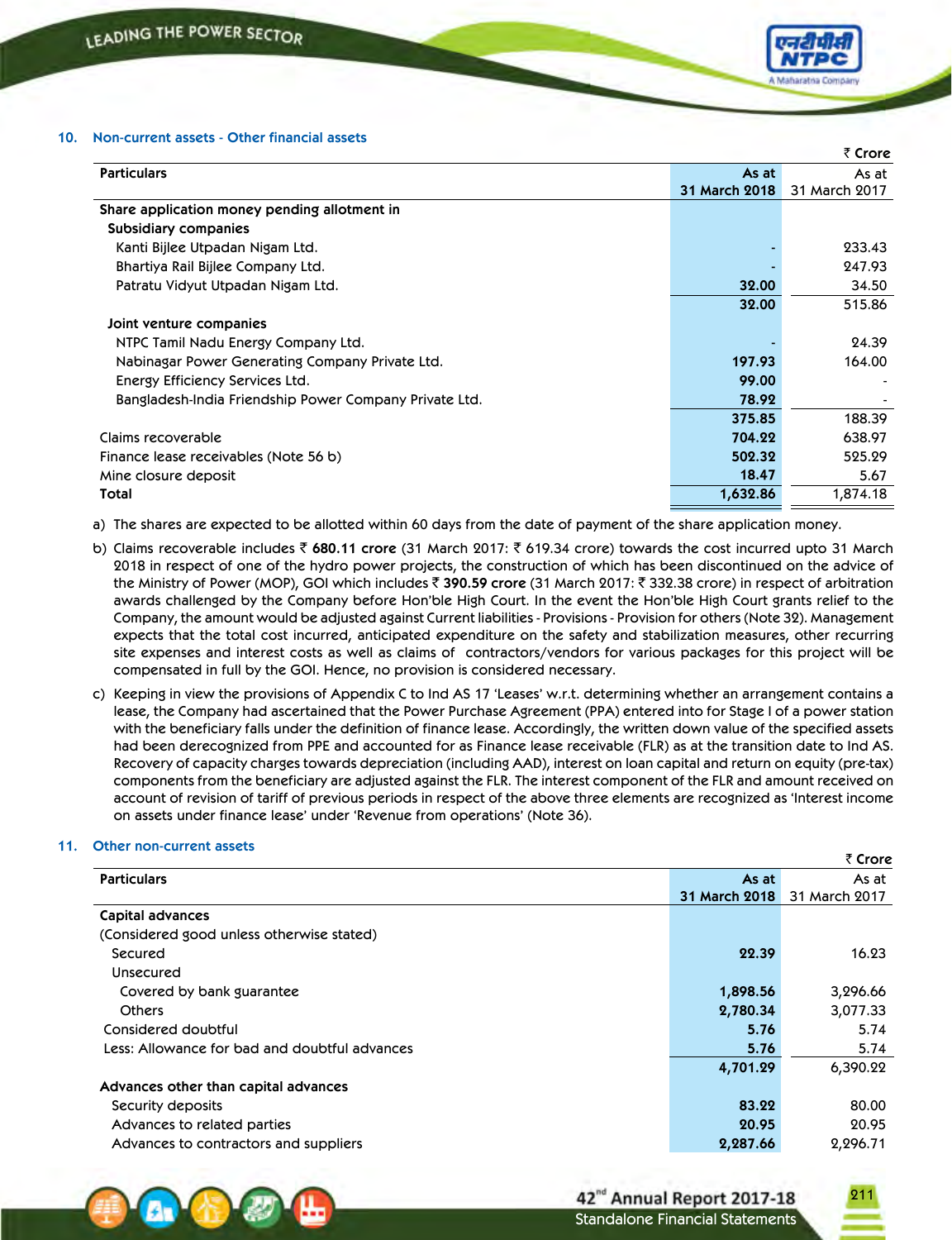` **Crore**



|                                             |           |                      | ₹ Crore       |
|---------------------------------------------|-----------|----------------------|---------------|
| <b>Particulars</b>                          |           | As at                | As at         |
|                                             |           | <b>31 March 2018</b> | 31 March 2017 |
| Advance tax and tax deducted at source      | 11,245.66 |                      | 11,423.36     |
| Less: Provision for tax                     | 8,029.52  |                      | 4,517.16      |
|                                             |           | 3,216.14             | 6,906.20      |
| Deferred foreign currency fluctuation asset |           | 1,119.00             | 1,032.68      |
| Deferred payroll expenditure                |           | 140.42               | 146.72        |
| Total                                       |           | 11,568.68            | 16,873.48     |

- a) In line with accounting policy no. 15 (Note 1), deferred foreign currency fluctuation asset has been accounted and **(-)** ` **128.39 crore** (31 March 2017: (-) ` 233.80 crore) being the exchange fluctuations on account of foreign currency loans have been recognized in 'Energy sales' under 'Revenue from operations' (Note 36).
- b) Capital advances include amounts given as advance against works to the following private companies (related parties) in which one or more directors of the Company are directors:

| NTPC-GE Power Services Private Ltd.   | 45.39 | 48.42  |
|---------------------------------------|-------|--------|
| NTPC BHEL Power Projects Private Ltd. | 65.95 | 117.03 |
| Aravali Power Company Private Ltd.    | 0.34  |        |

- c) Capital advances include ` **224.29 crore** (31 March 2017: ` 224.29 crore), paid to a contractor pending settlement of certain claims which are under arbitration. The amount will be adjusted in the cost of related work or recovered from the party, depending upon the outcome of the arbitration proceedings.
- d) Advances to contractors and suppliers include payments to Railways amounting to ` **2,226.22 crore** (31 March 2017: ` 2,226.22 crore) under customer funding model as per policy on 'Participative model for rail-connectivity and capacity augmentation projects' issued by the Ministry of Railways, GOI. As per the policy, an agreement has been signed between the Company and the Ministry of Railways, GOI on 6 June 2016. As per the agreement, railway projects agreed between the Company and Railways will be constructed, maintained and operated by Railways and ownership of the line and its operations and maintenance will always remain with them. Railways will pay upto 7% of the amount invested through freight rebate on freight volumes every year till the funds provided by the Company are fully recovered along-with 5% interest after commercial operation date (COD) of the railway projects. The railway projects as per the agreement are yet to achieve the COD.
- e) Capital advance are secured against the hypothecation of the construction equipment/material supplied by the contractors/suppliers.
- f) Loans given to employees are measured at amortized cost. The deferred payroll expenditure represents the benefits accruing to employees. The same is amortized on a straight-line basis over the remaining period of the loan.

### **12. Current assets - Inventories**

|                                                                                         |                        | $\sim$                 |
|-----------------------------------------------------------------------------------------|------------------------|------------------------|
| <b>Particulars</b>                                                                      | As at<br>31 March 2018 | As at<br>31 March 2017 |
| Coal                                                                                    | 2,085.38               | 2,627.38               |
| Fuel oil                                                                                | 311.02                 | 270.30                 |
| Naphtha                                                                                 | 118.51                 | 112.64                 |
| Stores and spares                                                                       | 2,915.56               | 2,890.96               |
| Chemicals and consumables                                                               | 120.62                 | 97.87                  |
| Loose tools                                                                             | 8.47                   | 7.41                   |
| Steel scrap                                                                             | 16.82                  | 18.68                  |
| <b>Others</b>                                                                           | 610.68                 | 582.43                 |
|                                                                                         | 6,187.06               | 6,607.67               |
| Less: Provision for shortages                                                           | 22.06                  | 5.10                   |
| Provision for obsolete/unserviceable items/<br>diminution in value of surplus inventory | 107.62                 | 97.76                  |
| Total                                                                                   | 6,057.38               | 6,504.81               |
| 212<br>42 <sup>nd</sup> Annual Report 2017-18                                           |                        |                        |
| Standalone Financial Statements                                                         |                        |                        |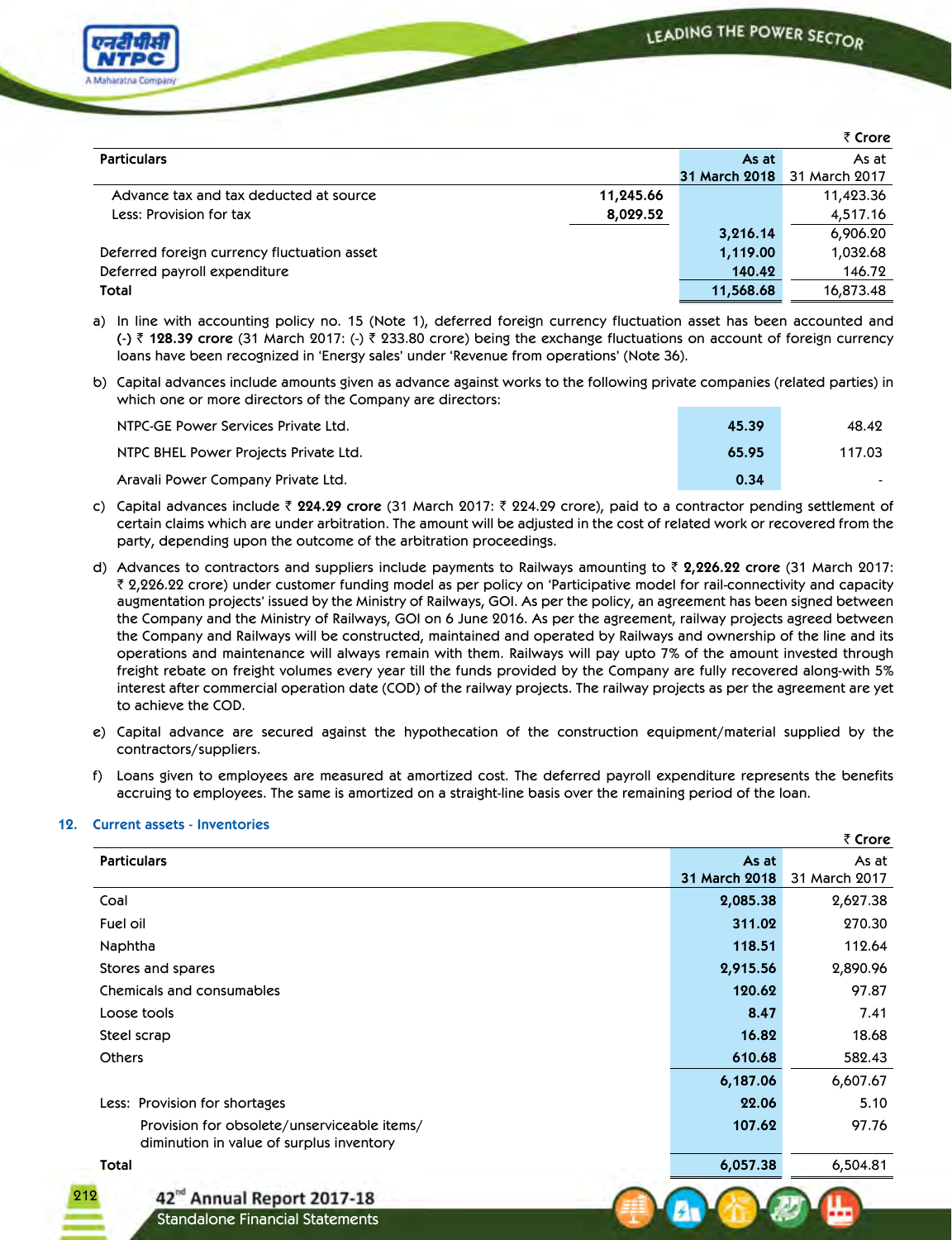

|                                         |               | ₹ Crore       |
|-----------------------------------------|---------------|---------------|
| <b>Particulars</b>                      | As at         | As at         |
|                                         | 31 March 2018 | 31 March 2017 |
| Inventories include material-in-transit |               |               |
| Coal                                    | 293.39        | 183.92        |
| Stores and spares                       | 26.67         | 46.50         |
| Chemicals and consumables               | 1.15          | 0.78          |
| Loose tools                             | 0.02          | 0.08          |
| <b>Others</b>                           | 0.71          | 0.91          |
|                                         |               |               |

a) Inventory items have been valued as per accounting policy no. C.9 (Note 1).

b) Inventories - Others includes steel, cement, ash bricks etc.

c) Refer Note 22 and 51 (b) for information on inventories pledged as security by the Company.

## **13. Current financial assets - Trade receivables**

|                                                  |               | ₹ Crore       |
|--------------------------------------------------|---------------|---------------|
| <b>Particulars</b>                               | As at         | As at         |
|                                                  | 31 March 2018 | 31 March 2017 |
| Trade receivables                                |               |               |
| Unsecured, considered good                       | 7,577.97      | 8,137.92      |
| Considered doubtful                              | 0.34          | 0.20          |
|                                                  | 7,578.31      | 8,138.12      |
| Less: Allowance for bad and doubtful receivables | 0.34          | 0.20          |
| Total                                            | 7,577.97      | 8,137.92      |

Amounts receivable from related parties are disclosed in Note 60.

## **14. Current financial assets - Cash and cash equivalents**

|                                                                                |               | ₹ Crore       |
|--------------------------------------------------------------------------------|---------------|---------------|
| <b>Particulars</b>                                                             | As at         | As at         |
|                                                                                | 31 March 2018 | 31 March 2017 |
| Balances with banks                                                            |               |               |
| Current accounts                                                               | 59.85         | 150.60        |
| Deposits with original maturity upto three months (including interest accrued) |               | 3.35          |
| Cheques and drafts on hand                                                     | 0.57          | 3.10          |
| Others (stamps on hand)                                                        | 0.07          | 0.07          |
| Total                                                                          | 60.49         | 157.12        |

#### **15. Current financial assets - Bank balances other than cash and cash equivalents**

|                                                                                                                        |               | ₹ Crore       |
|------------------------------------------------------------------------------------------------------------------------|---------------|---------------|
| <b>Particulars</b>                                                                                                     | As at         | As at         |
|                                                                                                                        | 31 March 2018 | 31 March 2017 |
| Deposits with original maturity of more than three months and maturing within one<br>year (including interest accrued) | 2,617.34      | 1.287.97      |
| Earmarked balances with banks #                                                                                        | 1,300.55      | 1,485.40      |
| Total                                                                                                                  | 3,917.89      | 2,773.37      |



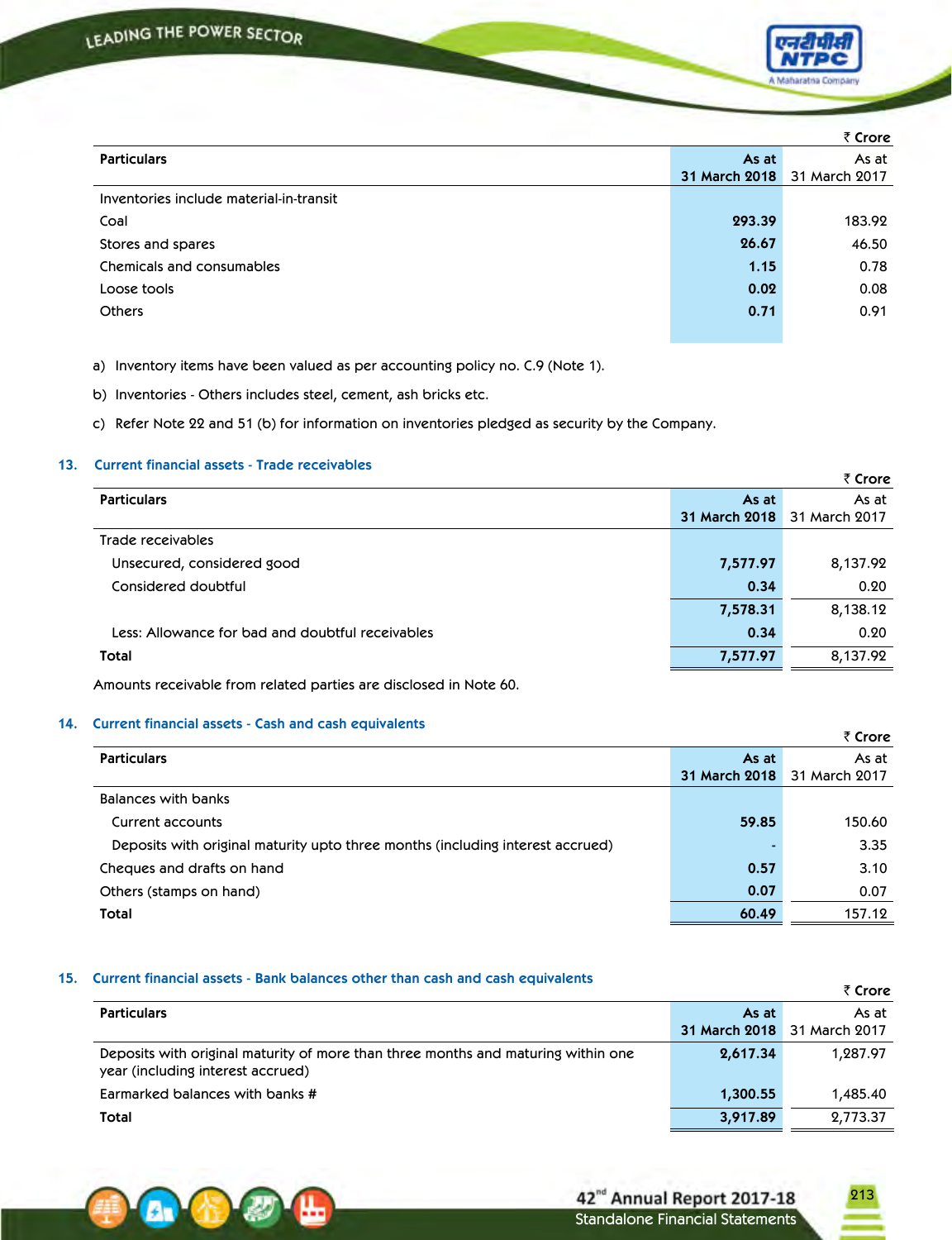| Cо<br>npany<br><b><i><u>Cating</u></i></b> |
|--------------------------------------------|

|                                                       |                        | ₹ Crore                |
|-------------------------------------------------------|------------------------|------------------------|
| <b>Particulars</b>                                    | As at<br>31 March 2018 | As at<br>31 March 2017 |
| # Earmarked balances with banks towards:              |                        |                        |
| Redemption of bonds due for repayment within one year | 100.00                 | 101.04                 |
| Fly ash utilisation reserve fund*                     | 631.21                 | 556.68                 |
| DDUGJY Scheme of the GOI**                            | 543.90                 | 802.05                 |
| Unpaid dividend account balance                       | 16.51                  | 17.61                  |
| Amount deposited as per court orders                  | 5.00                   | 5.00                   |
| Unpaid interest/refund account balance - Bonds        | 3.88                   | 2.97                   |
| Unpaid interest on public deposit                     | 0.03                   | 0.03                   |
| Security with government authorities                  | 0.02                   | 0.02                   |
| Total                                                 | 1,300.55               | 1,485.40               |

\* Refer Note 21 d) regarding fly ash utilization reserve fund.

- \*\* Out of advance for DDUGJY Scheme of the GOI. Refer Note 30 (c) and 31 (a).
- a) Deposits with original maturity of more than three months and maturing within one year include ₹ 1,743.89 crore (31 March 2017: ` 955.33 crore) which has been kept in corporate liquid term deposits with bank. These deposits represents unutilized balance of Medium Term Notes (MTNs) as per MTN programme to partly finance the capital expenditure of ongoing and/or new power projects, coal mining projects, and/or renovation and modernization of power stations and can be utilized only for the stated purposes.

## **16. Current financial assets - Loans**

|                                                                          |               | ₹ Crore       |
|--------------------------------------------------------------------------|---------------|---------------|
| <b>Particulars</b>                                                       | As at         | As at         |
|                                                                          | 31 March 2018 | 31 March 2017 |
| Loans (including interest accrued)                                       |               |               |
| (Considered good unless otherwise stated)                                |               |               |
| Related parties                                                          |               |               |
| Unsecured                                                                | 47.95         | 25.05         |
| <b>Employees</b>                                                         |               |               |
| Secured                                                                  | 67.13         | 72.55         |
| Unsecured                                                                | 164.25        | 134.32        |
| <b>Others</b>                                                            |               |               |
| Secured                                                                  | 0.89          | 5.00          |
| Total                                                                    | 280.22        | 236.92        |
| Due from Directors and Officers of the Company<br>a)                     |               |               |
| <b>Directors</b>                                                         | 0.13          | 0.04          |
| <b>Officers</b>                                                          | 0.03          | 0.01          |
| Loans to related parties include:<br>b)                                  |               |               |
| Key management personnel                                                 | 0.16          | 0.05          |
| Patratu Vidyut Utpadan Nigam Ltd. (Subsidiary company)                   | 41.75         | 25.00         |
| Kanti Bijlee Utpadan Nigam Ltd. (Subsidiary company)                     | 0.04          |               |
| National High Power Test Laboratory Private Ltd. (Joint venture company) | 6.00          |               |
|                                                                          |               |               |

c) Other loans represent loans of ` **0.89 crore** (31 March 2017: ` 5.00 crore) given to APIIC.

d) Details of collateral held as security:

214

- Loans to the employee are secured against the mortgage of the house properties and hypothecation of vehicles for which such loans have been given in line with the policies of the Company.

- Loan to APIIC is secured by a guarantee given by the Government of Andhra Pradesh vide GO dated 3 April 2003.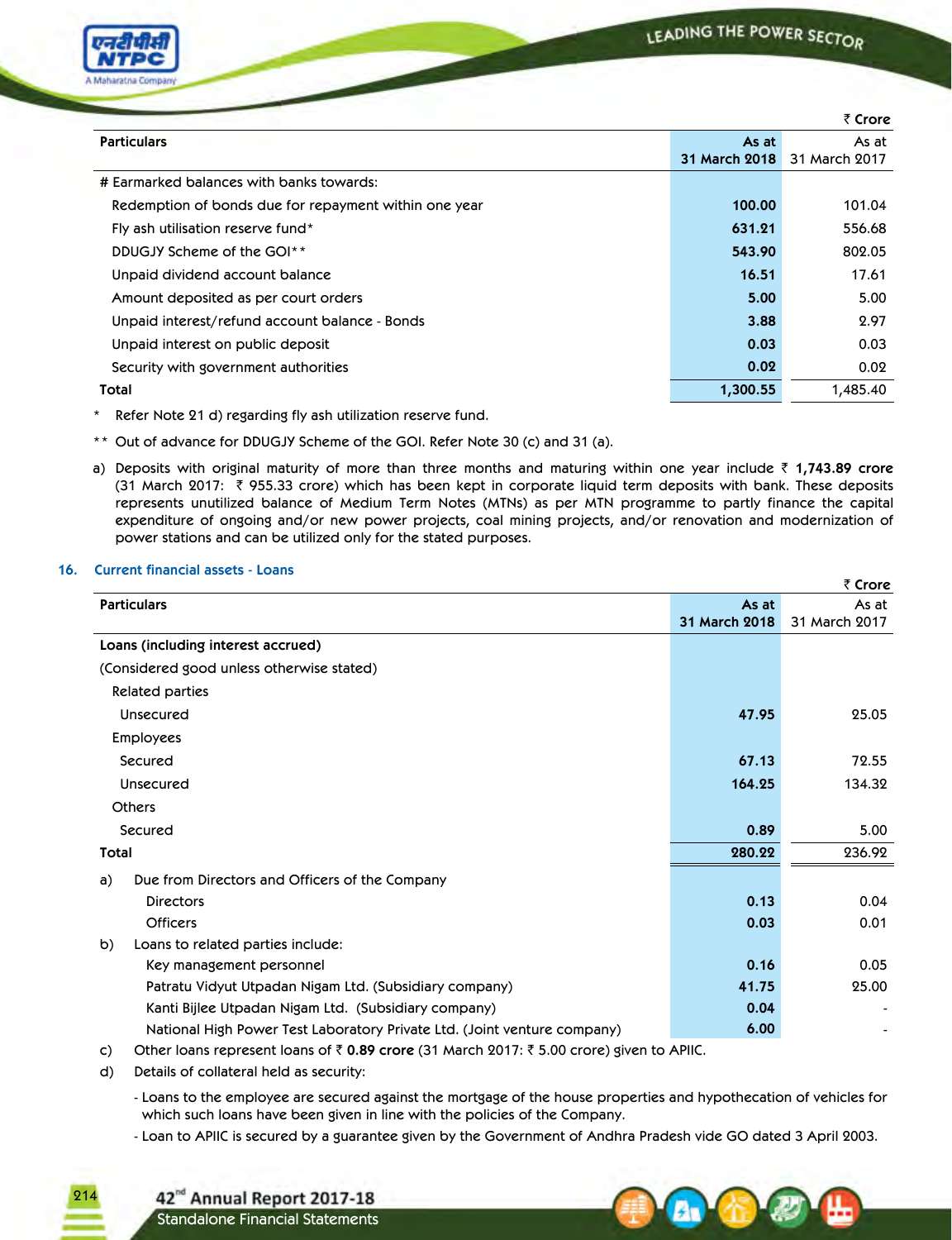## **17. Current assets - Other financial assets**

|                                               |       |               | ₹ Crore       |
|-----------------------------------------------|-------|---------------|---------------|
| <b>Particulars</b>                            |       | As at         | As at         |
|                                               |       | 31 March 2018 | 31 March 2017 |
| <b>Advances</b>                               |       |               |               |
| (Considered good unless otherwise stated)     |       |               |               |
| Related parties                               |       |               |               |
| Unsecured                                     |       | 217.11        | 179.44        |
| <b>Employees</b>                              |       |               |               |
| <b>Unsecured</b>                              | 6.01  |               | 5.78          |
| Considered doubtful                           | 0.07  |               | 0.04          |
| Less: Allowance for bad and doubtful advances | 0.07  |               | 0.04          |
|                                               |       | 6.01          | 5.78          |
| <b>Others</b>                                 |       |               |               |
| <b>Unsecured</b>                              |       | 0.50          | 14.72         |
|                                               |       | 223.62        | 199.94        |
| Claims recoverable                            |       |               |               |
| Unsecured, considered good                    | 54.24 |               | 94.63         |
| Considered doubtful                           | 0.12  |               | 0.12          |
| Less: Allowance for doubtful claims           | 0.12  |               | 0.12          |
|                                               |       | 54.24         | 94.63         |
| Unbilled revenue                              |       | 7,574.60      | 5,718.67      |
| Hedging cost recoverable from beneficiaries   |       | 2.53          | 1.60          |
| Derivative MTM asset                          |       | 3.73          |               |
| Finance lease receivables                     |       | 40.00         | 29.77         |
| Dividend receivable                           |       | 20.00         |               |
| <b>Others</b>                                 |       | 19.40         | 8.71          |
| <b>Total</b>                                  |       | 7,938.12      | 6,053.32      |

a) Unbilled revenue is net of credits to be passed to beneficiaries at the time of billing and includes ` **6,932.84 crore** (31 March 2017:  $\bar{\tau}$  7,496.34 crore) billed to the beneficiaries after 31 March for energy sales.

- b) Advance to related parties include: Subsidiary companies **129.82** 125.96 Joint venture companies **74.61** 45.55 c) Advances include amounts due from the following private companies in which one or more directors of the Company are directors: NTPC-GE Power Services Private Ltd. **0.34** 0.37 Aravali Power Company Private Ltd. **4.01** 9.03 NTPC BHEL Power Projects Private Ltd. **5.99** 4.80 Meja Urja Nigam Private Ltd. **10.00** 3.50 Nabinagar Power Generating Company Private Ltd. **0.97** 2.61 Bangladesh India Friendship Power Company Private Ltd. **1.43** 9.34
	- Ratnagiri Gas & Power Private Ltd. **3.95** -
- d) Dividend receivable represents interim dividend declared by M/s NTPC Vidyut Vyapar Nigam Ltd. (subsidiary of the Company) on 29 March 2018.
- e) Other financial assets Others include amount recoverable from contractors and other parties towards hire charges, rent/ electricity etc.



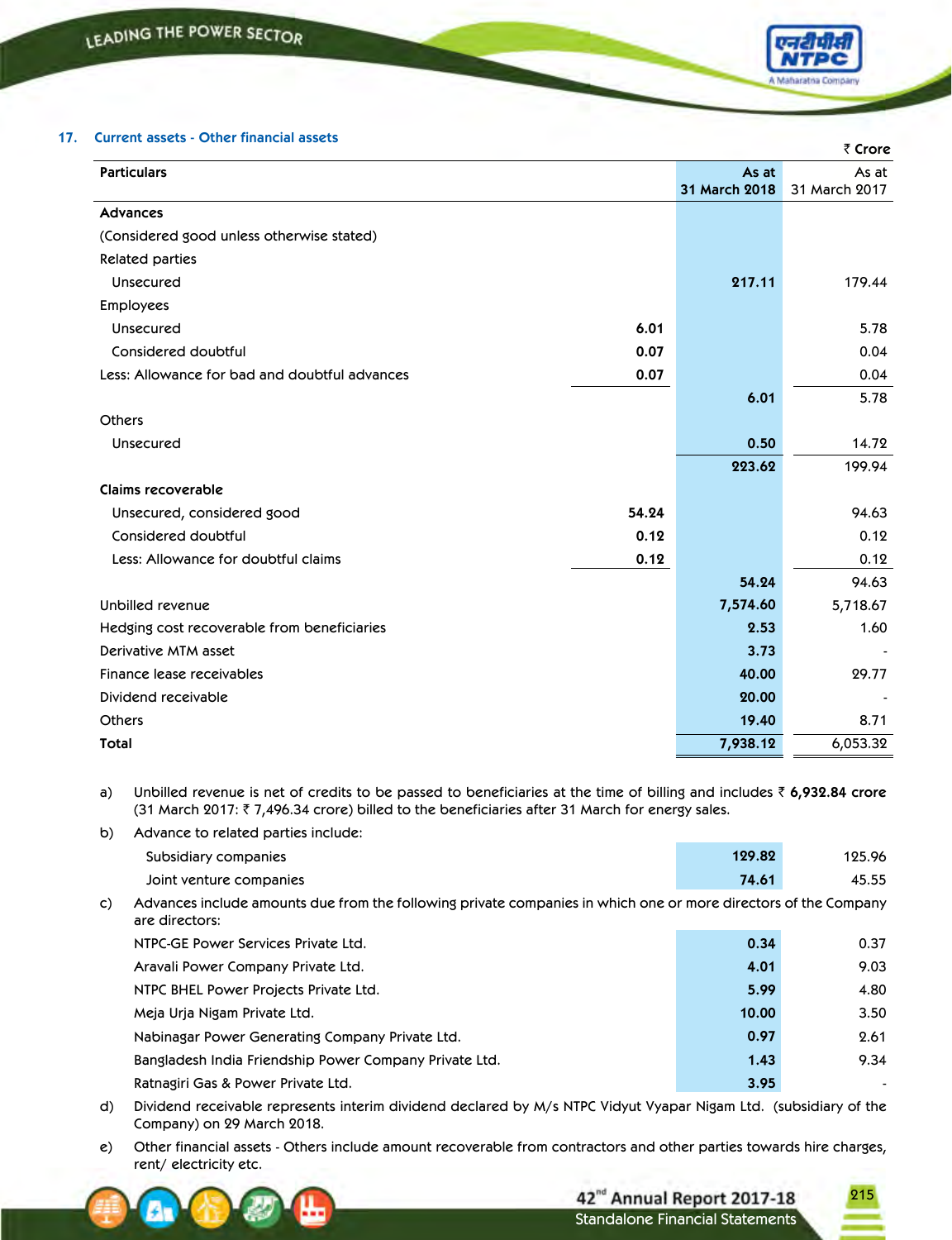

#### **18. Current assets - Other current assets**

|                                               |          |               | ₹ Crore       |
|-----------------------------------------------|----------|---------------|---------------|
| <b>Particulars</b>                            |          | As at         | As at         |
|                                               |          | 31 March 2018 | 31 March 2017 |
| Security deposits (unsecured)                 |          | 1,021.21      | 950.81        |
| <b>Advances</b>                               |          |               |               |
| (Considered good unless otherwise stated)     |          |               |               |
| <b>Related parties</b>                        |          |               |               |
| Unsecured                                     |          | 1,663.71      | 667.80        |
| Employees                                     |          |               |               |
| Unsecured                                     |          | 6.53          | 4.74          |
| Contractors and suppliers                     |          |               |               |
| Secured                                       | 2.76     |               | 1.51          |
| Unsecured                                     | 5,381.01 |               | 355.80        |
| Considered doubtful                           | 1.90     |               | 1.90          |
| Less: Allowance for bad and doubtful advances | 1.90     |               | 1.90          |
|                                               |          | 5,383.77      | 357.31        |
| <b>Others</b>                                 |          |               |               |
| Unsecured                                     |          | 176.06        | 110.51        |
|                                               |          | 7,230.07      | 1,140.36      |
| Interest accrued on                           |          |               |               |
| Advance to contractors                        |          | 43.22         | 41.76         |
| Claims recoverable                            |          |               |               |
| Unsecured, considered good                    | 2,547.98 |               | 2,367.47      |
| Considered doubtful                           | 39.20    |               | 11.96         |
| Less: Allowance for doubtful claims           | 39.20    |               | 11.96         |
|                                               |          | 2,547.98      | 2,367.47      |
| Assets held for disposal                      |          | 1.98          | 1.72          |
| Deferred payroll expenses                     |          | 27.92         | 21.53         |
| <b>Others</b>                                 |          | 5.85          | 12.79         |
| <b>Total</b>                                  |          | 10,878.23     | 4,536.44      |
|                                               |          |               |               |

- a) Security deposits (unsecured) include ₹27.73 crore (31 March 2017: ₹63.31 crore) towards sales tax deposited with sales/ commercial tax authorities, ₹272.76 crore (31 March 2017: ₹346.30 crore) deposited with Courts, ₹177.47 crore (31 March 2017: ` 177.06 crore) deposited with LIC for making annuity payments to the land oustees, ` **275.05 crore** (31 March 2017: ` 275.05 crore) deposited with the Water Resource Department, Govt. of Chhattisgarh for drawl of water and ` **158.50 crore** (31 March 2017: ` Nil) deposited against bank guarantee with one of the party as per the direction of the Hon'ble Supreme Court of India, refer Note 56 (b).
- b) Advances Contractors and suppliers unsecured includes an amount of  $\bar{z}$  5,000.00 crore (31 March 2017:  $\bar{z}$  Nil) paid to Indian Railways during the year, towards advance railway freight to be adjusted against freight payable on coal transportation during the year 2018-19 pursuant to an agreement entered into with Indian Railways, Ministry of Railways, GOI.
- c) Advances Others include prepaid expenses amounting to ` **87.39 crore** (31 March 2017: ` 88.43 crore) and unamortized discount on commercial paper amounting to ₹ 88.40 crore (31 March 2017: ₹ 21.89 crore).
- d) Advances Related parties include amounts due from the following private companies in which one or more directors of the Company are directors:

| NTPC-GE Power Services Private Ltd.   | 0.01 | 0.07 |
|---------------------------------------|------|------|
| NTPC BHEL Power Projects Private Ltd. | 1.33 | 0.22 |

- e) Loans given to employees are measured at amortized cost. The deferred payroll expenditure represents the benefits accruing to employees. The same is amortized on a straight-line basis over the remaining period of the loan.
- f) In the previous year figures, an amount of ` **588.10 crore** has been regrouped from Advances Contractors and suppliers - unsecured to Advances - Related parties - Unsecured, to enhance comparability with the current year's financial statements.



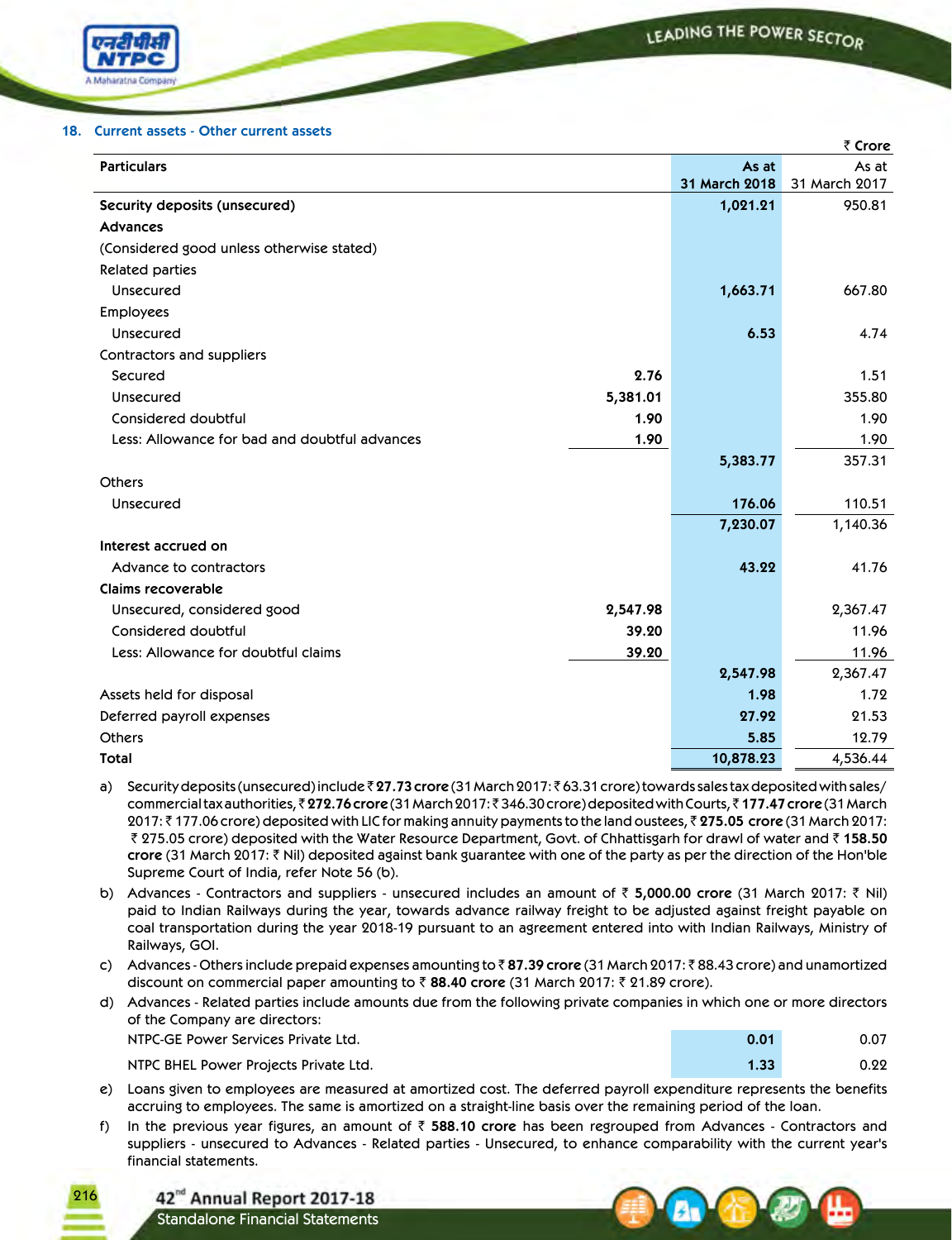# **19. Regulatory deferral account debit balances**

|                                          |        | ₹ Crore                     |
|------------------------------------------|--------|-----------------------------|
| <b>Particulars</b>                       | As at  | As at                       |
|                                          |        | 31 March 2018 31 March 2017 |
| Exchange differences                     | 101.99 |                             |
| On account of employee benefits expense. | 641.14 | 522.83                      |
|                                          | 743.13 | 522.83                      |

Regulatory deferral account balances have been accounted in line with Accounting policy no. C.4 (Note 1). Refer Note 71 for detailed disclosures.

## **20. Equity share capital**

|                                                                                                                                       |                        | ₹ Crore                |
|---------------------------------------------------------------------------------------------------------------------------------------|------------------------|------------------------|
| <b>Particulars</b>                                                                                                                    | As at<br>31 March 2018 | As at<br>31 March 2017 |
| Equity share capital                                                                                                                  |                        |                        |
| Authorized                                                                                                                            |                        |                        |
| $10,00,00,00,000$ shares of par value $\overline{5}10/-$ each (10,00,00,00,000 shares of par value<br>₹10/- each as at 31 March 2017) | 10,000.00              | 10,000.00              |
| Issued, subscribed and fully paid up                                                                                                  |                        |                        |
| 8,24,54,64,400 shares of par value ₹ 10/- each (8,24,54,64,400 shares of par value<br>₹ 10/- each as at 31 March 2017)                | 8,245.46               | 8,245.46               |
|                                                                                                                                       |                        |                        |

### **a) Movement in equity share capital:**

During the year, the Company has neither issued nor bought back any shares.

# **b) Terms and rights attached to equity shares:**

The Company has only one class of equity shares having a par value  $\bar{\tau}$ 10/- per share. The holders of the equity shares are entitled to receive dividends as declared from time to time and are entitled to voting rights proportionate to their share holding at the meetings of shareholders.

### **c) Dividends:**

| PIVIUCIIUS.                                                                                                                      |                            | ₹ Crore       |
|----------------------------------------------------------------------------------------------------------------------------------|----------------------------|---------------|
| <b>Particulars</b>                                                                                                               | Paid during the year ended |               |
|                                                                                                                                  | 31 March 2018              | 31 March 2017 |
| (i) Dividends paid and recognized during the year                                                                                |                            |               |
| Final dividend for the year ended 31 March 2017 of $\bar{\zeta}$ 2.17 (31 March 2016:<br>$\bar{\tau}$ 1.75) per fully paid share | 1,789.27                   | 1,442.96      |
| Interim dividend for the year ended 31 March 2018 of ₹ 2.73 (31 March 2017:<br>₹ 2.61) per fully paid share                      | 2,251.01                   | 2,152.07      |

|                                                                                                                                                                                                                                                                                                                            |               | ₹ Crore       |
|----------------------------------------------------------------------------------------------------------------------------------------------------------------------------------------------------------------------------------------------------------------------------------------------------------------------------|---------------|---------------|
| (ii) Dividends not recognized at the end of the reporting period                                                                                                                                                                                                                                                           | 31 March 2018 | 31 March 2017 |
| In addition to the above dividends, since year end the directors have<br>recommended the payment of a final dividend of $\bar{\tau}$ 2.39 (31 March 2017: $\bar{\tau}$ 2.17)  <br>per fully paid equity share. This proposed dividend is subject to the approval of<br>shareholders in the ensuing Annual General Meeting. | 1,970.67      | 1,789.27      |

# **d) Details of shareholders holding more than 5% shares in the Company:**

| <b>Particulars</b>                                                                        | As at 31 March 2018 |              | As at 31 March 2017 |              |
|-------------------------------------------------------------------------------------------|---------------------|--------------|---------------------|--------------|
|                                                                                           | No. of shares       | %age holding | No. of shares       | %age holding |
| - President of India                                                                      | 5, 13, 48, 25, 262  | 62.27        | 5,75,07,59,170      | 69.74        |
| - Life Insurance Corporation of India (including<br>shares held in various Funds/Schemes) | 1,00,34,56,797      | 12.17        | 99,82,58,968        | 12.11        |

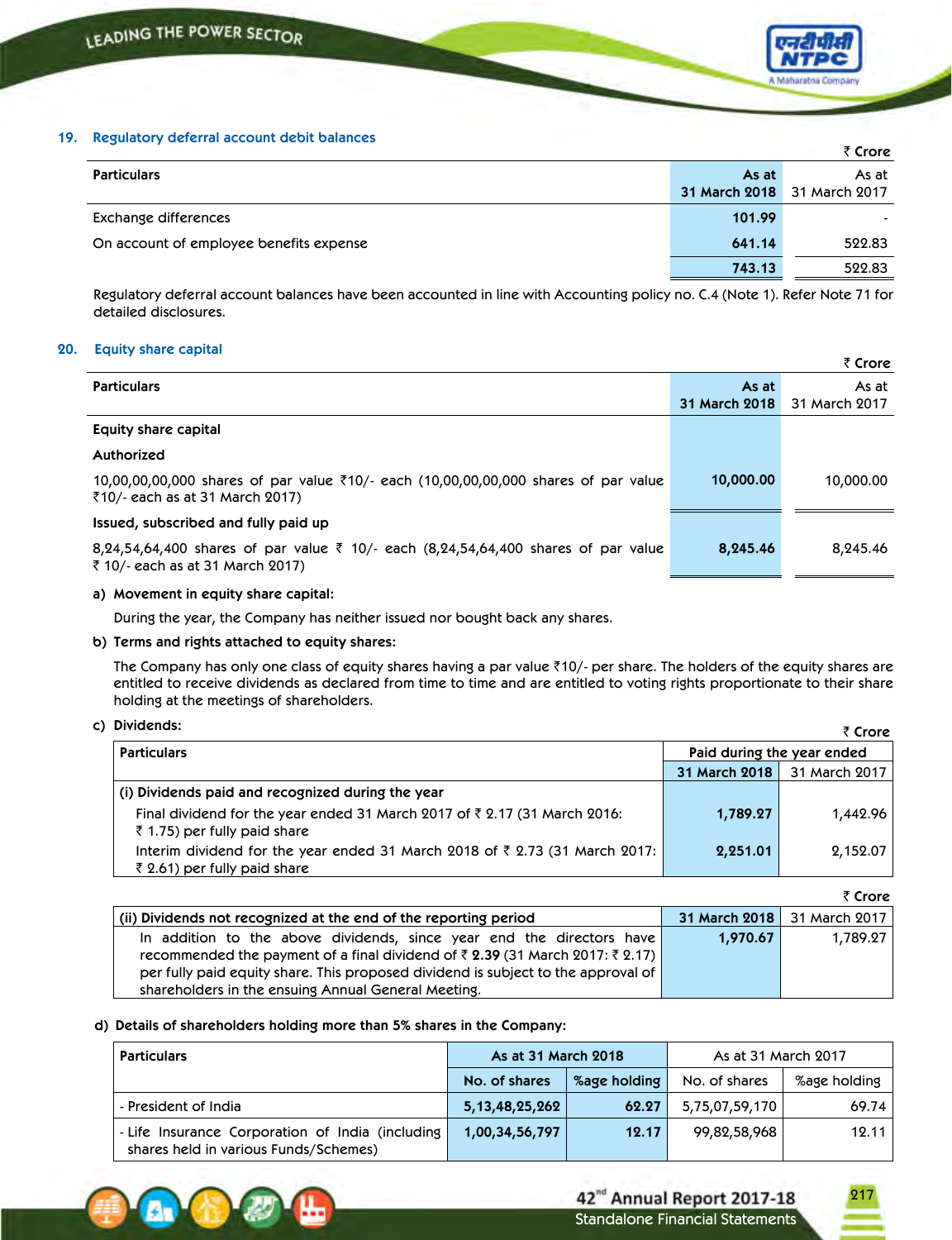$\overline{a}$ 



### **21. Other equity**

|                                            |                        | ₹ Crore                |
|--------------------------------------------|------------------------|------------------------|
| <b>Particulars</b>                         | As at<br>31 March 2018 | As at<br>31 March 2017 |
| Capital reserve                            | 50.08                  | 50.08                  |
| Securities premium account                 | 2,228.46               | 2,228.46               |
| Bonds/debentures redemption reserve        | 7,274.56               | 5,961.81               |
| Fly ash utilisation reserve fund           | 631.21                 | 556.68                 |
| General reserve                            | 80,831.63              | 76,831.63              |
| Retained earnings                          | 2,508.57               | 2,342.11               |
| Reserve for equity instruments through OCI | 7.80                   | 15.00                  |
| Total                                      | 93,532.31              | 87,985.77              |

### **(a) Capital reserve**

| $-$                                 |              | ₹ Crore                     |
|-------------------------------------|--------------|-----------------------------|
| <b>Particulars</b>                  | For the year | For the year                |
|                                     | ended        | ended                       |
|                                     |              | 31 March 2018 31 March 2017 |
| Opening balance and closing balance | 50.08        | 50.08                       |

Capital reserve represents amount received by the Company during 2001-02 as consideration under settlement for withdrawal from an erstwhile JV project. There is no movement in the capital reserve balance during the year.

### **(b) Securities premium account**

|                                     |              | ₹ Crore                     |
|-------------------------------------|--------------|-----------------------------|
| <b>Particulars</b>                  | For the year | For the year                |
|                                     | ended        | ended                       |
|                                     |              | 31 March 2018 31 March 2017 |
| Opening balance and closing balance | 2,228.46     | 2,228.46                    |

Securities premium account is used to record the premium on issue of shares/securities. This amount is utilised in accordance with the provisions of the Companies Act, 2013. There is no movement in the securities premium account balance during the year.

# **(c) Bonds/Debentures redemption reserve**

|                                      |               | र Crore       |
|--------------------------------------|---------------|---------------|
| <b>Particulars</b>                   | For the year  | For the year  |
|                                      | ended         | ended         |
|                                      | 31 March 2018 | 31 March 2017 |
| Opening balance                      | 5,961.81      | 4,608.73      |
| Add: Transfer from retained earnings | 1,637.75      | 1,667.08      |
| Less: Transfer to retained earnings  | 325.00        | 314.00        |
| Closing balance                      | 7,274.56      | 5,961.81      |

In accordance with applicable provisions of the Companies Act, 2013 read with Rules and as per decision of Board of Directors, the Company has created Debenture Redemption Reserve out of profits of the Company @ 50% of the value of debentures on a prudent basis, every year in equal installments till the year prior to the year of redemption of debentures/bonds for the purpose of redemption of debentures/bonds.



42<sup>nd</sup> Annual Report 2017-18 Standalone Financial Statements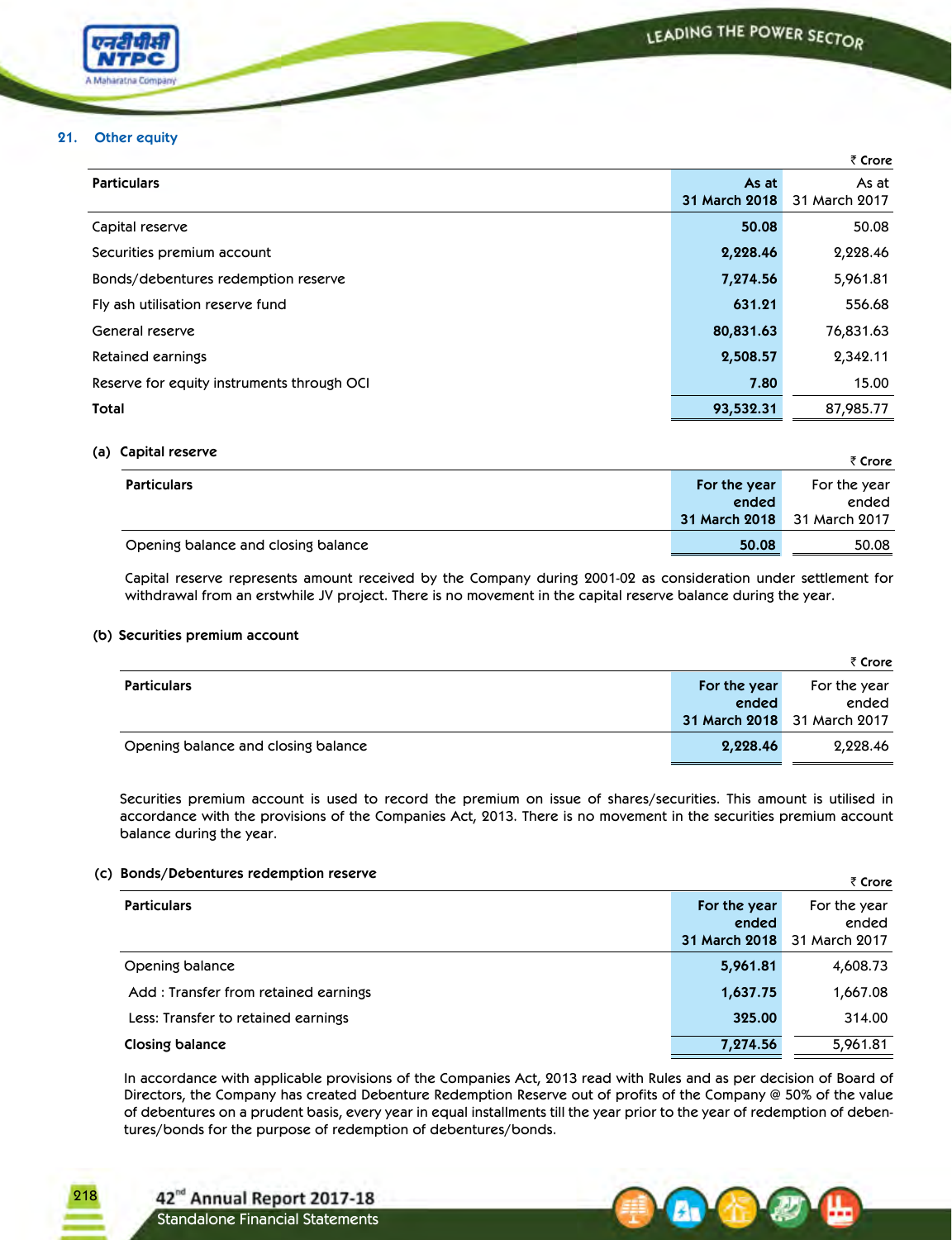### **(d) Fly ash utilisation reserve fund**

|                                   |                                               | ₹ Crore                                |
|-----------------------------------|-----------------------------------------------|----------------------------------------|
| <b>Particulars</b>                | For the year<br>ended<br><b>31 March 2018</b> | For the year<br>ended<br>31 March 2017 |
| Opening balance                   | 556.68                                        | 478.21                                 |
| Add: Transferred during the year: |                                               |                                        |
| Revenue from operations           | 131.02                                        | 108.42                                 |
| Other income                      | 26.74                                         | 27.63                                  |
| Less: Utilised during the year:   |                                               |                                        |
| Capital expenditure               | 13.07                                         | 3.66                                   |
| Employee benefits expense         | 19.02                                         | 20.80                                  |
| Other administration expenses     | 51.14                                         | 33.12                                  |
| Closing balance                   | 631.21                                        | 556.68                                 |

Pursuant to Gazette Notification dated 3 November 2009, issued by the Ministry of Environment and Forest (MOEF), Government of India (GOI), the amount collected from sale of fly ash and fly ash based products should be kept in a separate account head and shall be utilized only for the development of infrastructure or facility, promotion & facilitation activities for use of fly ash until 100 percent fly ash utilization level is achieved.

During the year, proceeds of ` **131.02 crore** (31 March 2017: ` 108.42 crore) from sale of ash/ash products, ` **26.74 crore** (31 March 2017:  $\bar{\tau}$  27.63 crore) towards income on investment have been transferred to fly ash utilisation reserve fund. An amount of  $\bar{\zeta}$  83.23 crore (31 March 2017:  $\bar{\zeta}$  57.58 crore) has been utilized from the fly ash utilisation reserve fund on expenses incurred for activities as specified in the aforesaid notification of MOEF.

The fund balance of ` **631.21** crore (31 March 2017: ` 556.68 crore) has been kept in 'Bank balances other than cash & cash equivalents' (Note 15).

# **(e) General reserve**

|                                      |               | ₹ Crore       |
|--------------------------------------|---------------|---------------|
| <b>Particulars</b>                   | For the year  | For the year  |
|                                      | ended         | ended         |
|                                      | 31 March 2018 | 31 March 2017 |
| Opening balance                      | 76,831.63     | 72,331.63     |
| Add: Transfer from retained earnings | 4,000.00      | 4,500.00      |
| Closing balance                      | 80,831.63     | 76,831.63     |

# **(f) Retained earnings**

|                                                              |                                        | ₹ Crore                                |
|--------------------------------------------------------------|----------------------------------------|----------------------------------------|
| <b>Particulars</b>                                           | For the year<br>ended<br>31 March 2018 | For the year<br>ended<br>31 March 2017 |
| Opening balance                                              | 2,342.11                               | 3,371.41                               |
| Add: Profit for the year as per statement of profit and loss | 10,343.17                              | 9,385.26                               |
| Transfer from bonds/debentures redemption reserve            | 325.00                                 | 314.00                                 |
| Less: Transfer to bonds/debentures redemption reserve        | 1,637.75                               | 1,667.08                               |
| Transfer to general reserve                                  | 4,000.00                               | 4,500.00                               |
| Final dividend paid                                          | 1,789.27                               | 1,442.96                               |

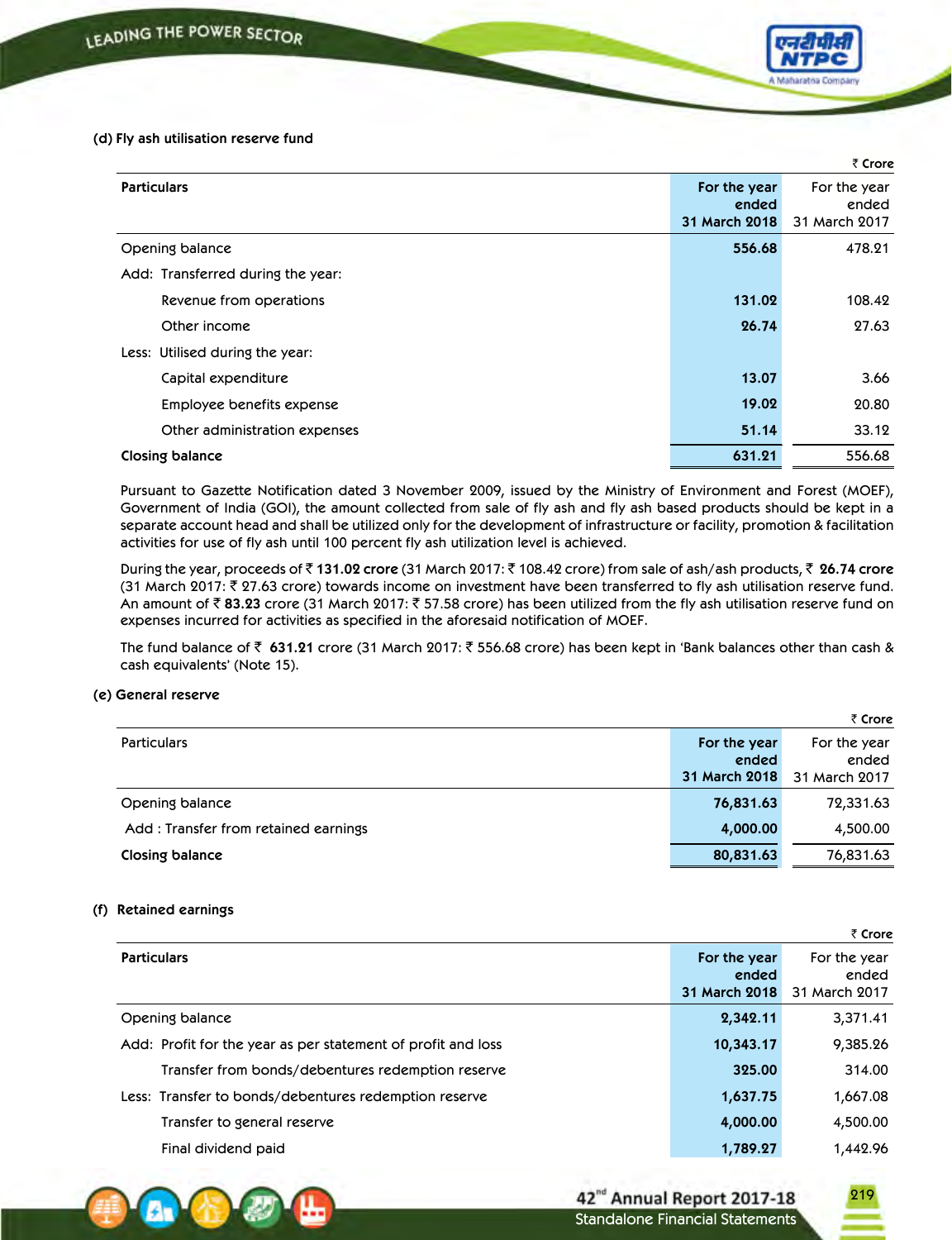

|                                                                               |                                        | ₹ Crore                                |
|-------------------------------------------------------------------------------|----------------------------------------|----------------------------------------|
| <b>Particulars</b>                                                            | For the year<br>ended<br>31 March 2018 | For the year<br>ended<br>31 March 2017 |
| Tax on final dividend paid                                                    | 358.15                                 | 289.68                                 |
| Interim dividend paid                                                         | 2,251.01                               | 2,152.07                               |
| Tax on interim dividend paid                                                  | 458.25                                 | 438.11                                 |
|                                                                               | 2515.85                                | 2580.77                                |
| Items of other comprehensive income recognized directly in retained earnings: |                                        |                                        |
| - Net actuarial losses on defined benefit plans (net of tax)                  | (7.28)                                 | (238.66)                               |
| Closing balance                                                               | 2,508.57                               | 2,342.11                               |

# **(g) Reserve for equity instruments through OCI**

|                                                                |                      | ₹ Crore       |
|----------------------------------------------------------------|----------------------|---------------|
| <b>Particulars</b>                                             | For the year         | For the year  |
|                                                                | ended                | ended         |
|                                                                | <b>31 March 2018</b> | 31 March 2017 |
| Opening balance                                                | 15.00                | (20.28)       |
| Add: Fair value gain/(loss) on equity instruments for the year | (7.20)               | 35.28         |
| Closing balance                                                | 7.80                 | 15.00         |

The Company has elected to recognize changes in the fair value of certain investments in equity instruments in other comprehensive income. These changes are accumulated in reserve for equity instruments through OCI within equity. The Company transfers amounts from this reserve to retained earnings when the relevant equity instruments are derecognized.

# **22. Non-current financial liabilities - Borrowings**

| Non-current financial liabilities - Borrowings                                                                                                                                                                  |                        | ₹ Crore                |
|-----------------------------------------------------------------------------------------------------------------------------------------------------------------------------------------------------------------|------------------------|------------------------|
| <b>Particulars</b>                                                                                                                                                                                              | As at<br>31 March 2018 | As at<br>31 March 2017 |
| Bonds/debentures                                                                                                                                                                                                |                        |                        |
| <b>Secured</b>                                                                                                                                                                                                  |                        |                        |
| 7.37% Tax free secured non-cumulative non-convertible redeemable bonds - 2015 of<br>₹ 1,000/- each redeemable at par in full on 5 October 2035 (Fifty Sixth Issue - Public<br>Issue - Series $3A$ <sup>xi</sup> | 188.95                 | 188.94                 |
| 7.62% Tax free secured non-cumulative non-convertible redeemable bonds - 2015 of<br>₹ 1,000/- each redeemable at par in full on 5 October 2035 (Fifty Sixth Issue - Public<br>Issue - Series $3B$ <sup>XI</sup> | 171.71                 | 171.71                 |
| 8.61% Tax free secured non-cumulative non-convertible redeemable bonds of<br>₹ 10,00,000/- each redeemable at par in full on 4 March 2034 (Fifty First Issue C - Private<br>Placement) <sup>III</sup>           | 322.04                 | 322.11                 |
| 8.66% Tax free secured non-cumulative non-convertible redeemable bonds - 2013 of<br>₹ 1,000/- each redeemable at par in full on 16 December 2033 (Fiftieth Issue - Public<br>Issue - Series $3A$ <sup>VII</sup> | 319.87                 | 319.87                 |
| 8.91% Tax free secured non-cumulative non-convertible redeemable bonds - 2013 of<br>₹ 1,000/- each redeemable at par in full on 16 December 2033 (Fiftieth Issue - Public<br>$Issue - Series$ 3B) $VII$         | 410.32                 | 410.32                 |
| 7.37% Secured non-cumulative non-convertible redeemable taxable bonds of<br>₹ 10,00,000/- each redeemable at par in full on 14 December 2031 (Sixty Sixth Issue -<br>Private Placement) <sup>XIII</sup>         | 4,010.35               | 4,010.34               |

42<sup>nd</sup> Annual Report 2017-18 Standalone Financial Statements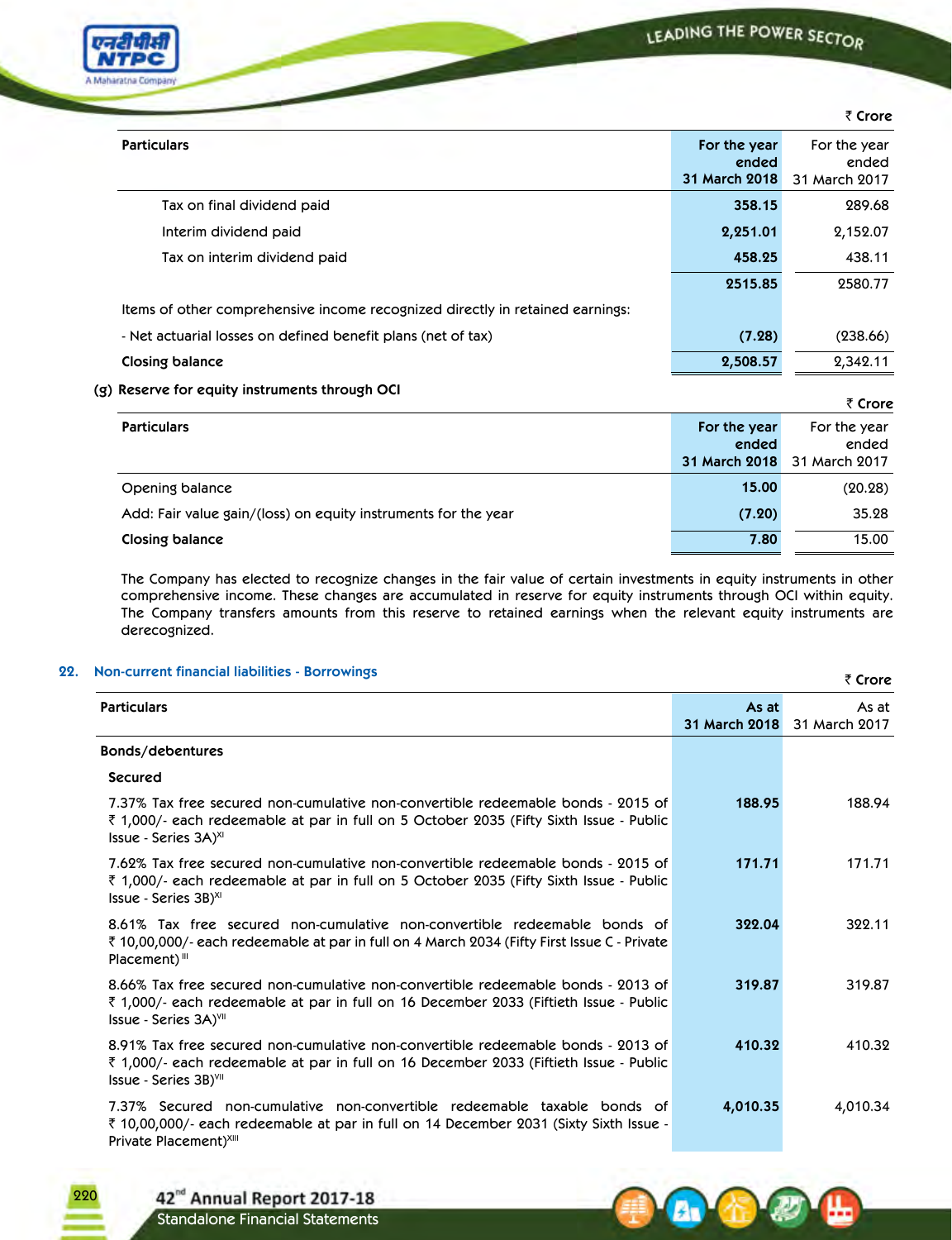**Ax** 

╚



|                                                                                                                                                                                                                           |          | ₹ Crore                              |
|---------------------------------------------------------------------------------------------------------------------------------------------------------------------------------------------------------------------------|----------|--------------------------------------|
| <b>Particulars</b>                                                                                                                                                                                                        | As at    | As at<br>31 March 2018 31 March 2017 |
| 7.49% Secured non-cumulative non-convertible redeemable taxable bonds of<br>₹ 10,00,000/- each redeemable at par in full on 7 November 2031 (Sixty Fourth Issue -<br>Private Placement) <sup>XII</sup>                    | 720.59   | 720.58                               |
| 7.28% Tax free secured non-cumulative non-convertible redeemable bonds - 2015 of<br>₹ 1,000/- each redeemable at par in full on 5 October 2030 (Fifty Sixth Issue - Public<br>Issue - Series 2A) <sup>XI</sup>            | 133.45   | 133.44                               |
| 7.53% Tax free secured non-cumulative non-convertible redeemable bonds - 2015 of<br>₹ 1,000/- each redeemable at par in full on 5 October 2030 (Fifty Sixth Issue - Public<br>Issue - Series 2B) <sup>XI</sup>            | 49.89    | 49.88                                |
| 8.63% Tax free secured non-cumulative non-convertible redeemable bonds of<br>₹ 10,00,000/- each redeemable at par in full on 4 March 2029 (Fifty First Issue B - Private<br>Placement) <sup>III</sup>                     | 105.67   | 105.70                               |
| 8.48% Tax free secured non-cumulative non-convertible redeemable bonds - 2013 of<br>रूँ 1,000/- each redeemable at par in full on 16 December 2028 (Fiftieth Issue - Public<br>Issue - Series 2A) <sup>VII</sup>          | 256.10   | 256.10                               |
| 8.73% Tax free secured non-cumulative non-convertible redeemable bonds - 2013 of<br>₹ 1,000/- each redeemable at par in full on 16 December 2028 (Fiftieth Issue - Public<br>Issue - Series 2B) <sup>VII</sup>            | 93.71    | 93.71                                |
| 7.47% Secured non-cumulative non-convertible redeemable taxable bonds of<br>₹10,00,000/- each redeemable at par in full on 16 September 2026 (Sixty Third Issue -<br>Private Placement) <sup>XII</sup>                    | 696.79   | 696.77                               |
| 7.58% Secured non-cumulative non-convertible redeemable taxable bonds of<br>₹10,00,000/- each redeemable at par in full on 23 August 2026 (Sixty Second Issue -<br>Private Placement) <sup>XII</sup>                      | 836.49   | 836.47                               |
| 8.05% Secured non-cumulative non-convertible redeemable taxable bonds of<br>₹10,00,000/- each redeemable at par in full on 5 May 2026 (Sixtieth Issue - Private<br>Placement) <sup>XII</sup>                              | 1,072.78 | 1,072.76                             |
| 8.19% Secured non-cumulative non-convertible redeemable taxable bonds of<br>₹ 10,00,000/- each redeemable at par in full on 15 December 2025 (Fifty Seventh Issue<br>- Private Placement) <sup>XII</sup>                  | 511.79   | 511.77                               |
| 7.11% Tax free secured non-cumulative non-convertible redeemable bonds - 2015 of<br>₹ 1,000/- each redeemable at par in full on 5 October 2025 (Fifty Sixth Issue - Public<br>Issue - Series 1A) <sup>XI</sup>            | 111.97   | 111.96                               |
| 7.36% Tax free secured non-cumulative non-convertible redeemable bonds - 2015 of<br>₹ 1,000/- each redeemable at par in full on 5 October 2025 (Fifty Sixth Issue - Public<br>Issue - Series 1B) <sup>XI</sup>            | 68.17    | 68.15                                |
| 7.15% Tax free secured non-cumulative non-convertible redeemable bonds - 2015 of<br>₹ 10,00,000/- each redeemable at par in full on 21 August 2025 (Fifty Fifth Issue - Private<br>$Placement)$ <sup><math>X</math></sup> | 313.11   | 313.05                               |
| 9.17% Secured non-cumulative non-convertible redeemable taxable bonds of<br>₹10,00,000/- each redeemable at par in full on 22 September 2024 (Fifty Third Issue -<br>Private Placement) <sup>1X</sup>                     | 1,047.99 | 1,047.99                             |
| 9.34% Secured non-cumulative non-convertible redeemable taxable bonds of<br>₹10,00,000/- each redeemable at par in full on 24 March 2024 (Fifty Second Issue - Pri-<br>vate Placement)"                                   | 751.15   | 751.54                               |
| 8.19% Tax free secured non-cumulative non-convertible redeemable bonds - 2013 of<br>₹ 10,00,000/- each redeemable at par in full on 4 March 2024 (Fifty First Issue A - Private<br>Placement) <sup>III</sup>              | 75.45    | 75.47                                |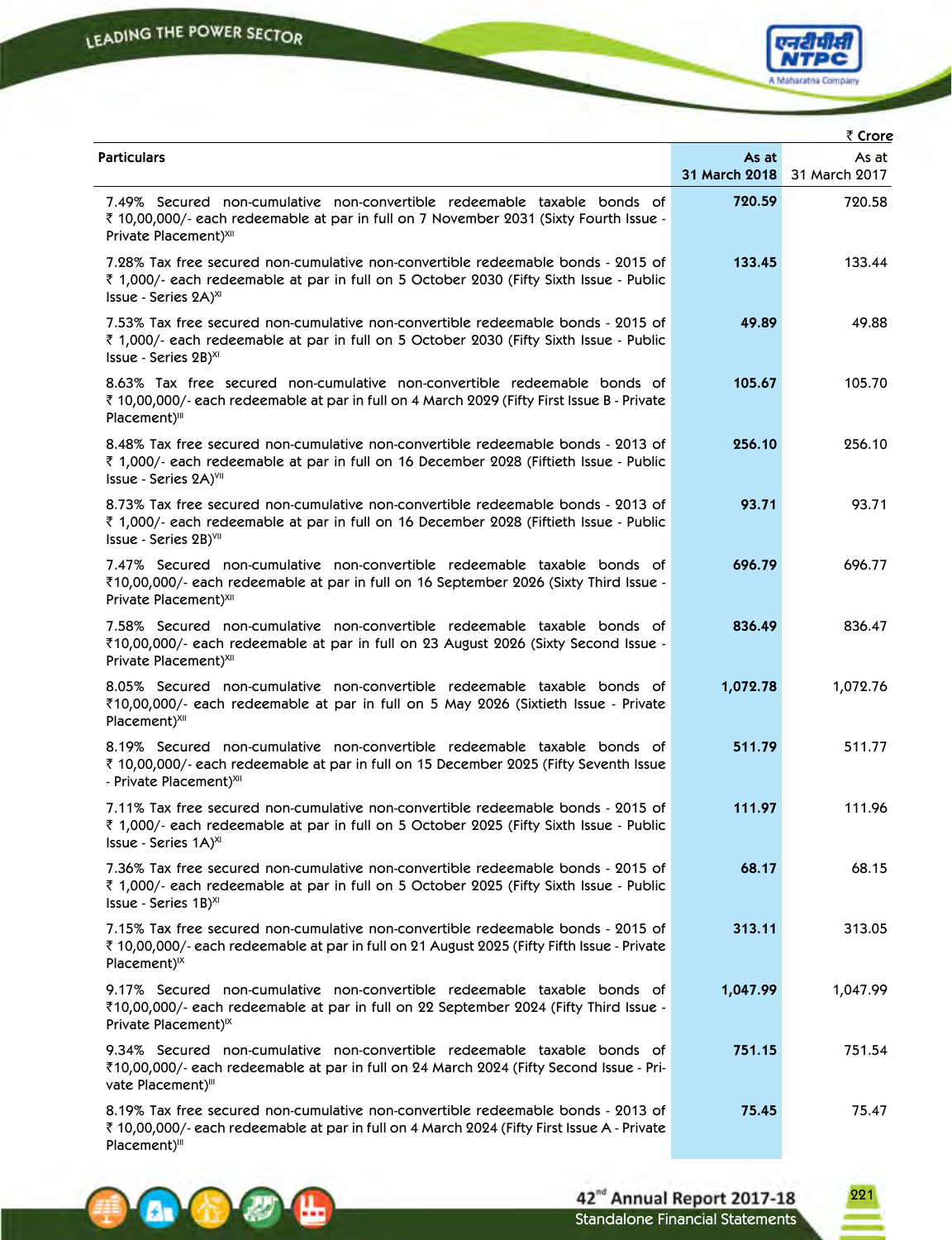

6 全 秒

ਢ



|                                                                                                                                                                                                                                                                                                                                                                                                                                                        |           | ₹ Crore                              |
|--------------------------------------------------------------------------------------------------------------------------------------------------------------------------------------------------------------------------------------------------------------------------------------------------------------------------------------------------------------------------------------------------------------------------------------------------------|-----------|--------------------------------------|
| <b>Particulars</b>                                                                                                                                                                                                                                                                                                                                                                                                                                     | As at     | As at<br>31 March 2018 31 March 2017 |
| 8.41% Tax free secured non-cumulative non-convertible redeemable bonds - 2013 of<br>₹ 1,000/- each redeemable at par in full on 16 December 2023 (Fiftieth Issue - Public<br>Issue - Series 1A) <sup>VII</sup>                                                                                                                                                                                                                                         | 499.95    | 499.95                               |
| 8.66% Tax free secured non-cumulative non-convertible redeemable bonds - 2013 of<br>₹ 1,000/- each redeemable at par in full on 16 December 2023 (Fiftieth Issue - Public<br>Issue - Series 1B) <sup>VII</sup>                                                                                                                                                                                                                                         | 213.89    | 213.89                               |
| 9.25% Secured non-cumulative non-convertible redeemable taxable bonds of<br>₹10,00,000/- each with five equal separately transferable redeemable principal parts<br>(STRPP) redeemable at par at the end of 11 <sup>th</sup> year and in annual installments thereafter<br>upto the end of 15 <sup>th</sup> year respectively commencing from 04 May 2023 and ending on<br>04 May 2027 (Forty Fourth Issue - Private Placement)VII                     | 542.07    | 542.07                               |
| 8.48% Secured non-cumulative non-convertible redeemable taxable bonds of<br>₹ 10,00,000/- each redeemable at par in full on 1 May 2023 (Seventeenth Issue - Private<br>$Placement$ <sup><math>\parallel</math></sup>                                                                                                                                                                                                                                   | 50.01     | 50.01                                |
| 8.80% Secured non-cumulative non-convertible redeemable taxable bonds of<br>₹10,00,000/- each redeemable at par in full on 4 April 2023 (Forty Ninth Issue - Private<br>Placement) <sup>VII</sup>                                                                                                                                                                                                                                                      | 217.46    | 217.46                               |
| 8.49% Secured non-cumulative non-convertible redeemable taxable fully paid-up<br>bonus debentures of ₹ 12.50 each redeemable at par in three annual installments of<br>₹ 2.50, ₹ 5.00 and ₹ 5.00 at the end of 8 <sup>th</sup> year, 9 <sup>th</sup> year and 10 <sup>th</sup> year on 25 March 2023,<br>25 March 2024 and 25 March 2025 respectively (Fifty Fourth Issue -Bonus Debentures) <sup>x</sup>                                              | 10,321.21 | 10,318.82                            |
| 8.73% Secured non-cumulative non-convertible redeemable taxable bonds of<br>₹10,00,000/- each redeemable at par in full on 7 March 2023 (Forty Eighth Issue - Pri-<br>vate Placement) <sup>VII</sup>                                                                                                                                                                                                                                                   | 301.79    | 301.79                               |
| 9.00% Secured non-cumulative non-convertible redeemable taxable bonds of<br>₹10,00,000/- each with five equal separately transferable redeemable principal parts<br>(STRPP) redeemable at par at the end of 11 <sup>th</sup> year and in annual installments thereafter<br>upto the end of 15 <sup>th</sup> year respectively commencing from 25 January 2023 and ending<br>on 25 January 2027 (Forty Second Issue - Private Placement) <sup>III</sup> | 508.14    | 508.14                               |
| 8.84% Secured non-cumulative non-convertible redeemable taxable bonds of<br>₹10,00,000/- each redeemable at par in full on 4 October 2022 (Forty Seventh Issue -<br>Private Placement) <sup>VII</sup>                                                                                                                                                                                                                                                  | 406.91    | 406.91                               |
| 6.72% Secured non-cumulative non-convertible redeemable taxable bonds of<br>₹10,00,000/- each redeemable at par in full on 24 November 2021 (Sixty Fifth Issue -<br>Private Placement) <sup>XII</sup>                                                                                                                                                                                                                                                  | 716.30    | 716.26                               |
| 8.10% Secured non-cumulative non-convertible redeemable taxable bonds of<br>₹30,00,000/- each redeemable at par in three equal separately transferable redeema-<br>ble principal parts (STRPP) at the end of 5 <sup>th</sup> year, 10 <sup>th</sup> year & 15 <sup>th</sup> year on 27 May 2021,<br>27 May 2026 and 27 May 2031 respectively (Sixty first issue - Private Placement) <sup>XI</sup>                                                     | 1,145.48  | 1,145.94                             |
| 8.33% Secured non-cumulative non-convertible redeemable taxable bonds of<br>₹10,00,000/- each redeemable at par in full on 24 February 2021 (Fifty Ninth Issue - Pri-<br>vate Placement) <sup>XII</sup>                                                                                                                                                                                                                                                | 659.93    | 660.18                               |
| 8.93% Secured non-cumulative non-convertible redeemable taxable bonds of<br>₹10,00,000/- each redeemable at par in full on 19 January 2021 (Thirty Seventh Issue -<br>Private placement) <sup>III</sup>                                                                                                                                                                                                                                                | 317.17    | 317.17                               |
| 8.18% Secured non-cumulative non-convertible redeemable taxable bonds of<br>₹10,00,000/- each redeemable at par in full on 31 December 2020 (Fifty Eight Issue - Private<br>Placement) <sup>XII</sup>                                                                                                                                                                                                                                                  | 305.90    | 305.92                               |
| 8.73% Secured non-cumulative non-convertible redeemable taxable bonds of<br>₹10,00,000/- each redeemable at par in full on 31 March 2020 (Thirty Third Issue- Pri-<br>vate Placement)"                                                                                                                                                                                                                                                                 | 209.97    | 209.97                               |
| 8.78% Secured non-cumulative non-convertible redeemable taxable bonds of<br>₹10,00,000/- each redeemable at par in full on 9 March 2020 (Thirty First Issue- Private<br>Placement)"                                                                                                                                                                                                                                                                    | 531.27    | 531.27                               |

42<sup>nd</sup> Annual Report 2017-18<br>Standalone Financial Statements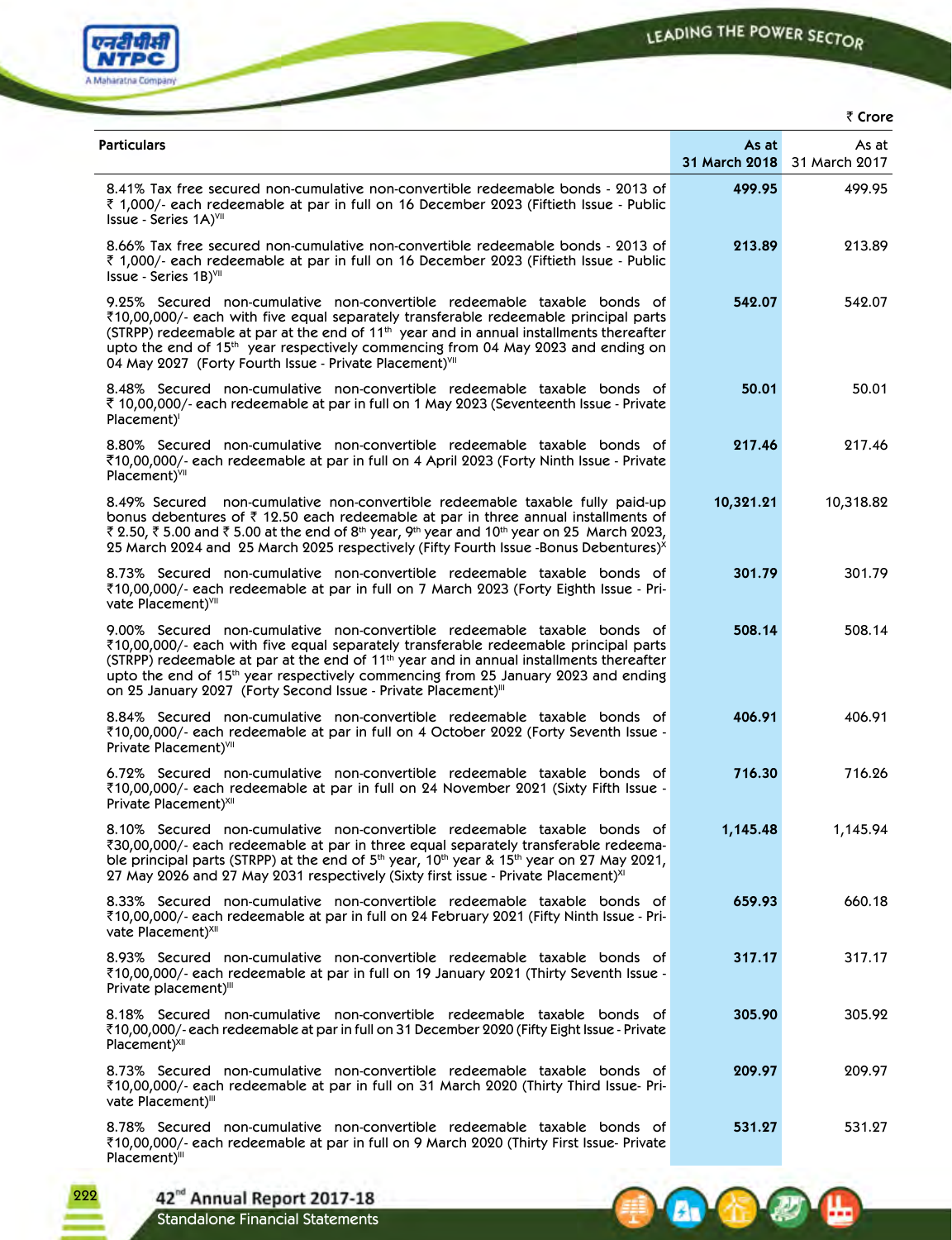4 位初一



|                                                                                                                                                                                                                                                                                                                                                                                                                                                    |          | ₹ Crore                              |
|----------------------------------------------------------------------------------------------------------------------------------------------------------------------------------------------------------------------------------------------------------------------------------------------------------------------------------------------------------------------------------------------------------------------------------------------------|----------|--------------------------------------|
| <b>Particulars</b>                                                                                                                                                                                                                                                                                                                                                                                                                                 | As at    | As at<br>31 March 2018 31 March 2017 |
| 11.25% Secured non-cumulative non-convertible redeemable taxable bonds of<br>₹10,00,000/- each redeemable at par in five equal annual installments commencing<br>from 6 November 2019 and ending on 6 November 2023 (Twenty Seventh Issue - Pri-<br>vate Placement)"                                                                                                                                                                               | 368.02   | 368.12                               |
| 7.89% Secured non-cumulative non-convertible redeemable taxable bonds of<br>₹10,00,000/- each redeemable at par in full on 5 May 2019 (Thirtieth Issue - Private<br>Placement) <sup>III</sup>                                                                                                                                                                                                                                                      | 701.82   | 701.82                               |
| 8.65% Secured non-cumulative non-convertible redeemable taxable bonds of<br>₹10,00,000/- each redeemable at par in full on 4 February 2019 (Twenty Ninth Issue -<br>Private Placement)"                                                                                                                                                                                                                                                            | 552.87   | 552.87                               |
| 7.50% Secured non-cumulative non-convertible redeemable taxable bonds of<br>₹10,00,000/- each redeemable at par in full on 12 January 2019 (Nineteenth Issue - Pri-<br>vate Placement)"                                                                                                                                                                                                                                                            | 50.92    | 50.92                                |
| 11.00% Secured non-cumulative non-convertible redeemable taxable bonds of<br>₹10,00,000/- each redeemable at par in full on 21 November 2018 (Twenty Eighth Issue<br>- Private Placement)"                                                                                                                                                                                                                                                         | 1,027.12 | 1,027.42                             |
| 9.3473% Secured non-cumulative non-convertible redeemable taxable bonds of<br>₹15,00,000/- each with fifteen equal separately transferable redeemable principal parts<br>(STRPP) redeemable at par at the end of 6 <sup>th</sup> year and in annual installments thereafter<br>upto the end of 20 <sup>th</sup> year respectively commencing from 20 July 2018 and ending on<br>20 July 2032 (Forty Sixth Issue - Private Placement)VII            | 80.09    | 80.07                                |
| 9.4376% Secured non-cumulative non-convertible redeemable taxable bonds of<br>₹15,00,000/- each with fifteen equal separately transferable redeemable principal parts<br>(STRPP) redeemable at par at the end of 6 <sup>th</sup> year and in annual installments thereafter<br>upto the end of 20 <sup>th</sup> year respectively commencing from 16 May 2018 and ending on<br>16 May 2032 (Forty Fifth Issue - Private Placement) <sup>VII</sup>  | 80.14    | 80.12                                |
| 8.00% Secured non-cumulative non-convertible redeemable taxable bonds of<br>₹10,00,000/- each redeemable at par in full on 10 April 2018 (Sixteenth Issue -Private<br>Placement) <sup>1</sup>                                                                                                                                                                                                                                                      | 103.33   | 103.33                               |
| 9.2573% Secured non-cumulative non-convertible redeemable taxable bonds of<br>₹15,00,000/- each with fifteen equal separately transferable redeemable principal parts<br>(STRPP) redeemable at par at the end of 6 <sup>th</sup> year and in annual installments thereafter<br>upto the end of 20 <sup>th</sup> year respectively commencing from 2 March 2018 and ending on<br>2 March 2032 (Forty Third Issue - Private Placement)"              | 74.70    | 80.02                                |
| 9.6713% Secured non-cumulative non-convertible redeemable taxable bonds of<br>₹15,00,000/- each with fifteen equal separately transferable redeemable principal parts<br>(STRPP) redeemable at par at the end of 6 <sup>th</sup> year and in annual installments thereafter<br>upto the end of $20th$ year respectively commencing from 23 December 2017 and ending<br>on 23 December 2031 (Forty First Issue - Private Placement) <sup>III</sup>  | 74.92    | 80.25                                |
| 9.558% Secured non-cumulative non-convertible redeemable taxable bonds of<br>₹15,00,000/- each with fifteen equal separately transferable redeemable principal parts<br>(STRPP) redeemable at par at the end of 6 <sup>th</sup> year and in annual installments thereafter<br>upto the end of 20 <sup>th</sup> year respectively commencing from 29 July 2017 and ending on 29<br>July 2031 (Fortieth Issue - Private Placement)"                  | 74.86    | 80.18                                |
| 9.3896% Secured non-cumulative non-convertible redeemable taxable bonds of<br>₹15,00,000/- each with fifteen equal separately transferable redeemable principal parts<br>(STRPP) redeemable at par at the end of 6 <sup>th</sup> year and in annual installments thereafter<br>upto the end of 20 <sup>th</sup> year respectively commencing from 9 June 2017 and ending on<br>9 June 2031 (Thirty Ninth Issue - Private Placement) <sup>III</sup> | 104.68   | 112.13                               |
| 9.17% Secured non-cumulative non-convertible redeemable taxable bonds of<br>₹15,00,000/- each with fifteen equal separately transferable redeemable principal parts<br>(STRPP) redeemable at par at the end of 6 <sup>th</sup> year and in annual installments thereafter<br>upto the end of 20 <sup>th</sup> year respectively commencing from 22 March 2017 and ending on<br>22 March 2031 (Thirty Eighth Issue - Private Placement)"            | 69.33    | 74.64                                |
|                                                                                                                                                                                                                                                                                                                                                                                                                                                    |          |                                      |



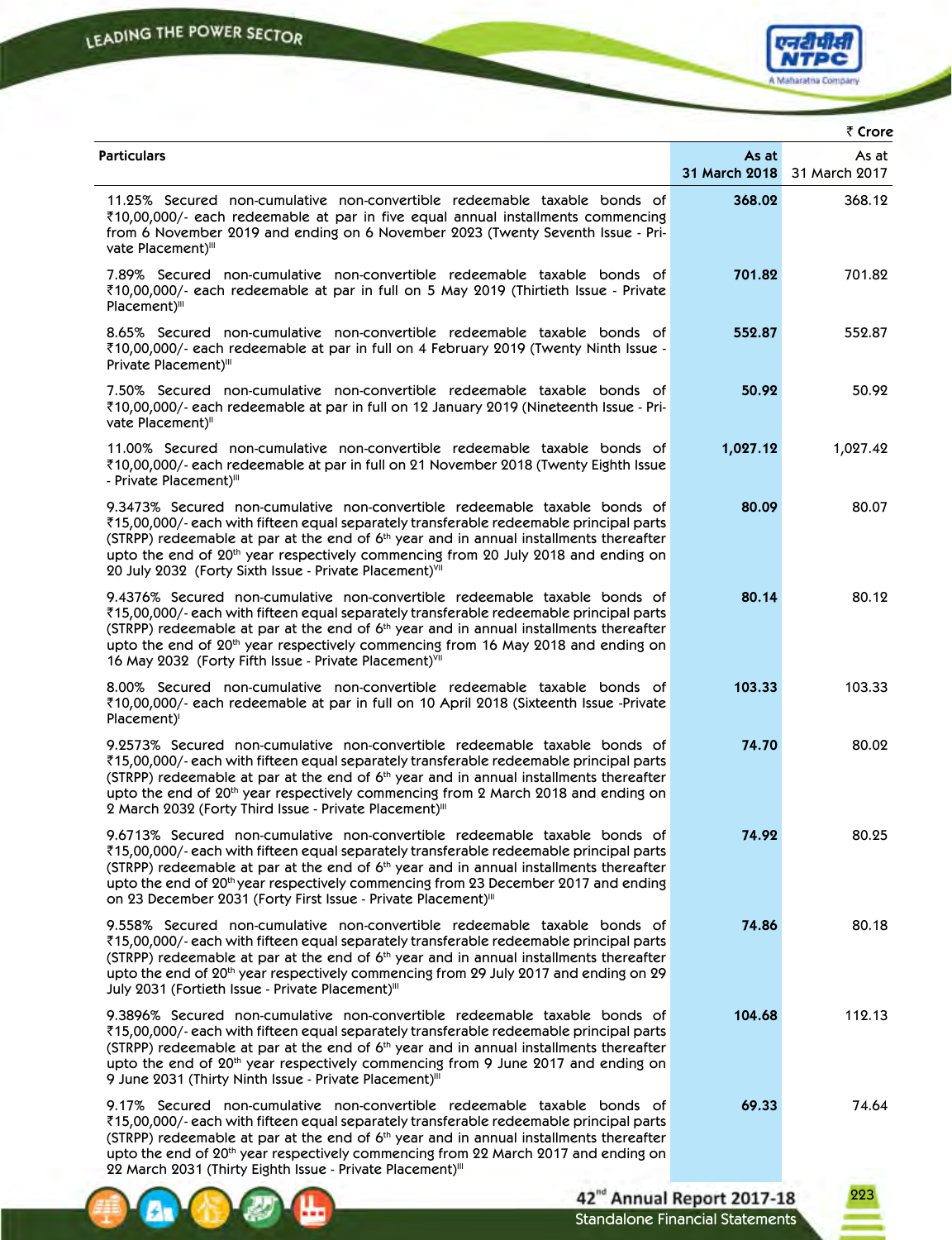**A** C

۰Щ

**LAN** 



224

42<sup>nd</sup> Annual Report 2017-18<br>Standalone Financial Statements

| ₹ Crore                                                                                                                                                                                                                                                                                                                                                                                                                                             |                        |                        |
|-----------------------------------------------------------------------------------------------------------------------------------------------------------------------------------------------------------------------------------------------------------------------------------------------------------------------------------------------------------------------------------------------------------------------------------------------------|------------------------|------------------------|
| <b>Particulars</b>                                                                                                                                                                                                                                                                                                                                                                                                                                  | As at<br>31 March 2018 | As at<br>31 March 2017 |
| 8.8086% Secured non-cumulative non-convertible redeemable taxable bonds of<br>₹15,00,000/- each with fifteen equal separately transferable redeemable principal parts<br>(STRPP) redeemable at par at the end of 6 <sup>th</sup> year and in annual installments thereafter<br>upto the end of 20 <sup>th</sup> year respectively commencing from 15 December 2016 and ending<br>on 15 December 2030 (Thirty Sixth Issue - Private Placement)"      | 69.16                  | 74.46                  |
| 8.785% Secured non-cumulative non-convertible redeemable taxable bonds of<br>₹15,00,000/- each with fifteen equal separately transferable redeemable principal parts<br>(STRPP) redeemable at par at the end of 6 <sup>th</sup> year and in annual installments thereafter<br>upto the end of $20th$ year respectively commencing from 15 September 2016 and ending<br>on 15 September 2030 (Thirty Fifth Issue - Private Placement) <sup>III</sup> | 110.63                 | 119.12                 |
| 8.71% Secured non-cumulative non-convertible redeemable taxable bonds of ₹15,00,000/-<br>each with fifteen equal separately transferable redeemable principal parts (STRPP)<br>redeemable at par at the end of 6 <sup>th</sup> year and in annual installments thereafter upto the<br>end of 20 <sup>th</sup> year respectively commencing from 10 June 2016 and ending on 10 June 2030<br>(Thirty Fourth Issue - Private Placement) <sup>III</sup> | 138.22                 | 148.82                 |
| 8.8493% Secured non-cumulative non-convertible redeemable taxable bonds of<br>₹15,00,000/- each with fifteen equal separately transferable redeemable principal parts<br>(STRPP) redeemable at par at the end of 6 <sup>th</sup> year and in annual installments thereafter<br>upto the end of 20 <sup>th</sup> year respectively commencing from 25 March 2016 and ending on<br>25 March 2030 (Thirty Second Issue - Private Placement)"           | 89.40                  | 96.82                  |
| 9.37% Secured non-cumulative non-convertible redeemable taxable bonds of<br>₹70,00,000/- each with fourteen separately transferable redeemable principal parts<br>(STRPP) redeemable at par semi-annually commencing from 4 June 2012 and ending on 4<br>December 2018 (Twenty Fifth Issue - Private Placement) <sup>III</sup>                                                                                                                      | 73.13                  | 146.78                 |
| 9.06% Secured non-cumulative non-convertible redeemable taxable bonds of<br>₹70,00,000/- each with fourteen separately transferable redeemable principal parts<br>(STRPP) redeemable at par semi-annually commencing from 4 June 2012 and ending on 4<br>December 2018 (Twenty Sixth Issue - Private Placement) <sup>III</sup>                                                                                                                      | 73.06                  | 146.64                 |
| 8.6077% Secured non-cumulative non-convertible redeemable taxable bonds of<br>₹20,00,000/- each with twenty equal separately transferable redeemable principal parts<br>(STRPP) redeemable at par semi-annually commencing from 9 September 2011 and ending<br>on 9 March 2021 (Twenty Fourth Issue - Private Placement) <sup>1V</sup>                                                                                                              | 153.15                 | 204.24                 |
| 8.3796% Secured non-cumulative non-convertible redeemable taxable bonds of<br>$\bar{\chi}20,00,000/$ - each with twenty equal separately transferable redeemable principal parts<br>(STRPP) redeemable at par semi-annually commencing from 5 August 2011 and ending on<br>5 February 2021 (Twenty Third Issue - Private Placement) <sup>1V</sup>                                                                                                   | 153.06                 | 204.13                 |
| 8.1771% Secured non-cumulative non-convertible redeemable taxable bonds of<br>₹20,00,000/- each with twenty equal separately transferable redeemable principal parts<br>(STRPP) redeemable at par semi-annually commencing from 2 July 2011 and ending on<br>2 January 2021 (Twenty Second Issue - Private Placement) <sup>1V</sup>                                                                                                                 | 152.99                 | 204.03                 |
| 7.7125% Secured non-cumulative non-convertible redeemable taxable bonds of<br>₹20,00,000/- each with twenty equal separately transferable redeemable principal parts<br>(STRPP) redeemable at par semi-annually commencing from 2 August 2010 and ending on<br>2 February 2020 (Twenty First Issue - Private Placement) <sup>V</sup>                                                                                                                | 203.76                 | 305.71                 |
| 7.552% Secured<br>non-cumulative non-convertible redeemable taxable bonds of<br>₹20,00,000/- each with twenty equal separately transferable redeemable principal parts<br>(STRPP) redeemable at par semi-annually commencing from 23 September 2009 and<br>ending on 23 March 2019 (Twentieth Issue - Private Placement) <sup>VI</sup>                                                                                                              | 50.92                  | 101.86                 |
| 9.55% Secured non-cumulative non-convertible taxable redeemable bonds of ₹10,00,000/-<br>each with ten equal separately transferable redeemable principal parts (STRPP) redeemable<br>at par at the end of the 6 <sup>th</sup> year and in annual installments thereafter upto the end of<br>15th year respectively from 30 April 2002 (Thirteenth Issue - Part B - Private Placement) <sup>VIII</sup>                                              |                        | 77.37                  |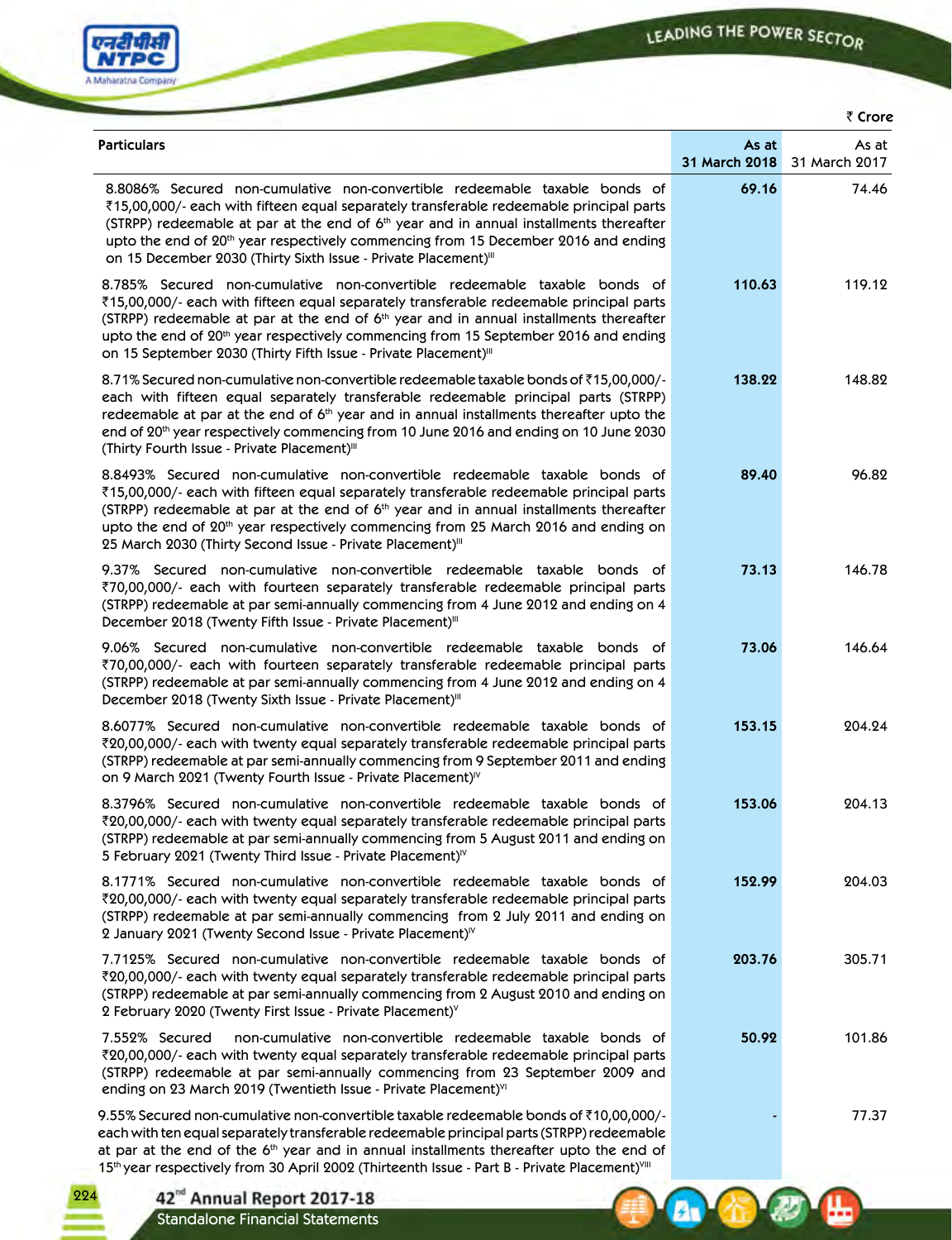**A B** 

⊞



|                                                                                                                                                                                                                                                                                                                                                 |                        | ₹ Crore                |
|-------------------------------------------------------------------------------------------------------------------------------------------------------------------------------------------------------------------------------------------------------------------------------------------------------------------------------------------------|------------------------|------------------------|
| <b>Particulars</b>                                                                                                                                                                                                                                                                                                                              | As at<br>31 March 2018 | As at<br>31 March 2017 |
| 9.55% Secured non-cumulative non-convertible taxable redeemable bonds of<br>₹10,00,000/- each redeemable at par in ten equal annual installments commencing<br>from the end of 6 <sup>th</sup> year and upto the end of 15 <sup>th</sup> year respectively from 18 April 2002<br>(Thirteenth Issue -Part A - Private Placement) <sup>VIII</sup> |                        | 77.38                  |
|                                                                                                                                                                                                                                                                                                                                                 | 33,846.07              | 34,513.63              |
| Foreign currency notes                                                                                                                                                                                                                                                                                                                          |                        |                        |
| <b>Unsecured</b>                                                                                                                                                                                                                                                                                                                                |                        |                        |
| 4.500 % Fixed rate notes due for repayment on 19 March 2028                                                                                                                                                                                                                                                                                     | 2,603.86               |                        |
| 2.750 % Fixed rate notes due for repayment on 1 February 2027                                                                                                                                                                                                                                                                                   | 4,045.23               | 3,529.38               |
| 4.250 % Fixed rate notes due for repayment on 26 February 2026                                                                                                                                                                                                                                                                                  | 3,271.97               | 3,274.75               |
| 4.375 % Fixed rate notes due for repayment on 26 November 2024                                                                                                                                                                                                                                                                                  | 3,331.35               | 3,336.43               |
| 4.750 % Fixed rate notes due for repayment on 3 October 2022                                                                                                                                                                                                                                                                                    | 3,281.50               | 3,286.50               |
| 7.250 % Fixed global INR denominated bonds due for repayment on 3 May 2022                                                                                                                                                                                                                                                                      | 2,126.07               |                        |
| 7.375 % Fixed green global INR denominated bonds due for repayment on 10 August<br>2021                                                                                                                                                                                                                                                         | 2,085.26               | 2,066.05               |
| 5.625 % Fixed rate notes due for repayment on 14 July 2021                                                                                                                                                                                                                                                                                      | 3,320.98               | 3,326.04               |
| <b>Term loans</b>                                                                                                                                                                                                                                                                                                                               |                        |                        |
| <b>From Banks</b>                                                                                                                                                                                                                                                                                                                               |                        |                        |
| <b>Unsecured</b>                                                                                                                                                                                                                                                                                                                                |                        |                        |
| Foreign currency loans                                                                                                                                                                                                                                                                                                                          | 8,499.07               | 7,782.47               |
| Rupee term loans                                                                                                                                                                                                                                                                                                                                | 37,790.81              | 29,979.46              |
| <b>From Others</b>                                                                                                                                                                                                                                                                                                                              |                        |                        |
| <b>Unsecured</b>                                                                                                                                                                                                                                                                                                                                |                        |                        |
| Foreign currency loans (guaranteed by GOI)                                                                                                                                                                                                                                                                                                      | 2,033.65               | 2,102.96               |
| Other foreign currency loans                                                                                                                                                                                                                                                                                                                    | 3,466.13               | 3,516.85               |
| Rupee term loans                                                                                                                                                                                                                                                                                                                                | 6,472.96               | 8,141.03               |
| <b>Finance lease obligations</b>                                                                                                                                                                                                                                                                                                                |                        |                        |
| Secured                                                                                                                                                                                                                                                                                                                                         | 1.42                   | 2.40                   |
| Unsecured                                                                                                                                                                                                                                                                                                                                       | 182.92                 | 142.62                 |
|                                                                                                                                                                                                                                                                                                                                                 | 1, 16, 359. 25         | 1,05,000.57            |
| Less:                                                                                                                                                                                                                                                                                                                                           |                        |                        |
| Current maturities of                                                                                                                                                                                                                                                                                                                           |                        |                        |
| Bonds-secured                                                                                                                                                                                                                                                                                                                                   | 2,209.00               | 650.00                 |
| Foreign currency loans from banks - unsecured                                                                                                                                                                                                                                                                                                   | 694.16                 | 1,681.74               |
| Rupee term loans from banks - unsecured                                                                                                                                                                                                                                                                                                         | 1,859.89               | 2,111.00               |
| Foreign currency loans from others - unsecured (guaranteed by GOI)                                                                                                                                                                                                                                                                              | 181.85                 | 172.58                 |

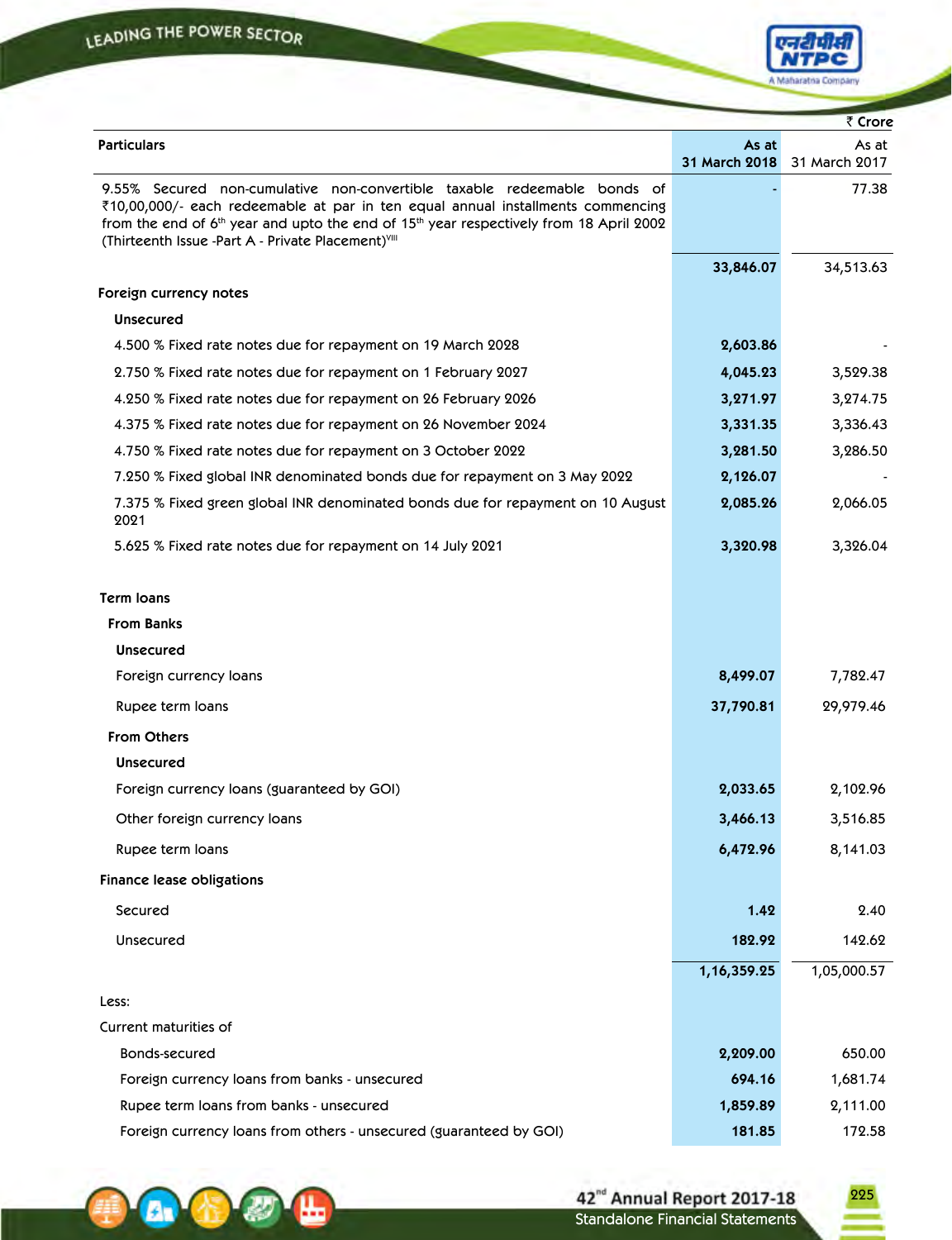

 Rupee term loans from others - unsecured **898.52** 1,359.38 Finance lease obligations - secured **0.72** 0.78 Finance lease obligations - unsecured **33.54** 17.37 Interest accrued but not due on borrowings **1,254.96** 1,160.92 **Total 1,08,697.60** 97,339.28

### **a) Details of terms of repayment and rate of interest**

- i) Unsecured foreign currency loans (guaranteed by GOI) Others carry fixed rate of interest ranging from 1.80% p.a. to 2.30% p.a. and are repayable in 17 to 26 semi annual installments as of 31 March 2018.
- ii) Unsecured foreign currency loans Banks include loans of ` **352.80 crore** (31 March 2017: ` 463.02 crore) which carry fixed rate of interest of 1.88% p.a. to 4.31% p.a. and loans of ` **8,146.27 crore** (31 March 2017: ` 7,319.45 crore) which carry floating rate of interest linked to 6M USD LIBOR/6 M JPY LIBOR. These loans are repayable in 2 to 21 semi-annual/annual installments as of 31 March 2018, commencing after moratorium period if any, as per the terms of the respective loan agreements.
- iii) Unsecured foreign currency loans Others include loans of ₹ 3,342.55 crore (31 March 2017: ₹ 3,300.64 crore) which carry fixed rate of interest ranging from 1.88% p.a. to 4.31% p.a. and loans of  $\bar{\tau}$  123.58 crore (31 March 2017: ` 216.21 crore) which carry floating rate of interest linked to 6M EURIBOR. These loans are repayable in 4 to 22 semi annual installments as of 31 March 2018, commencing after moratorium period if any, as per the terms of the respective loan agreements.
- iv) Unsecured rupee term loans carry interest rate ranging from 6.571% p.a. to 8.76% p.a. with monthly/half-yearly rests. These loans are repayable in quarterly/half-yearly/yearly installments as per the terms of the respective loan agreements. The repayment period extends from a period of 7 to 16 years after a moratorium period of 3 to 6 years.
- b) The finance lease obligations are repayable in installments as per the terms of the respective lease agreements generally over a period of 4 to 99 years.
- c) There has been no default in repayment of any of the loans or interest thereon as at the end of the year.

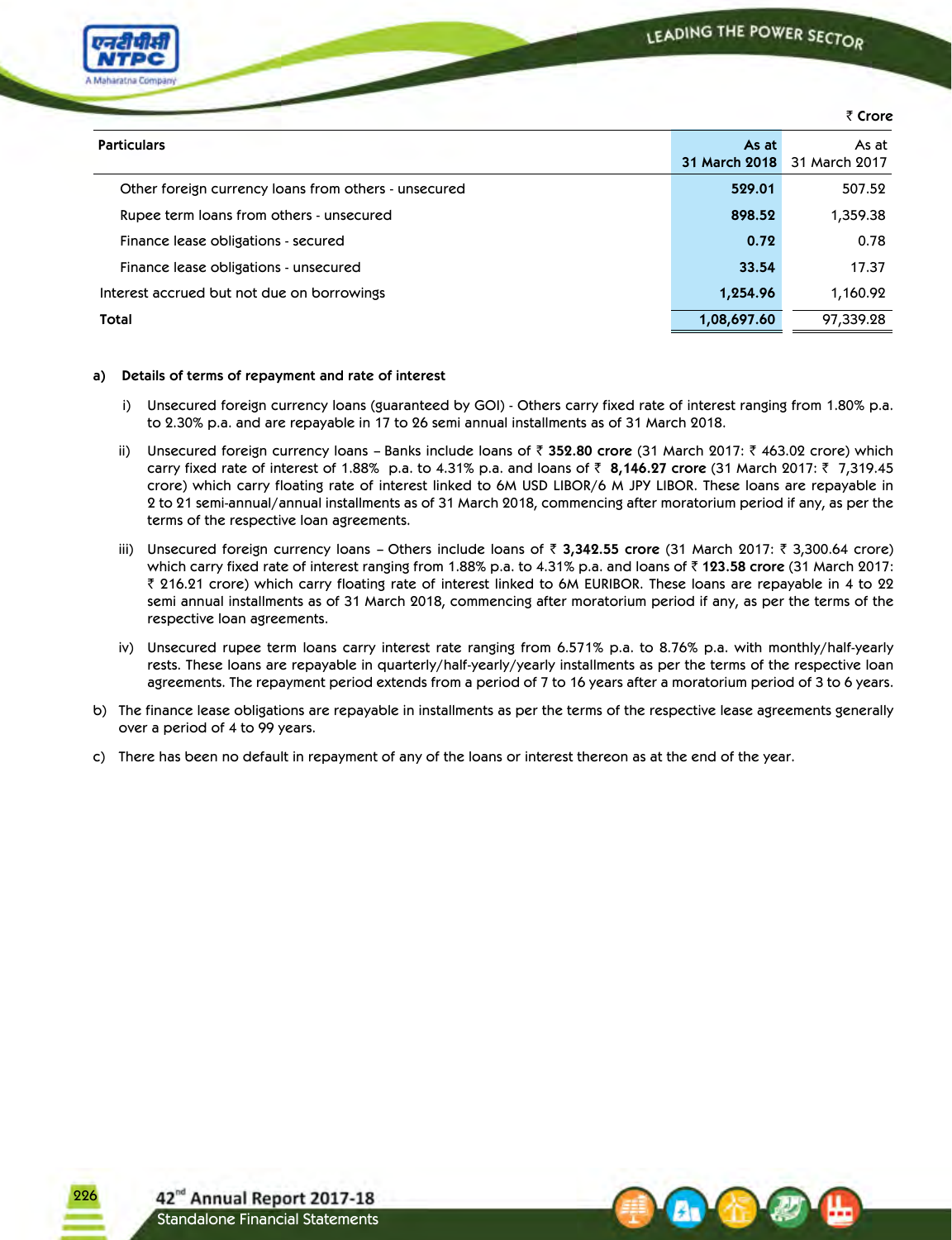

### **Details of securities**

- I Secured by (I) English mortgage, on first pari passu charge basis, of the office premises of the Company at Mumbai and (II) Equitable mortgage, by way of first charge, by deposit of title deeds of the immovable properties pertaining to National Capital Power Station.
- II Secured by (I) English mortgage, on first pari passu charge basis, of the office premises of the Company at Mumbai and (II) Hypothecation of all the present and future movable assets (excluding receivables) of Singrauli Super Thermal Power Station, Anta Gas Power Station, Auraiya Gas Power Station, Barh Super Thermal Power Project, Farakka Super Thermal Power Station, Kahalgaon Super Thermal Power Station, Koldam Hydel Power Project, Simhadri Super Thermal Power Project, Sipat Super Thermal Power Project, Talcher Thermal Power Station, Talcher Super Thermal Power Project, Tanda Thermal Power Station, Vindhyachal Super Thermal Power Station, National Capital Power Station, Dadri Gas Power Station, Feroze Gandhi Unchahar Power Station and Tapovan-Vishnugad Hydro Power Project as first charge, ranking pari passu with charge, if any, already created in favour of the Company's Bankers on such movable assets hypothecated to them for working capital requirement.
- III Secured by (I) English mortgage, on first pari passu charge basis, of the office premises of the Company at Mumbai and (II) Equitable mortgage of the immovable properties, on first pari passu charge basis, pertaining to Sipat Super Thermal Power Project by extension of charge already created.
- IV Secured by (I) English mortgage, on first pari passu charge basis, of the office premises of the Company at Mumbai and (II) Equitable mortgage, by way of first charge, by deposit of the title deeds of the immovable properties pertaining to Sipat Super Thermal Power Project.
- V Secured by (I) English mortgage, on first pari passu charge basis, of the office premises of the Company at Mumbai, (II) Hypothecation of all the present and future movable assets (excluding receivables) of Barh Super Thermal Power Project on first pari passu charge basis, ranking pari passu with charge already created in favour of Trustee for other Series of Bonds and (III) Equitable mortgage of the immovable properties, on first pari passu charge basis, pertaining to Ramagundam Super Thermal Power Station by extension of charge already created.
- VI Secured by (I) English mortgage, on first pari passu charge basis, of the office premises of the Company at Mumbai and (II) Equitable mortgage, by way of first charge, by deposit of title deeds of the immovable properties pertaining to Ramagundam Super Thermal Power Station.
- VII Secured by (I) English mortgage, on first pari passu charge basis, of the office premises of the Company at Mumbai and (II) Equitable mortgage of the immovable properties, on first pari passu charge basis, pertaining to National Capital Power Station by extension of charge already created.
- VIII Secured by (I) English mortgage, on first pari passu charge basis, of the office premises of the Company at Mumbai, (II) Hypothecation of all the present and future movable assets (excluding receivables) of Singrauli Super Thermal Power Station, Anta Gas Power Station, Auraiya Gas Power Station, Barh Super Thermal Power Project, Farakka Super Thermal Power Station, Kahalgaon Super Thermal Power Station, Koldam Hydel Power Project, Simhadri Super Thermal Power Project, Sipat Super Thermal Power Project, Talcher Thermal Power Station, Talcher Super Thermal Power Project, Tanda Thermal Power Station, Vindhyachal Super Thermal Power Station, National Capital Power Station, Dadri Gas Power Station, Feroze Gandhi Unchahar Power Station and Tapovan-Vishnugad Hydro Power Project as first charge, ranking pari passu with charge, if any, already created in favour of the Company's Bankers on such movable assets hypothecated to them for working capital requirement and (III) Equitable mortgage of the immovable properties, on first pari passu charge basis, pertaining to Singrauli Super Thermal Power Station by extension of charge already created.
- IX Secured by English mortgage of the immovable properties pertaining to Solapur Super Thermal Power Project on first charge basis.
- X Secured by Equitable mortgage of the immovable properties pertaining to Barh Super Thermal Power Project on first charge basis.
- XI Secured by English mortgage, on pari passu charge basis, of the immovable properties pertaining to Solapur Super Thermal Power Project.
- XII Secured by Equitable mortgage, on pari passu charge basis, of the immovable properties pertaining to Barh Super Thermal Power Project.
- XIII Secured by Equitable mortgage of the immovable properties pertaining to Vindhyachal Super Thermal Power Station on first charge basis.
- XIV Security cover mentioned at Sl. No. I to XIII is above 100% of the debt securities outstanding.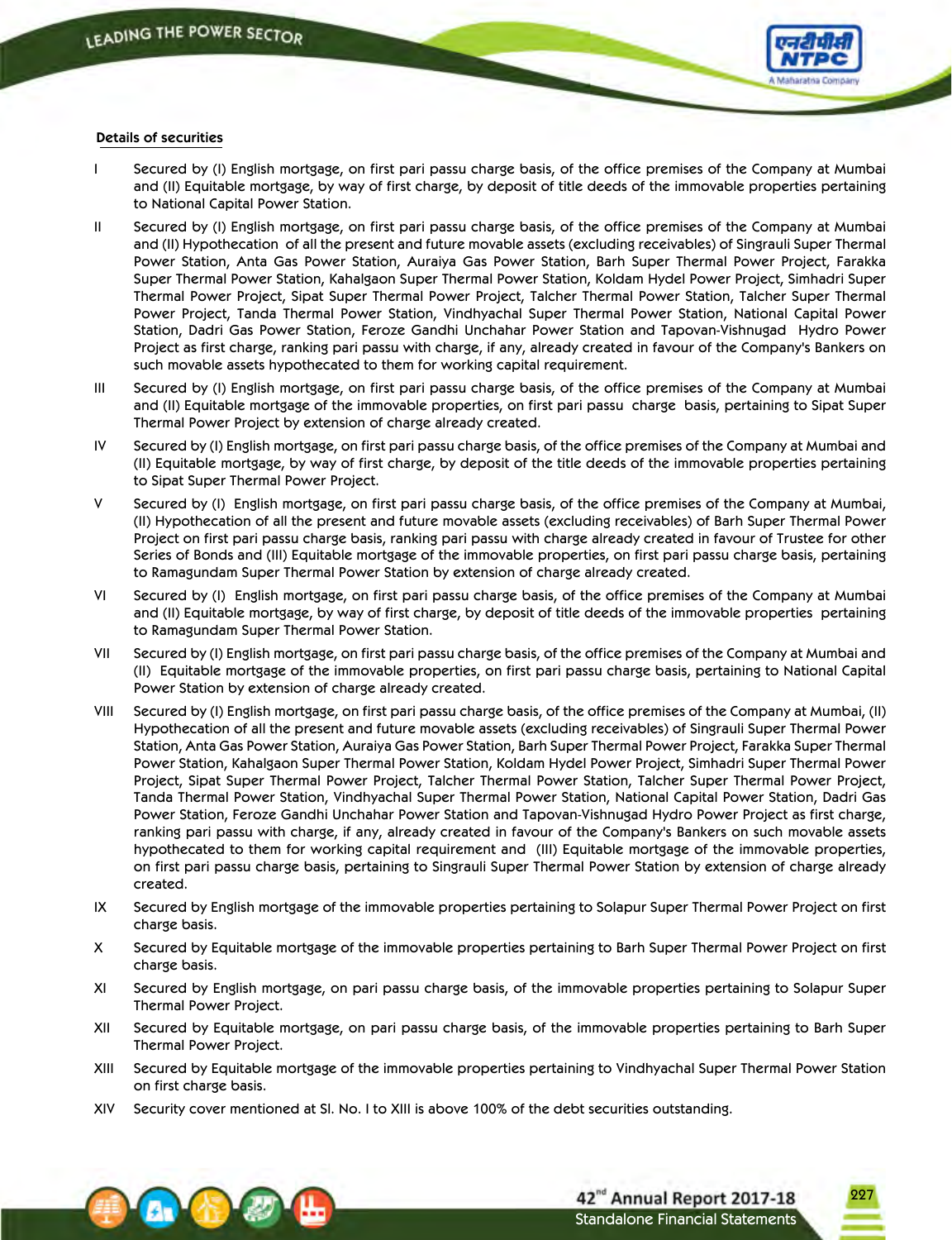

### **23. Non-current financial liabilities - Trade payables**

|                                      |       | ₹ Crore                     |
|--------------------------------------|-------|-----------------------------|
| <b>Particulars</b>                   | As at | As at I                     |
|                                      |       | 31 March 2018 31 March 2017 |
| Trade payable for goods and services | 23.31 | 13.17                       |

a) Trade payables for goods and services include ₹ 5.49 crore (31 March 2017: ₹ 5.18 crore) payable to MSME vendors. Detailed disclosures as required under MSMED Act, 2006 are provided in Note 72.

b) Amounts payable to related parties are disclosed in Note 60.

# **24. Non-current liabilities - Other financial liabilities**

|                                      |               | ₹ Crore       |
|--------------------------------------|---------------|---------------|
| <b>Particulars</b>                   | As at         | As at         |
|                                      | 31 March 2018 | 31 March 2017 |
| Payable for capital expenditure      | 1,970.71      | 1,999.77      |
| Deposits from contractors and others | 1.72          | 1.72          |
| <b>Others</b>                        | 192.26        | 245.64        |
| Total                                | 2164.69       | 2247.13       |

a) Payable for capital expenditure include ₹ 9.99 crore (31 March 2017: ₹ 9.91 crore) payable to MSME vendors. Detailed disclosures as required under MSMED Act, 2006 are provided in Note 72.

b) Others mainly include amount payable to the Department of Water Resource, Government of Odisha pursuant to the Resolution No. 11011 dated 18 May 2015.

c) Amounts payable to related parties are disclosed in Note 60.

# **25. Non-current liabilities - Provisions**

|                                 |                                      | ≺ ∪rore i |
|---------------------------------|--------------------------------------|-----------|
| <b>Particulars</b>              | As at<br>31 March 2018 31 March 2017 | As at     |
| Provision for employee benefits | 480.90                               | 463.15    |

 Disclosures as per Ind AS 19 'Employee benefits' are provided in Note 57.

# **26. Non-current liabilities - Deferred tax liabilities (net)**

|                                                      |               | ₹ Crore       |
|------------------------------------------------------|---------------|---------------|
| <b>Particulars</b>                                   | As at         | As at         |
|                                                      | 31 March 2018 | 31 March 2017 |
| Deferred tax liability                               |               |               |
| Difference in book depreciation and tax depreciation | 13,609.45     | 10,065.74     |
| Less: Deferred tax assets                            |               |               |
| <b>Provisions</b>                                    | 1,109.69      | 1,025.09      |
| Statutory dues                                       | 543.95        | 492.37        |
| Leave encashment                                     | 273.35        | 430.69        |
| <b>Others</b>                                        | 29.86         | 93.08         |
|                                                      | 11,652.60     | 8,024.51      |
| Less: Deferred asset for deferred tax liability      | 9,243.97      | 6,539.67      |
| <b>Total</b>                                         | 2,408.63      | 1,484.84      |

228



` **Crore**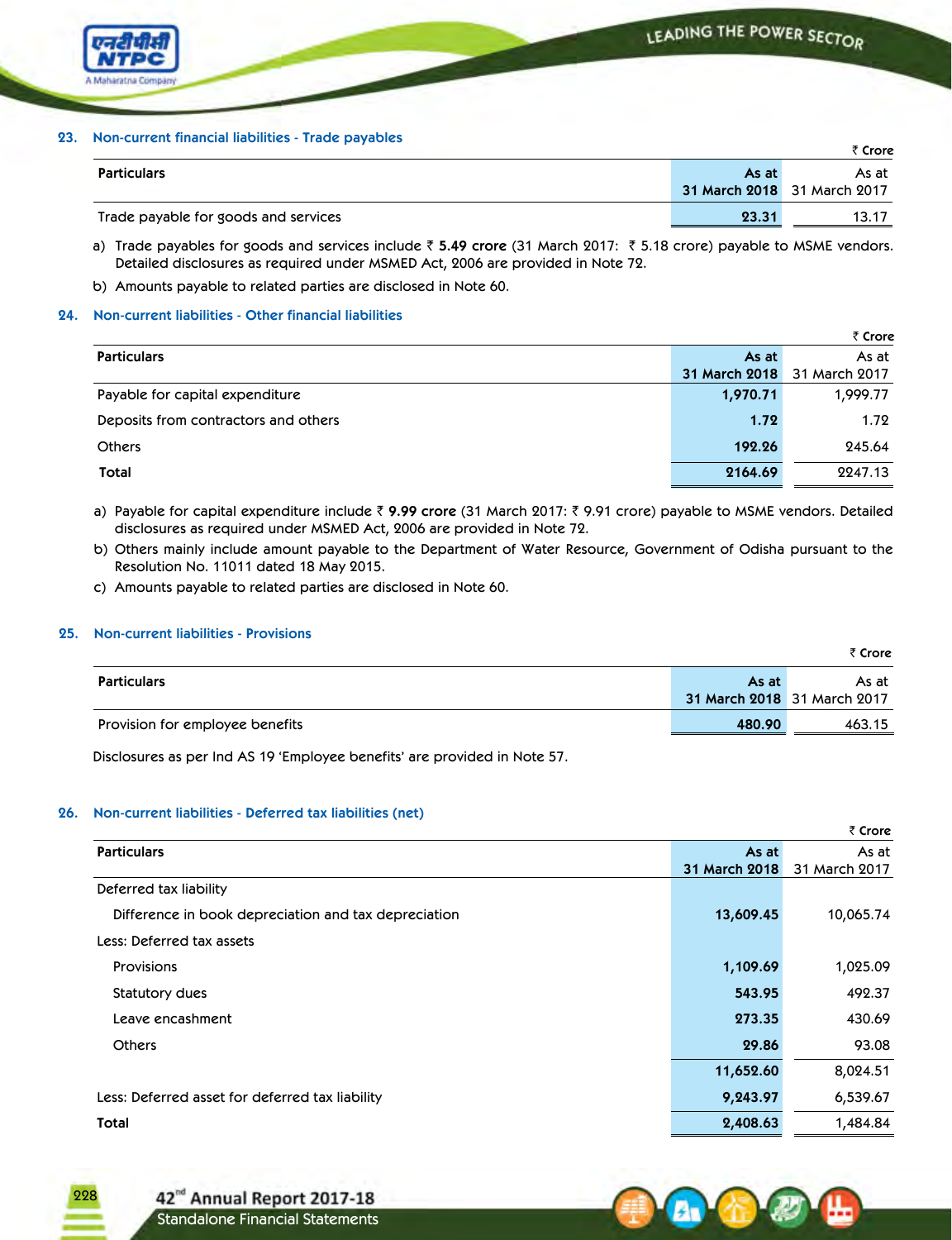- a) Deferred tax assets and deferred tax liabilities have been offset as they relate to the same governing laws.
- b) CERC Regulations, 2014 provide for recovery of deferred tax liability as on 31 March 2009 from the beneficiaries. Accordingly, deferred tax liability as on 31 March 2009 is recoverable on materialization from the beneficiaries. For the period commencing from 1 April 2014, CERC Regulations, 2014 provide for grossing up of the return on equity based on effective tax rate for the financial year based on the actual tax paid during the year on the generation income. Deferred asset for deferred tax liability for the period commencing from 1 April 2014 will be reversed in future years when the related deferred tax liability forms part of current tax.
- c) Disclosures as per Ind AS 12 'Income Taxes' are provided in Note 55.

### **Movement in deferred tax balances**

### **As at 31 March 2018**

| <b>Particulars</b>                                      | Net balance<br>As at<br>1 April 2017 | Recognized in<br>statement of<br>profit and loss | Recognized<br>in OCI | <b>Others</b> | <b>Net balance</b><br>As at<br>31 March 2018 |
|---------------------------------------------------------|--------------------------------------|--------------------------------------------------|----------------------|---------------|----------------------------------------------|
| Difference in book depreciation<br>and tax depreciation | 10,065.74                            | 3,543.71                                         |                      |               | 13,609.45                                    |
| <b>Provisions</b>                                       | 1,025.09                             | 84.60                                            |                      |               | 1,109.69                                     |
| Statutory dues                                          | 492.37                               | 51.58                                            |                      |               | 543.95                                       |
| Leave encashment                                        | 430.69                               | (157.34)                                         |                      |               | 273.35                                       |
| <b>Others</b>                                           | 93.08                                | (63.22)                                          |                      |               | 29.86                                        |
| Tax (assets)/liabilities                                | 8,024.51                             | 3,628.09                                         |                      |               | 11,652.60                                    |
| Less: Deferred asset for deferred<br>tax liability      | 6,539.67                             | 2,704.30                                         |                      |               | 9,243.97                                     |
| Net tax (assets)/liabilities                            | 1,484.84                             | 923.79                                           |                      |               | 2,408.63                                     |

# **As at 31 March 2017**

₹ Crore

₹ Crore

| Particulars                                             | Net balance<br>As at<br>1 April 2016 | Recognized in<br>statement of<br>profit and loss | Recognized<br>in OCI | Other | Net balance<br>As at I<br>31 March 2017 |
|---------------------------------------------------------|--------------------------------------|--------------------------------------------------|----------------------|-------|-----------------------------------------|
| Difference in book depreciation<br>and tax depreciation | 8,153.38                             | 1,912.41                                         |                      |       | 10,065.79                               |
| Provisions                                              | 713.01                               | 312.08                                           |                      |       | 1,025.09                                |
| Statutory dues                                          | 174.44                               | 317.93                                           |                      |       | 492.37                                  |
| l Leave encashment                                      | 342.45                               | 88.24                                            |                      |       | 430.69                                  |
| Others                                                  | 107.86                               | (14.78)                                          |                      |       | 93.08                                   |
| Tax (assets)/liabilities                                | 6,815.61                             | 1,208.90                                         |                      |       | 8,024.51                                |
| Less: Deferred asset for deferred<br>  tax liability    | 5,663.40                             | 876.27                                           |                      |       | 6,539.67                                |
| Net tax (assets)/liabilities                            | 1,152.21                             | 332.63                                           |                      |       | 1,484.84                                |

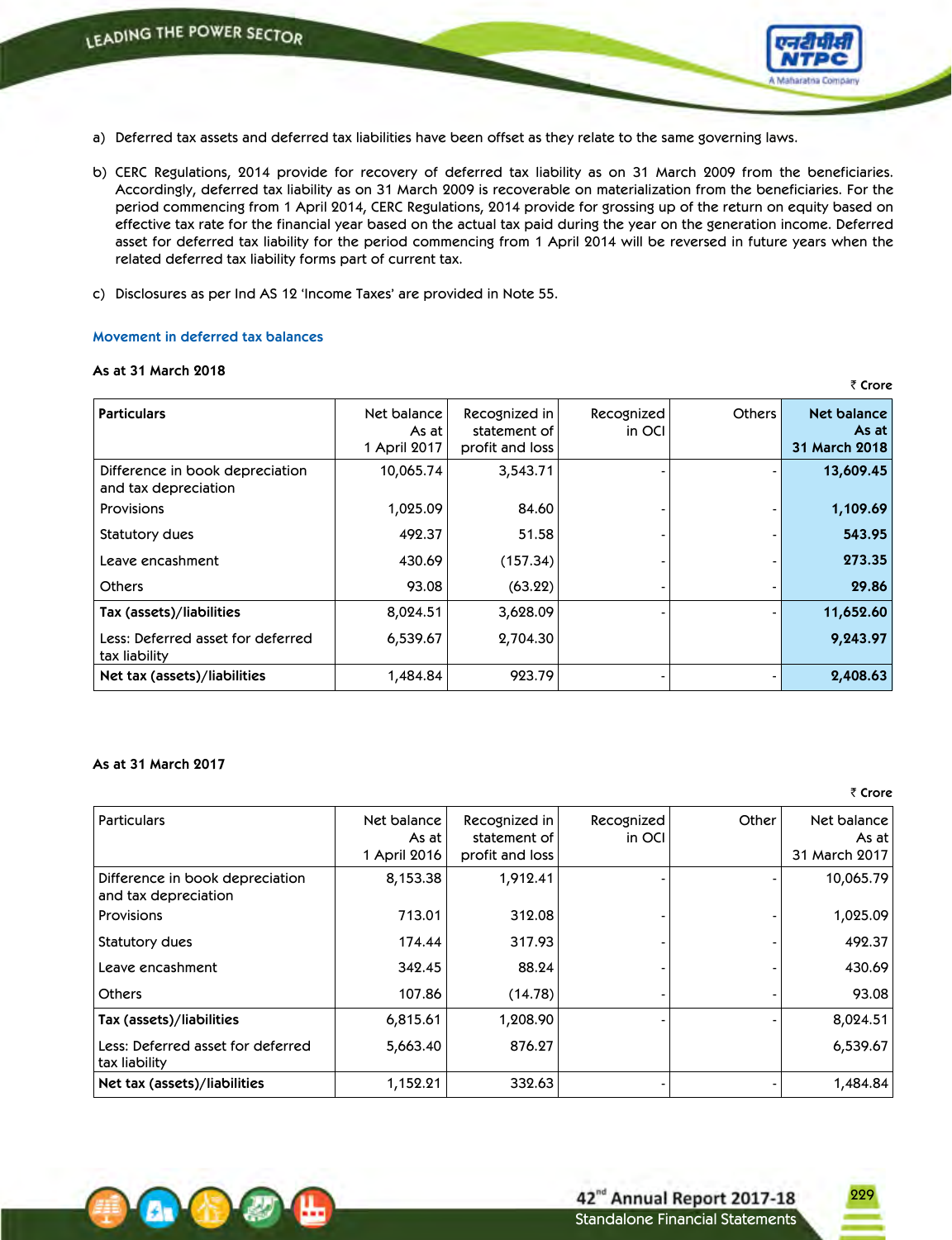

# **27. Non-current liabilities - Other non-current liabilities**

|                                   |       | ₹ Crore                     |
|-----------------------------------|-------|-----------------------------|
| <b>Particulars</b>                | As at | As at                       |
|                                   |       | 31 March 2018 31 March 2017 |
| Advance from customers and others |       | 17.49                       |

Represents deposits received from the contractors, customers and other parties for Deen Dayal Upadhayay Gram Jyoti Yojna. Refer Note 31 a.

₹ Crore

 $\overline{z}$  **C** 

# **28. Current financial liabilities -Borrowings**

| <b>Particulars</b>        | As at<br>31 March 2018 | As at<br>31 March 2017 |
|---------------------------|------------------------|------------------------|
| Loans repayable on demand |                        |                        |
| From banks                |                        |                        |
| Unsecured                 |                        |                        |
| Cash credit               | 0.32                   | 0.56                   |
| Other Ioans               |                        |                        |
| Unsecured                 |                        |                        |
| Commercial paper          | 6,500.00               | 3,000.00               |
| Total                     | 6,500.32               | 3,000.56               |
|                           |                        |                        |

There has been no default in repayment of any of the loans or interest thereon as at the end of the year.

# **29. Current financial liabilities - Trade payables**

|                                      |          | र <b>Crore</b>                       |
|--------------------------------------|----------|--------------------------------------|
| <b>Particulars</b>                   | As at    | As at<br>31 March 2018 31 March 2017 |
| Trade payable for goods and services | 5,592.64 | 4,876.08                             |

a) Trade payables include ` **276.11 crore** (31 March 2017: ` 186.65 crore) payable to MSME vendors. Detailed disclosures as required under MSMED Act, 2006 are provided in Note 72.

b) Amounts payable to related parties are disclosed in Note 60.

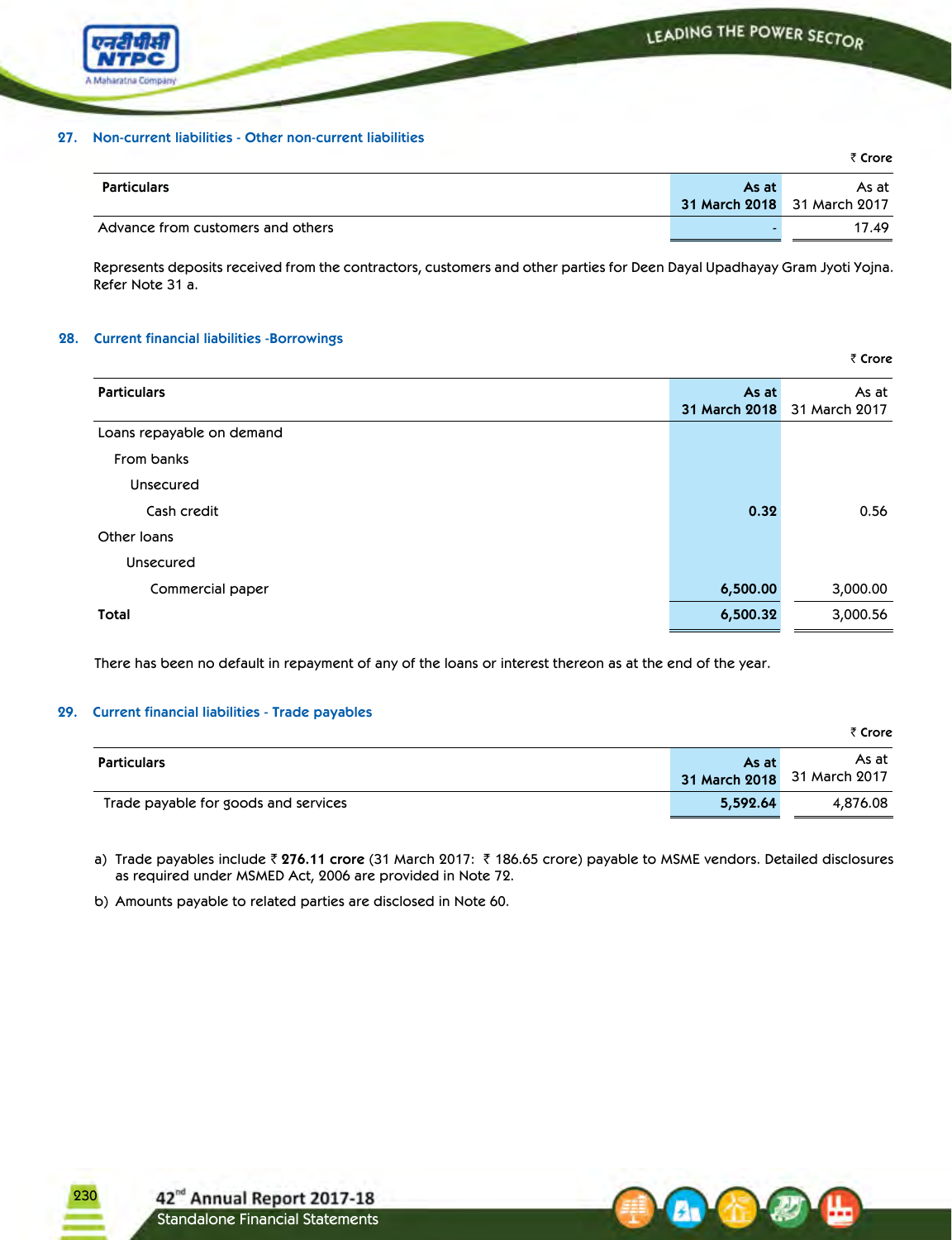

# **30. Current liabilities - Other financial liabilities**

|                                                             |               | ₹ Crore       |
|-------------------------------------------------------------|---------------|---------------|
| <b>Particulars</b>                                          | As at         | As at         |
|                                                             | 31 March 2018 | 31 March 2017 |
| Current maturities of non-current borrowings                |               |               |
| <b>Bonds - Secured</b>                                      | 2,209.00      | 650.00        |
| <b>From Banks</b>                                           |               |               |
| Unsecured                                                   |               |               |
| Foreign currency loans                                      | 694.16        | 1,681.74      |
| Rupee term loans                                            | 1,859.89      | 2,111.00      |
| From Others                                                 |               |               |
| Unsecured                                                   |               |               |
| Foreign currency loans (guaranteed by GOI)                  | 181.85        | 172.58        |
| Other foreign currency loans                                | 529.01        | 507.52        |
| Rupee term loans                                            | 898.52        | 1,359.38      |
|                                                             | 6,372.43      | 6,482.22      |
| Current maturities of finance lease obligations - Secured   | 0.72          | 0.78          |
| Current maturities of finance lease obligations - Unsecured | 33.54         | 17.37         |
| Interest accrued but not due on borrowings                  | 1,254.96      | 1,160.92      |
| <b>Unpaid dividends</b>                                     | 16.51         | 17.61         |
| Unpaid matured deposits and interest accrued thereon        | 0.19          | 0.19          |
| Unpaid matured bonds and interest accrued thereon           | 4.20          | 3.29          |
| Unpaid bond refund money-Tax free bonds                     | 0.26          | 0.26          |
| <b>Book overdraft</b>                                       | 1.29          |               |
| Payable to customers                                        | 358.08        | 562.81        |
| Payable for capital expenditure                             | 11,813.97     | 9,578.24      |
| Hedging gain payable to beneficiaries                       | 6.27          |               |
| Derivative MTM liability                                    |               | 1.60          |
| Other payables                                              |               |               |
| Deposits from contractors and others                        | 162.95        | 124.69        |
| Payable to employees                                        | 735.95        | 516.88        |
| Others                                                      | 647.66        | 712.54        |
| Total                                                       | 21,408.98     | 19,179.40     |
|                                                             |               |               |

- a) Details in respect of rate of interest and terms of repayment of current maturities of secured and unsecured non-current borrowings indicated above are disclosed in Note 22.
- b) Unpaid dividends, matured deposits, bonds and interest include the amounts which have either not been claimed by the investors/holders of the equity shares/bonds/fixed deposits or are on hold pending legal formalities etc. Out of the above, the amount required to be transferred to Investor Education and Protection Fund has been transferred.
- c) Other payable Others mainly includes ` **263.10 crore** (31 March 2017: ` 238.93 crore) towards the implementation of Deen Dayal Upadhyay Gram Jyoti Yojana (DDUGJY) Scheme of the GOI being carried out by the Company. The funds for the implementation of these schemes are provided by the agencies nominated by the GOI in this regard. Further, other payable - others also include ` **211.49 crore** (31 March 2017: ` 120.75 crore) payable to the Department of Water Resource, Government of Odisha and amount payable to hospitals, parties for stale cheques etc.
- d) The Company had obtained exemption from the Ministry of Corporate Affairs (MCA), GOI in respect of applicability of Section 58A from the erstwhile Companies Act, 1956 in respect of deposits held from the dependent of employees who die or suffer permanent total disability under the 'Employees Rehabilitation Scheme' (said amount is included in Other payable - Others). Consequent upon enactment of the Companies Act, 2013, the Company has written to the MCA for clarification on continuation of above exemption granted earlier, which is still awaited. The Company has been advised that the amount accepted under the Scheme is not a deposit under the Companies Act, 2013.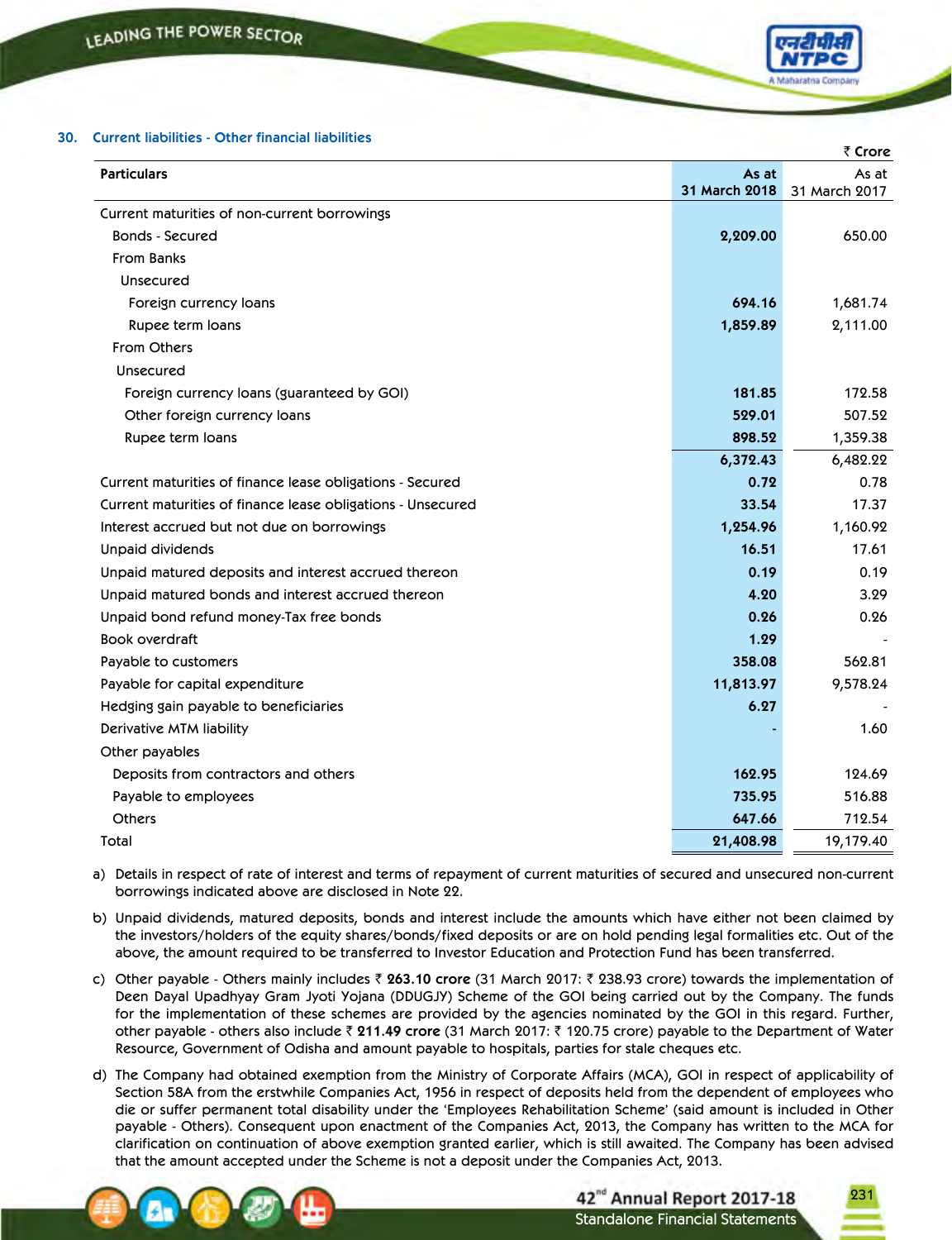LEADING THE POWER SECTOR



- e) Payable for capital expenditure include ₹159.23 crore (31 March 2017: ₹146.13 crore) payable to MSME vendors. Detailed disclosures as required under MSMED Act, 2006 are provided in Note 72.
- f) Amounts payable to related parties are disclosed in Note 60.
- g) In the previous year figures, an amount of  $\bar{\tau}$  240.14 crore has been regrouped from Payable to customers to Other payables - Others, to enhance comparability with the current year's financial statements.

### **31. Current liabilities - Other current liabilities**

|                                    |                               | ₹ Crore                |
|------------------------------------|-------------------------------|------------------------|
| <b>Particulars</b>                 | As at<br><b>31 March 2018</b> | As at<br>31 March 2017 |
|                                    |                               |                        |
| Advances from customers and others | 454.33                        | 690.10                 |
| Other payables                     |                               |                        |
| Statutory dues                     | 509.66                        | 391.06                 |
| Total                              | 963.99                        | 1,081.16               |

Advance received for the DDUGJY (including interest thereon) of ₹ 313.97 crore (31 March 2017: ₹ 597.75 crore) is included in 'Advance from customers and others'. Refer Note 30 c). Tax deducted at source on the interest is included in 'Advance tax and tax deducted at source' - Note 11.

### **32.** Current liabilities - Provisions

|                                            |                      | ₹ Crore       |
|--------------------------------------------|----------------------|---------------|
| <b>Particulars</b>                         | As at                | As at         |
|                                            | <b>31 March 2018</b> | 31 March 2017 |
| Provision for                              |                      |               |
| Employee benefits                          | 2,936.65             | 2,388.05      |
| Obligations incidental to land acquisition | 3,465.00             | 3,695.78      |
| Tariff adjustment                          | 330.10               | 1,170.79      |
| <b>Others</b>                              | 1,357.08             | 710.30        |
| Total                                      | 8,088.83             | 7,964.92      |

a) Disclosures required by Ind AS 19 'Employee Benefits' are provided in Note 57.

- b) Disclosures required by Ind AS 37 'Provisions, Contingent Liabilities and Contingent Assets' are made in Note 64.
- c) The pay revision of the employees of the Company is due w.e.f. 1 January 2017. Department of Public Enterprises, GOI (DPE) had constituted the 3<sup>rd</sup> Pay Revision Committee (PRC) to review the structure of pay scales and allowances/benefits of various categories of Central Public Sector Enterprises. Based on the recommendations of the 3rd PRC, DPE has issued broad guidelines for pay revision. Based on the proposal of the Company to GOI on 6 September 2017, presidential directive has been issued on 10 May 2018. Presidential directive states adherence of relevant DPE guidelines which requires approval of the Board of Directors (BOD) of the Company. Pending approval by the BOD, provision for pay revision has been recognized on an estimated basis amounting to `**1,203.28 crore** as at 31 March 2018 (31 March 2017: ` 260.24 crore).
- d) The Company aggrieved over many of the issues considered by the CERC in the tariff orders for its stations for the period 2004-09 had filed appeals with the Appellate Tribunal for Electricity (APTEL). The APTEL disposed off the appeals favourably directing the CERC to revise the tariff orders as per directions and methodology given. Some of the issues decided in favour of the Company by the APTEL were challenged by the CERC in the Hon'ble Supreme Court of India. Subsequently, the CERC has issued revised tariff orders for all the stations except one for the period 2004-09, considering the judgment of APTEL subject to disposal of appeals pending before the Hon'ble Supreme Court of India.

The Hon'ble Supreme Court of India has dismissed the appeal filed by the CERC and accordingly the directions of APTEL to CERC stands good. Keeping in view the above, the provision created amounting to  $\bar{\tau}$  1,156.32 crore made till 31 March 2017 towards anticipated tariff adjustments, has been written back during the year.

e) Provision for others mainly comprise ₹ 73.15 crore (31 March 2017: ₹ 68.24 crore) towards cost of unfinished minimum work programme demanded by the Ministry of Petroleum and Natural Gas (MoP&NG) including interest thereon in relation to block AA-ONN-2003/2 (Refer Note 65), ₹1,279.31 crore (31 March 2017: ₹640.25 crore) towards provision for cases under litigation and ₹4.62 crore (31 March 2017: ₹1.81 crore) towards provision for shortage in property, plant and equipment on physical verification pending investigation.



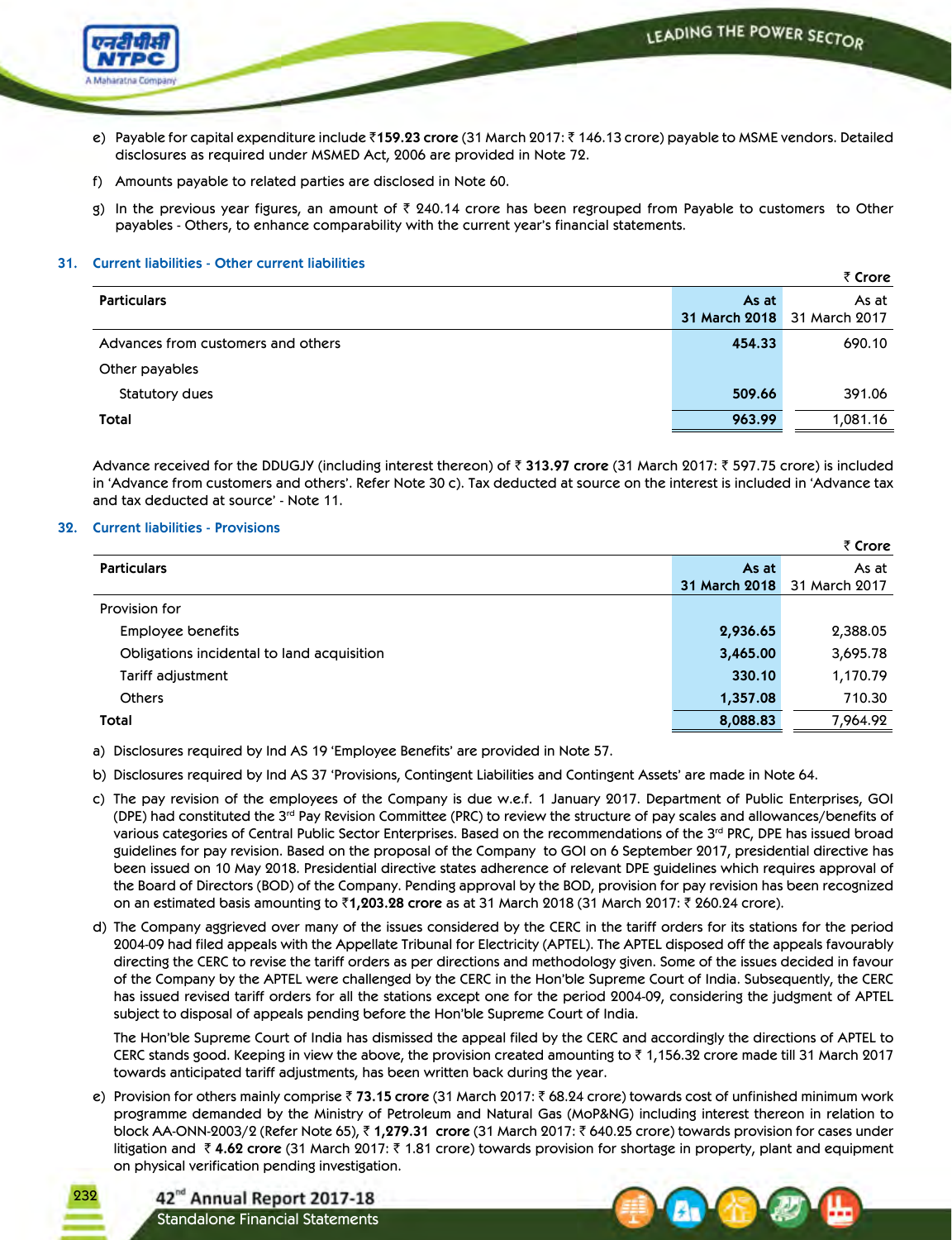

# **33. Current liabilities - current tax liabilities (net)**

|                                                                             |       | ₹ Crore                     |
|-----------------------------------------------------------------------------|-------|-----------------------------|
| <b>Particulars</b>                                                          | As at | As at                       |
|                                                                             |       | 31 March 2018 31 March 2017 |
| Current tax - net of advance tax of ₹ Nil (31 March 2017: ₹ 2,637.00 crore) |       | 75.20                       |

### **34. Deferred revenue**

|                                          |                      | ₹ Crore       |
|------------------------------------------|----------------------|---------------|
| <b>Particulars</b>                       | As at                | As at         |
|                                          | <b>31 March 2018</b> | 31 March 2017 |
| On account of                            |                      |               |
| Advance against depreciation             | 74.35                | 247.02        |
| Income from foreign currency fluctuation | 1,435.35             | 1,376.67      |
| Government grants                        | 576.20               | 497.45        |
| Total                                    | 2,085.90             | 2,121.14      |

- a) Advance against depreciation (AAD) was an element of tariff provided under the Tariff Regulations for 2001-04 and 2004-09 to facilitate debt servicing by the generators since it was considered that depreciation recovered in the tariff considering a useful life of 25 years is not adequate for debt servicing. Though this amount is not repayable to the beneficiaries, keeping in view the matching principle, and in line with the opinion of the Expert Advisory Committee (EAC) of the Institute of Chartered Accountants of India (ICAI), this was treated as deferred revenue to the extent depreciation chargeable in the accounts is considered to be higher than the depreciation recoverable in tariff in future years. Since AAD is in the nature of deferred revenue and does not constitute a liability, it has been disclosed in this note separately from equity and liabilities.
- b) In line with significant accounting policy no. C.15 (Note 1), an amount of ₹ 297.91 crore (31 March 2017: ₹ 32.92 crore) has been recognized during the year from the AAD and included in energy sales (Note 36). The AAD recognized during the year includes  $\bar{\tau}$  125.24 crore for the tariff period 2004-09 in respect of one of the stations as per CERC order dated 18 July 2017. The same has also been recognized as energy sales during the year.
- c) Foreign exchange rate variation (FERV) on foreign currency loans and interest thereon is recoverable from/payable to the customers in line with the Tariff Regulations. Keeping in view the opinion of the EAC of ICAI, the Company is recognizing deferred foreign currency fluctuation asset by corresponding credit to deferred income from foreign currency fluctuation in respect of the FERV on foreign currency loans adjusted in the cost of property, plant and equipment, which is recoverable from the customers in future years as provided in accounting policy no. C.15 (Note 1). This amount will be recognized as revenue corresponding to the depreciation charge in future years. The amount does not constitute a liability to be discharged in future periods and hence, it has been disclosed separately from equity and liabilities.
- d) Government grants include ` **575.93 crore** (31 March 2017: ` 497.14 crore) received from Solar Energy Corporation of India under MNRE Scheme for setting up solar PV power projects.

# **35. Regulatory deferral account credit balances**

|                      |       | र Crore                     |
|----------------------|-------|-----------------------------|
| Particulars          | As at | As at                       |
|                      |       | 31 March 2018 31 March 2017 |
| Exchange differences |       | 482.74                      |

 Regulatory deferral account balances have been accounted in line with accounting policy no. C.4. Refer Note 71 for detailed disclosures.

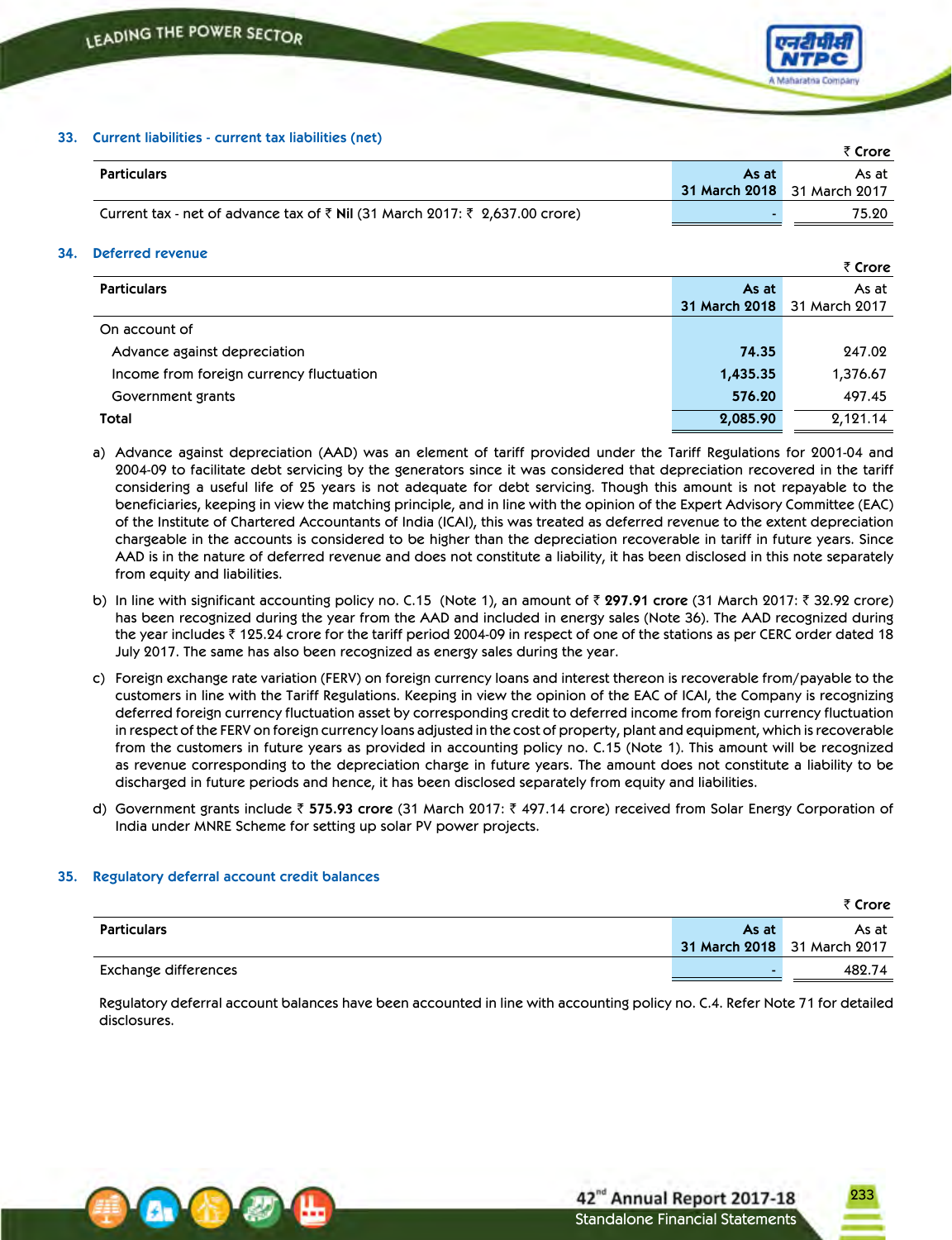

### **36. Revenue from operations** ` **Crore**

|                                                                 |                       | $\sqrt{2}$            |
|-----------------------------------------------------------------|-----------------------|-----------------------|
| <b>Particulars</b>                                              | For the year<br>ended | For the year<br>ended |
|                                                                 | 31 March 2018         | 31 March 2017         |
| Energy sales (including electricity duty)                       | 79,673.58             | 77,071.11             |
| Sale of energy through trading                                  | 1,439.58              |                       |
| Consultancy, project management and supervision fee             | 182.80                | 163.71                |
| Lease rentals on assets on operating lease                      | 233.13                | 240.42                |
|                                                                 | 81,529.09             | 77,475.24             |
| 131.02<br>Sale of fly ash/ash products                          |                       | 108.42                |
| 131.02<br>Less: Transferred to fly ash utilisation reserve fund |                       | 108.42                |
|                                                                 |                       |                       |
| Other operating revenues                                        |                       |                       |
| Interest from beneficiaries                                     | 487.54                | 397.09                |
| Energy internally consumed                                      | 63.41                 | 68.93                 |
| Interest income on assets under finance lease                   | 166.52                | 154.31                |
| Recognized from deferred revenue - government grant             | 36.00                 | 15.38                 |
| Sale of energy saving certificates                              | 11.17                 |                       |
| Provisions for tariff adjustments written back                  | 1,158.97              | 162.49                |
|                                                                 | 1,923.61              | 798.20                |
| <b>Total</b>                                                    | 83,452.70             | 78,273.44             |

- a) The CERC notified the Tariff Regulations, 2014 in February 2014 (Regulations, 2014). The CERC has issued tariff orders for all the stations except six stations for the period 2014-19, under Regulations, 2014, and beneficiaries are billed based on such tariff orders issued by the CERC. For other stations, beneficiaries are billed in accordance with the principles given in the Regulations, 2014. The energy charges in respect of the coal based stations are provisionally billed based on the GCV of coal 'as received', measured at wagon top samples in respect of most of the stations barring a few on the grounds of safety issues, for the quantity supplied through conveyors/road and other difficulties. The amount provisionally billed is ₹ 80,670.65 crore (31 March 2017: ₹ 74,710.65 crore).
- b) The Company has filed a writ petition before the Hon'ble Delhi High Court contesting certain provisions of the Regulations, 2014. As per directions from the Hon'ble High Court on the issue of point of sampling for measurement of GCV of coal on 'as received' basis, CERC has issued an order dated 25 January 2016 (subject to final decision of the Hon'ble High Court) that samples for measurement of coal on 'as received' basis should be collected from wagon top at the generating stations. The Company's review petition before the CERC in respect of the above order was dismissed vide their order dated 30 June 2016. Vide order dated 10 November 2016, the Hon'ble Delhi High Court has permitted the Company to approach the CERC with the difficulties being faced in implementation of the order of CERC in this regard and the Company has filed a petition with the CERC. Pending disposal of the petition by the CERC and ratification by the Hon'ble Delhi High Court, measurement of GCV of coal is being done from wagon top samples in respect of most of the stations barring a few on the grounds of safety issues, for the quantity supplied through conveyors/road and other difficulties.

Sales have been provisionally recognized at ` **79,683.50 crore** (31 March 2017: ` 75,800.54 crore) on the said basis.

- c) Sales include ₹ 6.44 crore (31 March 2017: ₹ 995.59 crore) pertaining to previous years recognized based on the orders issued by the CERC/Appellate Tribunal for Electricity (APTEL). This includes reversal of sales amounting to  $\bar{z}$  267.99 crore in respect of one of the stations, considering the directions issued by the CERC on 28 September 2017. Further, sales for the year amounting to  $\bar{z}$  96.73 crore has not been recognized considering the said directions.
- d) Sales include ₹ 210.33 crore (31 March 2017: ₹ Nil) on account of income tax refundable to the beneficiaries as per Regulations, 2004. Sales also include ` **66.98 crore** (31 March 2017: ` 46.04 crore) on account of deferred tax materialized which is recoverable from beneficiaries as per Regulations, 2014.
- e) The commercial operation date (COD) of one of the stations of the Company declared by the Company as 14 November 2014 was challenged by one of its beneficiaries. CERC vide order dated 20 September 2017 directed to consider the COD of the said unit as 8 March 2016 in place of 14 November 2014. The Company filed an appeal against this order in APTEL which has been admitted. Pending disposal of the appeal and considering the said order of the CERC, sales of  $\bar{\bar{\tau}}$  248.75 crore recognized till 7 March 2016 has been reversed and balance amounting to ` 276.69 crore has been provided as 'Provision for tariff adjustment' for the period upto 31 March 2017 (Refer Note 41). Sales for the current year has been recognized as per the said order.
- f) Energy sales include electricity duty amounting to ₹879.77 crore (31 March 2017: ₹697.99 crore).

42<sup>nd</sup> Annual Report 2017-18 Standalone Financial Statements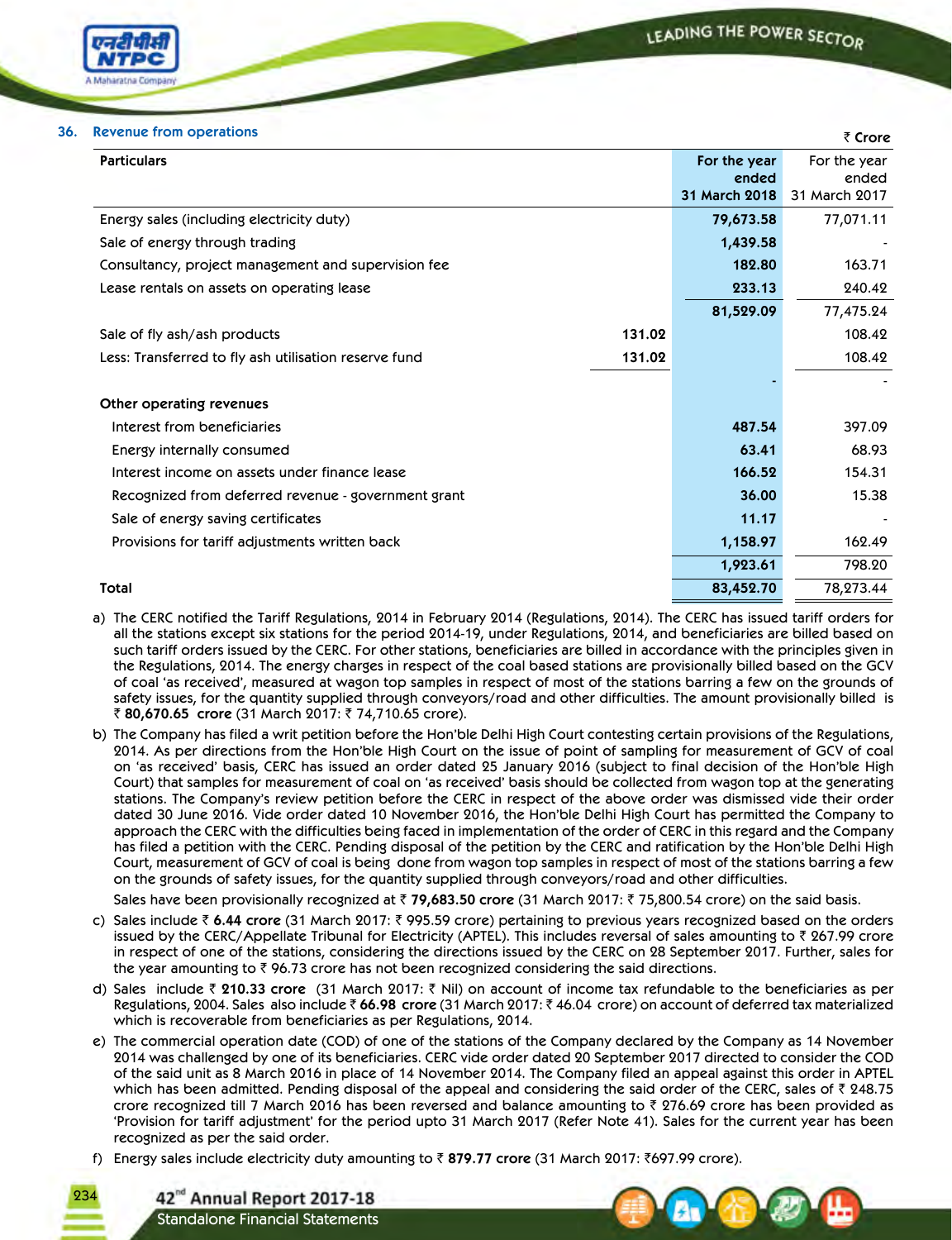

- g) Energy sales are net of rebate to beneficiaries amounting to `**752.78 crore** (31 March 2017: `469.05 crore).
- h) Other operating revenue includes ₹ 63.41 crore (31 March 2017: ₹ 68.93 crore) towards energy internally consumed, valued at variable cost of generation and the corresponding amount is included in power charges in Note 41.
- i) CERC Regulations provides that where after the truing-up, the tariff recovered is less/more than the tariff approved by the Commission, the generating Company shall recover/pay from/to the beneficiaries the under/over recovered amount along-with simple interest. Accordingly, the interest recoverable from the beneficiaries amounting to ` **487.54 crore** (31 March 2017: ₹ 397.09 crore) has been accounted as 'Interest from beneficiaries'. Further, the amount payable to the beneficiaries has been accounted as 'Interest to beneficiaries' in Note 41.
- j) Provision for tariff adjustments written back include ₹1,156.32 crore written back during the year based on disposal of a petition in favour of the Company by the Hon'ble Supreme Court of India. Refer Note 32 (d).
- k) One of the power stations of the Company, having 3 units of 95 MW each and two units of 210 MW each, was issued consent to operate (Renewal) order by Delhi Pollution Control Committee (DPCC) on 2 Jan 2014 which was valid till 31 Jan 2018 with a condition that particulate emission level shall not exceed 150 mg/Nm3. In a volte- face on 8 July 2015, DPCC issued a show cause notice to the station as to why four units out of five units of plant ought not to be closed down for failing to bring down its particulate emission level below 50 mg/Nm3. Further, vide order dtd 31 Dec 2015, DPCC directed that four units out of five units of plant shall not operate. On 11 February 2016, DPCC modified the norms for particulate emission level of the consent to operate from 150 mg/Nm3 to 50 mg/Nm3. Further, vide order dated 21 March 2016, DPCC allowed operation of 2 units of 210 MW subject to meeting the SPM of 50 mg/Nm3. Further, DPCC vide order dated 6 November 2016, directed not to operate all units of station for 10 days which was subsequently extended till further orders. DPCC, vide order dated 14 March 2017 has allowed operation of two units of 210 MW each for the period from 15 March 2017 to 15 October 2017. Subsequently, DPCC vide order dated 1 March 2018 allowed the station to operate two units of 210 MW each from 1 March 2018. Company's petitions to direct beneficiaries for payment of fixed charges on account of closure due to DPCC's directions which are under change in law are pending disposal before the CERC.
- l) Keeping in view the provisions of Appendix C to Ind AS 17 Leases w.r.t. determining whether an arrangement contains a lease, the Company has ascertained that the PPA entered into for two of the power stations of the Company fall under operating lease. Recovery of capacity charges towards depreciation (including AAD), interest on loan capital & return on equity (pre-tax) components from the beneficiaries are considered as lease rentals on the assets which are on operating lease.
- m) Keeping in view the provisions of Appendix C to Ind AS 17 Leases w.r.t. determining whether an arrangement contains a lease, the Company has ascertained that the PPA entered into for Stage-I of a power station with the beneficiary falls under the definition of finance lease. Accordingly, the written down value of the specified assets has been derecognized from PPE and accounted as Finance Lease Receivable (FLR). Recovery of capacity charges towards depreciation (including AAD), interest on loan capital & return on equity (pre-tax) components from the beneficiary are adjusted against FLR. The interest component of the FLR and amount received on account of revision of tariff of previous periods in respect of the above three elements are recognized as 'Interest income on Assets under finance lease'.

| <b>Other income</b>                                           |          |               | ₹ Crore       |
|---------------------------------------------------------------|----------|---------------|---------------|
| <b>Particulars</b>                                            |          | For the year  | For the year  |
|                                                               |          | ended         | ended         |
|                                                               |          | 31 March 2018 | 31 March 2017 |
| Interest from                                                 |          |               |               |
| Financial assets at amortized cost                            |          |               |               |
| Loan to state government in settlement of dues from customers |          |               | 2.03          |
| Loan to subsidiary companies                                  |          | 16.82         | 5.07          |
| Loan to employees                                             |          | 59.35         | 58.88         |
| Deposits with banks                                           |          | 91.88         | 72.49         |
| Deposits with banks out of fly ash utilisation reserve fund   | 26.74    |               | 23.92         |
| Less: Transferred to fly ash utilisation reserve fund         | 26.74    |               | 23.92         |
|                                                               |          |               |               |
| Deposits with banks - DDUGJY funds                            | 27.83    |               | 36.27         |
| Less: Transferred to DDUGJY advance from customers            | 27.83    |               | 36.27         |
| Advance to contractors                                        |          | 38.48         | 44.69         |
| Income tax refund                                             | 2,750.44 |               |               |
| Less: Refundable to beneficiaries                             | 2,344.75 |               |               |
|                                                               |          | 405.69        |               |

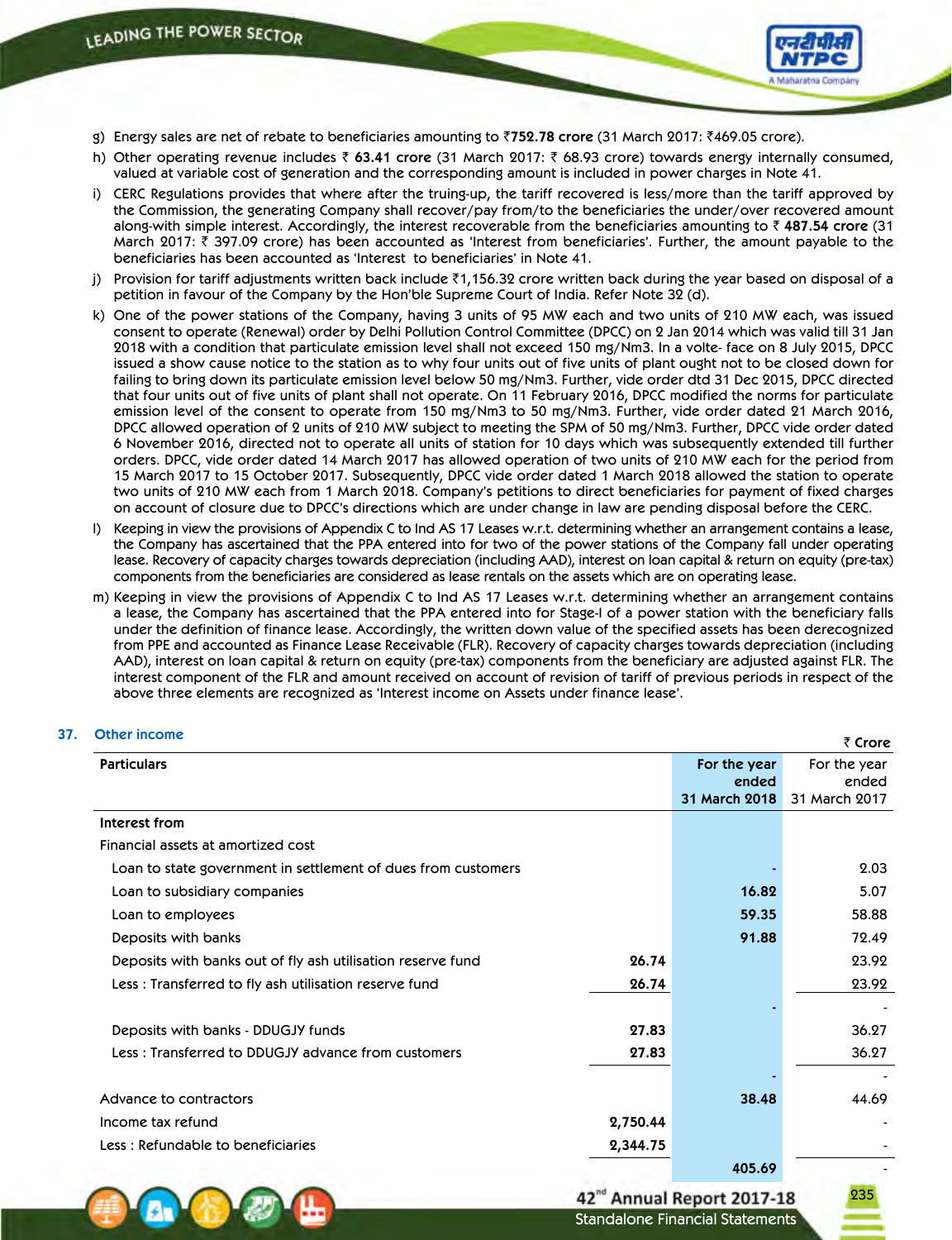LEADING THE POWER SECTOR



|                                                                                       |                        | ₹ Crore                |
|---------------------------------------------------------------------------------------|------------------------|------------------------|
| <b>Particulars</b>                                                                    | For the year           | For the year           |
|                                                                                       | ended<br>31 March 2018 | ended<br>31 March 2017 |
|                                                                                       |                        |                        |
| <b>Others</b>                                                                         | 19.24                  | 23.81                  |
| Dividend from                                                                         |                        |                        |
| Non-current investments in                                                            |                        |                        |
| Subsidiary companies                                                                  | 50.00                  | 20.00                  |
| Joint venture companies                                                               | 135.57                 | 143.09                 |
| Equity instruments designated at fair value through OCI                               | 3.60                   | 3.00                   |
| Current investments in mutual funds out of fly ash utilisation reserve<br>fund        |                        | 3.71                   |
| Less : Transferred to fly ash utilisation reserve fund                                |                        | 3.71                   |
|                                                                                       |                        |                        |
| Other non-operating income                                                            |                        |                        |
| Late payment surcharge from beneficiaries                                             | 507.00                 | 439.39                 |
| Hire charges for equipment                                                            | 2.50                   | 3.38                   |
| Sale of scrap                                                                         | 136.90                 | 83.13                  |
| Gain on sale of current investments measured at fair value through<br>profit and loss | 137.51                 | 24.81                  |
| Miscellaneous income                                                                  | 161.35                 | 200.28                 |
| Profit on de-recognition of property, plant and equipment                             | 2.37                   | 10.36                  |
| Provisions written back                                                               |                        |                        |
| Impairment of investments in joint venture companies                                  | 26.15                  |                        |
| Unserviceable capital works                                                           |                        | 4.62                   |
| Obsolescence in stores                                                                | 10.61                  | 1.55                   |
| <b>Others</b>                                                                         | 4.73                   | 6.21                   |
|                                                                                       | 1,809.75               | 1,146.79               |
| Less: Transferred to expenditure during construction period (net) -<br>Note 42        | 49.36                  | 76.33                  |
| Transferred to expenditure during development of coal mines<br>(net) - Note 43        | 5.14                   | 1.60                   |
| Total                                                                                 | 1,755.25               | 1,068.86               |
|                                                                                       |                        |                        |

a) Interest from others includes interest on advance to APIIC for drawl of water and deposits with LIC towards annuity to the land losers.

b) Miscellaneous income includes income from township recoveries and receipts towards insurance claims.

c) Provisions written back - Others include provision for doubtful loans, advances, claims, provision for shortage in stores and shortage in property, plant and equipment.

A.



42<sup>nd</sup> Annual Report 2017-18<br>Standalone Financial Statements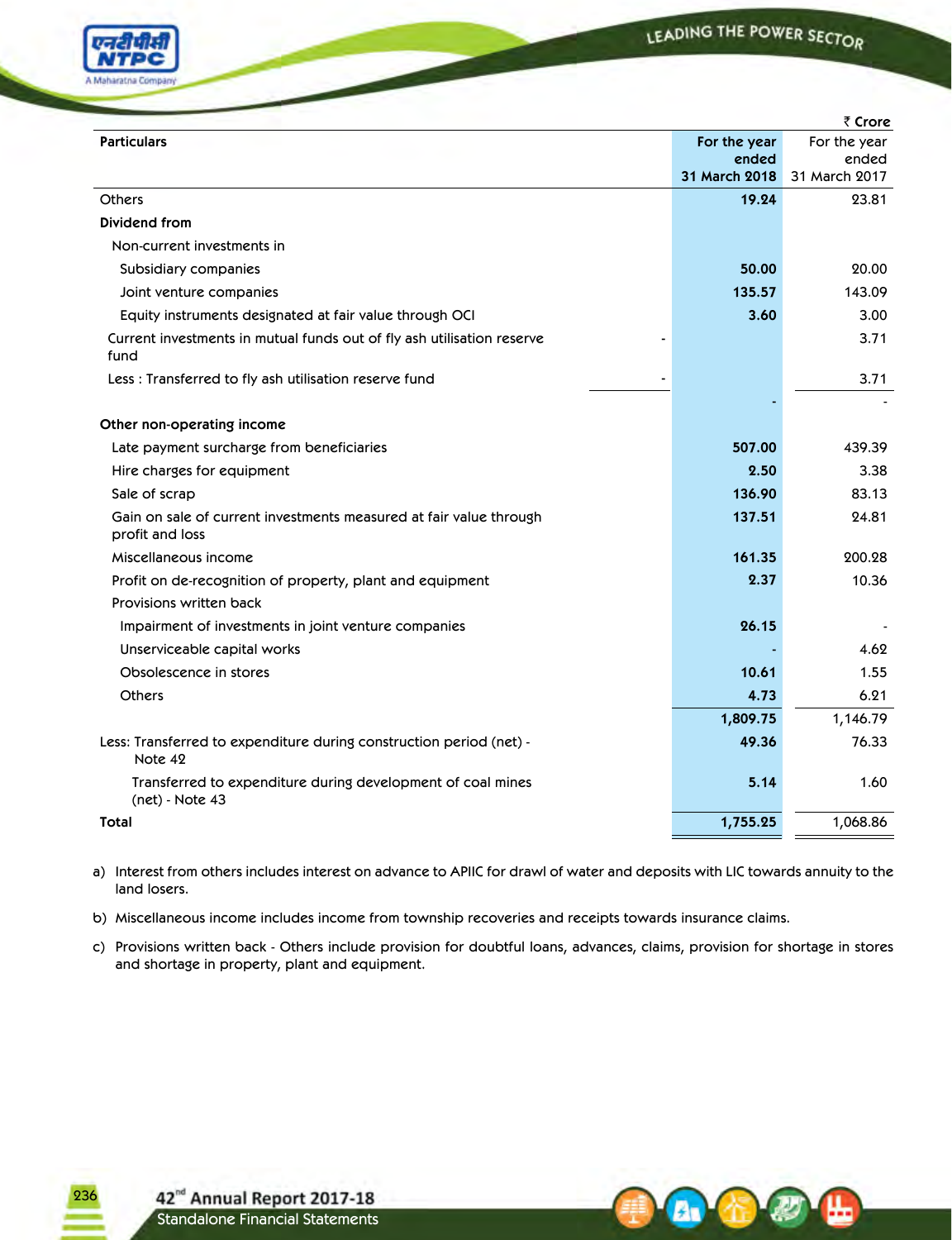### **38. Employee benefits expense**

|                                                                             |                                        | ₹ Crore                                |
|-----------------------------------------------------------------------------|----------------------------------------|----------------------------------------|
| <b>Particulars</b>                                                          | For the year<br>ended<br>31 March 2018 | For the year<br>ended<br>31 March 2017 |
| Salaries and wages                                                          | 4,845.85                               | 4,037.01                               |
| Contribution to provident and other funds                                   | 623.43                                 | 1,077.82                               |
| Staff welfare expenses                                                      | 558.99                                 | 441.24                                 |
|                                                                             | 6,028.27                               | 5,556.07                               |
| Less: Allocated to fuel cost                                                | 265.29                                 | 262.77                                 |
| Transferred to expenditure during construction period (net) - Note 42       | 851.39                                 | 761.83                                 |
| Transferred to expenditure during development of coal mines (net) - Note 43 | 72.41                                  | 57.26                                  |
| Transferred to fly ash utilisation reserve fund                             | 19.02                                  | 20.80                                  |
| Transferred to CSR expenses                                                 |                                        | 54.90                                  |
| Reimbursements for employees on deputation                                  | 85.49                                  | 73.91                                  |
| Total                                                                       | 4,734.67                               | 4,324.60                               |

- a) Disclosures as per Ind AS 19 'Employee Benefits' in respect of provision made towards various employee benefits are provided in Note 57.
- b) Salaries and wages include special allowance paid by the Company to eligible employees serving in difficult and far flung areas w.e.f. 26 November 2008. As per the Office Memorandum dated 26 November 2008 of DPE relating to revision of pay scales w.e.f. 1 January 2007, special allowance can be paid to such employees upto 10% of basic pay as approved by concerned administrative ministry. In line with the office memorandum dated 22 June 2010 of DPE, Board of Directors has approved the special allowance (Difficult and Far Flung Areas) to eligible employees. The approval of Ministry of Power, GOI for the same is awaited.
- c) The pay revision of the employees of the Company is due w.e.f. 1 January 2017. The required provision towards revision of pay scales has been recognized during the year. Refer Note 32 (c).

### **39. Finance costs**

|                                                                             |               | ₹ Crore       |
|-----------------------------------------------------------------------------|---------------|---------------|
| <b>Particulars</b>                                                          | For the year  | For the year  |
|                                                                             | ended         | ended         |
|                                                                             | 31 March 2018 | 31 March 2017 |
| Finance costs on financial liabilities measured at amortized cost           |               |               |
| <b>Bonds</b>                                                                | 2,793.01      | 2,492.45      |
| Foreign currency term loans                                                 | 345.52        | 354.19        |
| Rupee term loans                                                            | 3,246.43      | 3,507.37      |
| Foreign currency bonds/notes                                                | 1,087.98      | 763.41        |
| Cash credit                                                                 | 3.70          | 7.30          |
| Unwinding of discount on vendor liabilities                                 | 286.84        | 487.60        |
| Discount on commercial papers                                               | 62.57         | 63.00         |
| <b>Others</b>                                                               | 1.73          | 0.47          |
|                                                                             | 7,827.78      | 7,675.79      |
| Exchange differences regarded as an adjustment to borrowing costs           | 274.05        |               |
| Other borrowing costs                                                       |               |               |
| Guarantee fee                                                               |               |               |
| Foreign currency bonds/notes expenses                                       | 28.97         | 31.68         |
| <b>Others</b>                                                               | 0.22          | 0.57          |
|                                                                             | 9.12          | 14.24         |
|                                                                             | 38.31         | 46.49         |
|                                                                             | 8,140.14      | 7,722.28      |
| Less: Transferred to expenditure during construction period (net) - Note 42 | 3,958.95      | 4,005.33      |
| Transferred to expenditure during development of coal mines (net) - Note 43 | 196.94        | 119.75        |
| Total                                                                       | 3,984.25      | 3,597.20      |

42<sup>nd</sup> Annual Report 2017-18 Standalone Financial Statements

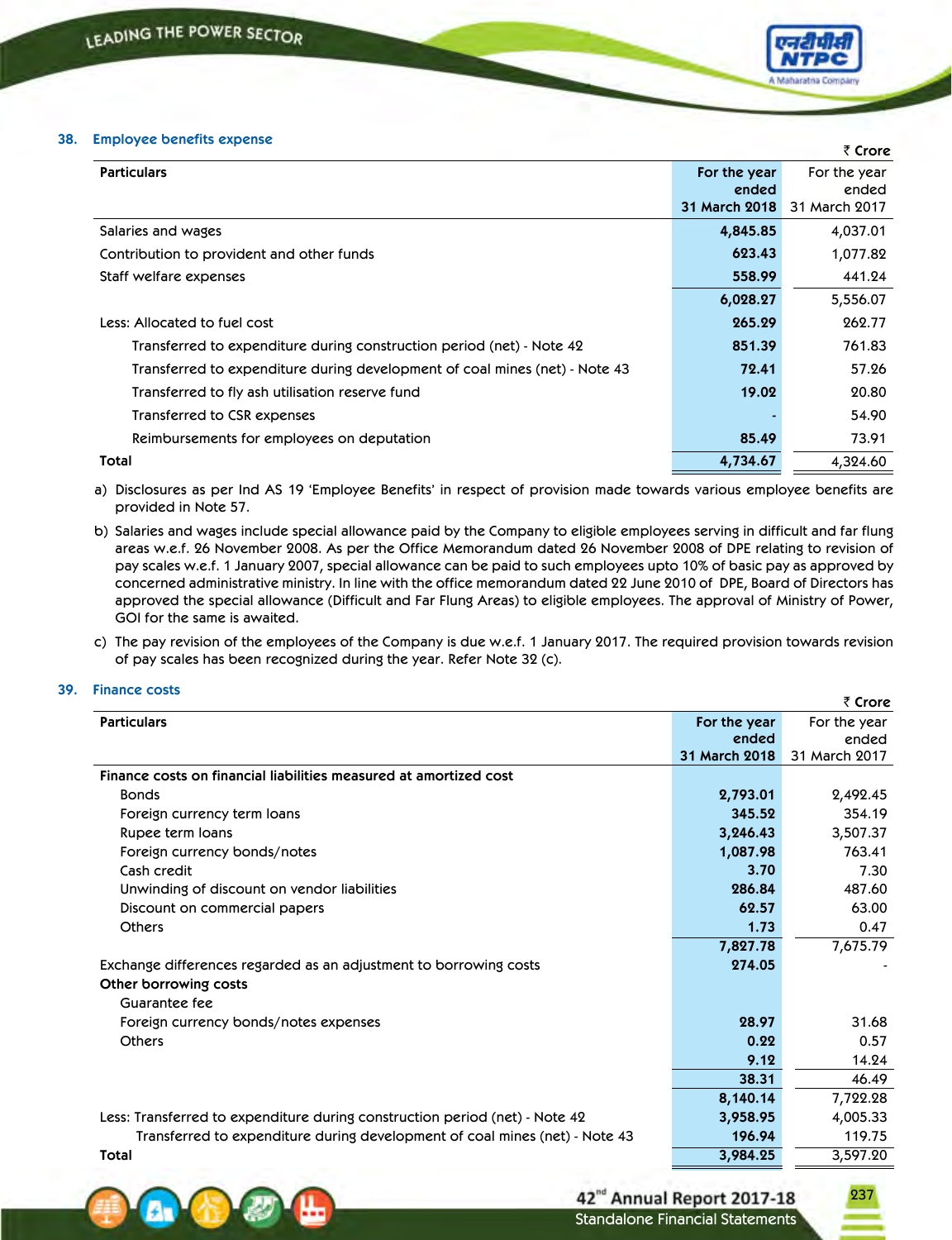

a) Other borrowing costs - Others include bond issue and service expenses, commitment charges, exposure premium and insurance premium & other expenses on foreign currency loans.

# **40. Depreciation, amortization and impairment expense**

|                                                                             |                                        | ₹ Crore                                |
|-----------------------------------------------------------------------------|----------------------------------------|----------------------------------------|
| <b>Particulars</b>                                                          | For the year<br>ended<br>31 March 2018 | For the year<br>ended<br>31 March 2017 |
| On property, plant and equipment - Note 2                                   | 7,822.27                               | 6,570.06                               |
| On intangible assets - Note 4                                               | 24.76                                  | 22.37                                  |
|                                                                             | 7,847.03                               | 6,592.43                               |
| Less:                                                                       |                                        |                                        |
| Allocated to fuel cost                                                      | 395.17                                 | 345.93                                 |
| Transferred to expenditure during construction period (net) - Note 42       | 156.87                                 | 148.38                                 |
| Transferred to expenditure during development of coal mines (net) - Note 43 | 40.09                                  | 14.20                                  |
| Adjustment with deferred revenue from deferred foreign currency fluctuation | 156.04                                 | 163.10                                 |
| Total                                                                       | 7,098.86                               | 5,920.82                               |

# **41. Other expenses**

238

|                                                |          |               | ₹ Crore       |
|------------------------------------------------|----------|---------------|---------------|
| <b>Particulars</b>                             |          | For the year  | For the year  |
|                                                |          | ended         | ended         |
|                                                |          | 31 March 2018 | 31 March 2017 |
| Power charges                                  | 337.54   |               | 238.60        |
| Less: Recovered from contractors and employees | 28.88    |               | 27.55         |
|                                                |          | 308.66        | 211.05        |
| Water charges                                  |          | 841.12        | 553.45        |
| Cost of captive coal                           |          | 316.97        | 33.72         |
| Stores consumed                                |          | 73.61         | 57.48         |
| Rent                                           | 29.41    |               | 35.91         |
| Less: Recoveries                               | 5.89     |               | 11.50         |
|                                                |          | 23.52         | 24.41         |
| Load dispatch center charges                   |          | 38.96         | 28.74         |
| Repairs and maintenance                        |          |               |               |
| <b>Buildings</b>                               | 260.71   |               | 244.14        |
| Plant and equipment                            | 2,185.40 |               | 1,826.68      |
| <b>Others</b>                                  | 308.86   |               | 238.89        |
|                                                |          | 2,754.97      | 2,309.71      |
| Insurance                                      |          | 116.24        | 117.19        |
| Interest to beneficiaries                      |          | 12.00         | 101.72        |
| Rates and taxes                                |          | 82.09         | 46.84         |
| Water cess and environment protection cess     |          | 13.64         | 25.93         |
| Training and recruitment expenses              | 50.55    |               | 33.64         |
| Less: Receipts                                 | 0.52     |               | 0.98          |
|                                                |          | 50.03         | 32.66         |
| Communication expenses                         |          | 51.71         | 59.03         |
| <b>Travelling expenses</b>                     |          | 199.08        | 200.76        |

42<sup>nd</sup> Annual Report 2017-18<br>Standalone Financial Statements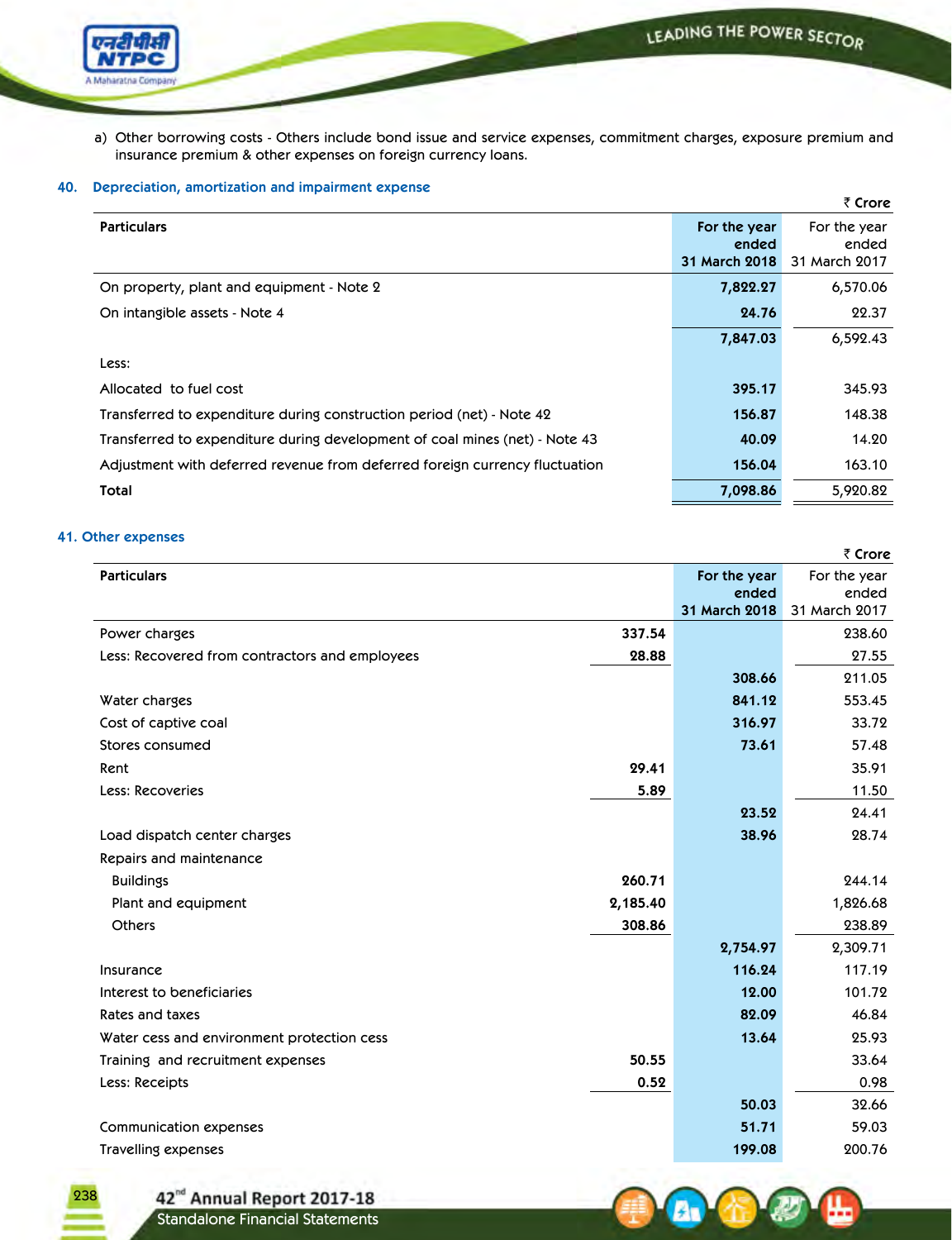

|                                                                                          |       |                               | ₹ Crore                |
|------------------------------------------------------------------------------------------|-------|-------------------------------|------------------------|
| <b>Particulars</b>                                                                       |       | For the year                  | For the year           |
|                                                                                          |       | ended<br><b>31 March 2018</b> | ended<br>31 March 2017 |
| Tender expenses                                                                          | 22.79 |                               | 25.12                  |
| Less: Receipt from sale of tenders                                                       | 1.65  |                               | 1.83                   |
|                                                                                          |       | 21.14                         | 23.29                  |
| Payment to auditors                                                                      |       | 5.44                          | 5.36                   |
| Advertisement and publicity                                                              |       | 30.74                         | 18.88                  |
| Electricity duty                                                                         |       | 881.51                        | 699.59                 |
| Security expenses                                                                        |       | 710.85                        | 595.31                 |
| <b>Entertainment expenses</b>                                                            |       | 29.02                         | 26.95                  |
| Expenses for guest house                                                                 | 35.94 |                               | 27.77                  |
| Less: Recoveries                                                                         | 1.40  |                               | 2.74                   |
|                                                                                          |       | 34.54                         | 25.03                  |
| Education expenses                                                                       |       | 52.19                         | 42.97                  |
| Donation                                                                                 |       | 8.00                          |                        |
| Ash utilisation and marketing expenses                                                   |       | 25.71                         | 21.78                  |
| Directors sitting fee                                                                    |       | 0.34                          | 0.21                   |
| Professional charges and consultancy fee                                                 |       | 59.51                         | 112.75                 |
| Legal expenses                                                                           |       | 44.83                         | 40.45                  |
| EDP hire and other charges                                                               |       | 22.04                         | 18.42                  |
| Printing and stationery                                                                  |       | 10.96                         | 15.59                  |
| Oil and gas exploration expenses                                                         |       | 2.83                          | 110.58                 |
| Hiring of vehicles                                                                       |       | 96.96                         | 87.14                  |
| Reimbursement of LC charges on sales realization                                         |       | 0.26                          | 1.08                   |
| Net loss/(gain) in foreign currency transactions and translations                        |       | 538.00                        | (199.04)               |
| Cost of hedging                                                                          |       | 1.62                          | 5.27                   |
| Derivatives MTM loss/(gain) (net)                                                        |       | (5.33)                        | 5.22                   |
| Horticulture expenses                                                                    |       | 46.56                         | 39.79                  |
| Hire charges of helicopter/aircraft                                                      |       | 15.63                         | 17.02                  |
| Hire charges of construction equipments                                                  |       | 11.60                         | 9.42                   |
| Transport vehicle running expenses                                                       |       | 6.74                          | 7.01                   |
| Demurrage charges                                                                        |       | 0.74                          |                        |
| Loss on de-recognition of property, plant and equipment                                  |       | 110.67                        | 82.94                  |
| Miscellaneous expenses                                                                   |       | 166.26                        | 99.96                  |
|                                                                                          |       | 7,811.96                      | 5,715.66               |
| Less: Allocated to fuel cost                                                             |       | 490.57                        | 421.65                 |
| Transferred to expenditure during construction period (net) - Note 42                    |       | 532.92                        | 411.56                 |
| Transferred to expenditure during development of coal mines (net) -<br>Note 43           |       | 363.41                        | 144.01                 |
| Transferred to derivative MTM loss/(gain) recoverable (payable)<br>from/to beneficiaries |       | (5.33)                        | 5.22                   |
| Transferred to fly ash utilisation reserve fund                                          |       | 51.14                         | 33.12                  |
| Transferred to CSR expense                                                               |       | 39.60                         | 42.17                  |
|                                                                                          |       | 6,339.65                      | 4,657.93               |



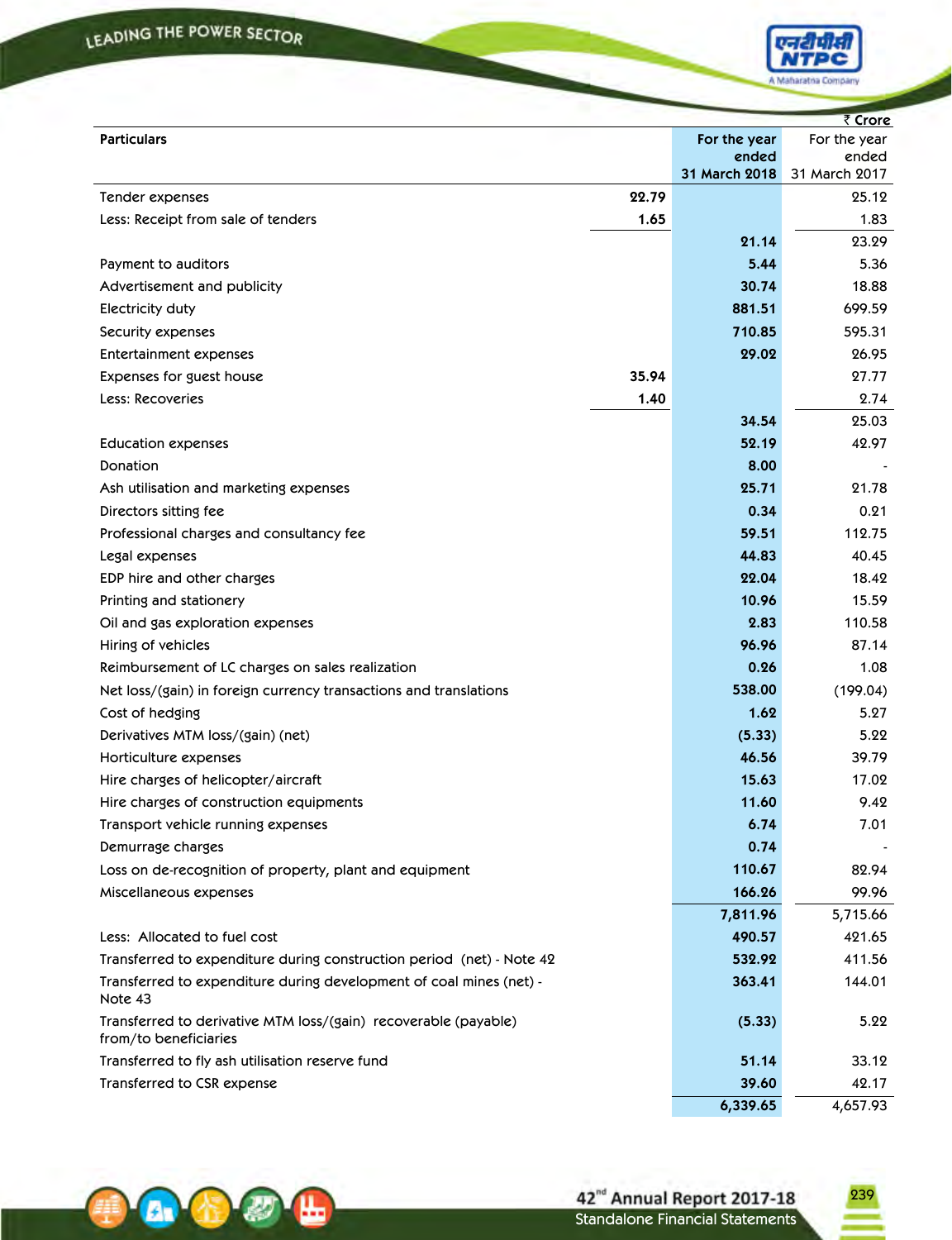

|                                                               |               | ₹ Crore       |
|---------------------------------------------------------------|---------------|---------------|
| <b>Particulars</b>                                            | For the year  | For the year  |
|                                                               | ended         | ended         |
|                                                               | 31 March 2018 | 31 March 2017 |
| Corporate Social Responsibility (CSR) expense (Note 75)       | 239.09        | 273.35        |
| <b>Provisions for</b>                                         |               |               |
| Tariff adjustments                                            | 318.28        | 98.88         |
| Impairment of investments in joint venture companies          | 17.59         | 22.19         |
| Obsolescence in stores                                        | 21.95         | 12.04         |
| Shortages in stores                                           | 20.41         | 3.37          |
| Unserviceable capital works                                   | 359.48        | 4.75          |
| Unfinished minimum work programme for oil and gas exploration | 4.92          | 2.89          |
| Arbitration cases                                             | 56.05         | 4.80          |
| Shortages in construction stores                              | 12.41         | 7.67          |
| Doubtful loans, advances and claims                           | 28.67         | 0.24          |
| <b>Others</b>                                                 | 3.23          | 4.27          |
|                                                               | 842.99        | 161.10        |
| Total                                                         | 7,421.73      | 5,092.38      |

a) During the development stage of mine, transfer price of coal extracted from Company's captive mine has been determined considering the notified price of Coal India Ltd. for equivalent grade of coal. The same has been netted from the cost of captive coal and carried to 'Development of coal mines' (Note 3) through 'Transferred to expenditure during development of coal mines' (Note 43). 

b) Details in respect of payment to auditors:

| As auditor                         |      |      |
|------------------------------------|------|------|
| Audit fee                          | 1.76 | 1.68 |
| Tax audit fee                      | 0.57 | 0.59 |
| Limited review                     | 0.97 | 0.95 |
| In other capacity                  |      |      |
| Other services (certification fee) | 0.76 | 0.70 |
| Reimbursement of expenses          | 0.86 | 0.85 |
| Reimbursement of service tax/GST   | 0.52 | 0.59 |
| Total                              | 5.44 | 5.36 |

Payment to the auditors includes ₹ 0.33 crore (31 March 2017: ₹ 0.67 crore) relating to earlier year.

- c) CERC Regulations provides that where after the truing-up, the tariff recovered is more than the tariff approved by the Commission, the generating Company shall pay to the beneficiaries the over recovered amount along-with simple interest. Accordingly, the interest payable to the beneficiaries amounting to ₹ 12.00 crore (31 March 2017: ₹ 101.72 crore) has been accounted and disclosed as 'Interest to beneficiaries'.
- d) Water charges include amount provided against the demand of ₹ 305.55 crore (31 March 2017: ₹ Nil) at one of the power stations by the state authority for earlier years.
- e) Miscellaneous expenses include expenditure on books & periodicals, workshops, operating expenses of DG sets, brokerage and commission, bank charges, furnishing expenses etc.
- f) Provisions for tariff adjustment includes an amount of  $\bar{z}$  276.69 crore pertaining to the period from 15 November 2014 to 31 March 2017 in respect of CERC order for shifting of COD of one of the station of the Company. The Company filed an appeal in the APTEL, which has been admitted. Refer Note 36 (e).
- g) Provisions for shortages in stores include provision for shortage of coal observed on physical verification, beyond the Company's norms, amounting to ₹ 10.98 crore (31 March 2017: ₹ Nil)
- h) Provisions Others include provision for doubtful debts and shortages in property, plant and equipment.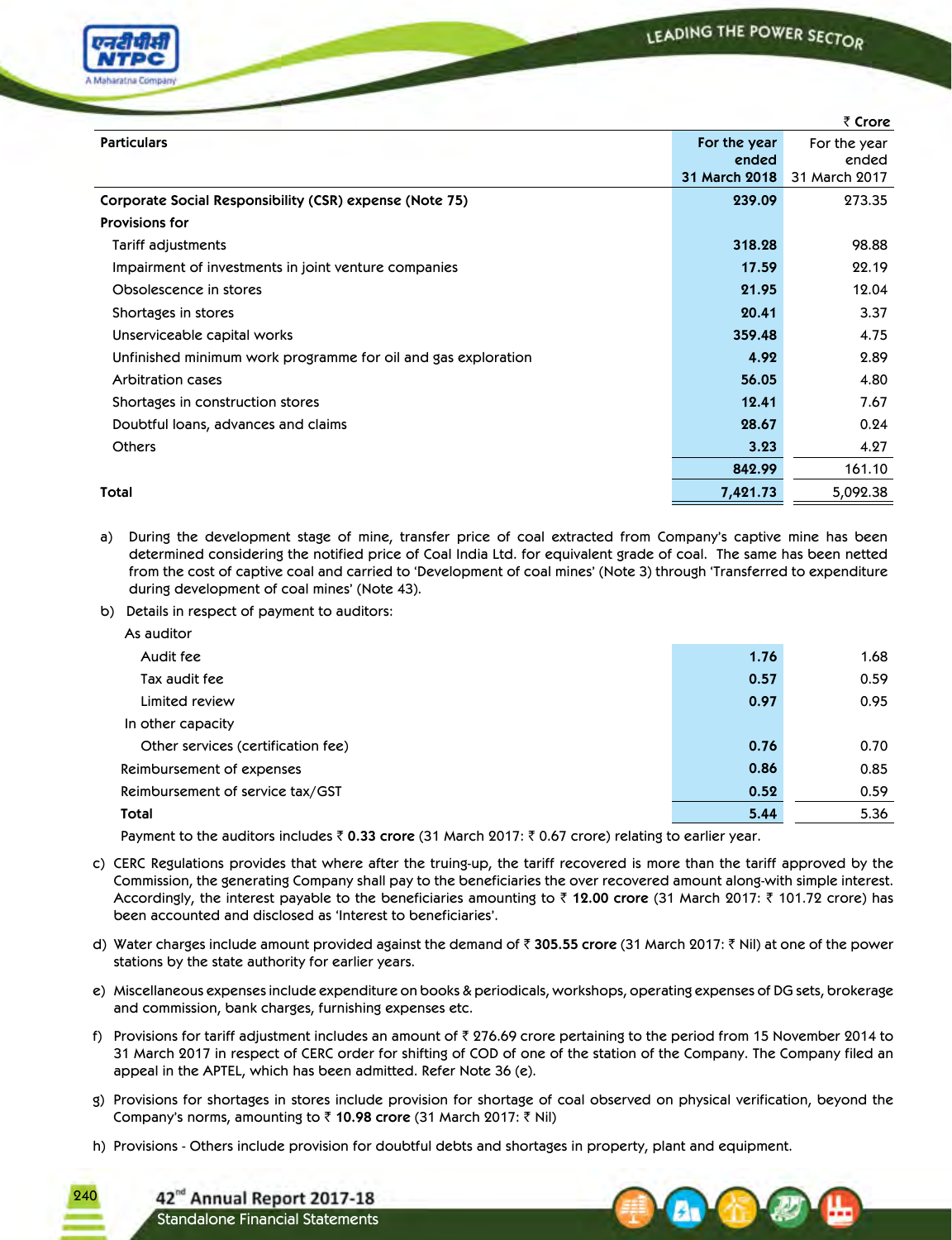A. G



|                                                                     |        |                 | र Crore          |
|---------------------------------------------------------------------|--------|-----------------|------------------|
| <b>Particulars</b>                                                  |        | For the year    | For the year     |
|                                                                     |        | ended           | ended            |
|                                                                     |        | 31 March 2018   | 31 March 2017    |
| A. Employee benefits expense                                        |        |                 |                  |
| Salaries and wages                                                  |        | 737.96<br>77.90 | 582.22<br>131.61 |
| Contribution to provident and other funds<br>Staff welfare expenses |        | 35.53           | 48.00            |
| Total (A)                                                           |        | 851.39          | 761.83           |
|                                                                     |        |                 |                  |
| <b>B. Finance costs</b>                                             |        |                 |                  |
| Finance costs on financial liabilities measured at amortized cost   |        |                 |                  |
| <b>Bonds</b>                                                        |        | 1,378.10        | 1,335.26         |
| Foreign currency term loans                                         |        | 163.68          | 191.67           |
| Rupee term loans                                                    |        | 1,373.05        | 1,634.14         |
| Foreign currency bonds/notes                                        |        | 531.03          | 434.08           |
| Unwinding of discount on vendor liabilities                         |        | 271.32          | 405.73           |
| Exchange differences regarded as an adjustment to borrowing costs   |        | 233.64          |                  |
| Other borrowing costs                                               |        |                 |                  |
| Foreign currency bonds/notes expenses                               |        | 0.15            | 0.57             |
| <b>Others</b>                                                       |        | 7.98            | 3.88             |
| Total (B)                                                           |        | 3,958.95        | 4,005.33         |
|                                                                     |        |                 |                  |
| C. Depreciation and amortization expense                            |        | 156.87          | 148.38           |
|                                                                     |        |                 |                  |
| D. Other expenses                                                   |        |                 |                  |
| Power charges                                                       | 232.33 |                 | 138.38           |
| Less: Recovered from contractors and employees                      | 6.15   |                 | 3.33             |
|                                                                     |        | 226.18          | 135.05           |
| Water charges                                                       |        | 4.43            | 8.55             |
| Rent                                                                |        | 3.14            | 3.78             |
| Repairs and maintenance                                             |        |                 |                  |
| <b>Buildings</b>                                                    | 6.09   |                 | 6.44             |
| Plant and equipment                                                 | 0.82   |                 | 0.75             |
| <b>Others</b>                                                       | 48.07  |                 | 33.02            |
|                                                                     |        | 54.98           | 40.21            |
| Insurance                                                           |        | 0.51            | 0.72             |
| Rates and taxes                                                     |        | 9.80            | 13.16            |
| Communication expenses                                              |        | 6.29            | 7.57             |
| Travelling expenses                                                 |        | 41.78           | 42.77            |
| Tender expenses                                                     |        | 2.49            | 3.88             |
| Advertisement and publicity                                         |        | 2.91            | 1.94             |
| Security expenses                                                   |        | 80.94           | 64.93            |
| <b>Entertainment expenses</b>                                       |        | 4.98            | 5.42             |
| Expenses for guest house                                            |        | 3.96            | 3.16             |
|                                                                     |        | 8.22            | 6.87             |
| Professional charges and consultancy fee                            |        |                 |                  |
| Legal expenses                                                      |        | 8.83            | 8.10             |
| EDP hire and other charges                                          |        | 2.10            | 2.06             |
| Printing and stationery                                             |        | 1.44            | 1.81             |
| Miscellaneous expenses                                              |        | 69.94           | 61.58            |
| Total (D)                                                           |        | 532.92          | 411.56           |





**A Maharatis**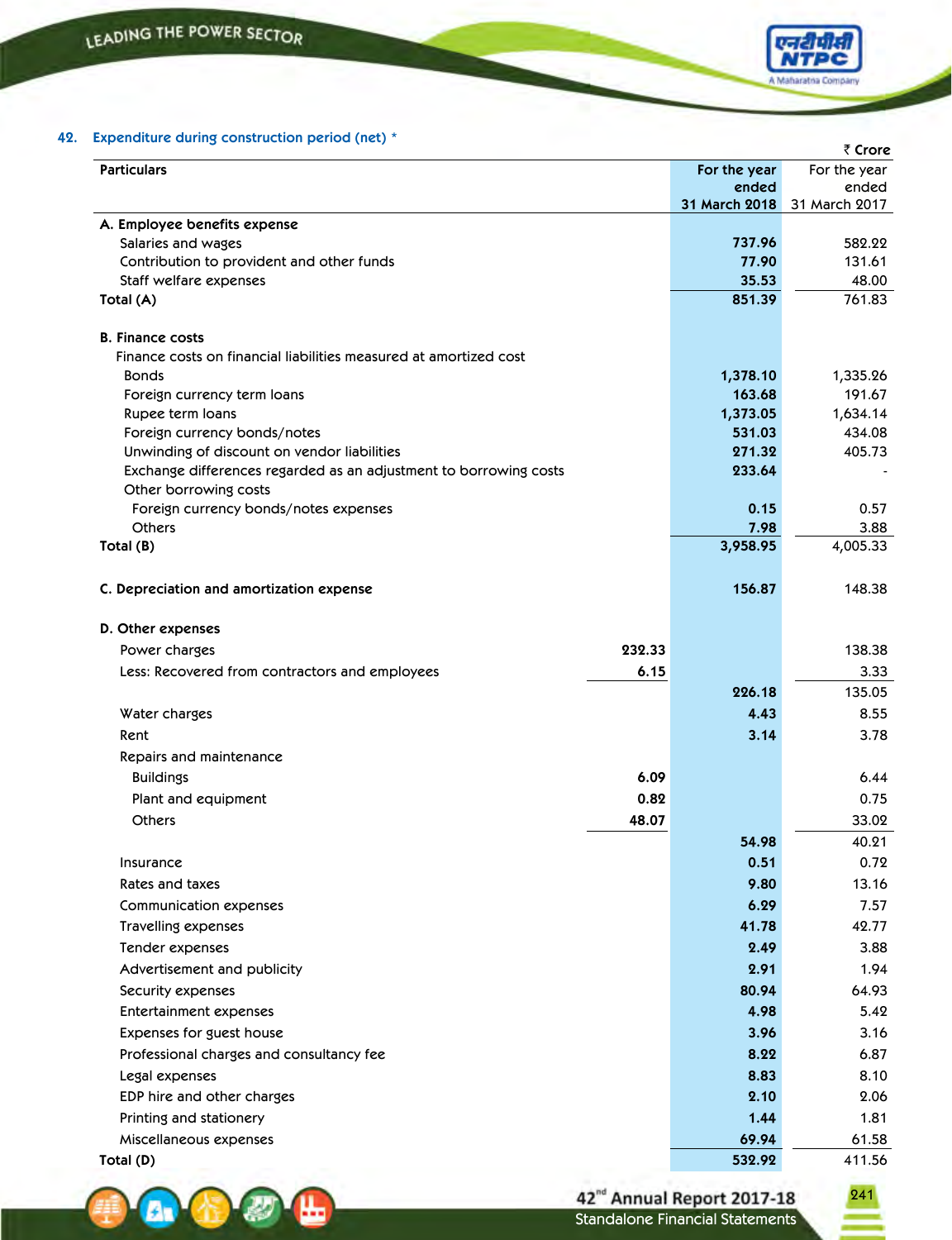

A.

|                                                  |               | ₹ Crore       |
|--------------------------------------------------|---------------|---------------|
| <b>Particulars</b>                               | For the year  | For the year  |
|                                                  | ended         | ended         |
|                                                  | 31 March 2018 | 31 March 2017 |
| E. Less: Other income                            |               |               |
| Interest from advances to contractors            | 22.31         | 33.05         |
| Interest others                                  | 15.60         | 14.83         |
| Hire charges for equipment                       | 1.97          | 2.67          |
| Sale of scrap                                    | 2.26          | 2.57          |
| Miscellaneous income                             | 7.22          | 23.21         |
| Total (E)                                        | 49.36         | 76.33         |
| F. Net actuarial losses on defined benefit plans | 5.77          | 22.40         |
| Grand total $(A+B+C+D-E+F)$ **                   | 5,456.54      | 5,273.17      |
| * Other than for development of coal mines       |               |               |

\*\* Carried to capital work-in-progress - (Note 3)

# **43. Expenditure during development of coal mines (net)**  ` **Crore**

| <b>Particulars</b>                                                |      | For the year  | $\sqrt{2}$<br>For the year |
|-------------------------------------------------------------------|------|---------------|----------------------------|
|                                                                   |      | ended         | ended                      |
|                                                                   |      | 31 March 2018 | 31 March 2017              |
| A. Employee benefits expense                                      |      |               |                            |
| Salaries and wages                                                |      | 60.35         | 45.21                      |
| Contribution to provident and other funds                         |      | 6.38          | 9.09                       |
| Staff welfare expenses                                            |      | 5.68          | 2.96                       |
| Total (A)                                                         |      | 72.41         | 57.26                      |
| <b>B. Finance costs</b>                                           |      |               |                            |
| Finance costs on financial liabilities measured at amortized cost |      |               |                            |
| <b>Bonds</b>                                                      |      | 63.00         | 38.01                      |
| Rupee term loans                                                  |      | 132.95        | 81.37                      |
| Unwinding of discount on vendor liabilities                       |      | 0.62          | 0.28                       |
| Other borrowing costs                                             |      |               |                            |
| <b>Others</b>                                                     |      | 0.37          | 0.09                       |
| Total (B)                                                         |      | 196.94        | 119.75                     |
| C. Depreciation and amortization expense                          |      | 40.09         | 14.20                      |
| D. Other expenses                                                 |      |               |                            |
| Power charges                                                     | 0.72 |               | 0.47                       |
| Less: Recovered from contractors and employees                    | 0.11 |               | 0.06                       |
|                                                                   |      | 0.61          | 0.41                       |
| Rent                                                              |      | 1.03          | 0.91                       |
| Repairs and maintenance                                           |      |               |                            |
| <b>Buildings</b>                                                  | 0.63 |               | 0.52                       |
| Plant and equipment                                               | 0.25 |               | 6.31                       |
| <b>Others</b>                                                     | 1.29 |               | 0.67                       |
|                                                                   |      | 2.17          | 7.50                       |
| Cost of captive coal                                              |      | 316.97        | 33.72                      |
| Insurance                                                         |      | 0.02          | 0.03                       |
| Rates and taxes                                                   |      | 0.50          | 0.02                       |

242

42<sup>nd</sup> Annual Report 2017-18<br>Standalone Financial Statements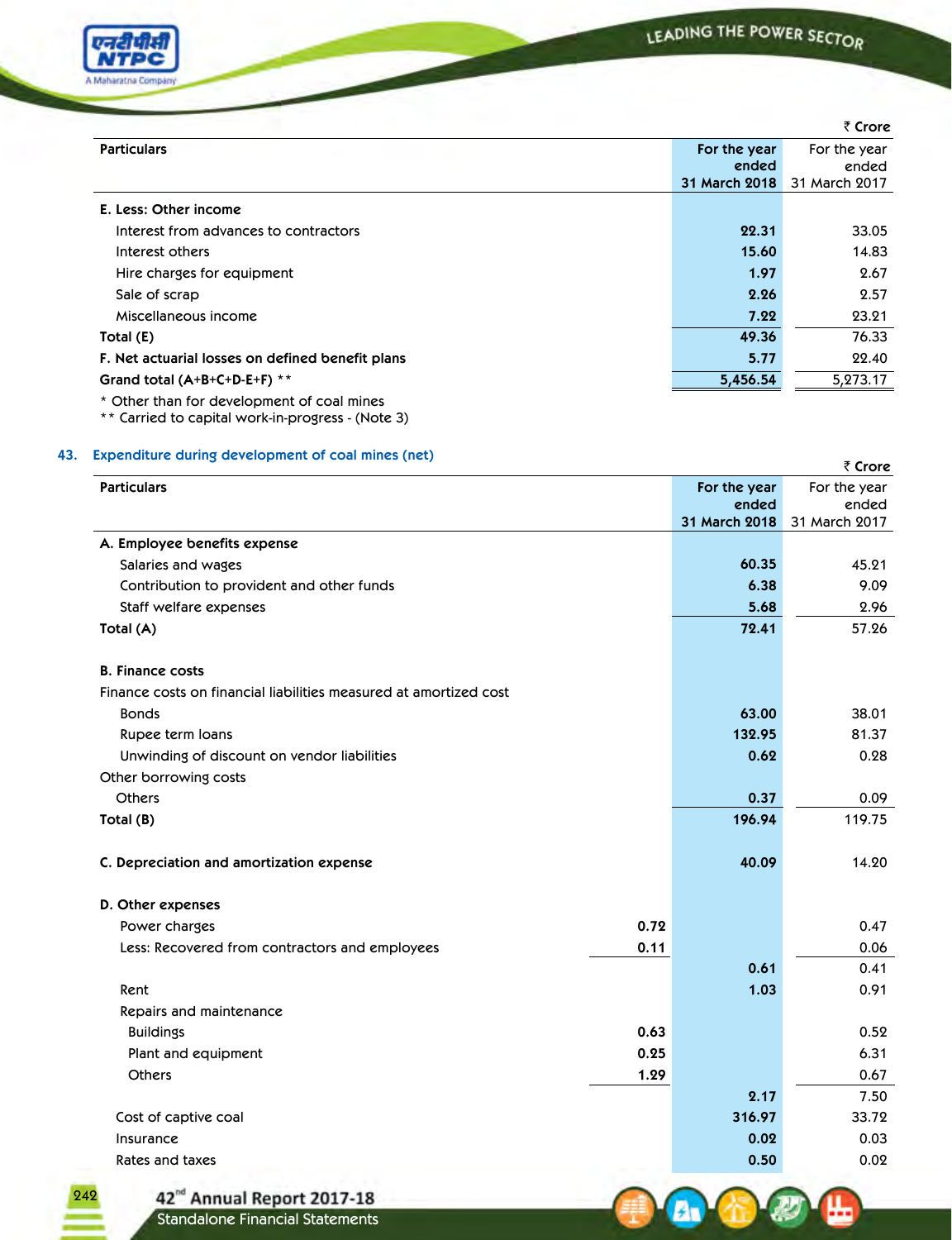

|                                                  |               |        | ₹ Crore               |
|--------------------------------------------------|---------------|--------|-----------------------|
| <b>Particulars</b>                               | For the year  | ended  | For the year<br>ended |
|                                                  | 31 March 2018 |        | 31 March 2017         |
| Communication expenses                           |               | 1.37   | 1.09                  |
| Travelling expenses                              |               | 3.56   | 2.69                  |
| Tender expenses                                  |               | 0.16   | 0.38                  |
| Advertisement and publicity                      |               | 0.56   | 0.63                  |
| Security expenses                                |               | 14.94  | 13.47                 |
| <b>Entertainment expenses</b>                    |               | 0.66   | 0.33                  |
| Expenses for guest house                         |               | 0.61   | 0.39                  |
| Professional charges and consultancy fee         |               | 5.67   | 72.16                 |
| Legal expenses                                   |               | 0.76   | 1.52                  |
| EDP hire and other charges                       |               | 0.55   | 0.51                  |
| Printing and stationery                          |               | 0.26   | 0.18                  |
| Miscellaneous expenses                           |               | 13.01  | 8.07                  |
| Total (D)                                        |               | 363.41 | 144.01                |
| E. Less: Other income                            |               |        |                       |
| Interest from advances to contractors            |               | 4.03   | 1.53                  |
| Interest others                                  |               | 0.88   |                       |
| Miscellaneous income                             |               | 0.23   | 0.07                  |
| Total (E)                                        |               | 5.14   | 1.60                  |
| F. Net actuarial losses on defined benefit plans |               | 0.66   | 1.74                  |
| Grand total (A+B+C+D-E+F) *                      |               | 668.37 | 335.36                |
|                                                  |               |        |                       |

\* Carried to capital work-in-progress - (Note 3)

- 44. Amount in the financial statements are presented in  $\bar{\tau}$  Crore (upto two decimals) except for per share data and as otherwise stated. Certain amounts, which do not appear due to rounding off, are disclosed separately.
- 45. a) The Company has a system of obtaining periodic confirmation of balances from banks and other parties. There are no unconfirmed balances in respect of bank accounts and borrowings from banks & financial institutions. With regard to receivables for energy sales, the Company sends demand intimations to the beneficiaries with details of amount paid and balance outstanding which can be said to be automatically confirmed on receipt of subsequent payment from such beneficiaries. In addition, reconciliation with beneficiaries and other customers is generally done on quarterly basis. So far as trade/other payables and loans and advances are concerned, the balance confirmation letters with the negative assertion as referred in the Standard on Auditing (SA) 505 (Revised) 'External Confirmations', were sent to the parties. Some of such balances are subject to confirmation/reconciliation. Adjustments, if any will be accounted for on confirmation/reconciliation of the same, which in the opinion of the management will not have a material impact.
	- b) In the opinion of the management, the value of assets, other than property, plant and equipment and non-current investments, on realization in the ordinary course of business, will not be less than the value at which these are stated in the Balance Sheet.
- 46. The levy of transit fee/entry tax on supplies of fuel to some of the power stations has been paid under protest as the matters are sub-judice at various courts. In case the Company gets refund/demand from fuel suppliers/tax authorities on settlement of these cases, the same will be passed on to respective beneficiaries.
- 47. The environmental clearance ("clearance") granted by the Ministry of Environment and Forest, Government of India (MoEF) for one of the Company's ongoing project was challenged before the National Green Tribunal (NGT). The NGT disposed the appeal, inter alia, directing that the order of clearance be remanded to the MoEF to pass an order granting or declining clearance to the project proponent afresh in accordance with the law and the judgement of the NGT and for referring the matter to the Expert Appraisal Committee ("Committee") for its re-scrutiny, which shall complete the process within six months from the date of NGT order. NGT also directed that the environmental clearance shall be kept in abeyance and the Company shall maintain status quo in relation to the project during the period of review by the Committee or till fresh order is passed by the MoEF, whichever is earlier. The Company filed an appeal challenging the NGT order before the Hon'ble Supreme Court of India which stayed the order of the NGT and the matter is sub-judice. Two units of 800 MW have been declared commercial



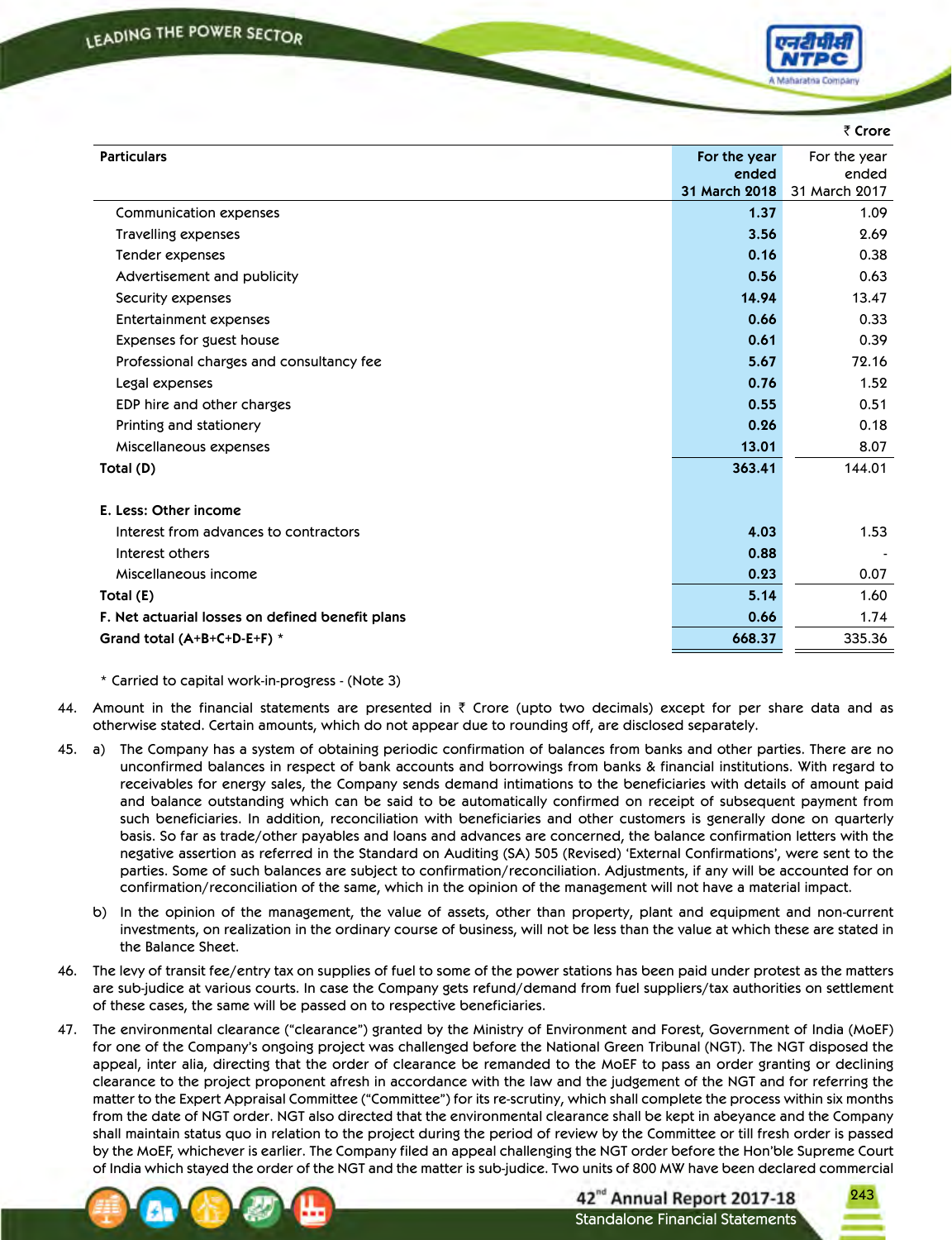₹ Crore



during the year and the last unit of 800 MW capacity is on the verge of completion and expected to be declared commercial in the next financial year. Aggregate cost incurred on the project upto 31 March 2018 is ` **15,522.77 crore** (31 March 2017:  $\bar{\zeta}$  14,461.58 crore). Management is confident that the approval for proceeding with the project shall be granted, hence no provision is considered necessary.

- 48. The Company is executing a hydro power project in the state of Uttrakhand, where all the clearances were accorded. A case was filed in Hon'ble Supreme Court of India after the natural disaster in Uttrakhand in June 2013 to review whether the various existing and ongoing hydro projects have contributed to environmental degradation. Hon'ble Supreme Court of India on 7 May 2014, ordered that no further construction shall be undertaken in the projects under consideration until further orders, which included the said hydro project of the Company. In the proceedings, Hon'ble Supreme Court is examining to allow few projects which have all clearances which includes the project of the Company where the work has been stopped. Aggregate cost incurred on the project up to 31 March 2018 is ₹ 163.23 crore (31 March 2017: ₹ 160.75 crore). Management is confident that the approval for proceeding with the project shall be granted, hence no provision is considered necessary.
- 49 One of the 500 MW unit of a station which was declared commercial on 30 September 2017, met with an unfortunate accident in the boiler occurred due to pressurization of flue gas duct and boiler, damaging the first and second pass of the boiler along-with economizer, outlet duct and hoppers and the unit is under shut down. Payments made towards ex-gratia and treatment charges at various hospitals to the accident victims have been borne by the Company. The unit is covered under insurance policy of the Company against damage to the property. Based on the initial assessment of extent of damage and compensation paid to accident victims, a claim for  $\bar{z}$  321.74 crore has been lodged with insurance company and accounted for. Discussions are taking place with the equipment supplier for carrying out necessary works for restoration of the unit. The unit is expected to resume operations in the later part of the financial year 2018-19.

### **50 Disclosure as per Ind AS 1 'Presentation of financial statements'**

 **A) Changes in significant accounting policies:**

During the year, following changes to the accounting policies have been made:

- a) Policy B.1 'Statement of compliance' has been modified to include the fact that financial statements are prepared on going concern basis. Additionally, the policy pertaining to first time adoption of Ind AS has been removed as the same is not applicable in the current year.
- b) In addition to above, certain other changes have also been made in the policies nos. A, B.2, C, C.1, C.3, C.4, C.5, C.6, C.8, C.9, C.13, C.15, C.16, C.17, C.19, C.21 and policy D for improved disclosures.

 There is no impact on the financial statements due to the above changes, however, the policy numbers have been rearranged in the current year as required.

# **B) Reclassifications and comparative figures**

Certain reclassifications have been made to the comparative period's financial statements to:

- enhance comparability with the current year's financial statements
- ensure compliance with the Guidance Note on Division II Ind AS Schedule III to the Companies Act, 2013"

 As a result, certain line items have been reclassified in the balance sheet, statement of profit and loss, and statement of cash flows, the details of which are as under:

### **Items of balance sheet before and after reclassification as at 31 March 2017**

| SI.<br>No.       | <b>Particulars</b>                                               | <b>Before</b><br>reclassification | <b>Reclassification</b> | After<br>reclassification |
|------------------|------------------------------------------------------------------|-----------------------------------|-------------------------|---------------------------|
| 1                | Capital work-in-progress (Note 3)                                | 80,522.55                         | (220.09)                | 80,302.46                 |
|                  | Intangible assets under development (Note 5)                     | 214.54                            | 220.09                  | 434.63                    |
| $\boldsymbol{2}$ | Investment in subsidiary and joint venture companies<br>(Note 6) | 8,838.88                          | (704.25)                | 8,134.63                  |
|                  | Other financial assets - Non-current (Note 10)                   | 1,164.26                          | 709.92                  | 1,874.18                  |
|                  | Other non-current assets (Note 11)                               | 16,879.15                         | (5.67)                  | 16,873.48                 |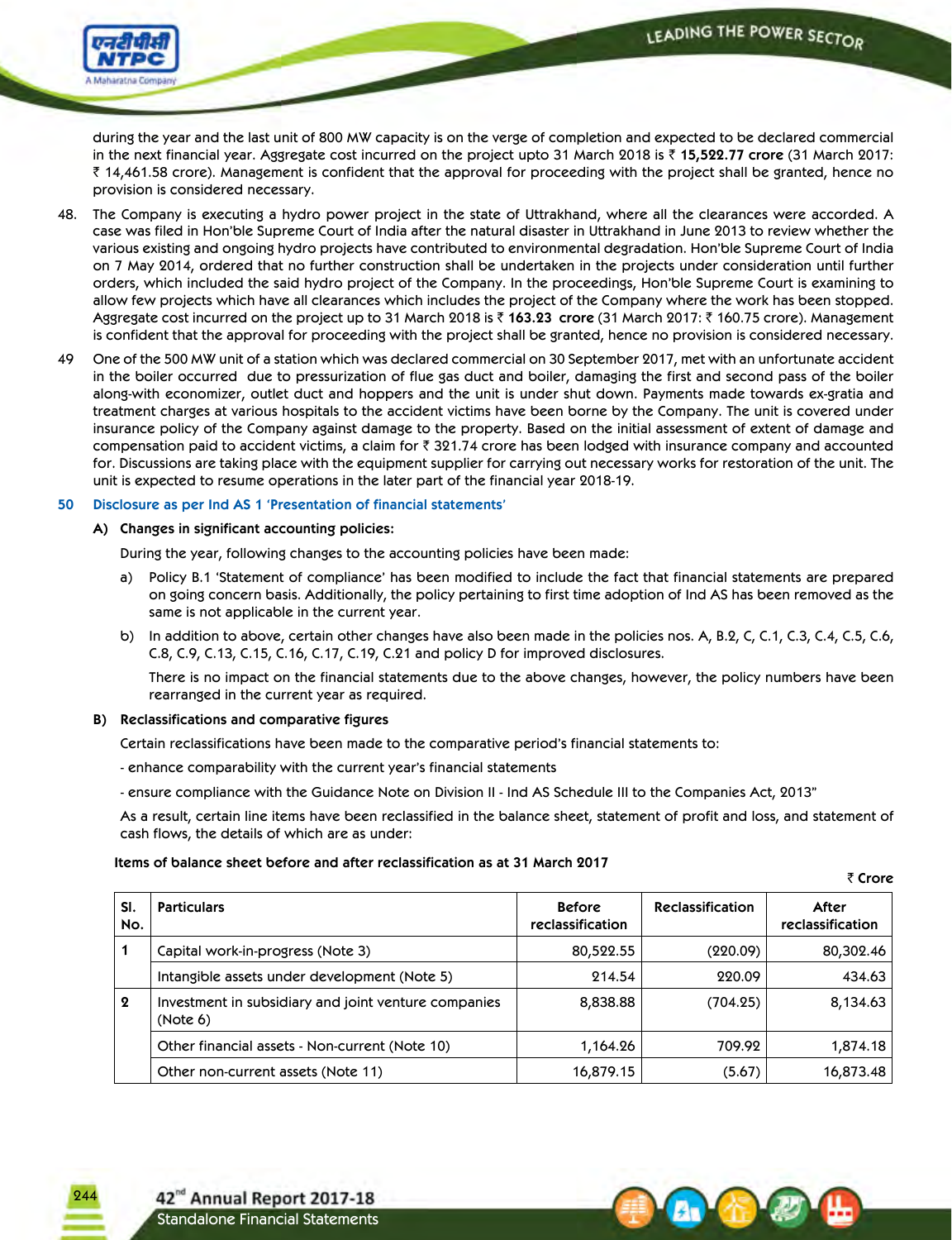

| items of statement of profit and loss before and after reclassification for the year ended 31 march 2017<br>₹ Crore |                                                                 |                                   |                         |                           |
|---------------------------------------------------------------------------------------------------------------------|-----------------------------------------------------------------|-----------------------------------|-------------------------|---------------------------|
| SI.<br>No.                                                                                                          | <b>Particulars</b>                                              | <b>Before</b><br>reclassification | <b>Reclassification</b> | After<br>reclassification |
|                                                                                                                     | Movement in regulatory deferral account balances                | 335.74                            | (71.82)                 | 263.92                    |
|                                                                                                                     | Tax on net movements in regulatory deferral account<br>balances | (71.82)                           | 71.82                   |                           |

Items of statement of profit and loss before and after reclassification for the year ended 31 March 2017

**Items of statement of cash flows before and after reclassification for the year ended 31 March 2017** ₹ Crore

| SI.<br>No. | <b>Particulars</b>                  | <b>Before</b><br>reclassification | <b>Reclassification</b> | After<br>reclassification |
|------------|-------------------------------------|-----------------------------------|-------------------------|---------------------------|
|            | Cash flow from operating activities | 20,301.37                         | (287.46)                | 20,013.91                 |
|            | Cash flow from investing activities | (24, 718.82)                      | 304.71                  | (24, 414.11)              |
|            | Cash flow from financing activities | 3,202.23                          | (17.25)                 | 3,184.98                  |

### **51 Disclosure as per Ind AS 2 'Inventories'**

(a) Amount of inventories consumed and recognized as expense during the year is as under:

|                                               |                                        | $\sim$ uvic                            |
|-----------------------------------------------|----------------------------------------|----------------------------------------|
| <b>Particulars</b>                            | For the year<br>ended<br>31 March 2018 | For the year<br>ended<br>31 March 2017 |
| Fuel cost                                     | 48,315.47                              | 47,572.19                              |
| Others (included in Note 41 - Other expenses) | 1,125.63                               | 1,080.69                               |
| Total                                         | 49,441.10                              | 48,652.88                              |

(b) Carrying amount of inventories pledged as security for borrowings as at 31 March 2018 is ` **4,069.58 crore** (31 March 2017: ₹4,633.24 crore).

### **52 Disclosure as per Ind AS 8 'Accounting Policies, Changes in Accounting Estimates and Errors'**

### **a) Change in depreciation method of mining property:**

 In accordance with its accounting policies, the Company reviews the depreciation method and useful lives of its assets, other than the assets of generation of electricity business which are governed by CERC Regulations, on an ongoing basis. As a result, during the year, the Company has changed its depreciation method of 'Mining property' related to coal mining business from 'Unit of production method' to '20 years or life of mine, whichever is less'. This change in estimation has not resulted in any impact on the current financial statements, however this change in estimate may have an impact on future amortization expense, the amount of which is impracticable to determine.

### **b) Changes in provision for current tax relating to earlier years**

 During the year, the Company has changed its estimates for accounting of the provision for current tax in respect of matters in disputes considering the pronouncements of various appellate authorities/courts and the opinion of an independent expert. Accordingly, the cases where the outflow of tax is considered not probable or otherwise, the provision for current tax has been updated. This has led to change in estimation of uncertain tax position and consequential reduction of current tax provision related to earlier years by  $\bar{\zeta}$  951.30 crore. This change in estimation of uncertain tax positions may also have an impact on future current tax expense, the amount of which is impracticable to determine.

### **c) Recent accounting pronouncements**

 **Standards issued but not yet effective:**

# **Ind AS 115 'Revenue from Contracts with Customers'**

 On 28 March 2018, Ministry of Corporate Affairs (MCA) has notified the Ind AS 115, 'Revenue from Contract with Customers'. The core principle of the new standard is that an entity should recognize revenue to depict the transfer of



245

` **Crore**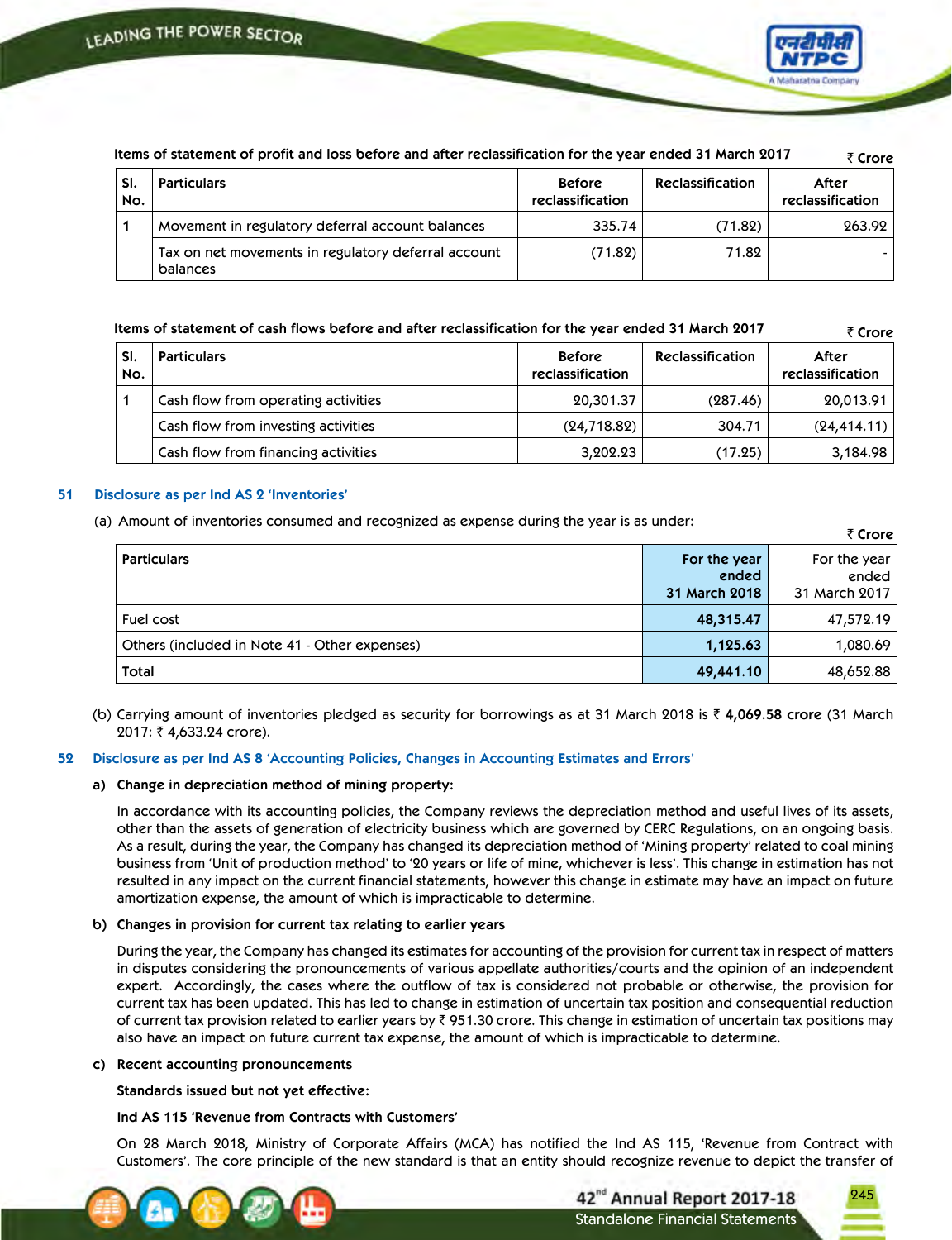

promised goods or services to customers in an amount that reflects the consideration to which the entity expects to be entitled in exchange for those goods or services. Further, the new standard requires enhanced disclosures about the nature, amount, timing and uncertainty of revenue and cash flows arising from the entity's contracts with customers.

The standard permits two possible methods of transition:

- Retrospective approach Under this approach the standard will be applied retrospectively to each prior reporting period presented in accordance with Ind AS 8 - Accounting Policies, Changes in Accounting Estimates and Errors
- Retrospectively with cumulative effect of initially applying the standard recognized at the date of initial application (Cumulative catch - up approach)

 The effective date for adoption of Ind AS 115 is financial periods beginning on or after 1 April 2018. The Company will adopt the standard on 1 April 2018 by using the cumulative catch-up transition method and accordingly comparatives for the year ending or ended 31 March 2018 will not be retrospectively adjusted. The Company is evaluating the requirements of the amendment and the effect on the financial statements is being evaluated.

### **Appendix B to Ind AS 21, Foreign currency transactions and advance consideration**

 On 28 March 2018, MCA has notified the Companies (Indian Accounting Standards) Amendment Rules, 2018 containing Appendix B to Ind AS 21, foreign currency transactions and advance consideration which clarifies the date of the transaction for the purpose of determining the exchange rate to use on initial recognition of the related asset, expense or income, when an entity has received or paid advance consideration in a foreign currency.

The amendment will come into force from 1 April 2018. The Company is evaluating the requirements of the amendment and the effect on the financial statements is being evaluated.

### **53 Disclosure as per Ind AS 10 'Events after the Reporting Period'**

### **Subsequent events:**

 The Board of Directors of the Company, in its meeting held on 29 December 2017, accorded investment approvals for following acquisitions:

- a) Acquisition of Barauni Thermal Power Station (BTPS) from Bihar State Power Generation Co. Ltd. (BSPGCL)
- b) Acquisition of BSPGCL's equity in Nabinagar Power Generating Company Pvt. Ltd. (NPGCL), a joint venture company
- c) Acquisition of BSPGCL's equity in Kanti Bijlee Utpadan Nigam Ltd. (KBUNL), a subsidiary company

 On 15 May 2018, the Company has signed a Memorandum of Understanding (MoU) with Government of Bihar and Bihar power utilities for the above acquisitions.

 However, these acquisitions are subject to approval from the concerned regulatory authorities which are not perfunctory and considered to be substantive. Once the requisite approvals are in place, BTPS will be merged with the Company and KBUNL and NPGCL will become wholly owned subsidiaries of the Company. Investments (a) and (b) shall be accounted for as business combination as per Ind AS 103, 'Business Combinations', once the acquisition date is achieved. Further, investment (c) which is for acquisition of BSPGCL's equity in KBUNL shall be accounted for as transaction with non-controlling interests, as per Ind AS 110, 'Consolidated Financial Statements'. The Company is unable to estimate the financial effect of above transactions.

# **54. Disclosure as per Ind AS 11 - 'Construction contracts'**

The net balance sheet position for ongoing construction contracts is as follows:

₹ Crore **Particulars For the year ended 31 March 2018** 31 March 2017 Contract revenue recognized during the year **128.35** 117.42 Aggregate amount of contract costs incurred and recognized profits (less recognized losses, if any) upto the balance sheet date for all contracts in progress as at that date **1013.46** 768.35

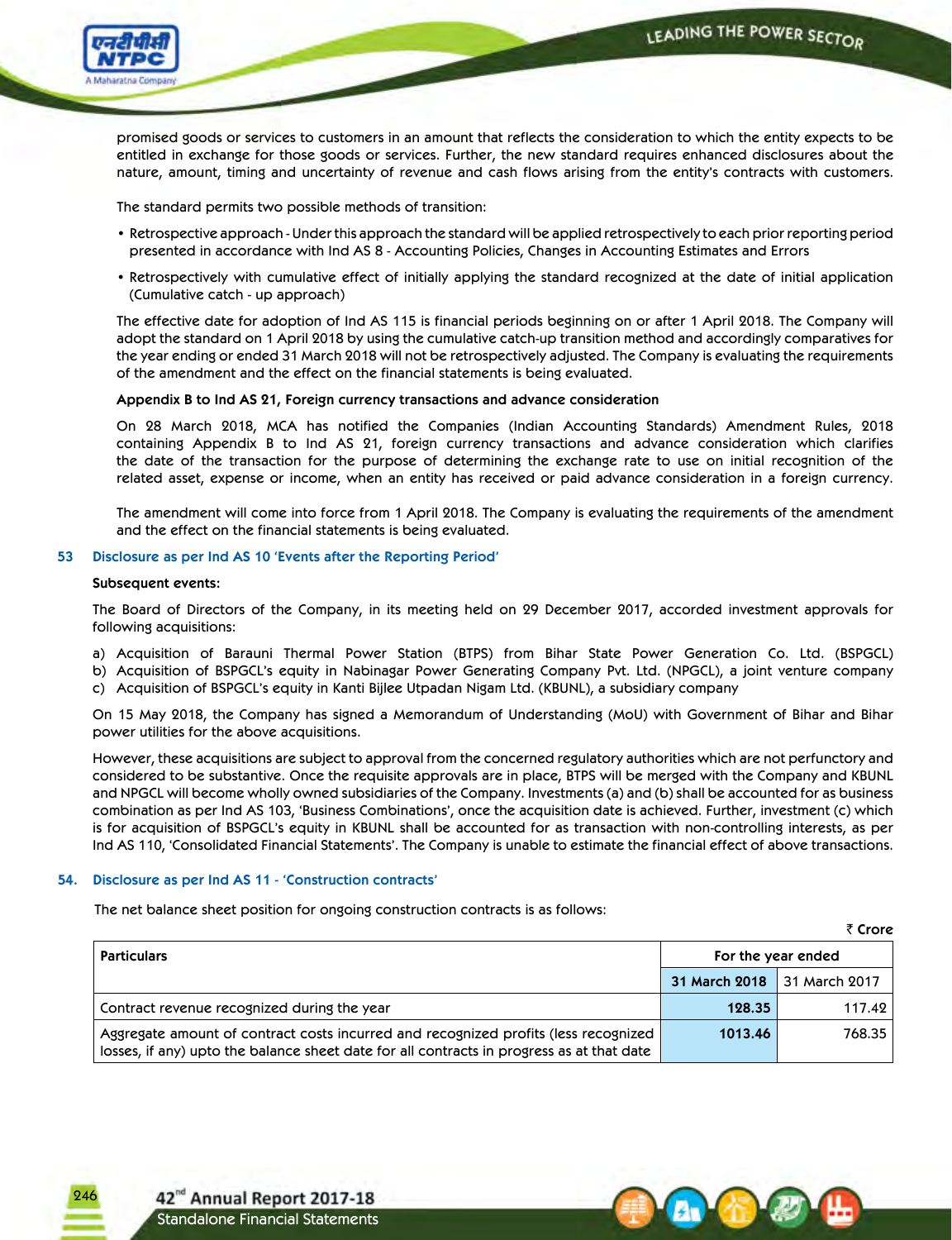

### ₹ Crore

| <b>Particulars</b>                                                                                 | For the year ended |               |
|----------------------------------------------------------------------------------------------------|--------------------|---------------|
|                                                                                                    | 31 March 2018      | 31 March 2017 |
| Amount of customers' advances outstanding for contracts in progress as at balance<br>sheet date    | 346.85             | 637.58        |
| Retention amounts by customer for contract work in progress as at the end of the<br>financial year | 1.40               | 1.21          |
| Gross amount due from customer for contract work-presented as assets                               | 44.40              | 56.28         |
| Gross amount due to customer for contract work - presented as liabilities                          | 34.29              | 23.56         |

 The methods used to recognize contract revenue and the methods used to determine the stage of completion of contracts in progress are disclosed in accounting policy no. C.15.2 (Note 1).

### **55. Disclosure as per Ind AS 12 'Income taxes'**

### **(a) Income tax expense**

### **i) Income tax recognized in the statement of profit and loss**

₹ Crore **Particulars For the year ended 31 March 2018** 31 March 2017 **Current tax expense** Current year **2,576.80** 2,705.75 Adjustment for earlier years **(951.30)** (107.56) Pertaining to regulatory deferral account balances (A) **150.04** 71.82 **Total current tax expense (B) 1,775.54** 2,670.01 **Deferred tax expense** Origination and reversal of temporary differences **3,631.64** 1,287.31 Less: Deferred asset for deferred tax liability **2,707.85** 954.68 **Total deferred tax expense (C) 923.79** 332.63 **Income tax expense (D=B+C-A) 2,549.29** 2,930.82 Pertaining to regulatory deferral account balances **150.04** 150.04 71.82 **Total tax expense including tax on movement in regulatory deferral account balances 2,699.33** 3,002.64

# **ii)** Income tax recognized in other comprehensive income  $\bar{\tau}$

| <b>Particulars</b>                                          | For the year ended |                           |            |               |                           |            |
|-------------------------------------------------------------|--------------------|---------------------------|------------|---------------|---------------------------|------------|
|                                                             |                    | 31 March 2018             |            | 31 March 2017 |                           |            |
|                                                             | <b>Before tax</b>  | Tax expense/<br>(benefit) | Net of tax | Before tax    | Tax expense/<br>(benefit) | Net of tax |
| - Net actuarial losses on defined<br>benefit plans          | (9.26)             | (1.98)                    | (7.28)     | (303.42)      | (64.76)                   | (238.66)   |
| - Net gains/(losses) on fair value<br>of equity instruments | (7.20)             |                           | (7.20)     | 35.28         | $\overline{\phantom{a}}$  | 35.28      |
|                                                             | (16.46)            | (1.98)                    | (14.48)    | (268.14)      | (64.76)                   | (203.38)   |



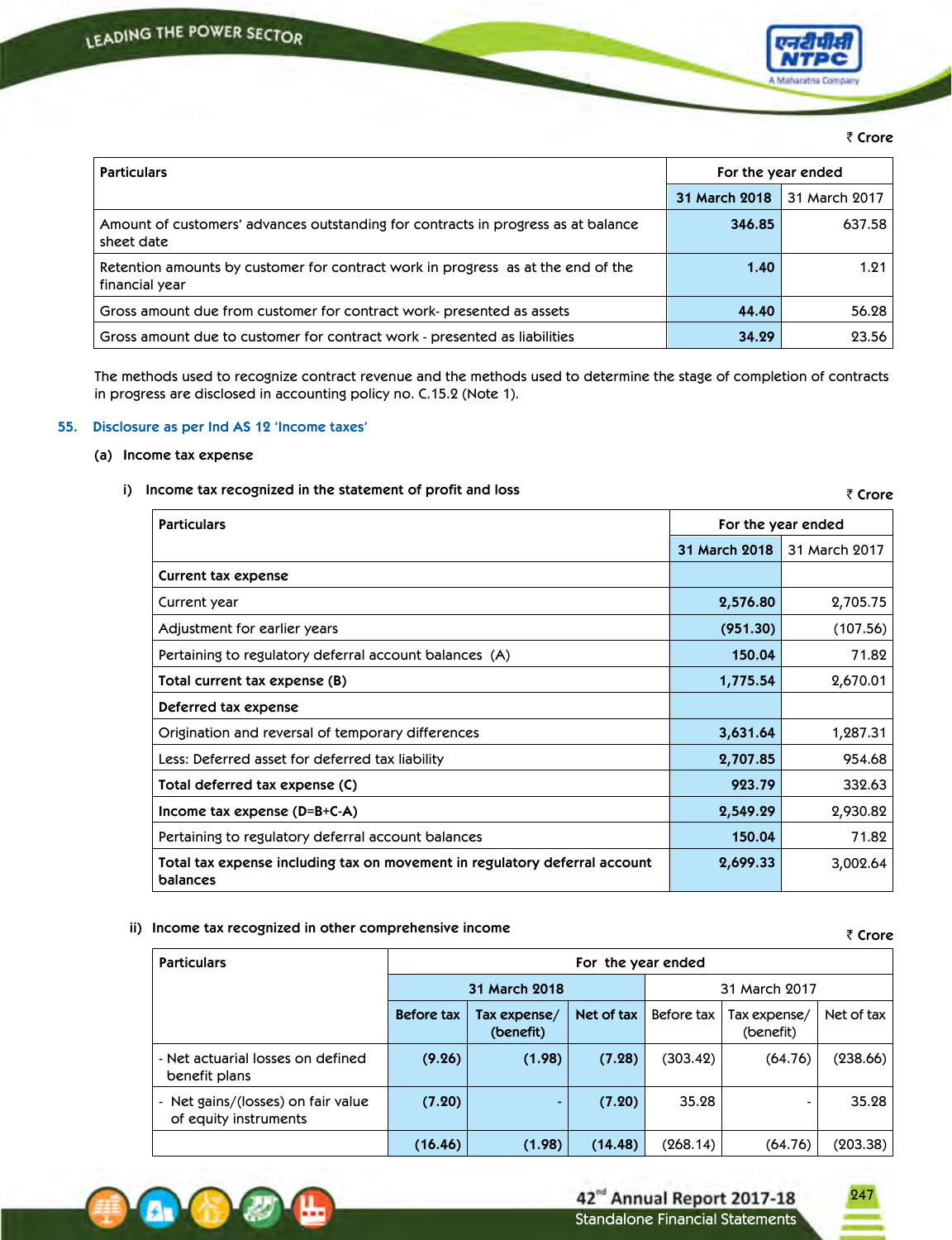

 **iii) Reconciliation of tax expense and the accounting profit multiplied by India's domestic tax rate**

` **Crore**

|                                                                                  |                      | שוטו ט        |
|----------------------------------------------------------------------------------|----------------------|---------------|
| <b>Particulars</b>                                                               | For the year ended   |               |
|                                                                                  | <b>31 March 2018</b> | 31 March 2017 |
| Profit before tax including movement in regulatory deferral account<br>balances  | 13,042.50            | 12,387.90     |
| Tax using the Company's domestic tax rate of 34.608% (31 March 2017:<br>34.608%) | 4,513.75             | 4,287.20      |
| Tax effect of:                                                                   |                      |               |
| Non-deductible tax expenses                                                      | (16.53)              | 169.55        |
| Tax-exempt income                                                                | (40.37)              | (35.88)       |
| Foreign exchange differences                                                     | 0.26                 | 0.13          |
| Previous year tax liability                                                      | (951.30)             | (107.56)      |
| Minimum alternate tax adjustments                                                | (806.48)             | (1,310.80)    |
| Total tax expense recognized in the statement of profit and loss                 | 2,699.33             | 3,002.64      |

# **(b) Tax losses carried forward**

₹ Crore

| <b>Particulars</b>                                                       | As at<br>31 March 2018 | Expiry date | As at I<br>31 March 2017 | Expiry date |
|--------------------------------------------------------------------------|------------------------|-------------|--------------------------|-------------|
| Unused tax losses for which no deferred tax<br>asset has been recognized | 7,030.96               |             |                          |             |

 Deferred tax asset have not been recognized in respect of the tax losses incurred by the Company that is not likely to generate taxable income in the foreseeable future. In terms of the provisions of the Income Tax Act, 1961, business loss due to unabsorbed depreciation can be carried forward for an unlimited period.

# **(c) Dividend distribution tax on proposed dividend not recognized at the end of the reporting period**

 Since year ended 31 March 2018, the Directors have recommended the payment of final dividend amounting to ` **1,970.67 crore** (31 March 2017: ` 1,789.27 crore). The dividend distribution tax on this proposed dividend amounting to ₹405.08 crore (31 March 2017: ₹364.25 crore) has not been recognized since this proposed dividend is subject to the approval of shareholders in the ensuing Annual General Meeting.

# **(d) MAT credit available to the Company in future but not recognized in the books:**

|                        |               |                    |               | ₹ Crore       |
|------------------------|---------------|--------------------|---------------|---------------|
| <b>Financial years</b> | As at         | <b>Expiry date</b> | As at         | Expiry date   |
|                        | 31 March 2018 |                    | 31 March 2017 |               |
| For the year 2017-18   | 2,726.16      | 31 March 2033      | -             |               |
| For the year 2016-17   | 1,875.44      | 31 March 2032      | 1,864.23      | 31 March 2027 |
| For the year 2015-16   | 1,708.82      | 31 March 2031      | 1,708.82      | 31 March 2026 |
| For the year 2014-15   | 883.58        | 31 March 2030      | 883.58        | 31 March 2025 |

(e) During the year, the Company has changed its estimates for accounting of the provision for income tax in respect of matters in disputes considering the pronouncements of various appellate authorities/courts and the opinion of an independent expert. Refer Note 52 b).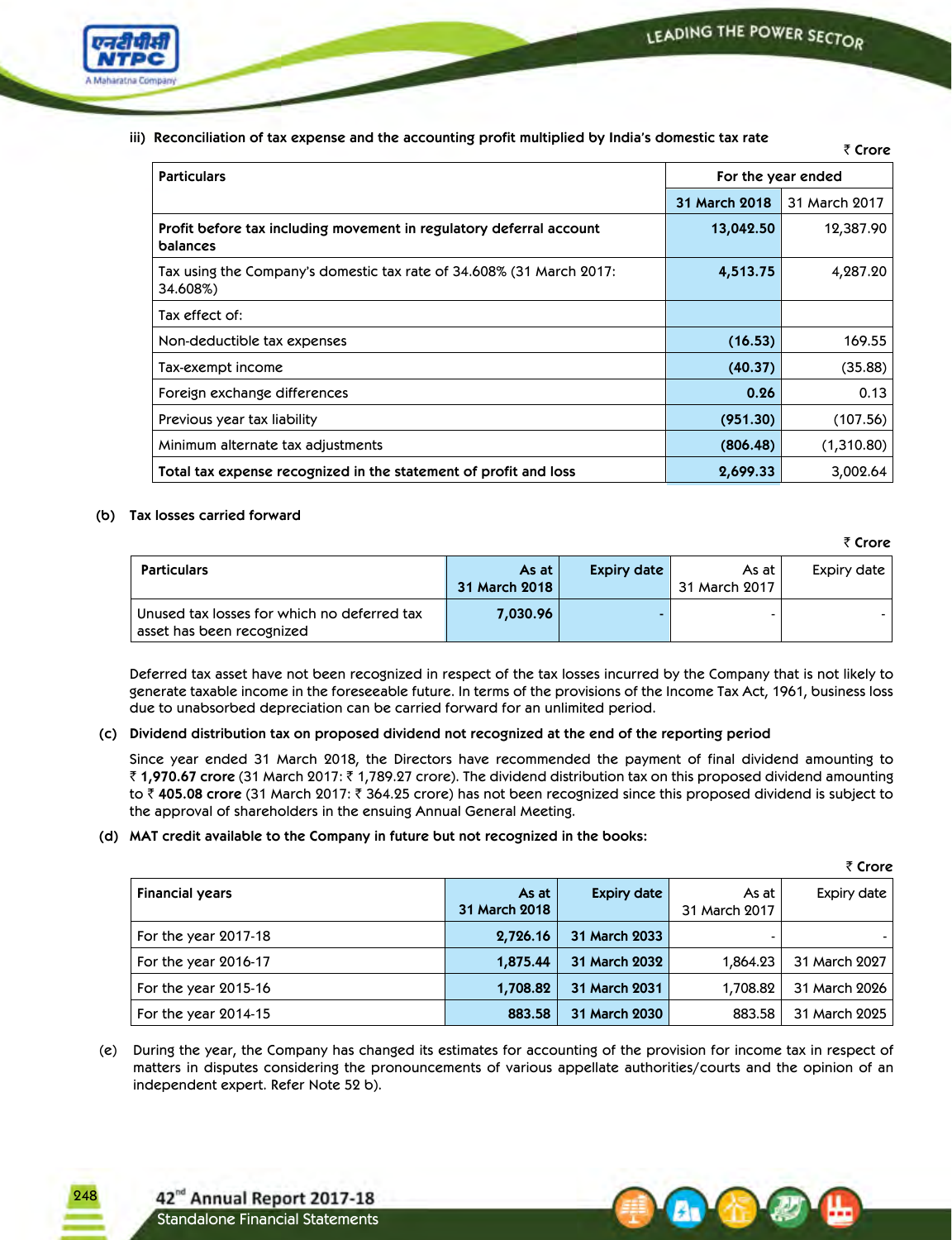

### **56. Disclosure as per Ind AS 17 'Leases'**

- **a) Operating leases**
- **i. Leases as lessee:**
	- a) The Company's significant leasing arrangements are in respect of operating leases of premises for residential use of employees, offices and guest houses/transit camps for a period of one to two years. These leasing arrangements are usually renewable on mutually agreed terms but are not non-cancellable. An amount of ` **20.82 crore** (31 March 2017:  $\bar{\tau}$  29.69 crore) towards lease payments (net of recoveries) in respect of premises for residential use of employees is included under 'Salaries and wages' in Note 38. Lease payments in respect of premises for offices and guest house/transit camps amounting ` **23.52 crore** (net of recoveries) (31 March 2017: ` 24.41 crore) are included under 'Rent' in Note 41.
	- b) The Company has taken a helicopter on wet lease basis for a period of eleven years and the amount of lease charges of ₹15.63 crore (31 March 2017: ₹ 17.02 crore) is included under 'Hire charges of helicopter/aircraft' in Note 41. The lease is renewable on mutually agreed terms but are not non-cancellable.
	- c) Ministry of Power, Government of India vide its notification no. 2/38/99-BTPS (Volume VII) dated 22 September 2006 transferred land of a power station to the Company on operating lease of 50 years. Lease rent for the year amounting to ₹6.29 crore (31 March 2017: ₹6.26 crore) has been charged to the statement of profit and loss and included under 'Rates and taxes' in Note 41.
	- d) During the year, the Company has taken electrical vehicles on operating lease for a period of six years, which can be further extended at mutually agreed terms. Lease rentals are subject to escalation of 10% per annum. The lease rental expense recognized in the statement of profit and loss for the year in respect of leases is ` **0.04 crore** (31 March 2017:  $\bar{\tau}$  Nil). The future minimum lease payments in respect of non-cancellable leases is as follows:

|                            |                        | .                        |
|----------------------------|------------------------|--------------------------|
| <b>Particulars</b>         | As at<br>31 March 2018 | As at<br>31 March 2017   |
| Less than one year         | 0.96                   |                          |
| Between one and five years | 4.92                   | $\overline{\phantom{0}}$ |
| More than five years       | 1.48                   | $\overline{\phantom{a}}$ |
|                            | 7.36                   |                          |

### **ii. Leases as lessor**

- a) The Company has classified the arrangement with its customer for two power stations (one thermal and one gas) as lease based on the principles enunciated in Appendix C of Ind AS 17 and accounted for as operating lease in accordance with those principles. The future minimum lease payments (MLPs) under non-cancellable leases in respect of the same are as follows:
	- (i) Thermal Power Station

 Power Purchase Agreements (PPA) signed with the beneficiary was operative for a period of five years from the date of takeover of the plant and the agreement may be mutually extended, renewed or replaced by another agreement on such terms and conditions for such further period as the parties may mutually agree.

(ii) Gas Power Station

 PPA signed with the beneficiary on 6 January 1995 was operative for five years from the date of commercial operation of last unit of the station and may be mutually extended, renewed or replaced by another agreement on such terms and on such further period of time as the parties may mutually agree. As per the supplementary agreement dated 15 February 2013 the validity period is extended for a further period of 12 years from 1 March 2013.





` **Crore**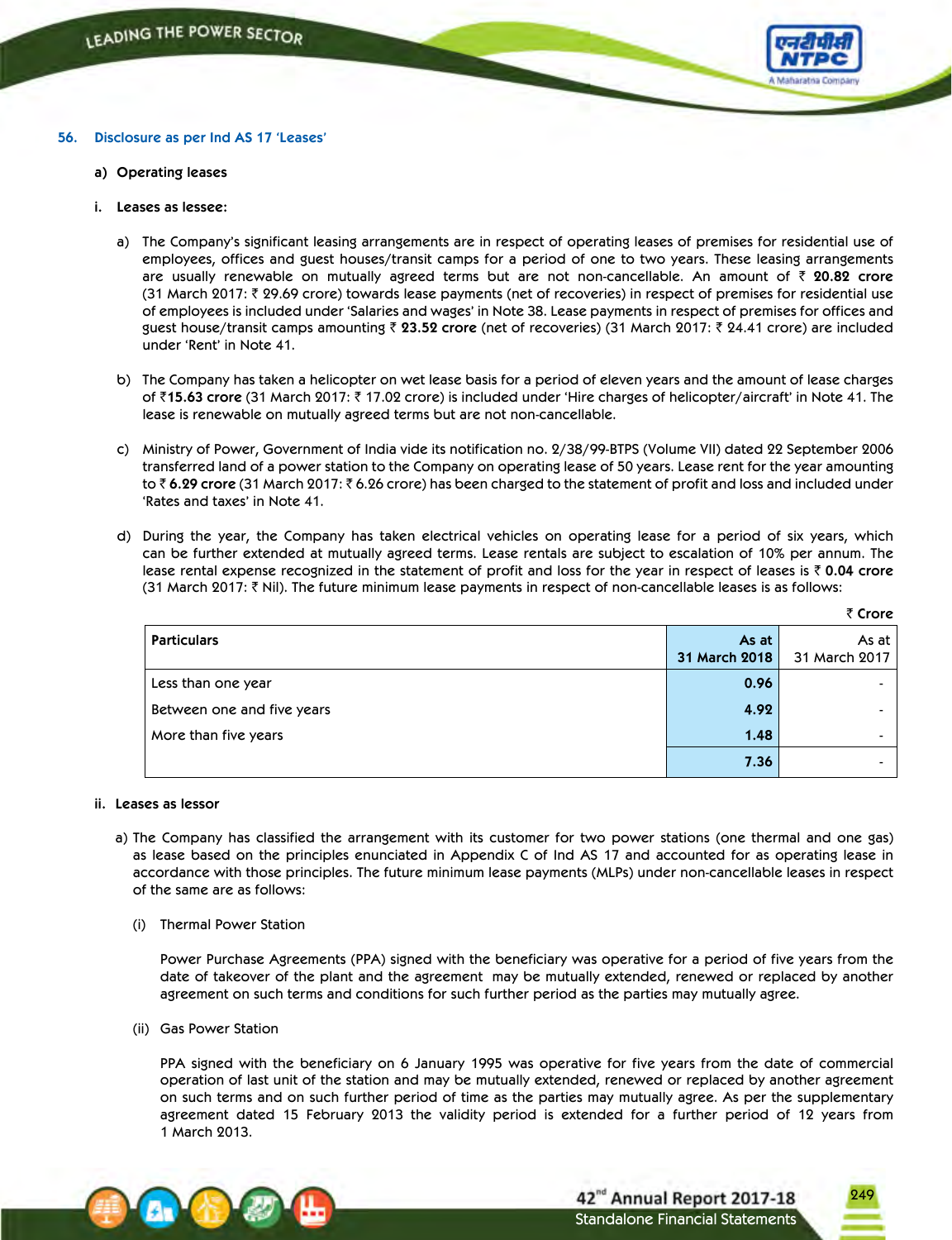

The future minimum lease payments in respect of non-cancellable leases is as follows:

|                            |                        | ₹ Crore                |
|----------------------------|------------------------|------------------------|
| <b>Particulars</b>         | As at<br>31 March 2018 | As at<br>31 March 2017 |
|                            |                        |                        |
| Less than one year         | 214.30                 | 229.91                 |
| Between one and five years | 467.79                 | 667.67                 |
| More than five years       | 139.57                 | 263.27                 |
|                            | 821.66                 | 1,160.85               |

# **b) Finance leases**

# **i) Leases as lessee:**

 a) The Company has taken certain vehicles on lease for a period of four years, which can be further extended at mutually agreed terms. There are no escalations in the lease rentals as per terms of the agreement. However, the Company has purchase option for such vehicles at the end of the lease term.

Reconciliation between the future minimum lease payments (MLPs) and there present value of MLPs is as under:

|                                           |                     |                                    |                     | ₹ Crore                            |  |
|-------------------------------------------|---------------------|------------------------------------|---------------------|------------------------------------|--|
| <b>Particulars</b>                        | As at 31 March 2018 |                                    | As at 31 March 2017 |                                    |  |
|                                           | <b>MLPs</b>         | Present<br>value of<br><b>MLPs</b> | <b>MLPs</b>         | Present<br>value of<br><b>MLPs</b> |  |
| Less than one year                        | 0.86                | 0.72                               | 1.05                | 0.78                               |  |
| Between one and five years                | 0.76                | 0.70                               | 1.83                | 1.62                               |  |
| More than five years                      |                     | $\overline{\phantom{a}}$           |                     |                                    |  |
| Total minimum lease payments              | 1.62                | 1.42                               | 2.88                | 2.40                               |  |
| Less amounts representing finance charges | 0.20                |                                    | 0.48                |                                    |  |
| Present value of minimum lease payments   | 1.42                | 1.42                               | 2.40                | 2.40                               |  |

 b) The Company has entered into a lease agreement for coal movement through inland waterways transport. As per the agreement, the operator shall design, build, operate and maintain the unloading infrastructure and material handling system ("facility"), and transfer the same to the Company after expiry of 7 years at  $\bar{\tau}$  1/-. The facility has been completed and is under operation. The total contingent rents recognized as expense during the year is  $\bar{\tau}$  Nil (31 March 2017: ₹ 0.82 crore). ₹ Crore

| <b>Particulars</b>                        | As at 31 March 2018 |                                    | As at 31 March 2017 |                                    |
|-------------------------------------------|---------------------|------------------------------------|---------------------|------------------------------------|
|                                           | <b>MLPs</b>         | Present<br>value of<br><b>MLPs</b> | <b>MLPs</b>         | Present<br>value of<br><b>MLPs</b> |
| Less than one year                        | 36.06               | 22.79                              | 18.89               | 12.12                              |
| Between one and five years                | 65.24               | 54.61                              | 82.41               | 64.79                              |
| More than five years                      |                     |                                    | 5.15                | 3.39                               |
| Total minimum lease payments              | 101.30              | 77.40                              | 106.45              | 80.30                              |
| Less amounts representing finance charges | 23.90               |                                    | 26.15               |                                    |
| Present value of minimum lease payments   | 77.40               | 77.40                              | 80.30               | 80.30                              |

 During the year, the operator has raised several disputes and invoked arbitration and has put substantial claims on the Company. The issues are before arbitral tribunal headed by a former judge of Hon'ble Supreme Court of India. The claims made by the operator amounting to  $\bar{x}$  2,026.30 crore have not been accepted by the Company and the same has been disclosed under contingent liabilities [Note 74 (A)]. An amount of  $\bar{z}$  158.50 crore has been deposited till 31 March 2018 considering the directions of the Hon'ble Supreme Court of India.

42<sup>nd</sup> Annual Report 2017-18 Standalone Financial Statements

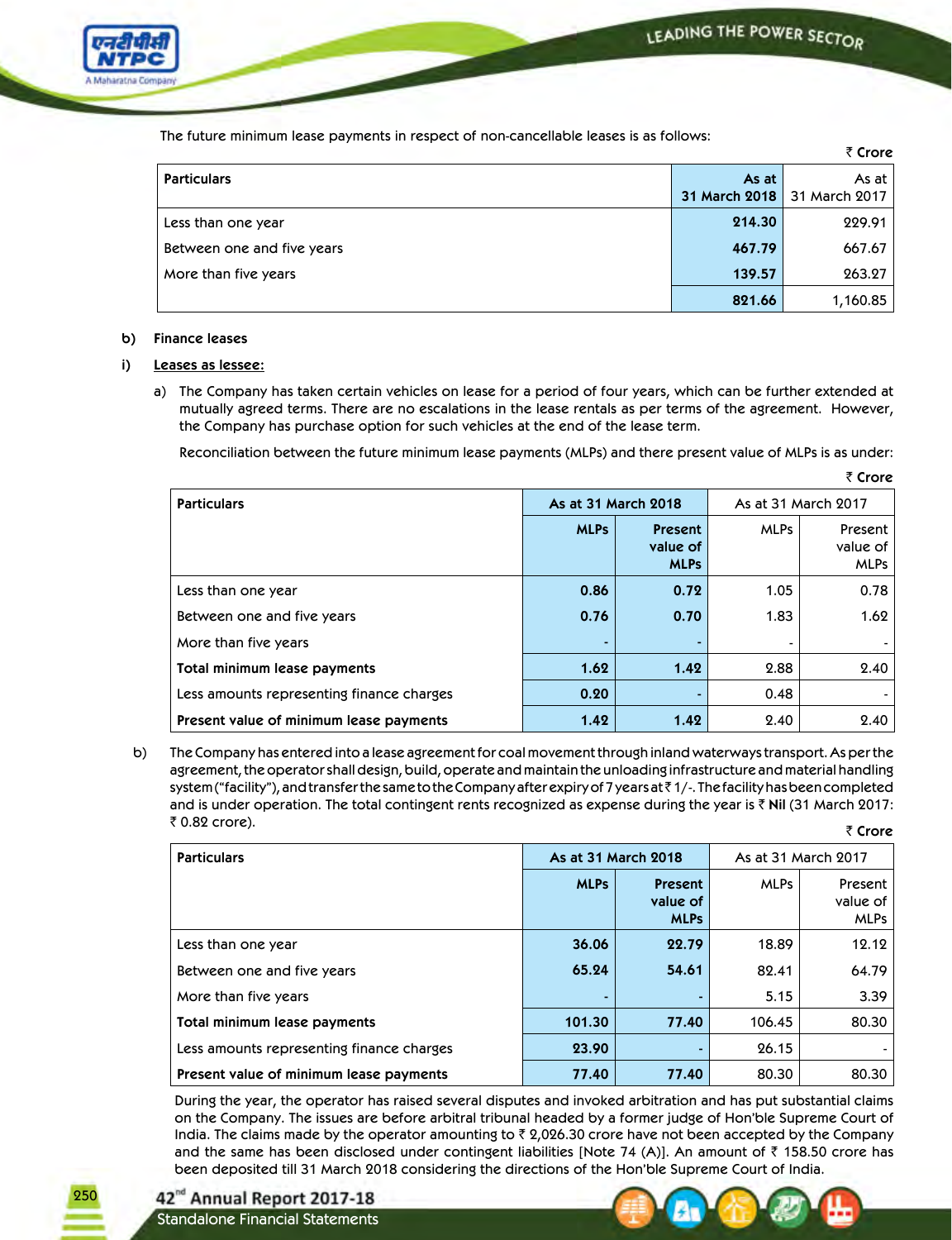

 c) The Company acquires land on leasehold basis for a period generally ranging from 25 years to 99 years from the government authorities which can be renewed further based on mutually agreed terms and conditions. The leases are non cancellable. These leases are capitalized at the present value of the total minimum lease payments to be paid over the lease term. Future lease rentals are recognized as 'Finance lease obligation' at their present values. The leasehold land is amortized considering the signifcant accounting policies of the Company.

|                                           |                     |                                    |                     | ₹ Crore                            |  |
|-------------------------------------------|---------------------|------------------------------------|---------------------|------------------------------------|--|
| <b>Particulars</b>                        | As at 31 March 2018 |                                    | As at 31 March 2017 |                                    |  |
|                                           | <b>MLPs</b>         | Present<br>value of<br><b>MLPs</b> | <b>MLPs</b>         | Present<br>value of<br><b>MLPs</b> |  |
| Less than one year                        | 11.17               | 10.20                              | 5.66                | 5.19                               |  |
| Between one and five years                | 31.58               | 24.09                              | 21.42               | 15.69                              |  |
| More than five years                      | 692.85              | 71.25                              | 425.06              | 40.06                              |  |
| Total minimum lease payments              | 735.60              | 105.54                             | 452.14              | 60.94                              |  |
| Less amounts representing finance charges | 630.06              | ۰                                  | 391.20              |                                    |  |
| Present value of minimum lease payments   | 105.54              | 105.54                             | 60.94               | 60.94                              |  |

### **ii) Leases as lessor:**

 The Company has classified the arrangement with its customer for Stage I of a power station in the nature of lease based on the principles enunciated in Appendix C of Ind AS 17, 'Leases' and accounted for as finance lease in accordance with those principles.

 The power purchase agreement with the beneficiary is for a period of twenty five years from the date of transfer and the agreement may be mutually extended, renewed or replaced by another agreement on such terms and for such further period of time as the parties may mutually agree.

| <b>Particulars</b>                                | As at 31 March 2018 |                                    | As at 31 March 2017 |                                    |
|---------------------------------------------------|---------------------|------------------------------------|---------------------|------------------------------------|
|                                                   | <b>MLPs</b>         | Present<br>value of<br><b>MLPs</b> | <b>MLPs</b>         | Present<br>value of<br><b>MLPs</b> |
| Less than one year                                | 111.59              | 40.00                              | 119.42              | 29.77                              |
| Between one and five years                        | 446.35              | 227.24                             | 477.70              | 182.65                             |
| More than five years                              | 326.78              | 275.08                             | 456.72              | 342.64                             |
| Total minimum lease payments                      | 884.72              | 542.32                             | 1,053.84            | 555.06                             |
| Less amounts representing unearned finance income | 342.40              | -                                  | 498.78              |                                    |
| Present value of minimum lease payments           | 542.32              | 542.32                             | 555.06              | 555.06                             |

### **57. Disclosure as per Ind AS 19 'Employee benefits'**

# **(i) Defined contribution plans:**

### **Pension**

 The defined contribution pension scheme of the Company for its employees which is effective from 1 January 2007, is administered through a separate trust. The obligation of the Company is to contribute to the trust to the extent of amount not exceeding 30% of basic pay and dearness allowance less employer's contribution towards provident fund, gratuity, post retirement medical facility (PRMF) or any other retirement benefits. An amount of ` **153.32 crore** (31 March 2017:  $\sqrt[3]{237.34}$  crore) for the year is recognized as expense on this account and charged to the statement of profit and loss.

251

₹ Crore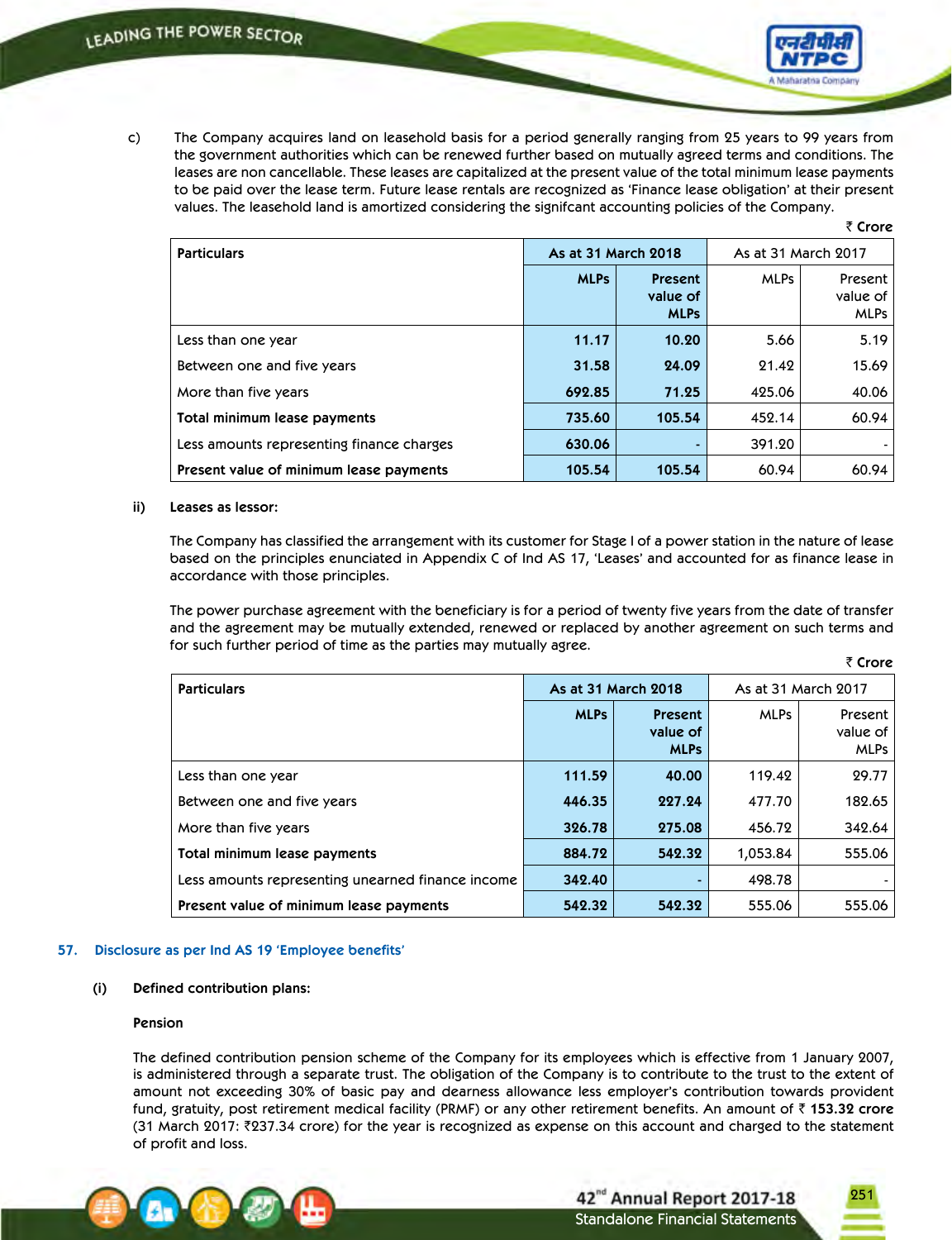

### **(ii) Defined benefit plans:**

### **A. Provident fund**

 The Company pays fixed contribution to provident fund at predetermined rates to a separate trust, which invests the funds in permitted securities. The Company has an obligation to ensure minimum rate of return to the members as specified by GOI. Accordingly, the Company has obtained report of the actuary, based on which overall interest earnings and cumulative surplus is more than the statutory interest payment requirement for all the periods presented. Further, contribution to employees pension scheme is paid to the appropriate authorities.

 Based on the actuarial valuation obtained in this respect, the following table sets out the status of the provident fund plan as at balance sheet date:

|--|--|

| <b>Particulars</b>                              | For the year ended |               |  |
|-------------------------------------------------|--------------------|---------------|--|
|                                                 | 31 March 2018      | 31 March 2017 |  |
| Net defined benefit (asset)/liability - Current | (55.36)            | (53.17)       |  |

# **Movement in net defined benefit (asset)/liability** ` **Crore**

**Particulars Defined benefit obligation Fair value of plan assets Net defined benefit (asset) liability For the year ended For the year ended For the year ended 31 March** 31 March **2018** 2017 **31 March** 31 March **31 March** 31 March **2018** 2017 **2018** 2017 Opening balance **7,535.63** 6,832.89 **7,588.80** 6,892.37 **(53.17)** (59.48) Current service cost recognized in statement of profit and loss **254.28** 252.12 **-** - **254.28** 252.12 Interest cost/(income) **565.18** 546.63 **(565.18)** (551.39) **-** (4.76) **Total 819.46** 798.75 **(565.18)** (551.39) **254.28** 247.36 Remeasurement loss (gain): Actuarial loss (gain) arising from: Financial assumptions **(0.12)** 0.62 **-** - **(0.12)** 0.62 Experience adjustment **113.01** 71.22 **-** - **113.01** 71.22 Return on plan assets excluding interest income **-** - **(115.08)** (60.77) **(115.08)** (60.77) **Total 112.89** 71.84 **(115.08)** (60.77) **(2.19)** 11.07 **Other**  Contribution by participants **584.89** 485.54 **584.89** 485.54 **-** - Contribution by employer **-** - **254.28** 252.12 **(254.28)** (252.12) Benefits paid **827.16** 653.39 **827.16** 653.39 **-** - **Closing balance 8,225.71** 7,535.63 **8,281.07** 7,588.80 **(55.36)** (53.17)

 Pursuant to paragraph 57 of Ind AS 19, accounting by an entity for defined benefit plans, inter-alia, involves determining the amount of the net defined benefit liability (asset) which shall be adjusted for any effect of limiting a net defined benefit asset to the asset ceiling prescribed in paragraph 64. As per Para 64 of Ind AS 19, in case of surplus in a defined benefit plan, an entity shall measure the net defined benefit asset at the lower of actual surplus or the value of the assets ceiling determined using the discount rate. The asset ceiling is the present value of any economic benefits available in the form of refunds from the plan or reductions in future contributions to the plan. Further, paragraph 65 provides that a net defined benefit asset may arise where a defined benefit plan has been overfunded or where actuarial gains have arisen.

 As per the provisions of the Employees' Provident Funds and Miscellaneous Provisions Act,1952, the Company has no right to the benefits either in the form of refund from the plan or lower future contribution to the plan towards the net surplus of ` **55.36 crore** (31 March 2017: ` 53.17 crore) determined through actuarial valuation. Accordingly, Company has not recognized the surplus as an asset, and the actuarial gains in 'Other Comprehensive Income', as these pertain to the Provident Fund Trust and not to the Company.

42<sup>nd</sup> Annual Report 2017-18 Standalone Financial Statements

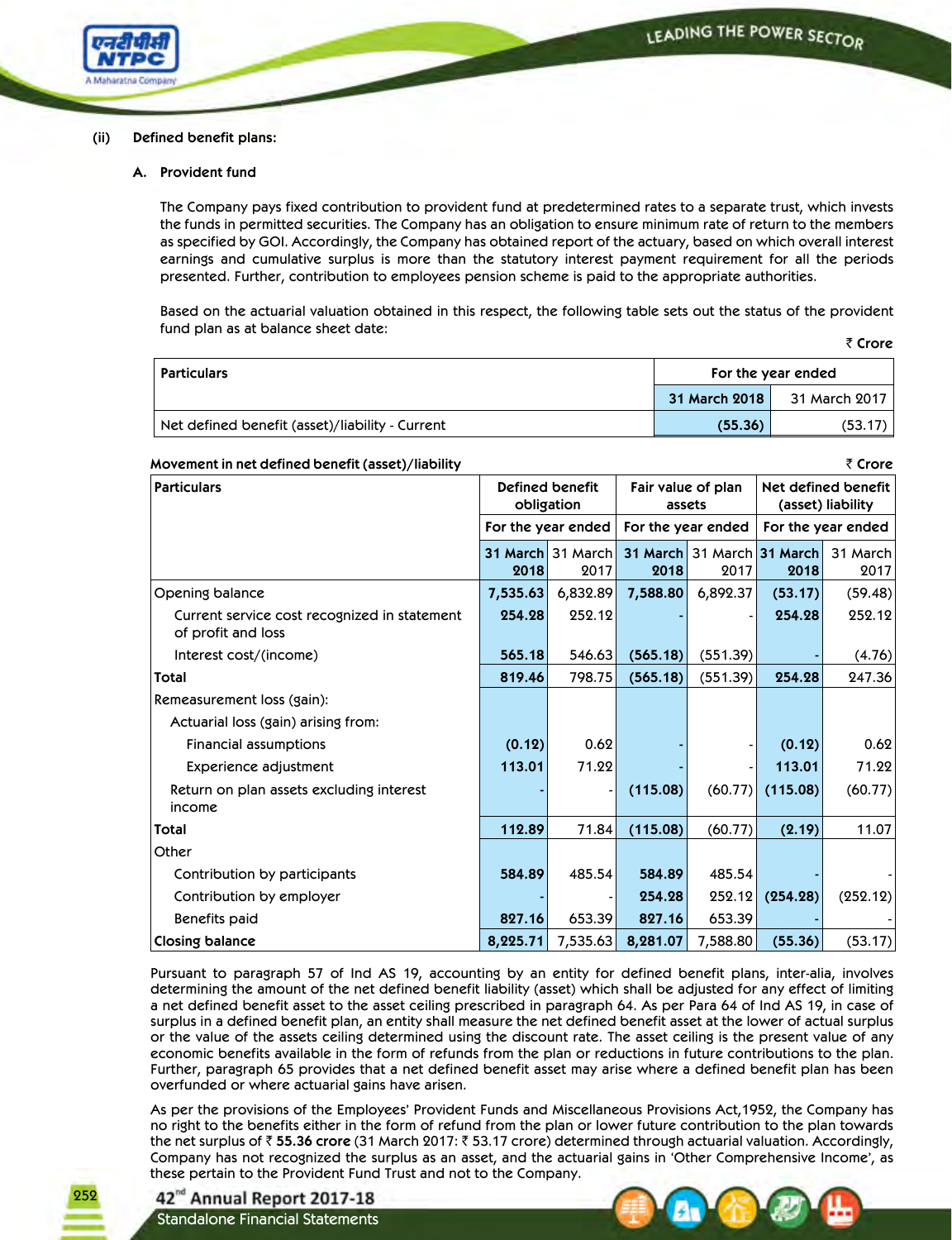

#### **B. Gratuity and pension**

- a) The Company has a defined benefit gratuity plan. Every employee who has rendered continuous service of five years or more is entitled to gratuity at 15 days salary (15/ 26 X last drawn basic salary plus dearness allowance) for each completed year of service subject to a maximum of  $\bar{\tau}$  0.20 crore on superannuation, resignation, termination, disablement or on death, considering the provisions of the Payment of Gratuity Act,1972, as amended.
- b) The Company has pension schemes at two of its stations in respect of employees taken over from erstwhile state government power utilities.

 The existing schemes stated at (a) and at one of the power stations at (b) above are funded by the Company and are managed by separate trusts. Pension scheme of another power station in respect of employees taken from erstwhile State Government Power Utility is unfunded. The liability for gratuity and the pension schemes as above is recognized on the basis of actuarial valuation.

 Based on the actuarial valuation obtained in this respect, the following table sets out the status of the gratuity and pension plan and the amounts recognized in the Company's financial statements as at balance sheet date:

|                                         |               | $\sim$ Crois  |
|-----------------------------------------|---------------|---------------|
| <b>Particulars</b>                      | As at         | As at         |
|                                         | 31 March 2018 | 31 March 2017 |
| Net defined benefit (asset)/liability : |               |               |
| Gratuity (funded)                       | 659.73        | 627.71        |
| Pension (funded)                        | 140.67        | 125.13        |
| Pension (non-funded)                    | 278.11        | 271.71        |
|                                         | 1,078.51      | 1,024.55      |
| Non-current                             | 21.25         | 19.83         |
| Current                                 | 1,057.26      | 1,004.72      |

#### **Movement in net defined benefit (asset)/liability**

**Particulars Defined** benefit **obligation Fair value of plan assets Net defined benefit (asset) liability For the year ended For the year ended For the year ended 31 March 2018** 31 March 2017 **31 March 2018** 31 March 2017 **31 March 2018** 31 March 2017 Opening balance **2,505.90** 1,823.53 **1,481.35** 1,465.69 **1,024.55** 357.84 Included in profit or loss: Current service cost **97.60** 96.29 **-** - **97.60** 96.29 Past service cost 433.24 **-** - **-** 433.24 Interest cost (income) **187.94** 145.88 **(111.11)** (117.26) **76.83** 28.62 **Total amount recognized in profit or loss 285.54** 675.41 **(111.11)** (117.26) **174.43** 558.15 **Included in other comprehensive income:** Remeasurement loss (gain): Actuarial loss (gain) arising from: Financial assumptions **38.70** 85.23 **-** - **38.70** 85.23 Experience adjustment **(102.69)** 57.14 **-** - **(102.69)** 57.14 Return on plan assets excluding interest income **-** - **(30.73)** (10.10) **(30.73)** (10.10) **Total amount recognized in other comprehensive income (63.99)** 142.37 **(30.73)** (10.10) **(94.72)** 132.27 Other Benefits paid **141.03** 135.41 **115.28** 111.70 **25.75** 23.71 **Closing balance 2,586.42** 2,505.90 **1,507.91** 1,481.35 **1,078.51** 1,024.55



253

₹ Crore

` **Crore**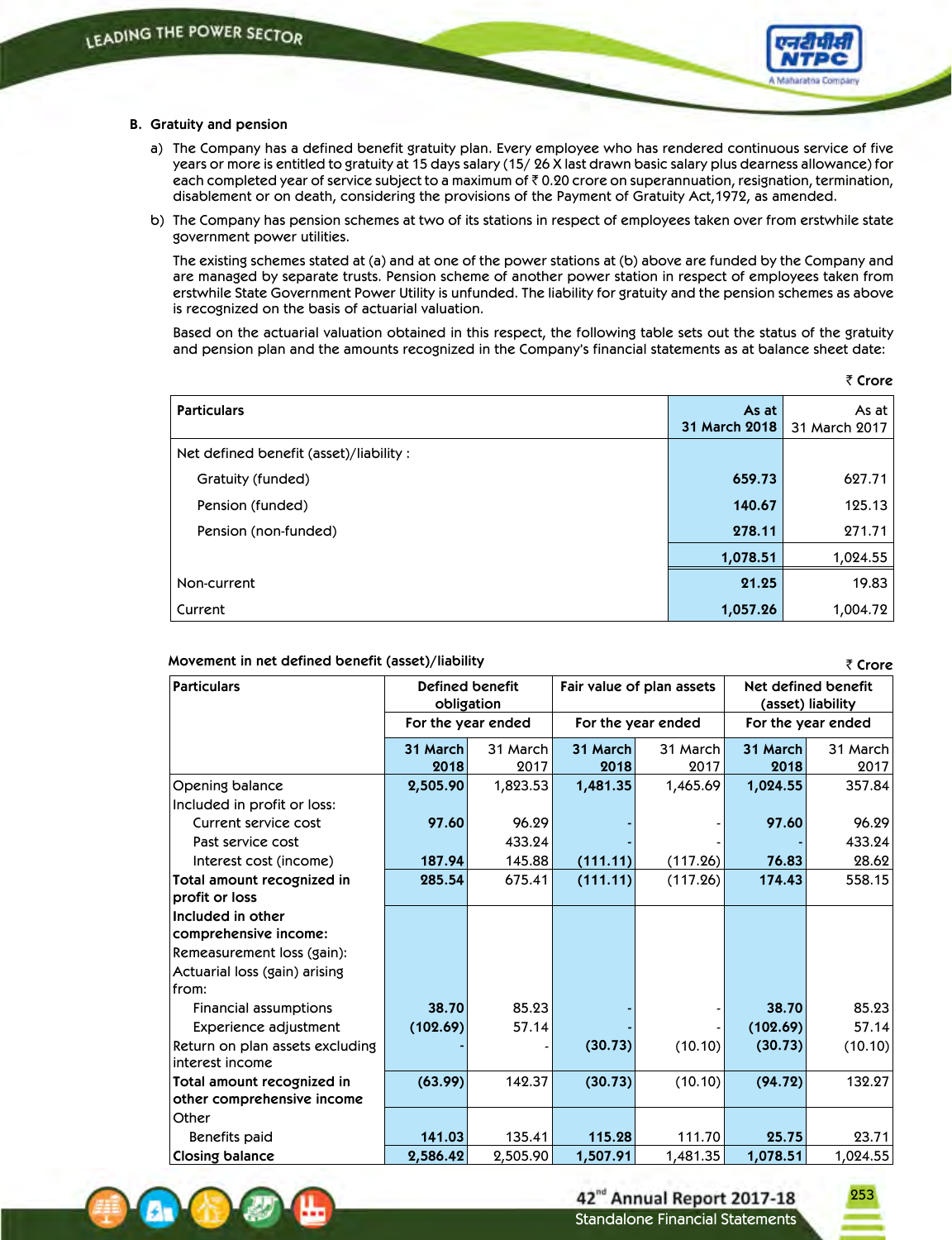

## **C. Post-Retirement Medical Facility (PRMF)**

 The Company has Post-Retirement Medical Facility (PRMF), under which the retired employees and their spouses are provided medical facilities in the Company hospitals/empanelled hospitals. They can also avail treatment as out-patient subject to a ceiling fixed by the Company. The liability for the same is recognized annually on the basis of actuarial valuation. A trust has been constituted for its employees superannuated on or after 1 January 2007, for the sole purpose of providing post retirement medical facility to them.

 Based on the actuarial valuation obtained in this respect, the following table sets out the status of the PRMF and the amounts recognized in the Company's financial statements as at balance sheet date: ₹ Crore

|                                                 |                             | .       |
|-------------------------------------------------|-----------------------------|---------|
| Particulars                                     | As at                       | As at I |
|                                                 | 31 March 2018 31 March 2017 |         |
| Net defined benefit (asset)/liability - Current | 149.88                      | 97.44   |

| Movement in net defined benefit (asset)/liability |                    |                                                                                                        |          |                    |                    | ₹ Crore  |  |
|---------------------------------------------------|--------------------|--------------------------------------------------------------------------------------------------------|----------|--------------------|--------------------|----------|--|
| <b>Particulars</b>                                |                    | Defined benefit<br>Net defined benefit<br>Fair value of plan assets<br>obligation<br>(asset) liability |          |                    |                    |          |  |
|                                                   | For the year ended |                                                                                                        |          | For the year ended | For the year ended |          |  |
|                                                   | 31 March           | 31 March                                                                                               | 31 March | 31 March           | 31 March           | 31 March |  |
|                                                   | 2018               | 2017                                                                                                   | 2018     | 2017               | 2018               | 2017     |  |
| Opening balance                                   | 1,159.40           | 889.78                                                                                                 | 1,061.96 | 890.00             | 97.44              | (0.22)   |  |
| Included in profit or loss:                       |                    |                                                                                                        |          |                    |                    |          |  |
| Current service cost                              | 32.19              | 29.41                                                                                                  |          |                    | 32.19              | 29.41    |  |
| Past service cost                                 |                    |                                                                                                        |          |                    |                    |          |  |
| Interest cost (income)                            | 86.95              | 71.18                                                                                                  | (79.64)  | (71.20)            | 7.31               | (0.02)   |  |
| Total amount recognized in                        | 119.14             | 100.59                                                                                                 | (79.64)  | (71.20)            | 39.50              | 29.39    |  |
| profit or loss                                    |                    |                                                                                                        |          |                    |                    |          |  |
| Included in other                                 |                    |                                                                                                        |          |                    |                    |          |  |
| comprehensive income:                             |                    |                                                                                                        |          |                    |                    |          |  |
| Remeasurement loss (gain):                        |                    |                                                                                                        |          |                    |                    |          |  |
| Actuarial loss (gain) arising                     |                    |                                                                                                        |          |                    |                    |          |  |
| from:                                             |                    |                                                                                                        |          |                    |                    |          |  |
| Demographic assumptions                           |                    |                                                                                                        |          |                    |                    |          |  |
| <b>Financial assumptions</b>                      | 62.69              | 86.06                                                                                                  |          |                    | 62.69              | 86.06    |  |
| Experience adjustment                             | 62.48              | 119.03                                                                                                 |          |                    | 62.48              | 119.03   |  |
| Return on plan assets excluding                   |                    |                                                                                                        | (11.51)  | (9.18)             | (11.51)            | (9.18)   |  |
| interest income                                   |                    |                                                                                                        |          |                    |                    |          |  |
| Total amount recognized in                        | 125.17             | 205.09                                                                                                 | (11.51)  | (9.18)             | 113.66             | 195.91   |  |
| other comprehensive income                        |                    |                                                                                                        |          |                    |                    |          |  |
| Other                                             |                    |                                                                                                        |          |                    |                    |          |  |
| Contribution by participants                      |                    |                                                                                                        | 3.98     | 5.81               | (3.98)             | (5.81)   |  |
| Contribution by employer                          |                    |                                                                                                        | 43.64    | 85.77              | (43.64)            | (85.77)  |  |
| <b>Benefits paid</b>                              | 53.10              | 36.06                                                                                                  |          |                    | 53.10              | 36.06    |  |
| <b>Closing balance</b>                            | 1,350.61           | 1,159.40                                                                                               | 1,200.73 | 1,061.96           | 149.88             | 97.44    |  |

## **Movement in net defined benefit (asset)/liability**

 **D. Other retirement benefit plans**

 Other retirement benefit plans include baggage allowance for settlement at home town for employees and dependents and farewell gift to the superannuating employees. The scheme above is unfunded and liability for the same is recognized on the basis of actuarial valuation. ` **Crore**

|                                         |                        | 1                      |
|-----------------------------------------|------------------------|------------------------|
| <b>Particulars</b>                      | As at<br>31 March 2018 | As at<br>31 March 2017 |
| Net defined benefit (asset)/liability : | 148.93                 | 138.18                 |
| Non-current                             | 132.20                 | 125.11                 |
| Current                                 | 16.73                  | 13.07                  |
| 42 <sup>nd</sup> Annual Report 2017-18  |                        |                        |

Standalone Financial Statements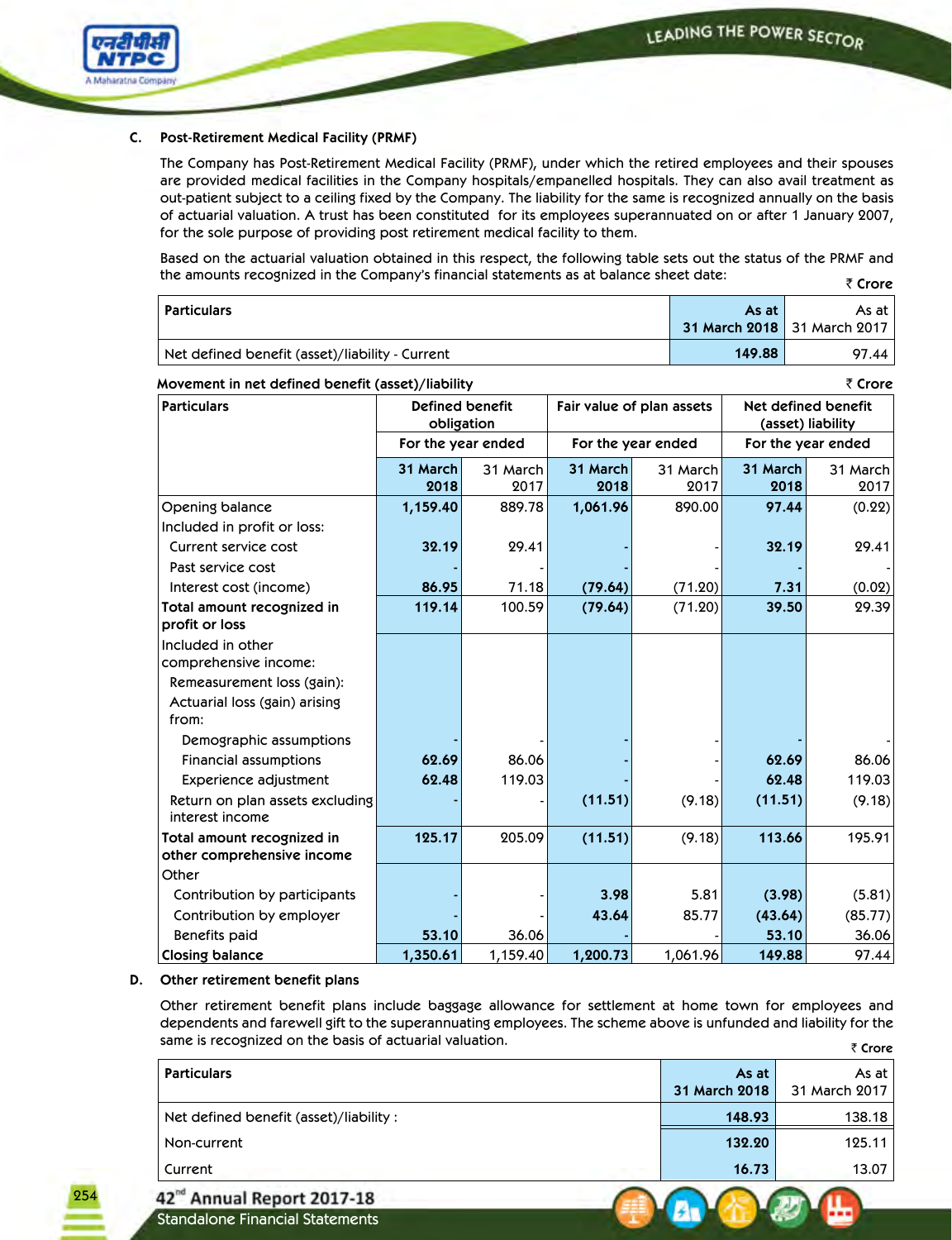

| Defined benefit obligation<br><b>Particulars</b>      |        |                             |
|-------------------------------------------------------|--------|-----------------------------|
|                                                       |        |                             |
|                                                       | As at  | As at l                     |
|                                                       |        | 31 March 2018 31 March 2017 |
| Opening balance                                       | 138.18 | 126.49                      |
| Included in profit or loss:                           |        |                             |
| Current service cost                                  | 7.02   | 6.36                        |
| Past service cost                                     |        |                             |
| Interest cost (income)                                | 10.37  | 10.11                       |
| Total amount recognized in profit or loss             | 17.39  | 16.47                       |
| Included in other comprehensive income:               |        |                             |
| Remeasurement loss (gain):                            |        |                             |
| Actuarial loss (gain) arising from:                   |        |                             |
| <b>Financial assumptions</b>                          | 0.93   | 4.25                        |
| Experience adjustment                                 | (4.19) | (6.59)                      |
| Return on plan assets excluding interest income       |        |                             |
| Total amount recognized in other comprehensive income | (3.26) | (2.34)                      |
| Other                                                 |        |                             |
| Contributions paid by the employer                    |        |                             |
| Benefits paid                                         | 3.38   | 2.44                        |
| Closing balance                                       | 148.93 | 138.18                      |

## **E. Plan assets**

Plan assets comprise the following

` **Crore**

255

| <b>Particulars</b>                             | As at 31 March 2018 |                 |              | As at 31 March 2017 |                 |          |
|------------------------------------------------|---------------------|-----------------|--------------|---------------------|-----------------|----------|
|                                                | Quoted              | <b>Unquoted</b> | <b>Total</b> | Quoted              | <b>Unquoted</b> | Total    |
| State government securities                    | 2,695.33            | $\blacksquare$  | 2,695.33     | 2,144.63            | $\blacksquare$  | 2,144.63 |
| Central government securities                  | 1,885.84            | $\blacksquare$  | 1,885.84     | 1,884.84            |                 | 1,884.84 |
| Corporate bonds and term deposits              | 3,458.49            | 94.67           | 3,553.16     | 3,281.34            | 94.95           | 3,376.29 |
| Money market instruments/liquid<br>mutual fund |                     | 14.20           | 14.20        |                     | 39.33           | 39.33    |
| Equity and equity linked investments           | 82.26               | 27.62           | 109.88       | 115.32              |                 | 115.32   |
| Investments with insurance companies           |                     | 2,564.67        | 2,564.67     |                     | 2,382.65        | 2,382.65 |
| Total (excluding accrued interest)             | 8,121.92            | 2,701.16        | 10,823.08    | 7,426.13            | 2,516.93        | 9,943.06 |

As at 31 March 2018, an amount of ₹500.00 crore (31 March 2017: ₹500.00 crore) is included in the value of plan assets (in respect of the reporting enterprise's own financial instruments (Corporate bonds).

Actual return on plan assets is ₹ 913.25 crore (31 March 2017: ₹ 819.90 crore).

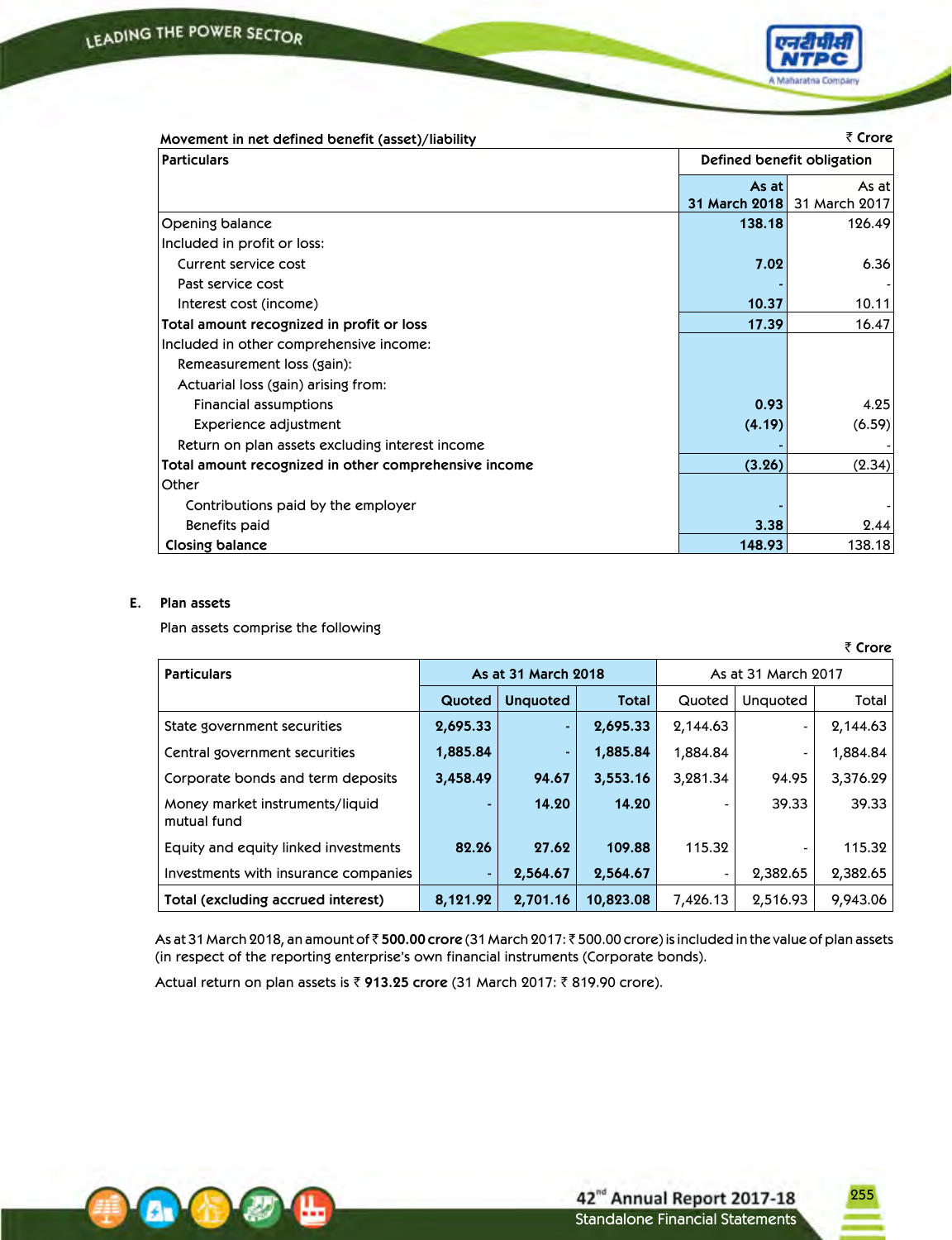

## **F. Defined benefit obligations**

## **i. Actuarial assumptions**

The following were the principal actuarial assumptions at the reporting date:

| <b>Particulars</b>             | As at I | As at l                     |
|--------------------------------|---------|-----------------------------|
|                                |         | 31 March 2018 31 March 2017 |
| Discount rate                  | 7.60%   | 7.50%                       |
| Expected return on plan assets |         |                             |
| Gratuity                       | 7.60%   | 7.50%                       |
| Pension                        | 7.60%   | 7.50%                       |
| <b>PRMF</b>                    | 7.60%   | 7.50%                       |
| Annual increase in costs       | 6.50%   | 6.00%                       |
| Salary escalation rate         | 6.50%   | 6.00%                       |

 The estimates of future salary increases considered in actuarial valuation, take account of inflation, seniority, promotion and other relevant factors, such as supply and demand in the employment market. Further, the expected return on plan assets is determined considering several applicable factors mainly the composition of plan assets held, assessed risk of asset management and historical returns from plan assets.

## **ii. Sensitivity analysis**

 Reasonably possible changes at the reporting date to one of the relevant actuarial assumptions, holding other assumptions constant, would have affected the defined benefit obligation by the amounts shown below.

| <b>Particulars</b>                       | As at 31 March 2018 |          |          |          | As at 31 March 2017 |  |
|------------------------------------------|---------------------|----------|----------|----------|---------------------|--|
|                                          | Increase            | Decrease | Increase | Decrease |                     |  |
| Discount rate (0.5% movement)            | (171.13)            | 179.88   | (167.12) | 176.25   |                     |  |
| Annual increase in costs (0.5% movement) | 92.17               | (90.32)  | 86.49    | (84.46)  |                     |  |
| Salary escalation rate (0.5% movement)   | 89.54               | (83.10)  | 90.96    | (84.38)  |                     |  |

 Although the analysis does not take account of the full distribution of cash flows expected under the plan, it does provide an approximation of the sensitivity of the assumptions shown.

 The sensitivity analysis above have been determined based on a method that extrapolates the impact on defined benefit obligation as a result of reasonable changes in key assumptions occurring at the end of the reporting period. This analysis may not be representative of the actual change in the defined benefit obligations as it is unlikely that the change in assumptions would occur in isolation of one another as some of the assumptions may be correlated.

## **G.** Risk exposure

 Through its defined benefit plans, the Company is exposed to a number of risks, the most significant of which are detailed below:

## **a) Asset volatility**

 The plan liabilities are calculated using a discount rate set with reference to bond yields; if plan assets underperform this yield, this will create a deficit. Most of the plan asset investments are in fixed income securities with high grades and in government securities. These are subject to interest rate risk and the fund manages interest rate risk with derivatives to minimize risk to an acceptable level. A portion of the funds are invested in equity securities and in alternative investments which have low correlation with equity securities. The equity securities are expected to earn a return in excess of the discount rate and contribute to the plan deficit. The Company has a risk management strategy where the aggregate amount of risk exposure on a portfolio level is maintained at a fixed range. Any deviations from the range are corrected by rebalancing the portfolio. The Company intends to maintain the above investment mix in the continuing years.

## **b) Changes in discount rate**

A decrease in discount rate will increase plan liabilities, although this will be partially offset by an increase in the value of the plans' bond holdings.

## **c) Inflation risks**

In the pension plans, the pensions in payment are not linked to inflation, so this is a less material risk.



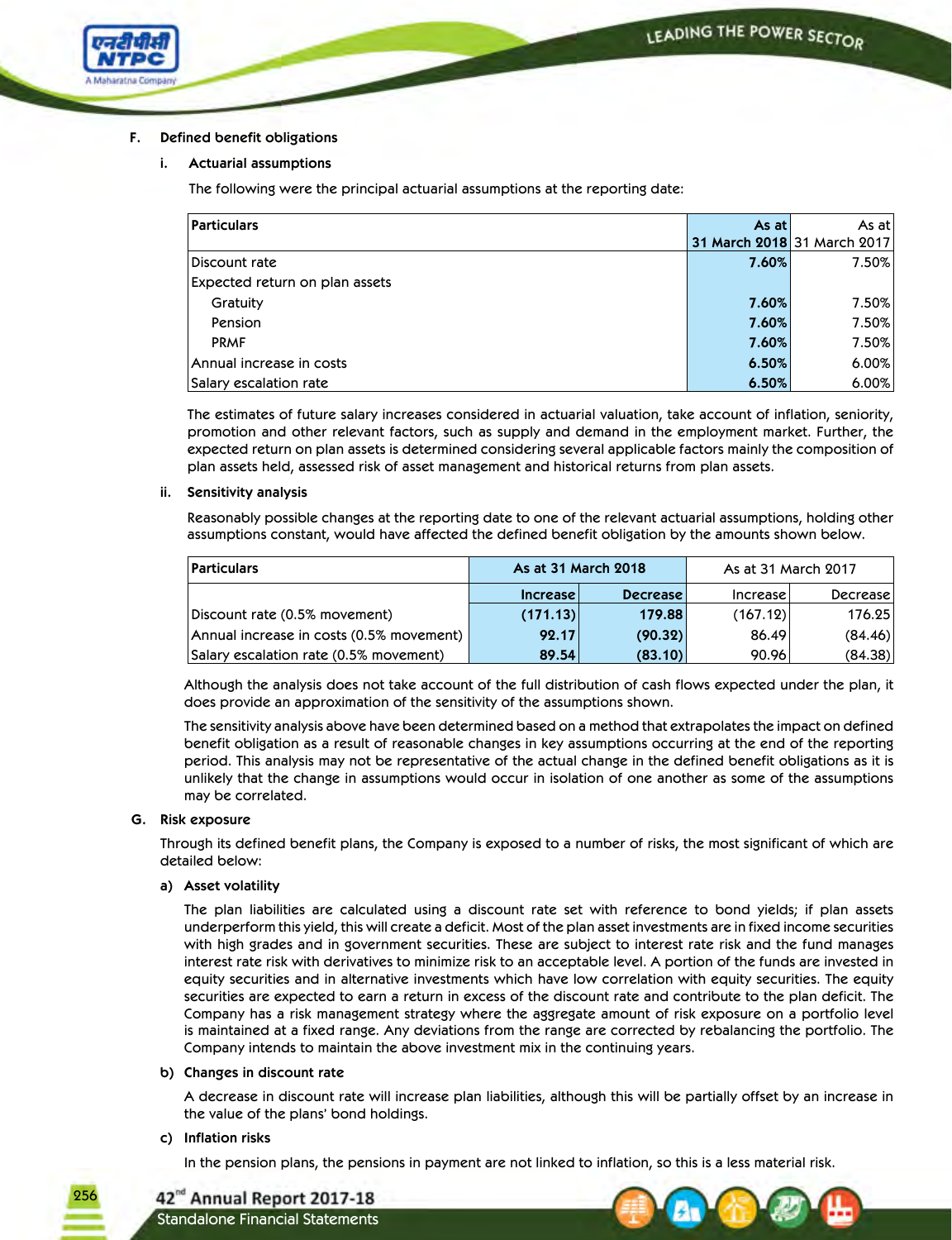

` **Crore**

#### **d) Life expectancy**

 The pension plan obligations are to provide benefits for the life of the member, so increases in life expectancy will result in an increase in the plans' liabilities. This is particularly significant where inflationary increases result in higher sensitivity to changes in life expectancy.

 The Company ensures that the investment positions are managed within an asset-liability matching (ALM) framework that has been developed to achieve long-term investments that are in line with the obligations under the employee benefit plans. Within this framework, the Company's ALM objective is to match assets to the pension obligations by investing in long-term fixed interest securities with maturities that match the benefit payments as they fall due and in the appropriate currency.

 The Company actively monitors how the duration and the expected yield of the investments are matching the expected cash outflows arising from the employee benefit obligations. The Company has not changed the processes used to manage its risks from previous periods. The Company uses derivatives to manage some of its risk. Investments are well diversified, such that the failure of any single investment would not have a material impact on the overall level of assets.

 A large portion of assets in 2018 consists of government and corporate bonds. The plan asset mix is in compliance with the requirements of the respective local regulations.

|                                            |                     |                             |                             |                 | שוטופ     |
|--------------------------------------------|---------------------|-----------------------------|-----------------------------|-----------------|-----------|
| <b>Particulars</b>                         | Less than<br>1 year | <b>Between</b><br>1-2 years | <b>Between</b><br>2-5 years | Over<br>5 years | Total     |
| 31 March 2018                              |                     |                             |                             |                 |           |
| Gratuity and pension                       | 406.54              | 529.07                      | 613.69                      | 1,037.12        | 2,586.42  |
| Post-retirement medical facility<br>(PRMF) | 42.03               | 84.23                       | 174.75                      | 1,049.60        | 1,350.61  |
| Provident fund                             | 817.34              | 762.53                      | 2,153.57                    | 4,492.27        | 8,225.71  |
| Other post-employment benefit plans        | 16.73               | 15.58                       | 41.87                       | 74.75           | 148.93    |
| <b>Total</b>                               | 1,282.64            | 1,391.41                    | 2,983.88                    | 6,653.74        | 12,311.67 |
| 31 March 2017                              |                     |                             |                             |                 |           |
| Gratuity and pension                       | 248.81              | 304.77                      | 713.17                      | 1,239.15        | 2,505.90  |
| Post-retirement medical facility<br>(PRMF) | 36.23               | 40.89                       | 151.37                      | 930.91          | 1,159.40  |
| Provident fund                             | 683.19              | 2,516.99                    | 2,299.17                    | 2,036.28        | 7,535.63  |
| Other post-employment benefit plans        | 13.07               | 10.48                       | 38.64                       | 75.99           | 138.18    |
| <b>Total</b>                               | 981.30              | 2,873.13                    | 3,202.35                    | 4,282.33        | 11,339.11 |

## **H. Expected maturity analysis of the defined benefit plans in future years**

Expected contributions to post-employment benefit plans for the year ending 31 March 2019 are  $\bar{\tau}$  520.48 crore.

 The weighted average duration of the defined benefit plan obligation at the end of the reporting period is **15.21 years** (31 March 2017: 15.08 years).

#### **(iii) Other long term employee benefit plans**

#### **A. Leave**

 The Company provides for earned leave benefit (including compensated absences) and half-pay leave to the employees of the Company which accrue annually at 30 days and 20 days respectively. Earned leave (EL) is en-cashable while in service. Half-pay leaves (HPL) are en-cashable only on separation beyond the age of 50 years up to the maximum of 300 days. However, total number of leave (i.e. EL & HPL combined) that can be encashed on superannuation shall be restricted to 300 days and no commutation of half-pay leave shall be permissible. The scheme is unfunded and liability for the same is recognized on the basis of actuarial valuation. During the year, provision amounting to  $\bar{\zeta}$  462.23 **crore** was reversed on the basis of actuarial valuation at the year end and credited to statement of profit and loss (31 March 2017: debit of  $\bar{\tau}$  260.32 crore). The reversal was on account of surge in the encashment of earned leaves by the employees during the year.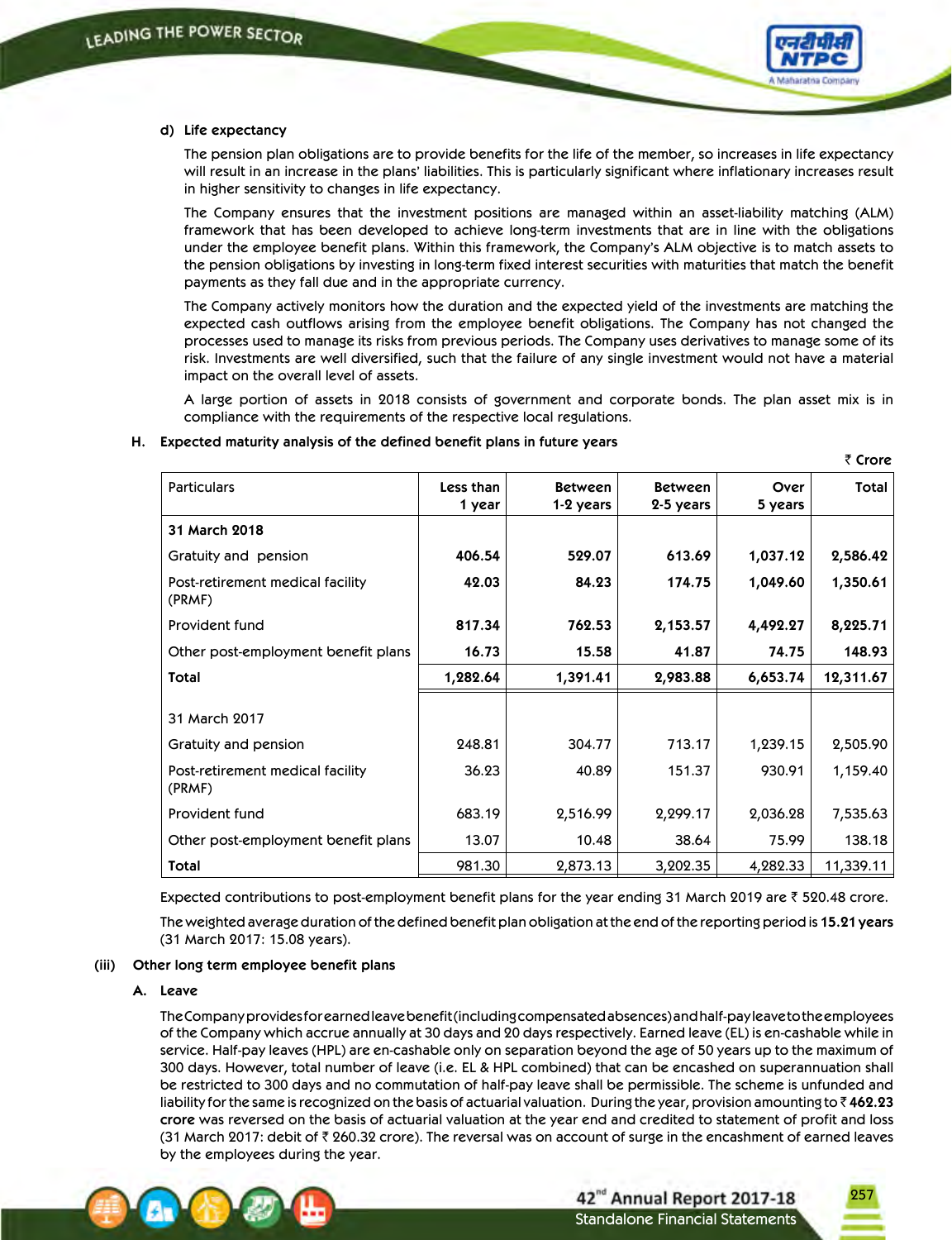

## **B. Other employee benefits**

Provision for long service award and family economic rehabilitation scheme amounting to ` **7.36 crore** (31 March 2017:  $\bar{\tau}$  7.73 crore) for the year have been made on the basis of actuarial valuation at the year end and debited to the statement of profit and loss.

## **58. Disclosure as per Ind AS 21 'The Effects of Changes in Foreign Exchange Rates'**

 The amount of exchange differences (net) debited to the statement of profit and loss is ` **145.03 crore** (31 March 2017: credit of  $\bar{z}$  5.66 crore).

## **59. Disclosure as per Ind AS 23 'Borrowing Costs'**

Borrowing costs capitalized during the year is ₹ 4,155.89 crore (31 March 2017: ₹ 4,125.08 crore).

## **60. Disclosure as per Ind AS 24 'Related Party Disclosures'**

## **a) List of related parties:**

- **i) Subsidiary companies:**
	- 1. Bhartiya Rail Bijlee Company Ltd.
	- 2. Kanti Bijlee Utpadan Nigam Ltd.
	- 3. NTPC Vidyut Vyapar Nigam Ltd.
	- 4. NTPC Electric Supply Company Ltd.
	- 5. Patratu Vidyut Utpadan Nigam Ltd.
- **ii) Joint ventures companies:** 
	- 1. Utility Powertech Ltd.
	- 2. NTPC-GE Power Services Private Ltd.
	- 3. NTPC-SAIL Power Company Ltd.
	- 4. NTPC Tamil Nadu Energy Company Ltd.
	- 5. Ratnagiri Gas & Power Private Ltd.
	- 6. Aravali Power Company Private Ltd.
	- 7. NTPC BHEL Power Projects Private Ltd.
	- 8. Meja Urja Nigam Private Ltd.
	- 9. BF-NTPC Energy Systems Ltd.
	- 10. Nabinagar Power Generating Company Private Ltd.
	- 11. Transformers and Electricals Kerala Ltd.
	- 12. National High Power Test Laboratory Private Ltd.
	- 13. Energy Efficiency Services Ltd.
	- 14. CIL NTPC Urja Private Ltd.
	- 15. Anushakti Vidhyut Nigam Ltd.
	- 16. Hindustan Urvarak & Rasayan Ltd.
	- 17. Konkan LNG Private Ltd.
	- 18. Trincomalee Power Company Ltd.
	- 19. Bangladesh-India Friendship Power Company Private Ltd.

## **iii) Key Management Personnel (KMP):**

## **Whole Time Directors**

258

| Shri Gurdeep Singh  | Chairman & Managing Director |                        |
|---------------------|------------------------------|------------------------|
| Shri Saptarshi Roy  | Director (Human Resources)   | W.e.f. 1 November 2016 |
| Shri A.K.Gupta      | Director (Commercial)        | W.e.f. 3 February 2017 |
| Shri S.K.Roy        | Director (Projects)          | W.e.f. 19 January 2018 |
| Shri P.K.Mohapatra  | Director (Technical)         | W.e.f. 31 January 2018 |
| Shri Prakash Tiwari | Director (Operations)        | W.e.f. 31 January 2018 |

42<sup>nd</sup> Annual Report 2017-18 Standalone Financial Statements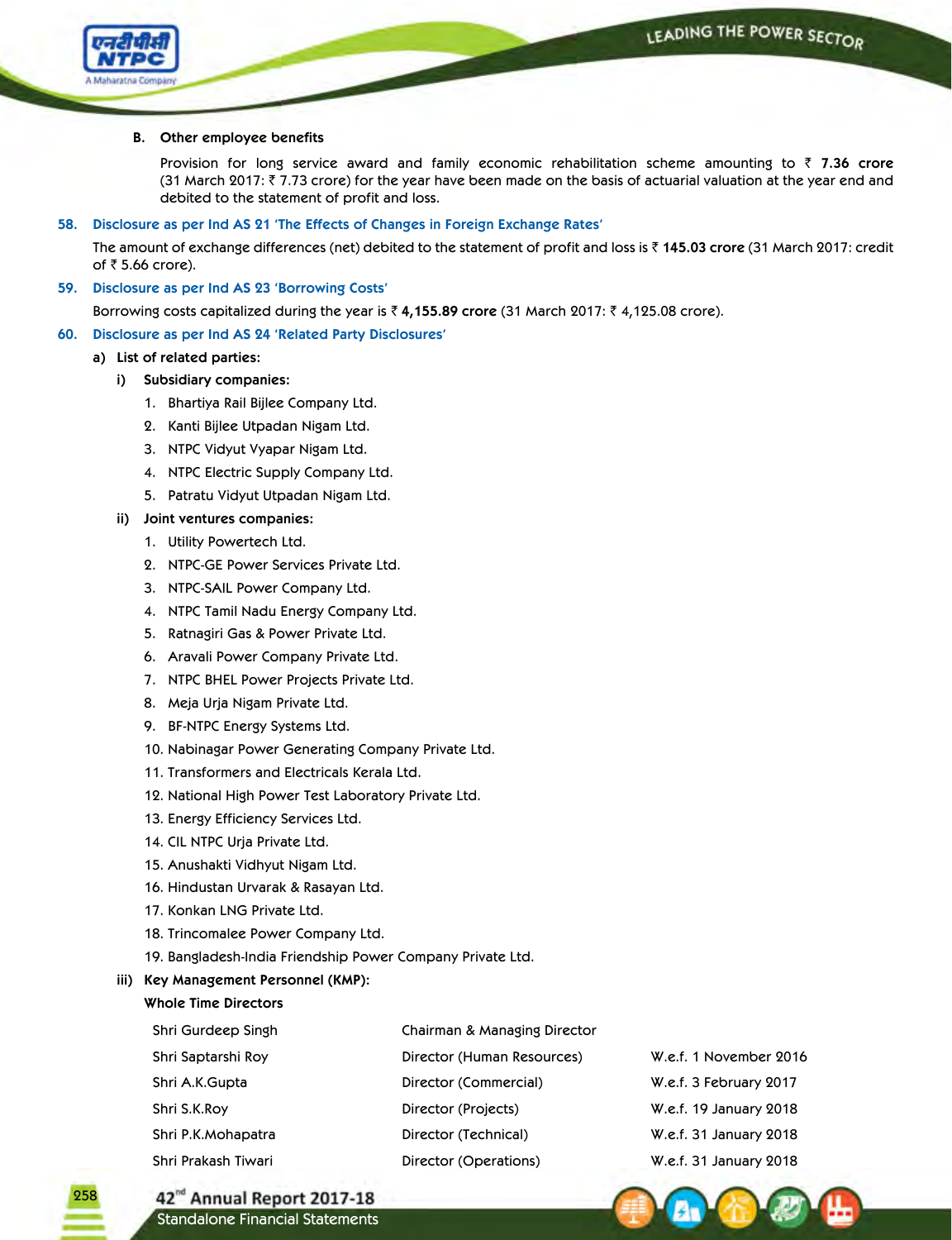

| Shri K.Sreekant <sup>1</sup>                         | Director (Finance)             | W.e.f. 29 March 2018    |
|------------------------------------------------------|--------------------------------|-------------------------|
| Shri A.K.Jha                                         | Director (Technical)           | Upto 31 July 2017       |
| Shri S.C.Pandey                                      | Director (Projects)            | Upto 31 August 2017     |
| Shri K.K.Sharma                                      | Director (Operations)          | Upto 31 October 2017    |
| Shri K.Biswal <sup>2</sup>                           | Director (Finance)             |                         |
| Shri UP Pani                                         | Director (Human Resources)     | Upto 31 October 2016    |
| <b>Independent Directors</b>                         |                                |                         |
| Dr. Gauri Trivedi                                    | Non-executive Director         |                         |
| Shri Seethapathy Chander                             | Non-executive Director         | W.e.f. 22 June 2016     |
| Shri M.P.Singh                                       | Non-executive Director         | W.e.f. 24 October 2017  |
| Shri Pradeep Kumar Deb                               | Non-executive Director         | W.e.f. 24 October 2017  |
| Shri Shashi Shekhar                                  | Non-executive Director         | W.e.f. 24 October 2017  |
| Shri Subhash Joshi                                   | Non-executive Director         | W.e.f. 24 October 2017  |
| Shri Vinod Kumar                                     | Non-executive Director         | W.e.f. 24 October 2017  |
| Shri Rajesh Jain                                     | Non-executive Director         | Upto 10 October 2017    |
| Shri Prashant Mehta                                  | Non-executive Director         | Upto 29 July 2016       |
| <b>Government Nominee Directors</b>                  |                                |                         |
| Dr. Pradeep Kumar                                    | Non-executive Director         | Upto 31 July 2017       |
| Shri Aniruddha Kumar                                 | Non-executive Director         |                         |
| <b>Company Secretary and Chief Financial Officer</b> |                                |                         |
| Shri K.P.Gupta                                       | Company Secretary              | W.e.f. 22 March 2017    |
| Shri A.K. Rastogi                                    | Company Secretary              | Upto 28 February 2017   |
| Shri Sudhir Arya                                     | <b>Chief Financial Officer</b> | W.e.f. 29 December 2017 |
|                                                      |                                |                         |

1. Holding additional charge, in addition to Director (Finance), Power Grid Corporation of India Ltd.

2. Under suspension w.e.f. 14 December 2017 (vide order from Ministry of Power).

## iv) Post employment benefit plans:

1. NTPC Limited Employees Provident Fund

- 2. NTPC Employees Gratuity Fund
- 3. NTPC Post Retirement Employees Medical Benefit Fund
- 4. NTPC Limited Defined Contribution Pension Trust
- **v) Entities under the control of the same government:**

 The Company is a Central Public Sector Undertaking (CPSU) controlled by Central Government by holding majority of shares (Note 20). Pursuant to Paragraph 25 and 26 of Ind AS 24, entities over which the same government has control or joint control of, or significant influence, then the reporting entity and other entities shall be regarded as related parties. Transactions with these parties are carried out at market terms at arm length basis. The Company has applied the exemption available for government related entities and have made limited disclosures in the financial statements. Such entities with which the Company has significant transactions include but not limited to Coal India Ltd., Singareni Coalfields Ltd., GAIL (India) Ltd., BHEL Ltd., SAIL Ltd., Indian Oil Corporation Ltd., Bharat Petroleum Corporation Ltd.

- **vi) Others:**
	- 1. NTPC Education and Research Society
	- 2. NTPC Foundation

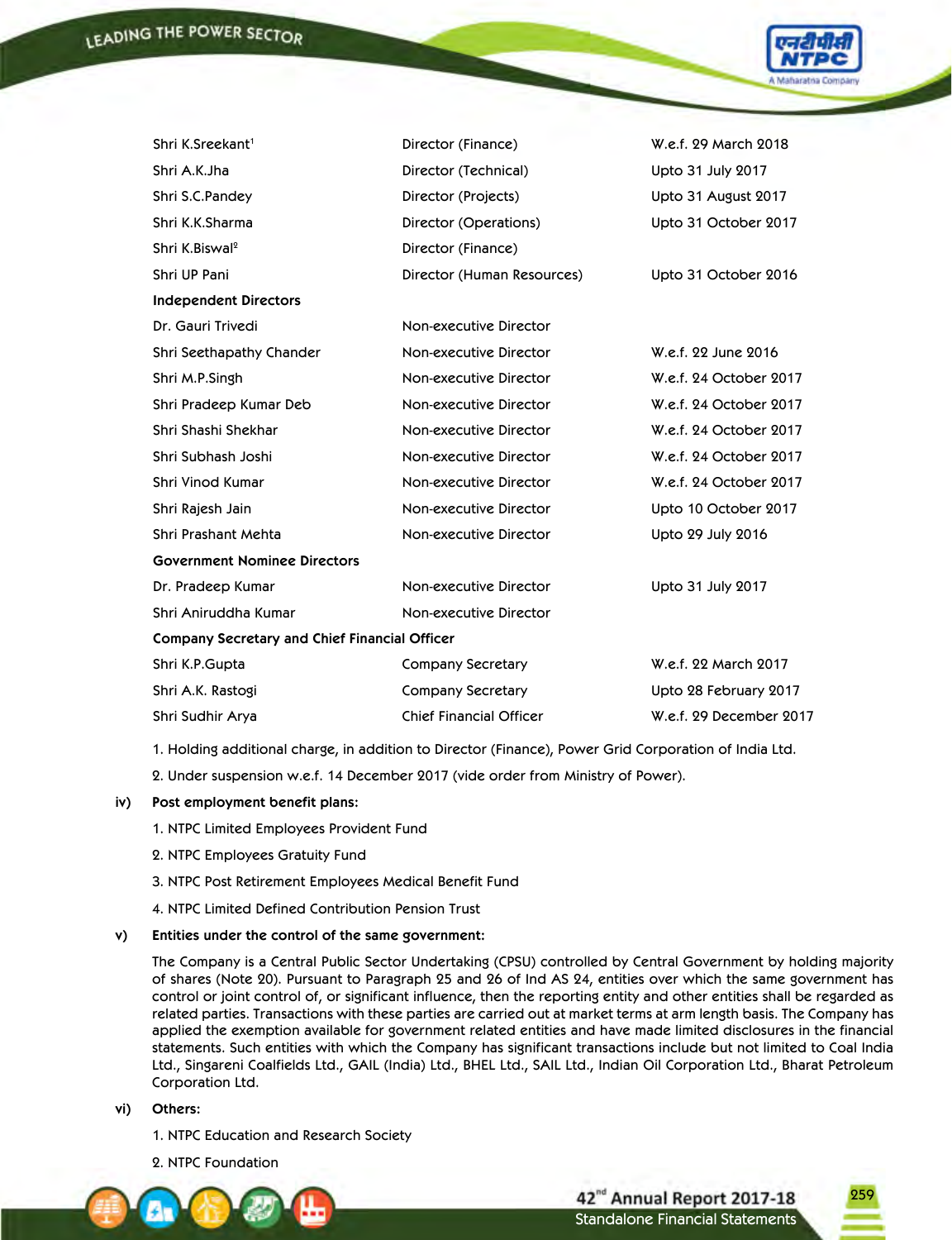LEADING THE POWER SECTOR



## **b) Transactions with the related parties are as follows:**

| <b>IT GITS GUILDITY WILLIE THE TEIGLE OF DUITIES OF CONTROL</b>        |                             |                    |                         | ₹ Crore            |
|------------------------------------------------------------------------|-----------------------------|--------------------|-------------------------|--------------------|
| <b>Particulars</b>                                                     | <b>Subsidiary Companies</b> |                    | Joint venture Companies |                    |
|                                                                        |                             | For the year ended |                         | For the year ended |
|                                                                        | 31 March 2018               | 31 March 2017      | 31 March 2018           | 31 March 2017      |
| i) Sales/purchase of goods and services                                |                             |                    |                         |                    |
| - Contracts for works/services for services<br>received by the Company |                             |                    | 999.82                  | 1,091.97           |
| - Contracts for works/services for services<br>provided by the Company | 58.31                       | 150.87             | 51.07                   | 52.68              |
| - Sale/purchase of goods                                               | 1,892.49                    | 2,073.67           | 22.26                   | 10.55              |
| ii) Sales/purchase of assets                                           |                             |                    | 6.22                    |                    |
| iii) Deputation of employees                                           | 63.89                       | 30.21              | 127.30                  | 72.09              |
| iv) Dividend received                                                  | 50.00                       | 20.00              | 135.57                  | 143.09             |
| v) Equity contributions made                                           | 348.54                      | 507.66             | 1,153.08                | 1,201.63           |
| vi) Loans granted                                                      | 96.75                       | 154.25             | 6.00                    |                    |
| vii) Guarantees received                                               |                             |                    | 13.10                   | 28.16              |

Note:- Refer Note 74 (b) and (c) for other commitments with subsidiary and joint venture companies

| <b>Particulars</b>                              | For the year  | For the year  |
|-------------------------------------------------|---------------|---------------|
|                                                 | ended         | ended         |
|                                                 | 31 March 2018 | 31 March 2017 |
| Transactions with post employment benefit plans |               |               |
| - Contributions made during the year            | 383.25        | 827.76        |
| Compensation to Key management personnel        |               |               |
| - Short term employee benefits                  | 4.13          | 3.89          |
| - Post employment benefits                      | 0.11          | 0.49          |
| - Other long term benefits                      | 0.20          | 0.35          |
| - Termination benefits                          | 0.69          |               |
| - Sitting fee                                   | 0.34          | 0.19          |
| Total compensation to key management personnel  | 5.47          | 4.92          |

Transactions with the related parties under the control of the same government:

` **Crore**

` **Crore**

| SI.          | Name of the Company           | Nature of transaction by the Company         | For the year  | For the year  |
|--------------|-------------------------------|----------------------------------------------|---------------|---------------|
| No.          |                               |                                              | ended         | ended         |
|              |                               |                                              | 31 March 2018 | 31 March 2017 |
| 1            | Bharat Coking Coal Ltd.       | Purchase of coal                             | 773.45        | 739.67        |
| $\mathbf{Q}$ | Central Coalfields Ltd.       |                                              | 3,298.58      | 2,642.61      |
| 3            | Eastern Coalfields Ltd.       |                                              | 7,535.31      | 7,839.67      |
| 4            | Mahanadi Coalfields Ltd.      |                                              | 4,535.47      | 3,780.12      |
| 5            | Northern Coalfields Ltd.      |                                              | 9,509.18      | 8,134.83      |
| 6            | South Eastern Coalfields Ltd. |                                              | 4,803.59      | 5,638.30      |
| 7            | Western Coalfields Ltd.       |                                              | 765.70        | 273.39        |
| 8            | Singareni Coalfields Ltd.     |                                              | 5,450.87      | 4,404.41      |
| 9            | Bharat Heavy Electricals Ltd. | Purchase of equipments and erection services | 2,793.50      | 4,661.92      |
|              |                               | Purchase of spares                           | 635.22        | 579.37        |
|              |                               | Receipt of maintenance services              | 1,199.77      | 1,075.29      |
| 10           | GAIL (India) Ltd.             | Purchase of natural gas                      | 2,097.96      | 1,173.64      |
| 11           | Indian Oil Corporation Ltd.   | Purchase of oil products                     | 484.36        | 465.95        |





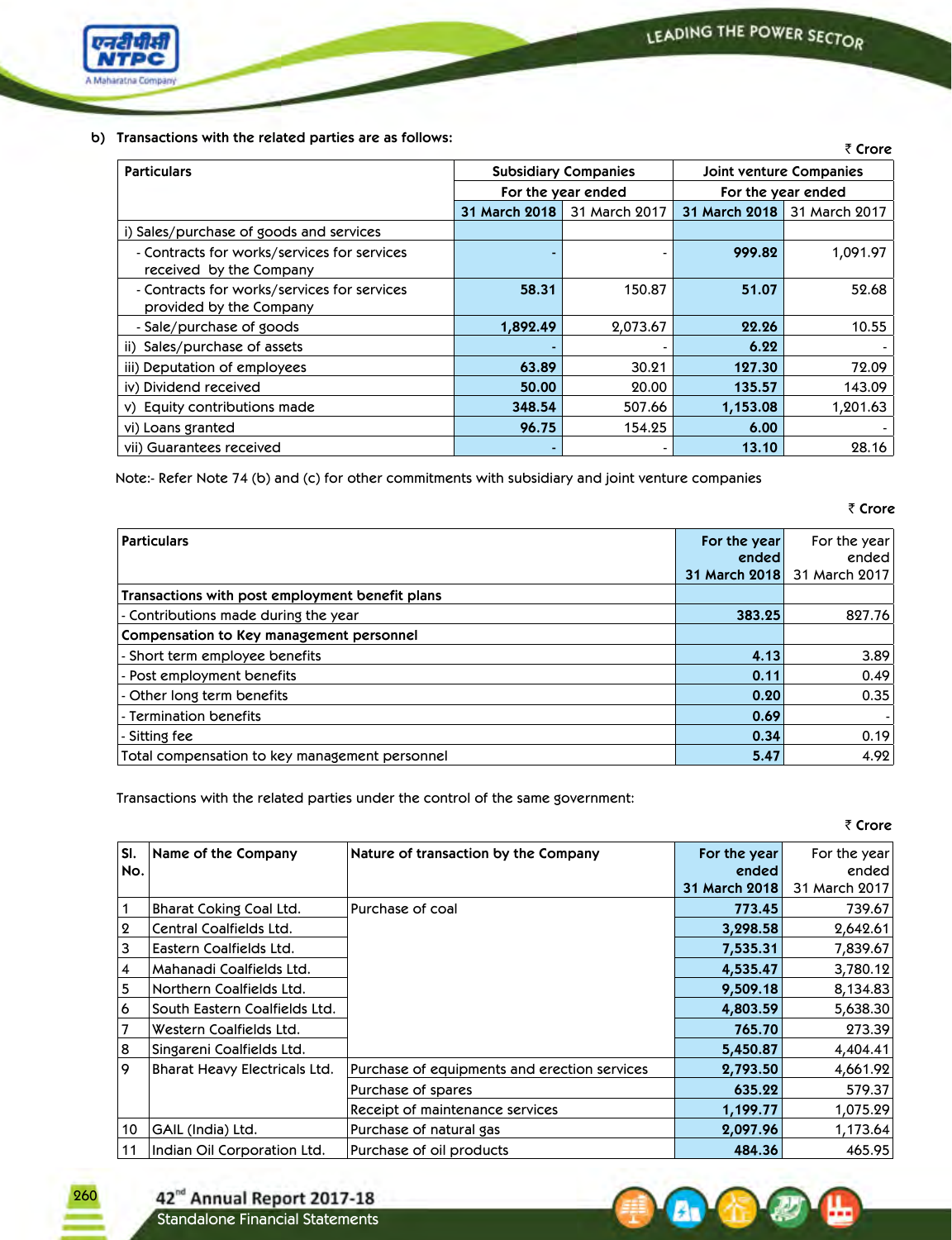

|     |                                                             |                                                           |               | $\sqrt{C}$    |
|-----|-------------------------------------------------------------|-----------------------------------------------------------|---------------|---------------|
| SI. | Name of the Company<br>Nature of transaction by the Company |                                                           | For the year  | For the year  |
| No. |                                                             |                                                           | ended         | ended         |
|     |                                                             |                                                           | 31 March 2018 | 31 March 2017 |
| 12  | <b>Bharat Petroleum</b><br>Corporation Ltd.                 | Purchase of natural gas and oil products                  | 89.78         | 96.26         |
| 13  | Steel Authority of India Ltd.                               | Purchase of steel and iron products                       | 224.28        | 409.30        |
| 14  | <b>Rural Electrification</b><br>Corporation Ltd.            | Consultancy services provided by the Company              | 4.03          | 510.96        |
| 15  | Other entities                                              | Purchase of equipments and erection services              | 181.33        | 105.38        |
|     |                                                             | Purchase of spares                                        | 18.83         | 15.26         |
|     |                                                             | Receipt of maintenance services                           | 1,401.30      | 714.58        |
|     |                                                             | Consultancy and other services provided by the<br>Company | 39.19         | 29.69         |

|                                                                     |               | ₹ Crore       |
|---------------------------------------------------------------------|---------------|---------------|
| Transactions with others listed at (a)(vi) above                    | For the year  | For the year  |
|                                                                     | ended         | ended         |
|                                                                     | 31 March 2018 | 31 March 2017 |
| - Contracts for works/services for services received by the Company | 16.25         | 2.94          |

## **c) Outstanding balances with related parties are as follows:**

|                                          |               | ₹ Crore       |
|------------------------------------------|---------------|---------------|
| <b>Particulars</b>                       | As at         | As at         |
|                                          | 31 March 2018 | 31 March 2017 |
| Amount recoverable towards loans from    |               |               |
| - Subsidiary companies                   | 242.75        | 154.25        |
| - Joint venture companies                | 6.00          |               |
| - Key management personnel               | 0.27          | 0.12          |
| - Others                                 | 0.60          | 0.60          |
| Amount recoverable other than loans from |               |               |
| - Subsidiary companies                   | 385.55        | 398.54        |
| - Joint venture companies                | 87.09         | 43.54         |
| - Post employment benefit plans          | 13.78         | 22.40         |
| - Others                                 | 0.07          |               |
| Amount payable to                        |               |               |
| - Joint venture companies                | 469.85        | 308.30        |
| - Post employment benefit plans          | 221.72        | 154.94        |
| - Others                                 | 3.62          |               |

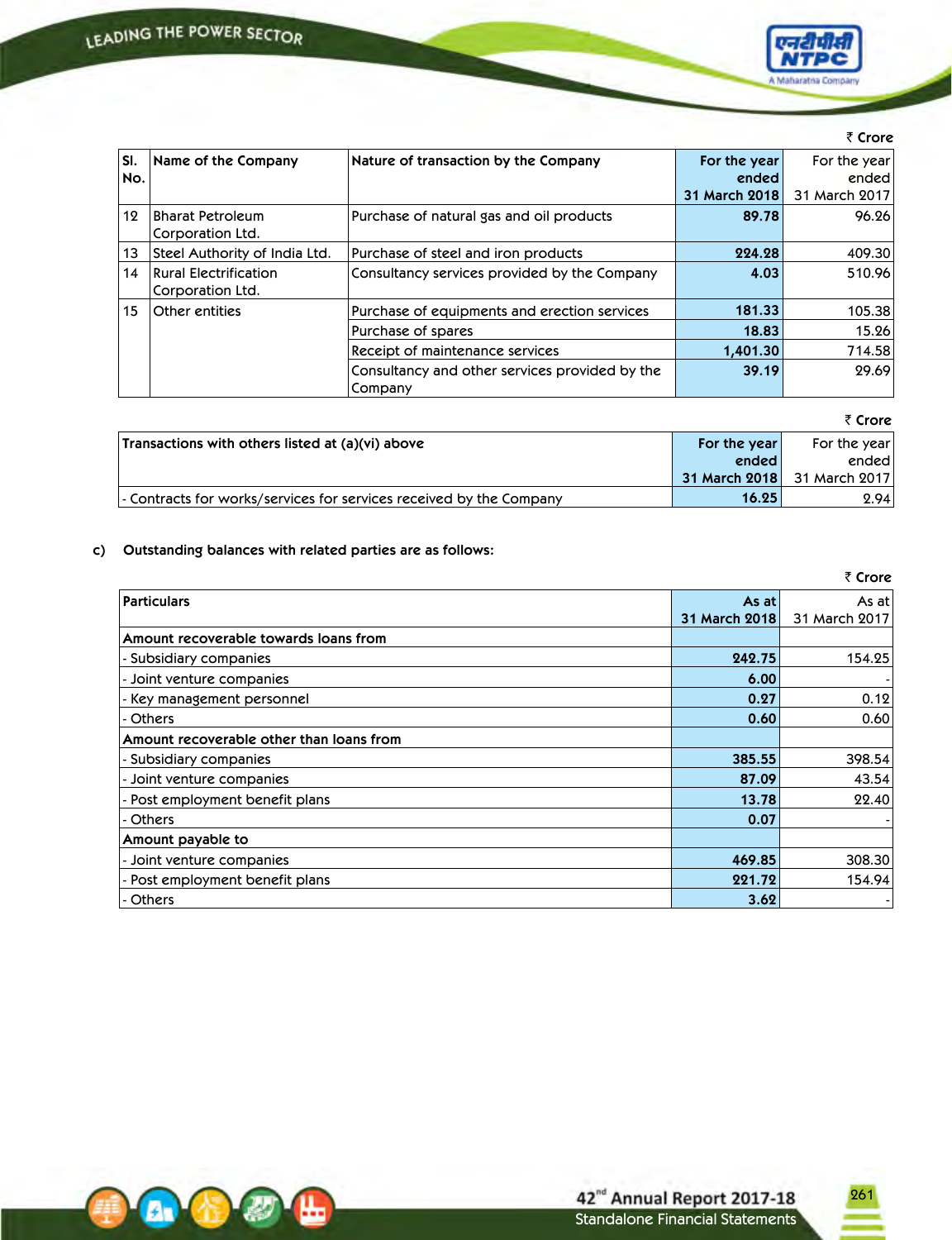**A.** 6

**A** 

ь



## **d) Individually significant transactions**

` **Crore**

| <b>Particulars</b>                                                   | Nature of relationship | For the year<br>ended | For the year<br>ended |
|----------------------------------------------------------------------|------------------------|-----------------------|-----------------------|
|                                                                      |                        | 31 March 2018         | 31 March 2017         |
| Contracts for works/services for services received<br>by the Company |                        |                       |                       |
| Utility Powertech Ltd.                                               | Joint venture company  | 838.60                | 659.64                |
| NTPC BHEL Power Projects Private Ltd.                                | Joint venture company  | 130.32                | 387.34                |
| NTPC-GE Power Services Private Ltd.                                  | Joint venture company  | 17.86                 | 42.21                 |
| Contracts for works/services for services provided<br>by the Company |                        |                       |                       |
| Patratu Vidyut Utpadan Nigam Ltd.                                    | Subsidiary company     | 48.05                 | 41.37                 |
| Nabinagar Power Generating Company Private Ltd.                      | Joint venture company  | 27.15                 | 27.99                 |
| Dividend received                                                    |                        |                       |                       |
| NTPC-SAIL Power Company Ltd.                                         | Joint venture company  | 50.00                 | 70.00                 |
| Aravali Power Company Private Ltd.                                   | Joint venture company  | 69.93                 | 66.60                 |
| NTPC Vidyut Vyapar Nigam Ltd.                                        | Subsidiary company     | 50.00                 | 20.00                 |
| Energy Efficiency Services Ltd.                                      | Joint venture company  | 12.92                 | 3.39                  |
| Utility Powertech Ltd.                                               | Joint venture company  | 2.50                  | 2.50                  |
| NTPC-GE Power Services Private Ltd.                                  | Joint venture company  | 0.22                  | 0.60                  |
| <b>Equity contributions made</b>                                     |                        |                       |                       |
| Bhartiya Rail Bijlee Company Ltd.                                    | Subsidiary company     | 178.99                | 232.29                |
| Kanti Bijlee Utpadan Nigam Ltd.                                      | Subsidiary company     | 80.00                 | 241.87                |
| Patratu Vidyut Utpadan Nigam Ltd.                                    | Subsidiary company     | 89.55                 | 33.50                 |
| Nabinagar Power Generating Company Private Ltd.                      | Joint venture company  | 504.57                | 590.00                |
| Meja Urja Nigam Private Ltd.                                         | Joint venture company  | 42.89                 | 325.00                |
| Energy Efficiency Services Ltd.                                      | Joint venture company  | 99.00                 | 99.00                 |
| Aravali Power Company Private Ltd.                                   | Joint venture company  | 34.50                 | 66.51                 |
| Bangladesh-India Friendship Power Company Pvt.Ltd.                   | Joint venture company  | 143.62                | 64.52                 |
| NTPC-Tamil Nadu Energy Company Ltd.                                  | Joint venture company  |                       | 44.39                 |
| National High Power Test Laboratory Private Ltd.                     | Joint venture company  |                       | 6.50                  |
| Hindustan Urvarak & Rasayan Ltd.                                     | Joint venture company  | 328.23                | 5.03                  |
| BF-NTPC Energy Systems Ltd.                                          | Joint venture company  | 0.28                  | 0.69                  |
| Loans disbursed                                                      |                        |                       |                       |
| Kanti Bijlee Utpadan Nigam Ltd.                                      | Subsidiary company     | 80.00                 | 121.00                |
| Patratu Vidyut Utpadan Nigam Ltd.                                    | Subsidiary company     | 16.75                 | 33.25                 |
| National High Power Test Laboratory Private Ltd.                     | Joint venture company  | 6.00                  |                       |
| <b>Guarantees received</b>                                           |                        |                       |                       |
| Utility Powertech Ltd.                                               | Joint venture company  | 12.60                 | 12.05                 |
| NTPC-GE Power Services Private Ltd.                                  | Joint venture company  | 0.50                  | 16.11                 |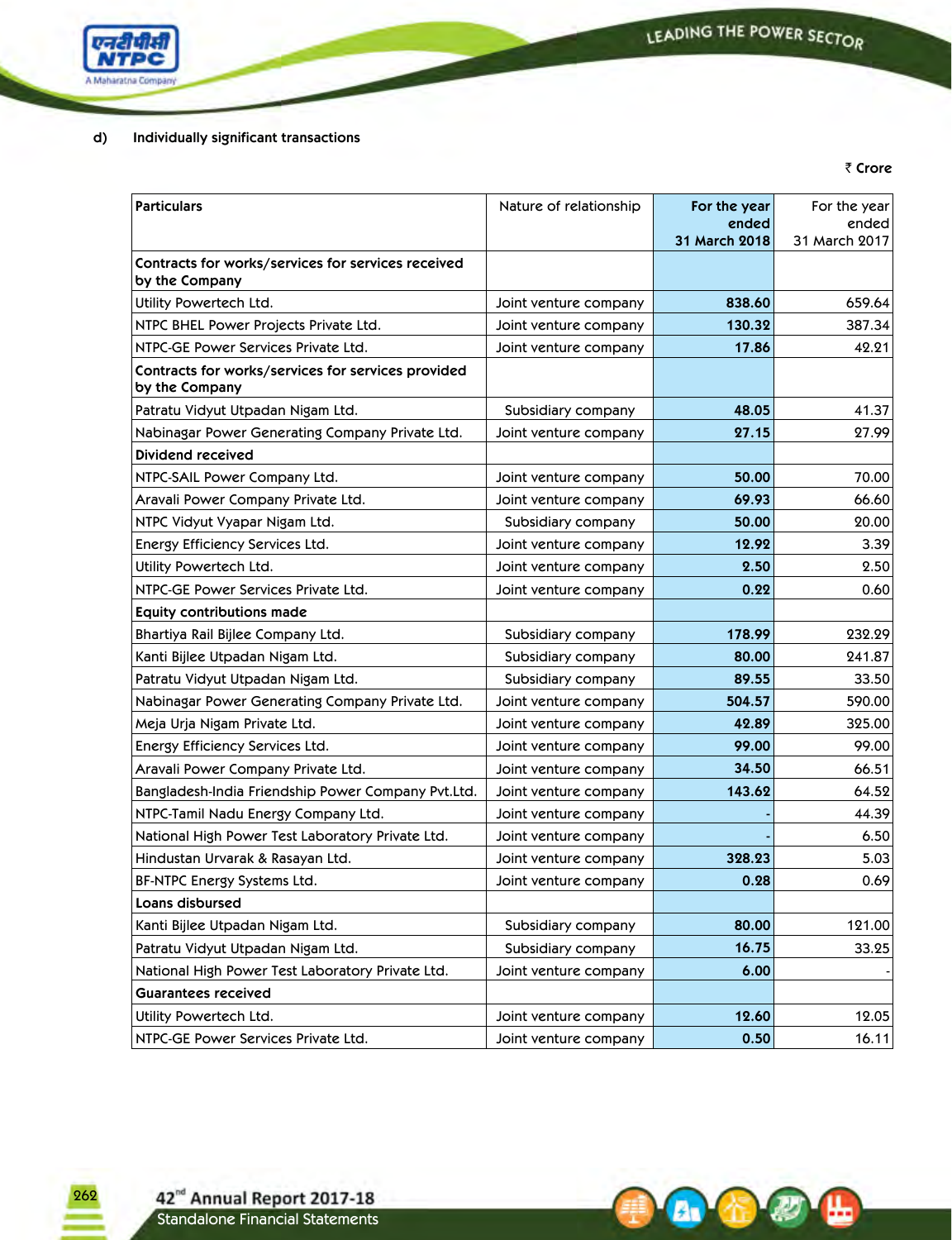

#### **e) Terms and conditions of transactions with the related parties**

- i) Transactions with the related parties are made on normal commercial terms and conditions and at market rates.
- ii) The Company is assigning jobs on contract basis, for sundry works in plants/stations/offices to M/s Utility Powertech Ltd. (UPL), a 50:50 joint venture between the Company and Reliance Infrastructure Ltd. UPL inter-alia undertakes jobs such as overhauling, repair, refurbishment of various mechanical and electrical equipments of power stations. The Company has entered into Power Station Maintenance Agreement with UPL from time to time. The rates are fixed on cost plus basis after mutual discussion and after taking into account the prevailing market conditions.
- iii) The Company is seconding its personnel to subsidiary and joint venture companies as per the terms and conditions agreed between the companies, which are similar to those applicable for secondment of employees to other companies and institutions. The cost incurred by the Company towards superannuation and employee benefits are recovered from these companies.
- iv) Loans granted to subsidiaries and joint venture companies are detailed below:

| SI.<br>No.   | Name of the<br>subsidiary (S)/joint<br>venture (JV) company | Loan granted<br>(Amount in $\bar{z}$ crore) | Rate of interest<br>(p.a.)    | Repayment schedule                                                               | Year of grant<br>of Ioan |
|--------------|-------------------------------------------------------------|---------------------------------------------|-------------------------------|----------------------------------------------------------------------------------|--------------------------|
|              | Kanti Bijlee Utpadan<br>Nigam Ltd. (S)                      |                                             | $121.00$ 10% (quarterly rest) | In two installments on<br>30 June 2019 and 31<br>December 2019                   | 2016-17                  |
| $\mathbf{Q}$ | Patratu Vidyut<br>Utpadan Nigam Ltd.<br>(S)                 |                                             | $50.00$  10% (quarterly rest) | Repayable on 30<br>September 2018.                                               | 2016-17                  |
| 3            | Kanti Bijlee Utpadan<br>Nigam Ltd. (S)                      |                                             | $193.00$ 10% (quarterly rest) | Repayable in six equal<br>semi-annual installments<br>from 30 September<br>2020. | 2017-18                  |
| 4            | National High Power<br>Test Laboratory<br>Private Ltd. (JV) | 6.00110%                                    |                               | Principal and interest<br>repayable on 30<br>September 2018.                     | 2017-18                  |

- v) Consultancy services provided by the Company to subsidiary and joint venture companies are generally on nomination basis at the terms, conditions and principles applicable for consultancy services provided to other parties.
- vi) Outstanding balances of subsidiary and joint venture companies at the year-end are unsecured and settlement occurs through banking transaction. These balances other than loans are interest free. The Company has not recorded any impairment of receivables relating to amounts owed by related parties. This assessment is undertaken each financial year through examining the financial position of the related party and the market in which the related party operates.
- vii) Refer Note 63 (b) and (c) in respect of impairment loss on investment in Ratnagiri Gas & Power Private Ltd., Konkan LNG Private Ltd. and certain other joint venture companies.
- viii) Refer Note 74 (C) towards restrictions on disposal of investment and commitment towards further investments in the subsidiary and joint venture companies.

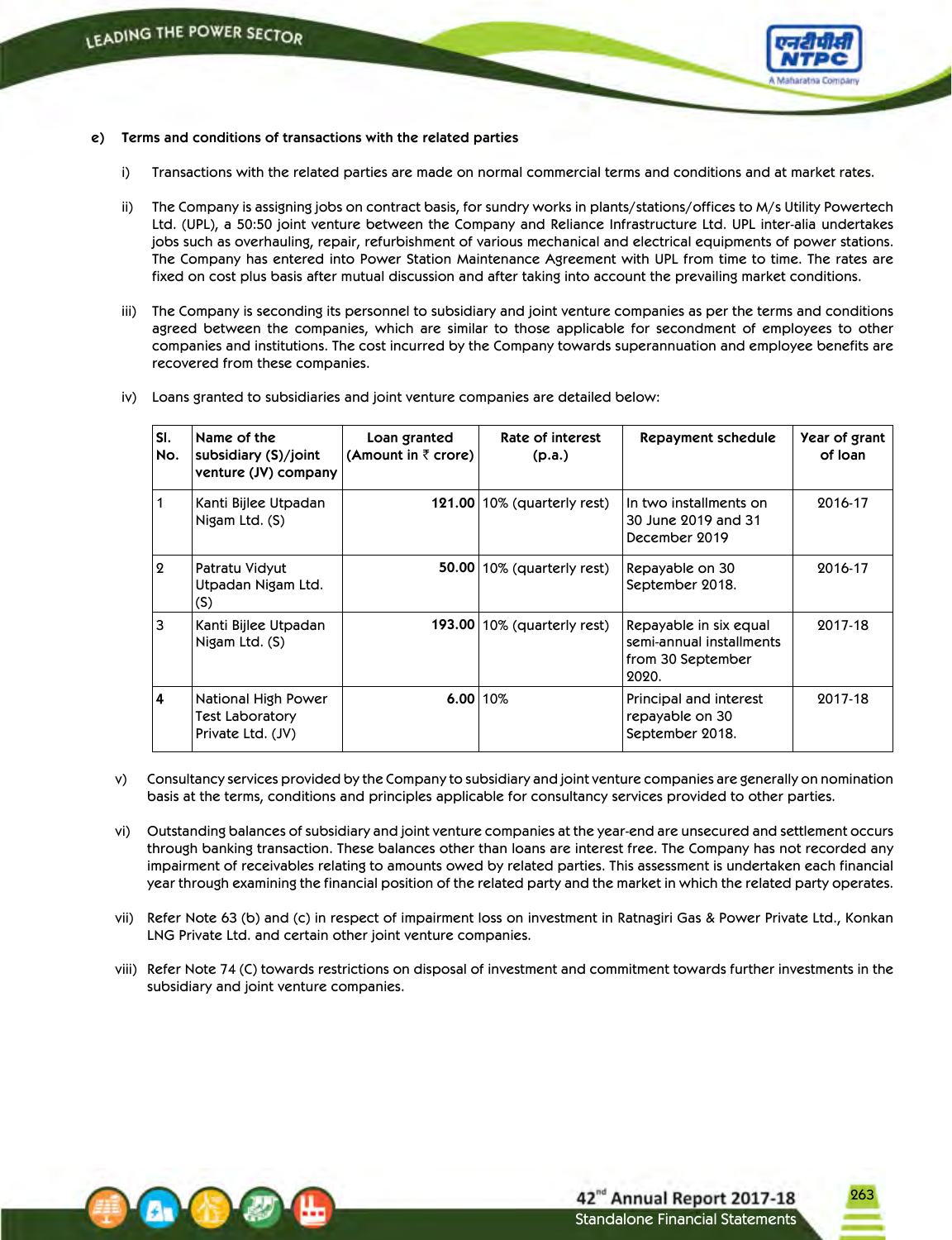

## **61. Disclosure as per Ind AS 27 'Separate financial statements'**

## **a) Investment in subsidiary companies:\***

| Company name                      | Country of<br>incorporation | Proportion of ownership<br>interest |                          |
|-----------------------------------|-----------------------------|-------------------------------------|--------------------------|
|                                   |                             | As at<br>31 March 2018              | As at I<br>31 March 2017 |
| NTPC Electric Supply Company Ltd. | India                       | 100.00                              | 100.00                   |
| NTPC Vidyut Vyapar Nigam Ltd.     | India                       | 100.00                              | 100.00                   |
| Kanti Bijlee Utpadan Nigam Ltd.   | India                       | 72.64                               | 65.00                    |
| Bhartiya Rail Bijlee Company Ltd. | India                       | 74.00                               | 74.00                    |
| Patratu Vidyut Utpadan Nigam Ltd. | India                       | 74.00                               | 74.00                    |

## **b) Investment in joint venture companies:\***

| Company name                                           | Country of<br>incorporation | Proportion of ownership<br>interest |                        |
|--------------------------------------------------------|-----------------------------|-------------------------------------|------------------------|
|                                                        |                             | As at<br>31 March 2018              | As at<br>31 March 2017 |
| Utility Powertech Ltd.                                 | India                       | 50.00                               | 50.00                  |
| NTPC-GE Power Services Private Ltd.                    | India                       | 50.00                               | 50.00                  |
| NTPC-SAIL Power Company Ltd.                           | India                       | 50.00                               | 50.00                  |
| NTPC-Tamil Nadu Energy Company Ltd.                    | India                       | 50.00                               | 50.00                  |
| Ratnagiri Gas & Power Private Ltd.**                   | India                       | 25.51                               | 25.51                  |
| Konkan LNG Private Ltd.**                              | India                       | 25.51                               |                        |
| Aravali Power Company Private Ltd.                     | India                       | 50.00                               | 50.00                  |
| NTPC BHEL Power Projects Private Ltd.                  | India                       | 50.00                               | 50.00                  |
| Meja Urja Nigam Private Ltd.                           | India                       | 50.00                               | 50.00                  |
| BF-NTPC Energy Systems Ltd.                            | India                       | 49.00                               | 49.00                  |
| Nabinagar Power Generating Company Private Ltd.        | India                       | 50.00                               | 50.00                  |
| Transformers and Electricals Kerala Ltd.               | India                       | 44.60                               | 44.60                  |
| National High Power Test Laboratory Private Ltd.       | India                       | 20.00                               | 20.00                  |
| Energy Efficiency Services Ltd.                        | India                       | 31.71                               | 31.71                  |
| CIL NTPC Uria Private Ltd.                             | India                       | 50.00                               | 50.00                  |
| Anushakti Vidhyut Nigam Ltd.                           | India                       | 49.00                               | 49.00                  |
| Hindustan Urvarak & Rasayan Ltd.                       | India                       | 33.33                               | 33.28                  |
| Trincomalee Power Company Ltd.                         | Sri Lanka                   | 50.00                               | 50.00                  |
| Bangladesh-India Friendship Power Company Private Ltd. | Bangladesh                  | 50.00                               | 50.00                  |

\* Equity investments in subsidiary and joint venture companies are measured at cost as per the provisions of Ind AS 27 'Separate Financial Statements'. 

Au)

\*\* Refer Note 6 (e).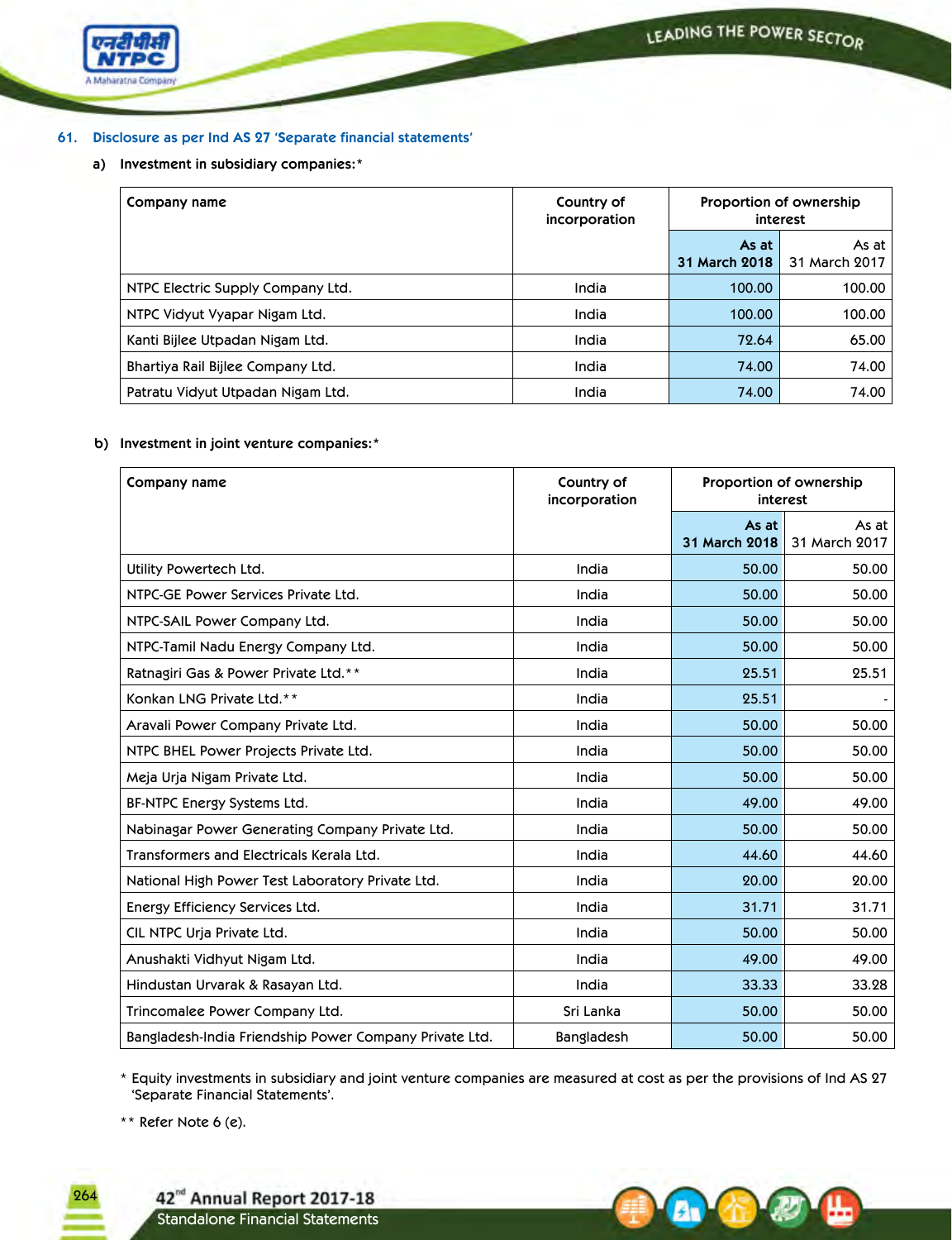

## **62. Disclosure as per Ind AS 33 'Earnings per share'**

**(i) Basic** and diluted earnings per share (in  $\bar{\tau}$ )

| <b>Particulars</b>                                                           | For the year  | For the year  |
|------------------------------------------------------------------------------|---------------|---------------|
|                                                                              | ended         | ended         |
|                                                                              | 31 March 2018 | 31 March 2017 |
| From operations including regulatory deferral account balances (a) [A/D]     | 12.54         | 11.38         |
| From regulatory deferral account balances (b) [B/D]                          | 0.67          | 0.32          |
| From operations excluding regulatory deferral account balances (a)-(b) [C/D] | 11.87         | 11.06         |
| Nominal value per share                                                      | 10.00         | 10.00         |

#### **(ii) Profit attributable to equity shareholders (used as numerator) (**` **Crore)**

| <b>Particulars</b>                                                         | For the year  | For the year  |
|----------------------------------------------------------------------------|---------------|---------------|
|                                                                            | ended         | ended         |
|                                                                            | 31 March 2018 | 31 March 2017 |
| From operations including regulatory deferral account balances (a) [A]     | 10,343.17     | 9,385.26      |
| From regulatory deferral account balances (b) [B]                          | 553.00        | 263.92        |
| From operations excluding regulatory deferral account balances (a)-(b) [C] | 9,790.17      | 9,121.34      |

#### **(iii) Weighted average number of equity shares (used as denominator) (Nos.)**

| <b>Particulars</b>                                                     | For the year       | For the year   |
|------------------------------------------------------------------------|--------------------|----------------|
|                                                                        | ended              | ended          |
|                                                                        | 31 March 2018      | 31 March 2017  |
| Opening balance of issued equity shares                                | 8, 24, 54, 64, 400 | 8,24,54,64,400 |
| Effect of shares issued during the year, if any                        | -                  |                |
| Weighted average number of equity shares for Basic and Diluted EPS [D] | 8, 24, 54, 64, 400 | 8,24,54,64,400 |

#### **63. Disclosure as per Ind AS 36 'Impairment of Assets'**

As required by Ind AS 36, an assessment of impairment of assets was carried out and based on such assessment, the Company has accounted impairment losses as under:

a) Due to decrease in value in use in respect of plant and equipment of a Solar PV Station of the Company which is under 'Generation of energy segment', an impairment loss of  $\bar{\tau}$  4.48 crore was recognized in 'Depreciation/amortization and impairment expense' in the statement of profit and loss for the year ended 31 March 2016. Out of this, an amount of  $\bar{\bar{\tau}}$  0.73 crore towards the impairment loss was reversed during the year ended 31 March 2017 due to increase in the value in use as compared to the carrying value of the Solar PV Station. The balance amount of  $\bar{\tau}$  3.75 crore has been reversed during the year due to increase in the value in use as compared to its carrying value.

 For the Company, the recoverable amount of the property, plant and equipment & intangible assets of the CGUs is value in use and amounts to ₹1,90,627.27 crore (31 March 2017: ₹1,42,042.78 crore). The discount rate used for the computation of value in use for the generating plant is **8.00 %** (31 March 2017: 9.13%) and for solar plant is **7.13 %** (31 March 2017: 7.95%).

b) In the previous year, the Company had an investment of  $\bar{\tau}$  974.30 crore as at 31 March 2017 in the equity shares of Ratnagiri Gas & Power Pvt. Ltd. (RGPPL or Demerged Company), a joint venture of the Company. RGPPL had incurred losses during last few years which has resulted in erosion of net worth of the RGPPL. Also, value of RGPPL's assets had declined significantly more than would be expected as a result of the passage of time or normal use. Further, neither Power Block nor LNG Terminal (CGUs) of RGPPL were operating at their installed capacity from last many years. The recoverable amount of this investment was assessed at  $\bar{\tau}$  191.35 crore and accordingly the Company had recognized an impairment loss of ₹782.95 crore in respect of such investment and disclosed the same as 'Exceptional items - Impairment loss on investments' in the statement of profit and loss for the previous year ended 31 March 2017.

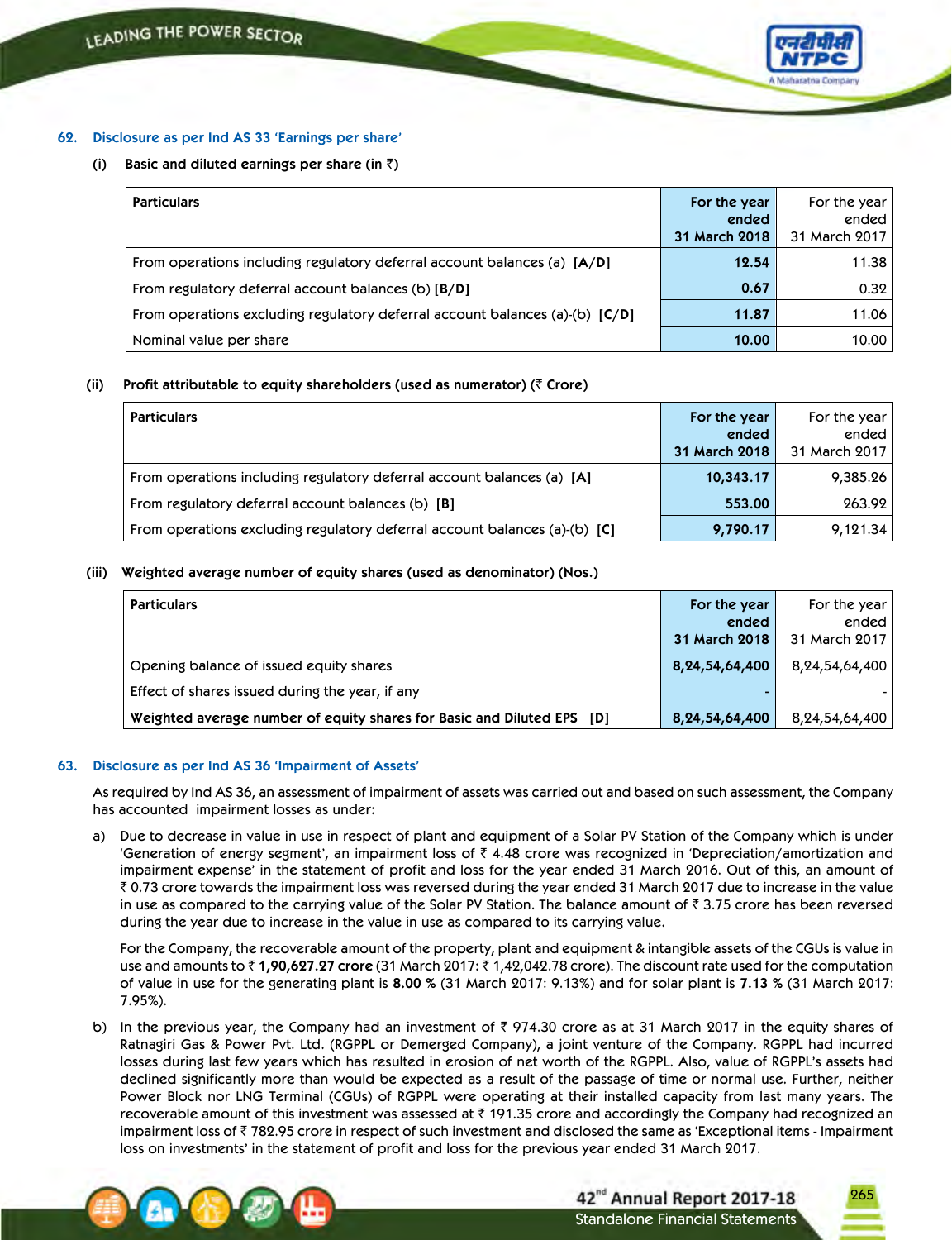LEADING THE POWER SECTOR



 During the year, as per demerger scheme Konkan LNG Private Ltd. (KLPL) has allotted equity shares of face value of  $\bar{\zeta}$  10/- each equivalent to the share entitlement ratio of 143:1000 for each equity shares held in Demerged Company i.e.13,97,52,264 equity shares of  $\bar{z}$  10/- each to the Company. Accordingly, the Company has reduced its investment in RGPPL by ₹139.75 crore and has recorded 'Investment in Konkan LNG Private Ltd.' with the same amount.

 The impact of assessment of impairment of its investment in RGPPL and KLPL which was carried out by an independent expert, has been explained below:

## **Reversal of impairment of investments in RGPPL:**

Recoverable amount is based on the value in use as its fair value less cost of disposals cannot be estimated.

Recoverable amount of investment in RGPPL has been assessed at  $\bar{\tau}$  217.50 crore and is based on the present value of future cash flows expected to be derived from gas based power plant of RGPPL till 31 March 2039. The period is based on the estimated useful life of the power plant. Increase in recoverable amount of investment in RGPPL is due to increase in the value in use as compared to the carrying value of investment. This has led to reversal of provision for impairment by  $\bar{\tau}$  165.90 crore in the current year.

Following are the key assumptions used to determine the recoverable amount of investment:

- Capacity : 1,967 MW

- Auxiliary consumption : 2.50%

- Plant Load Factor (PLF) : 26.10%

- Tariff : INR 5.5/kwh (net of transmission charges and losses)

 No growth rates have been assumed and the past experience have been considered for future cash flows which are expected to be derived.

 The post-tax discount rates used for the future cash flows are in the range of 10.00% to 11.20% (31 March 2017: 9.40% to 11.00%).

**Impairment of investments in KLPL:**

Recoverable amount is based on the value in use as its fair value less cost of disposals cannot be estimated.

Recoverable amount of investment in KLPL has been assessed at  $(\cdot)$   $\bar{\tau}$  127.07 crore and is based on the present value of future cash flows expected to be derived from the LNG terminal till 31 March 2037. The period is based on the estimated useful life of the terminal. Decrease in recoverable amount of investment in KLPL is due to decrease in the value in use as compared to the carrying value of investment. This has resulted in recognition of provision for impairment by  $\bar{\tau}$  139.75 crore.

Following are the key assumptions used to determine the recoverable amount of investment:

- Capacity : FY 2019 till FY 2021 – 30 ships/year; FY 2022 onwards: 80 ships per year

- Utilisation : FY 2019-22- 80%

FY 2023-26 – 55%

FY 2027 – 65%

FY 2028 and beyond – 70%

- Annual escalation of tariff - 5.00%

 Growth rate of 10.20% has been assumed basis expected increase in number of cargos to be uploaded after FY 2022 on account of completion of breakwater facility and annual increase in tariff by 5.00% every year.

The post-tax discount rates used for the future cash flows are in the range of 12.10% to 13.00%.

Also refer Note 6 (e) in this regard.

c) In respect of certain other companies, provision for impairment on investments has been recognized at ` **50.02 crore** (31 March 2017:  $\bar{\tau}$  32.43 crore). Also refer Note 6 b) and 6 c) in this regard.

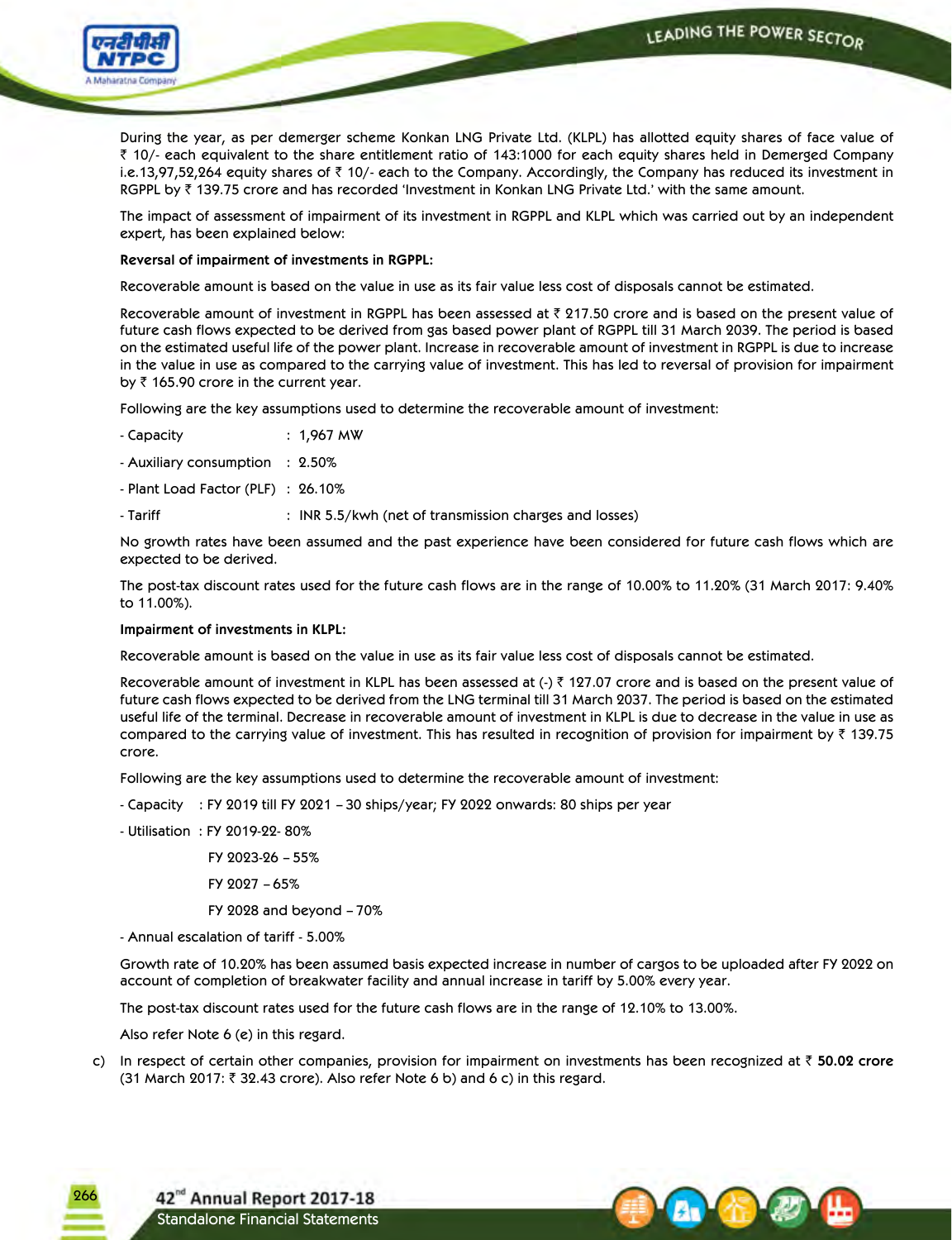

` **Crore**

## **64. Disclosure as per Ind AS 37 'Provisions, Contingent Liabilities and Contingent Assets'**

#### **Movements in provisions:**

| Particulars                                     | <b>Provision for</b><br>obligations incidental |                                                                 | <b>Provision for tariff</b><br>adjustment |                           | <b>Others</b> |                           | Total               |                  |
|-------------------------------------------------|------------------------------------------------|-----------------------------------------------------------------|-------------------------------------------|---------------------------|---------------|---------------------------|---------------------|------------------|
|                                                 |                                                | to land acquisition<br>For the year ended<br>For the year ended |                                           | For the year ended        |               | For the year ended        |                     |                  |
|                                                 | 31 March<br>2018                               | 31 March<br>2017                                                | 2018                                      | 31 March 31 March<br>2017 | 2018          | 31 March 31 March<br>2017 | 31 March<br>2018    | 31 March<br>2017 |
| Carrying amount at the beginning<br>of the year | 3,695.78                                       | 3,736.84                                                        | 1,170.79                                  | 1,234.41                  | 710.30        | 563.66                    | 5,576.87            | 5,534.91         |
| Additions during the year                       | 181.52                                         | 429.68                                                          | 318.28                                    | 98.88                     | 753.40        | 156.03                    | 1,253.20            | 684.59           |
| Amounts used during the year                    | (414.51)                                       | (440.19)                                                        |                                           |                           | (106.35)      | (6.69)                    | (520.86)            | (446.88)         |
| Reversal/adjustments during the<br>year         | 2.21                                           |                                                                 | $(30.55)$ $(1,158.97)$                    | (162.50)                  | (0.27)        |                           | $(2.70)$ (1,157.03) | (195.75)         |
| Carrying amount at the end of<br>the year       | 3,465.00                                       | 3,695.78                                                        | 330.10                                    | 1,170.79                  | 1,357.08      | 710.30                    | 5,152.18            | 5,576.87         |

#### **i) Provision for obligations incidental to land acquisition**

 Provision for obligations incidental to land acquisition includes expenditure on rehabilitation & resettlement (R&R) including the amounts payable to the project affected persons (PAPs) towards land, expenditure for providing community facilities and expenditure in connection with environmental aspects of the project. The Company has estimated the provision based on the Rehabilitation Action Plan (RAP) approved by the board/competent authority or agreements/directions/ demand letters of the local/government authorities. The outflow of said provision is expected to be incurred immediately on fulfilment of conditions by the land oustees/receipts of directions of the local/government authorities.

#### **ii) Provision for tariff adjustment**

The Company aggrieved over many of the issues considered by the CERC in the tariff orders for its stations for the period 2004-09 had filed appeals with the Appellate Tribunal for Electricity (APTEL). The APTEL disposed off the appeals favourably directing the CERC to revise the tariff orders as per directions and methodology given. Some of the issues decided in favour of the Company by the APTEL were challenged by the CERC in the Hon'ble Supreme Court of India. Subsequently, the CERC had been issuing revised tariff orders for the period 2004-09, considering the judgment of APTEL subject to disposal of appeals pending before the Hon'ble Supreme Court of India. On 10 April 2018, the Hon'ble Supreme Court of India has dismissed the petition and as such the issues decided by APTEL in favour of the Company stands good. Consequently, the provision created till 31 March 2017 amounting to  $\bar{\tau}$  1,156.32 crore has been reversed during the year through provision written back in Note 36.

#### **iii) Provision - Others**

Provision for others comprise ` **73.15 crore** (31 March 2017: ` 68.24 crore) towards cost of unfinished minimum work programme demanded by the Ministry of Petroleum and Natural Gas (MoP&NG) including interest thereon in relation to block AA-ONN-2003/2 [Refer Note 66 (b)], ₹ 1,279.31 crore (31 March 2017: ₹640.25 crore) towards provision for cases under litigation and ` **4.62 crore** (31 March 2017: ` 1.81 crore) towards provision for shortage in property, plant and equipment on physical verification pending investigation.

- **iv)** In respect of provision for cases under litigation, outflow of economic benefits is dependent upon the final outcome of such cases.
- **v)** In all these cases, outflow of economic benefits is expected within next one year.

#### **vi) Sensitivity of estimates on provisions:**

 The assumptions made for provisions relating to current period are consistent with those in the earlier years. The assumptions and estimates used for recognition of such provisions are qualitative in nature and their likelihood could alter in next financial year. It is impracticable for the Company to compute the possible effect of assumptions and estimates used in recognizing these provisions.

#### **vii) Contingent liabilities and contingent assets**

Disclosure with respect to claims against the Company not acknowledged as debts and contingent assets are made in Note 74.



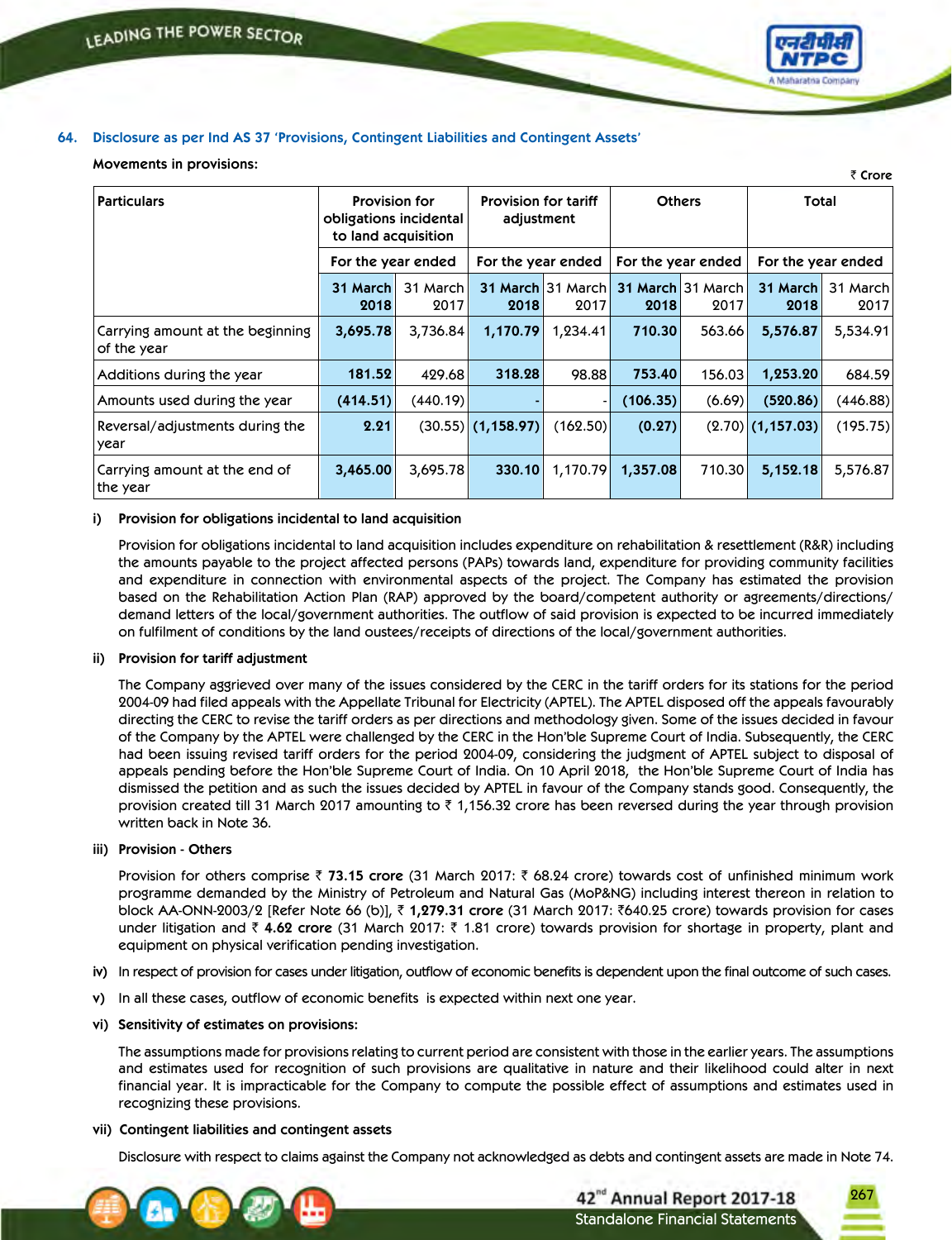` **Crore**

₹ Crore



### **65. Disclosure as per Ind AS 38 'Intangible Assets'**

Research expenditure charged to revenue during the year is ₹ 77.67 crore (31 March 2017: ₹ 80.40 crore).

- **66. Disclosure as per Ind AS 106, 'Exploration for and Evaluation of Mineral Resources'** 
	- a) The Company along-with some public sector undertakings has entered into Production Sharing Contracts (PSCs) with GOI for three oil exploration blocks namely KG-OSN-2009/1, KG-OSN-2009/4 and AN-DWN-2009/13 under VIII round of New Exploration Licensing Policy (NELP VIII) with 10% participating interest (PI) in each of the blocks.

In the case of Block AN-DWN-2009/13 and KG-OSN-2009/1, the Company along-with the consortium partners has decided to relinquish both the blocks and Oil and Natural Gas Commission (ONGC), the operator has submitted an application to Directorate General of Hydrocarbons (DGH) in this regard.

Based on the un-audited statement of the accounts for the above blocks forwarded by ONGC, the operator, the Company's share in the assets and liabilities and expenses is as under:

|                                                               |               | $\sim$ uvit     |
|---------------------------------------------------------------|---------------|-----------------|
| <b>Particulars</b>                                            | As at         | As at $ $       |
|                                                               | 31 March 2018 | 31 March 2017   |
|                                                               | (Unaudited)   | (Unaudited) $ $ |
| Assets                                                        | 0.01          | 0.02            |
| <b>Liabilities</b>                                            | 2.27          | 1.35            |
| Capital commitments [Unfinished Minimum Work Programme (MWP)] |               | 0.29            |

| <b>Particulars</b> | For the year  | For the year  |
|--------------------|---------------|---------------|
|                    | ended         | ended         |
|                    | 31 March 2018 | 31 March 2017 |
|                    | (Unaudited)   | (Unaudited)   |
| Expenses           | 2.28          | 14.81         |

 For the year ended 31 March 2018 and 31 March 2017, there are no income and operating/investing cash flow from exploration activities.

 The exploration activities in block KG-OSN-2009/4 were suspended w.e.f. 11 January 2012 due to non-clearance by the Ministry of Defence, GOI. Subsequently, DGH vide letter dated 29 April 2013 has informed ONGC that the block is cleared conditionally wherein block area is segregated between No Go zone, High-risk zone and Permitted zone. As the permitted area is only 38% of the total block area the consortium has submitted proposal to DGH for downward revision of MWP of initial exploration period. DGH has agreed for drilling of one well and have instructed to carry out airborne Full Tensor Gravity Gradiometer (FTG) survey in conditionally & partial cleared area in lieu of MoD proportionate reduced 317 Sq. Km. 3D survey, 589 LKM of 2D survey and drilling of 2 wells.

ONGC has completed drilling of one well. Airborne Full Tensor Gravity Gradiometer (FTG) survey work is also completed.

b) Exploration activities in the block AA-ONN-2003/2 were abandoned in January 2011 due to unforeseen geological conditions and withdrawal of the operator. Attempts to reconstitute the consortium to accomplish the residual exploratory activities did not yield result. In the meanwhile, Ministry of Petroleum & Natural Gas, GoI demanded in January 2011 the cost of unfinished minimum work programme from the consortium with NTPC's share being USD 7.516 million. During the year, provision in this respect has been updated to  $\bar{z}$  73.15 crore from  $\bar{z}$  68.24 crore along-with interest. The Company has sought waiver of the claim citing force majeure conditions at site leading to discontinuation of exploratory activities.

 The Company has accounted for expenditure of ` **0.08 crore** (31 March 2017: ` 0.07 crore) towards the establishment expenses of M/s Geopetrol International, the operator to complete the winding up activities of the Block. The Company's share in the assets and liabilities and expenses is as under:

|                                        |                                           | ₹ Crore                                 |
|----------------------------------------|-------------------------------------------|-----------------------------------------|
| <b>Particulars</b>                     | As at<br>31 March 2018<br>(Unaudited) $ $ | As at I<br>31 March 2017<br>(Unaudited) |
| Assets                                 | 9.19                                      | 9.19                                    |
| Liabilities (including unfinished MWP) | 75.19                                     | 70.19                                   |

42<sup>nd</sup> Annual Report 2017-18 Standalone Financial Statements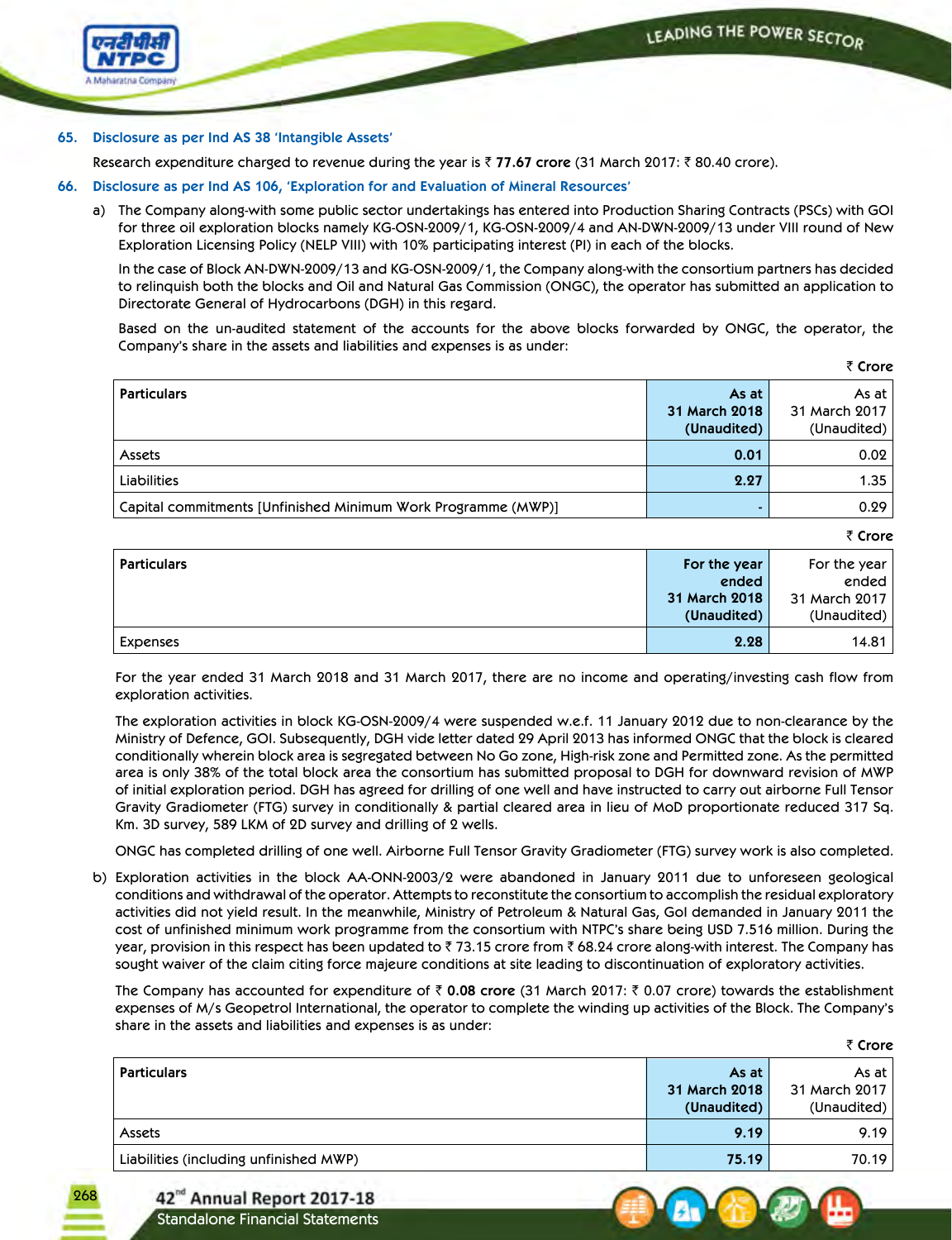

Provision of ₹8.26 crore as at 31 March 2018 (31 March 2017: ₹8.26 crore) has been made towards the assets under exploration and estimated obsolescence in the inventory. ` **Crore**

|                    |               | . 1016           |
|--------------------|---------------|------------------|
| <b>Particulars</b> | For the year  | For the year $ $ |
|                    | ended         | ended            |
|                    | 31 March 2018 | 31 March 2017    |
|                    | (Unaudited)   | (Unaudited) $ $  |
| Expenses           | 0.08          | 0.07             |

 For the year ended 31 March 2018 and 31 March 2017, there are no income and operating/investing cash flow from exploration activities.

c) The Company has entered into production sharing contracts (PSC) with GOI for exploration block namely CB-ONN-2009/5 VIII round of New Exploration Licensing Policy (NELP VIII) with 100% participating interest (PI) in the block.

 MWP for the block has been completed. No oil or gas of commercial value was observed in any of the wells. Accordingly, proposal for relinquishment of the block has been submitted to the GOI.

 Based on the audited statement of the account for the above block, Company's share in assets and liabilities and expenses is as under:

| <b>Particulars</b> | As at<br>31 March 2018 | As at I<br>31 March 2017 |
|--------------------|------------------------|--------------------------|
| Assets             | 6.23                   | 6.17                     |
| Liabilities        | 0.85                   | 9.70                     |

₹ Crore

₹ Crore

269

| <b>Particulars</b>                               | For the year<br>ended<br>31 March 2018 | For the year<br>ended<br>31 March 2017 |
|--------------------------------------------------|----------------------------------------|----------------------------------------|
| Expenses                                         | 5.89                                   | 99.53                                  |
| Operating cash flows from exploration activities | 9.21                                   | 28.97                                  |

 Expenses charged off to the statement of profit and loss for the year includes provision for diminution in the value of inventory of ₹ 5.59 crore (31 March 2017: ₹ Nil).

 For the year ended 31 March 2018 and 31 March 2017, there are no income and investing cash flow from exploration activities.

- d i) As per mining plan of Pakri Barwadih Coal Mining Project (PB), eastern and western quarry of the PB project are under development stage and disclosed in Note 3 - Development of coal mines. Exploration and evaluation activities are taking place at north-west quarry and under ground mine area/dip side area of PB block.
	- ii) Exploration and evaluation activities are in progress at Banai, Bhalumuda and Mandakini B coal blocks allotted by the GOI. Geological Report (GR) of Banai has been approved by Ministry of Coal (MoC) and Mining Plan is under preparation by the consultant M/s Central Mine Planning and Design Institute (CMPDI). GR for Bhalumuda coal block has already been submitted to MoC and is under approval. Request sent to Nominated Authority, MoC for integration of both Banai & Bhalumuda blocks. For preparation of GR of Mandakini - B coal block, detailed exploration has been carried out and the work of preparation of Mining Plan & feasibility report has been awarded to M/s CMPDI.

Assets and liabilities of coal exploration and evaluation activities are as under:

|             |               | ₹ Crore       |
|-------------|---------------|---------------|
| Particulars | As at         | As atl        |
|             | 31 March 2018 | 31 March 2017 |
| Assets      | 222.94        | 220.09        |
| Liabilities | 3.50          | 31.72         |

 For the year ended 31 March 2018 and 31 March 2017, there are no incomes, expenses and operating and investing cash flow from coal exploration activities.

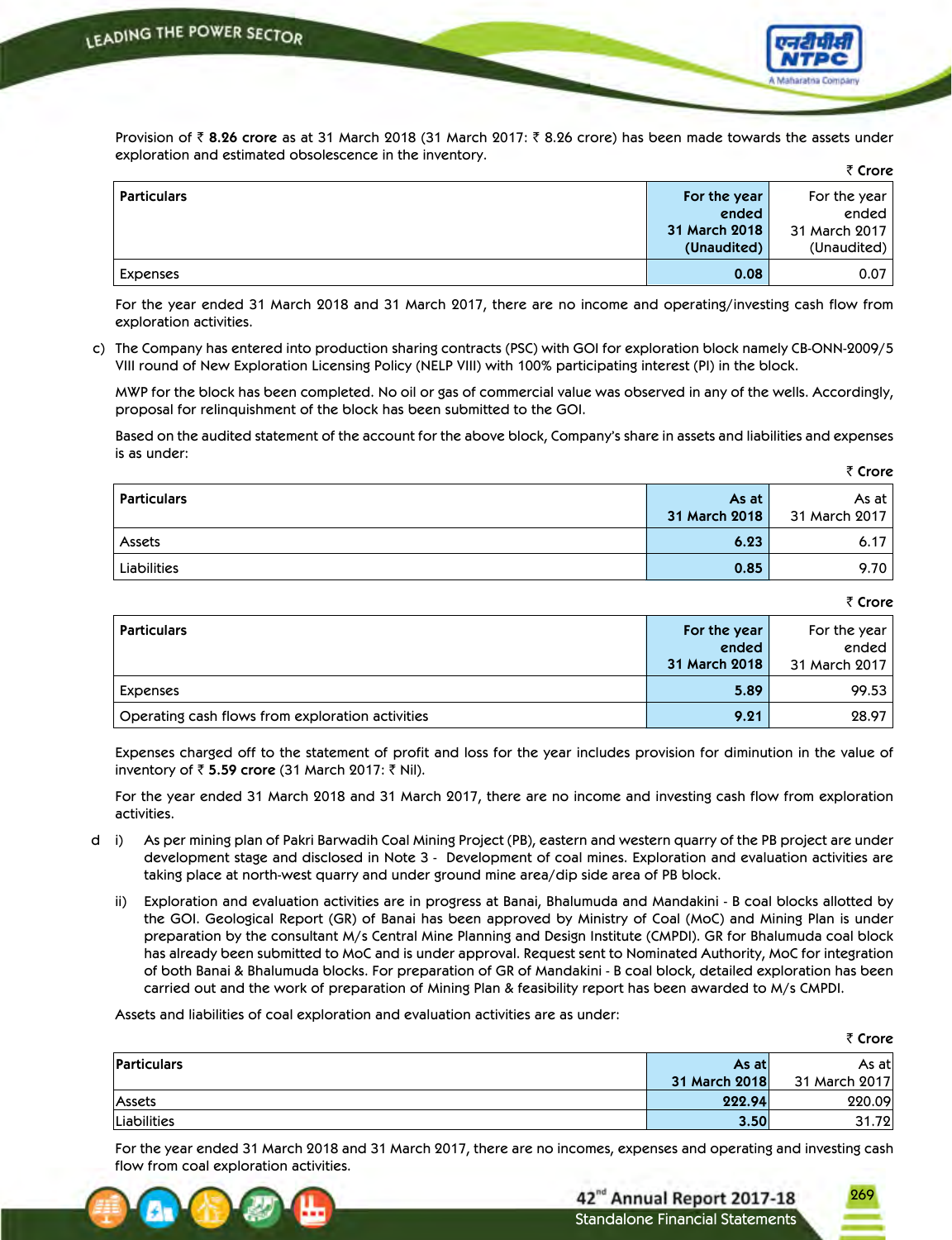` **Crore**



## **67. Disclosure as per Ind AS 108 'Operating Segments'**

#### **A. General Information**

The Company has two reportable segments, as described below, which are the Company's strategic business units. The strategic business units offer different products and services, and are managed separately because they require different technology and marketing strategies. For each of the strategic business units, the Chief Operating Decision Maker (CODM) reviews internal management reports on at least a quarterly basis.

 The following summary describes the operations in each of the Company's reportable segments:

**Generation of energy :** Generation and sale of bulk power to State Power Utilities.

 **Others :** It includes providing consultancy, project management and supervision, energy trading, oil and gas exploration and coal mining.

 Information regarding the results of each reportable segment is included below. Performance is measured based on segment profit before income tax, as included in the internal management reports that are reviewed by the Company's Board. Segment profit is used to measure performance as management believes that such information is the most relevant in evaluating the results of certain segments relative to other entities that operate within these industries.

Transfer prices between operating segments are on an arm's length basis in a manner similar to transactions with third parties.

#### **B. Information aboutreportable segments and reconciliations to amounts reflected in the financial statements:**

**Particulars Generation of energy Others Total For the year ended For the year ended For the year ended 31 March 2018** 31 March 2017 **31 March 2018** 31 March 2017 **31 March 2018** 31 March 2017 **Segment revenue** Sale of energy/consultancy, project management and supervision fee \* **79,906.71** 77,311.54 **1,622.38** 163.70 **81,529.09** 77,475.24 Other income **2,772.23** 1,550.38 **2.79** 2.27 **2,775.02** 1,552.65 **82,678.94** 78,861.92 **1,625.17** 165.97 **84,304.11** 79,027.89 Unallocated corporate interest and other income **903.84** 314.41 **Total 82,678.94** 78,861.92 **1,625.17** 165.97 **85,207.95** 79,342.30 **Segment result (including net movements in regulatory deferral account balances)\*\* 17,801.36** 17,765.47 **157.64** (64.51) **17,959.00** 17,700.96 Unallocated corporate interest and other income **903.84** 314.41 Unallocated corporate expenses, interest and finance costs **5,820.34** 5,627.47 **Profit before tax 13,042.50** 12,387.90 **Income tax expense (including tax on net movements in regulatory deferral account balances) 2,699.33** 3,002.64 **Profit after tax 10,343.17** 9,385.26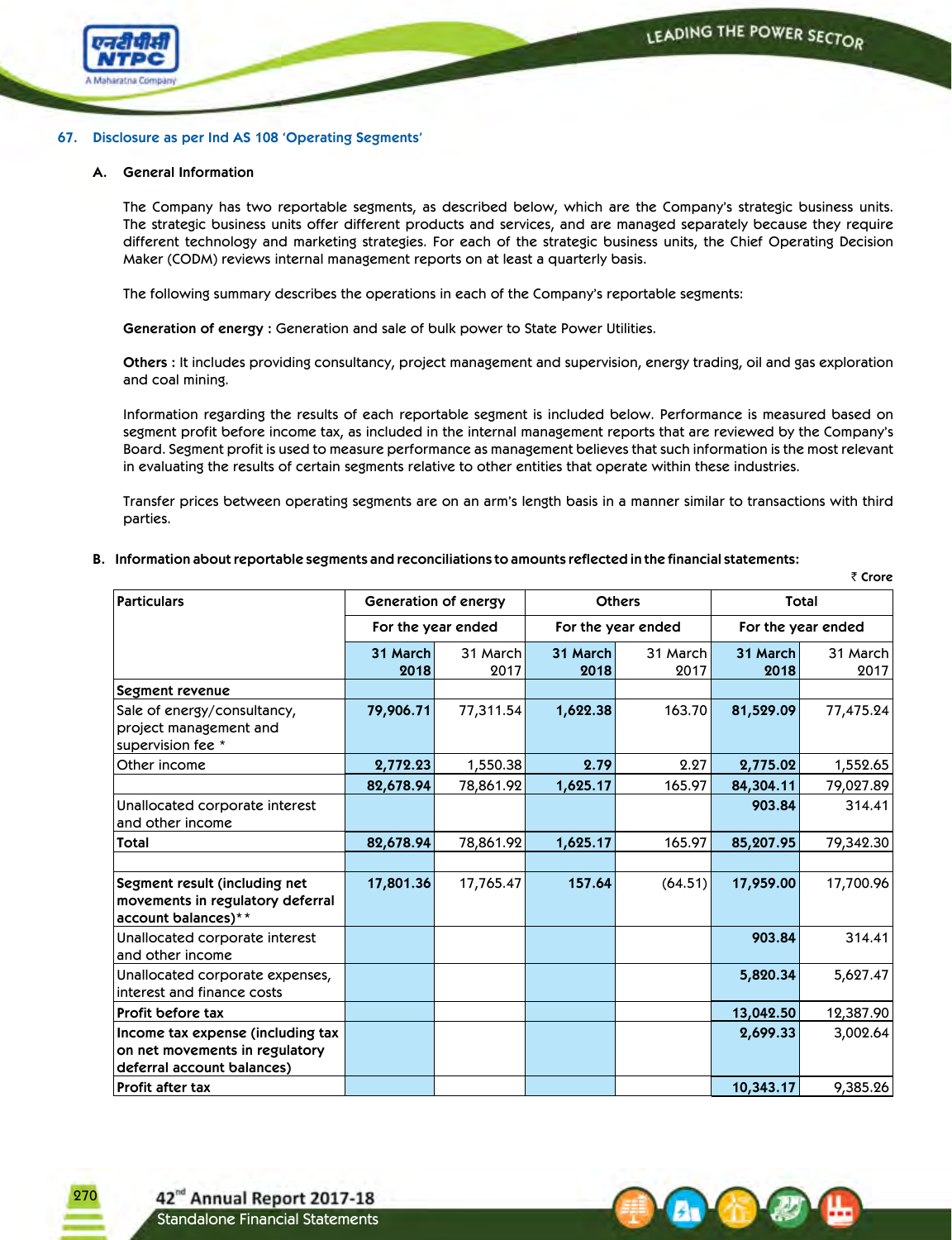

₹ Crore

| <b>Particulars</b>                                       | Generation of energy |                    | <b>Others</b><br>For the year ended |          | Total              |            |  |
|----------------------------------------------------------|----------------------|--------------------|-------------------------------------|----------|--------------------|------------|--|
|                                                          |                      | For the year ended |                                     |          | For the year ended |            |  |
|                                                          | 31 March             | 31 March           | 31 March                            | 31 March | 31 March           | 31 March l |  |
|                                                          | 2018                 | 2017               | 2018                                | 2017     | 2018               | 2017       |  |
| Depreciation, amortization and<br>impairment expense *** | 7,037.58             | 5,868.38           | 0.29                                | 0.26     | 7,037.87           | 5,868.64   |  |
| Non-cash expenses other than<br>depreciation             | 433.66               | 136.00             | 30.88                               | 2.96     | 464.54             | 138.96     |  |
| Capital expenditure                                      | 23,024.64            | 27,040.16          | 1,642.36                            | 1.220.97 | 24,667.00          | 28,261.13  |  |

₹ Crore

271

|                                                |                  |                                       |                  |                  |                  | \\\\\\           |  |
|------------------------------------------------|------------------|---------------------------------------|------------------|------------------|------------------|------------------|--|
| <b>Particulars</b>                             |                  | Generation of energy<br><b>Others</b> |                  | Total            |                  |                  |  |
|                                                | As at            |                                       |                  | As at            |                  | As at            |  |
|                                                | 31 March<br>2018 | 31 March<br>2017                      | 31 March<br>2018 | 31 March<br>2017 | 31 March<br>2018 | 31 March<br>2017 |  |
| Segment assets                                 | 1,49,277.18      | 1,26,728.63                           | 4,952.26         | 3,518.96         | 1,54,229.44      | 1,30,247.59      |  |
| Unallocated corporate and other<br>  assets    |                  |                                       |                  |                  | 1,05,964.12      | 1,06,329.90      |  |
| Total assets                                   | 1,49,277.18      | 1,26,728.63                           | 4,952.26         | 3,518.96         | 2,60,193.56      | 2,36,577.49      |  |
| Segment liabilities                            | 14,988.40        | 14,531.36                             | 2,546.00         | 2,159.92         | 17,534.40        | 16,691.28        |  |
| Unallocated corporate and other<br>liabilities |                  |                                       |                  |                  | 1,40,881.39      | 1,23,654.98      |  |
| Total liabilities                              | 14,988.40        | 14,531.36                             | 2,546.00         | 2,159.92         | 1,58,415.79      | 1,40,346.26      |  |

Includes ₹ 6.44 crore (31 March 2017: ₹ 995.59 crore) for sales related to earlier years.

\*\* Generation segment result would have been ₹17,794.92 crore (31 March 2017: ₹16,769.88 crore) without including the sales related to earlier years.

\*\*\* Includes (-)  $\bar{z}$  3.75 crore (31 March 2017: (-)  $\bar{z}$  0.73 crore) towards reversal of impairment loss recognized in the profit or loss, in generation of energy segment.

 The Company has not disclosed geographical segments as operations of the Company are mainly carried out within the country.

## **C. Information about major customers**

Revenue from customers under 'Generation of energy' segment which is more than 10% of the Company's total revenues, are as under:

| <b>Particulars</b>                                         | For the year ended |         |               |         |  |
|------------------------------------------------------------|--------------------|---------|---------------|---------|--|
|                                                            | 31 March 2018      |         | 31 March 2017 |         |  |
|                                                            | Amount             | $%$ age | Amount        | $%$ age |  |
|                                                            | ( $7$ Crore)       |         | (₹ Crore)     |         |  |
| 1. Maharashtra State Electricity Distribution Company Ltd. | 8,766.38           | 10.50   | 8,214.91      | 10.50   |  |
| 2. Uttar Pradesh Power Corporation Ltd.                    | 7,497.54           | 8.98    | 8,556.66      | 10.93   |  |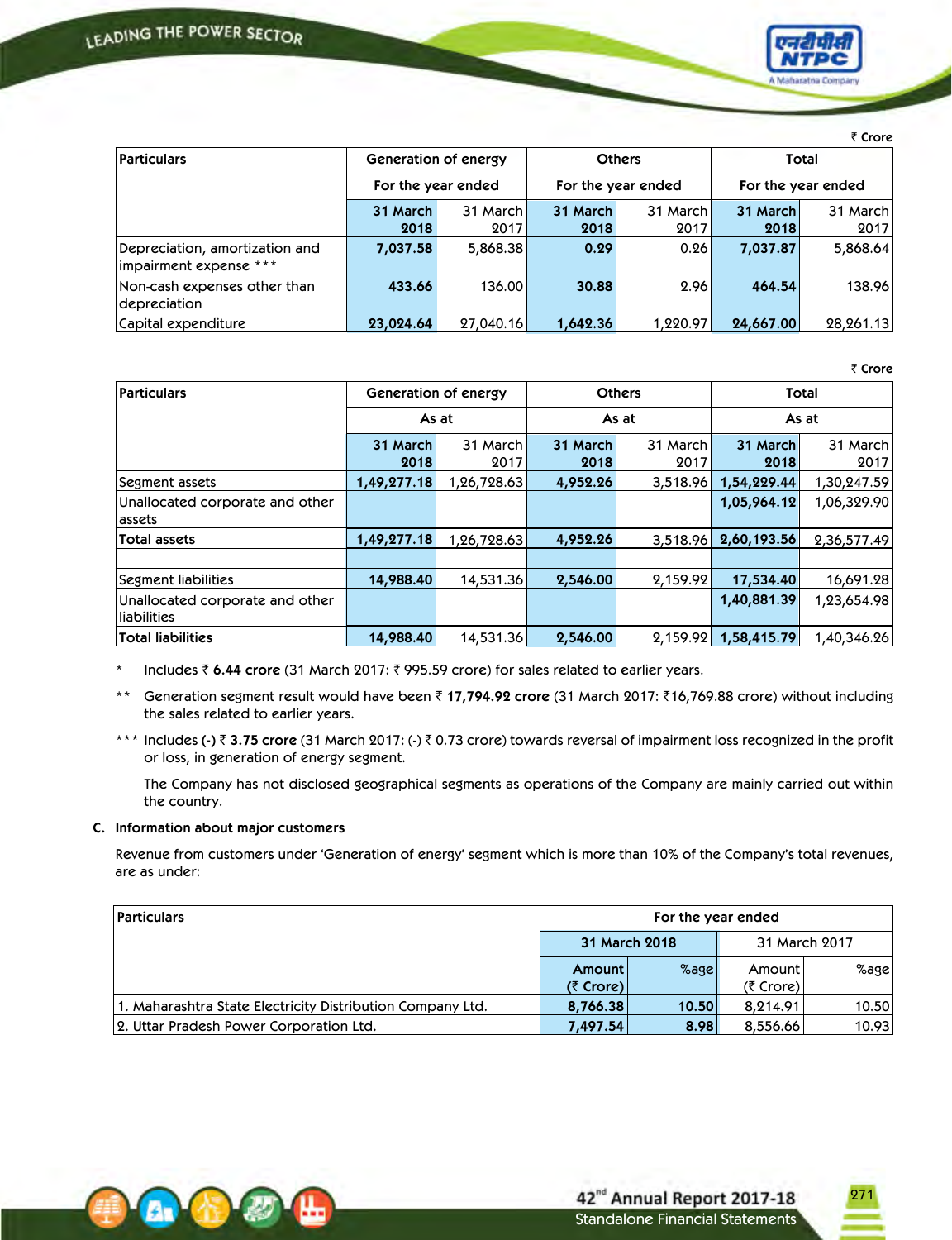

## **68. Financial Risk Management**

The Company's principal financial liabilities comprise loans and borrowings in foreign as well as domestic currency, trade payables and other payables. The main purpose of these financial liabilities is to finance the Company's operations. The Company's principal financial assets include borrowings, trade and other receivables, and cash and short-term deposits that derive directly from its operations. The Company also holds equity investments and enter into derivative contracts such as forward contracts, options and swaps. Derivatives are used exclusively for hedging purposes and not as trading or speculative instruments.

The Company is exposed to the following risks from its use of financial instruments:

- Credit risk
- Liquidity risk
- Market risk

This note presents information about the Company's exposure to each of the above risks, the Company's objectives, policies and processes for measuring and managing risk.

| <b>Risk</b>                             | <b>Exposure arising from</b>                                                                                                                                              | Measurement                 | Management                                                                                                                                                   |
|-----------------------------------------|---------------------------------------------------------------------------------------------------------------------------------------------------------------------------|-----------------------------|--------------------------------------------------------------------------------------------------------------------------------------------------------------|
| Credit Risk                             | receivables,<br>derivative Ageing<br>Trade<br>instruments, financial Credit ratings<br>l financial<br>assets measured at amortized cost<br>and cash and cash equivalents. |                             | analysis Credit limits, letters of credit and<br>diversification of bank deposits.                                                                           |
| Liquidity risk                          | Borrowings and other liabilities                                                                                                                                          | Rolling<br>cash<br>forecast | flows Availability of committed credit lines<br>and borrowing facilities                                                                                     |
| Market risk – foreign<br> currency risk | Future commercial transactions Cash<br>Recognized financial assets and<br>not denominated<br>liabilities<br><i>in</i><br>Indian rupee $(\bar{\zeta})$                     | flow                        | forecasting Forward foreign exchange contracts<br>options<br>Foreign<br>currency<br>Currency and interest rate swaps<br>and principal only swaps             |
| Market risk – interest <br>Irate risk   | Non-current borrowings at variable Sensitivity analysis<br>rates                                                                                                          |                             | Different kinds of loan arrangements<br>with varied terms (e.g. fixed rate<br>loans, floating rate loans, rupee term<br>loans, foreign currency loans, etc.) |

## **Risk management framework**

The Company's activities make it susceptible to various risks. The Company has taken adequate measures to address such concerns by developing adequate systems and practices.

 In order to institutionalize the risk management in the Company, an elaborate Enterprise Risk Management (ERM) framework has been developed. The Board of Directors has overall responsibility for the establishment and oversight of the Company's risk management framework. As a part of the implementation of ERM framework, a 'Risk Management Committee (RMC)' with functional directors as its members has been entrusted with the responsibility to identify and review the risks, formulate action plans and strategies to mitigate risks on short-term as well as long-term basis.

 The RMC meets every quarter to deliberate on strategies. Risks are regularly monitored through reporting of key performance indicators. Outcomes of RMC are submitted for information of the Board of Directors.

## **Credit risk**

272

 Credit risk is the risk of financial loss to the Company if a customer or counterparty to a financial instrument fails to meet its contractual obligations resulting in a financial loss to the Company. Credit risk arises principally from trade receivables, loans, cash and cash equivalents and deposits with banks and financial institutions.

## **Trade receivables**

 The Company primarily sells electricity to bulk customers comprising mainly state utilities owned by State Governments. The Company has a robust payment security mechanism in the form of Letters of Credit (LC) backed by the Tri-Partite Agreement (TPA). The TPA were signed among the Govt. of India, RBI and the individual State Governments subsequent to the issuance of the One Time Settlement Scheme of SEBs dues during 2001-02 by the GOI, which was valid till October 2016. Govt of India has approved the extension of these TPAs for another period of 10 years. Most of the States have signed these TPAs and signing is in progress for the balance states.

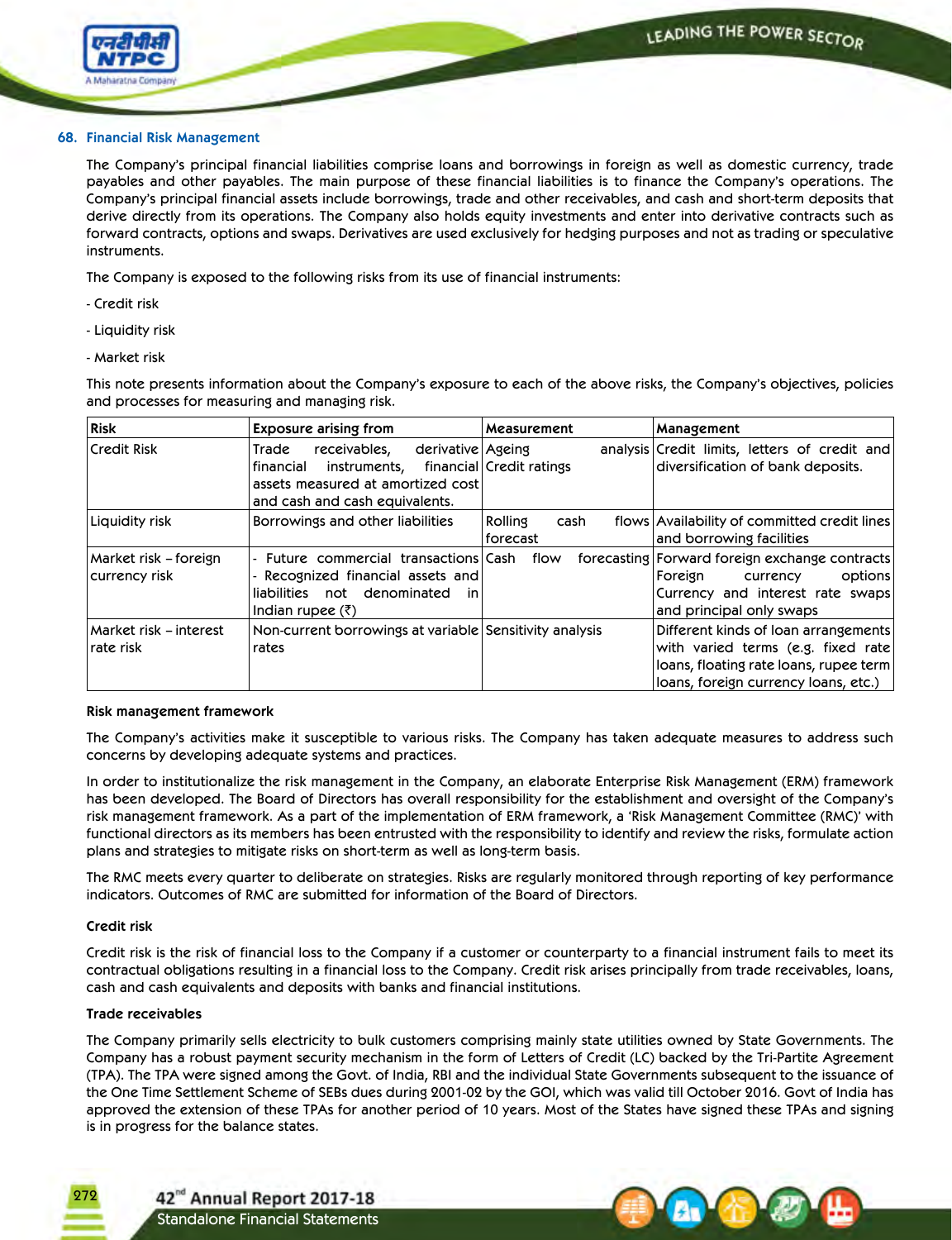

 CERC Tariff Regulations allow payment against monthly bill towards energy charges within a period of sixty days from the date of bill and levy of surcharge @ 18% p.a. on delayed payment beyond sixty days.

 A default occurs when in the view of management there is no significant possibility of recovery of receivables after considering all available options for recovery.

 As per the provisions of the TPA, the customers are required to establish LC covering 105% of the average monthly billing of the Company for last 12 months. The TPA also provided that if there is any default in payment of current dues by any State Utility the outstanding dues can be deducted from the State's RBI account and paid to the concerned CPSU. There is also provision of regulation of power by the Company in case of non payment of dues and non-establishment of LC.

 These payment security mechanisms have served the Company well over the years. The Company has not experienced any significant impairment losses in respect of trade receivables in the past years. Since the Company has its power stations as well as customers spread over various states of India, geographically there is no concentration of credit risk.

#### **Investments**

 The Company limits its exposure to credit risk by investing in only Government of India Securities, State Government Securities and other counterparties have a high credit rating. The management actively monitors the interest rate and maturity period of these investments. The Company does not expect the counterparty to fail to meet its obligations, and has not experienced any significant impairment losses in respect of any of the investments.

#### **Loans**

 The Company has given loans to employees, subsidiary companies and other parties. Loans to the employee are secured against the mortgage of the house properties and hypothecation of vehicles for which such loans have been given in line with the policies of the Company. The loan provided to group companies are collectible in full and risk of default is negligible. Loan to APIIC is secured by a guarantee given by the Government of Andhra Pradesh vide GO dated 3 April 2003.

### **Cash and cash equivalents**

 The Company held cash and cash equivalents of ` **60.49 crore** (31 March 2017: `157.12 crore). The cash and cash equivalents are held with banks with high rating.

#### **Deposits with banks and financial institutions**

The Company held deposits with banks and financial institutions of ₹ 3,917.89 crore (31 March 2017: ₹ 2,773.37 crore). In order to manage the risk, Company places deposits with only high rated banks/institutions.

#### **(i) Exposure to credit risk**

 The carrying amount of financial assets represents the maximum credit exposure. The maximum exposure to credit risk at the reporting date was:

|                                                                                                       |               | טוטונ         |
|-------------------------------------------------------------------------------------------------------|---------------|---------------|
| <b>Particulars</b>                                                                                    | As at         | As at         |
|                                                                                                       | 31 March 2018 | 31 March 2017 |
| Financial assets for which loss allowance is measured using 12 months Expected<br>Credit Losses (ECL) |               |               |
| Non-current investments                                                                               | 106.28        | 113.48        |
| Non-current loans                                                                                     | 655.67        | 530.59        |
| Other non-current financial assets*                                                                   | 1,225.01      | 1,169.93      |
| Cash and cash equivalents                                                                             | 60.49         | 157.12        |
| Bank balances other than cash and cash equivalents                                                    | 3,917.89      | 2,773.37      |
| Current Ioans                                                                                         | 280.22        | 236.92        |
| Other current financial assets                                                                        | 7,938.12      | 6,053.32      |
| Total                                                                                                 | 14,183.68     | 11,034.73     |
| Financial assets for which loss allowance is measured using life-time Expected<br>Credit Losses (ECL) |               |               |
| Trade receivables                                                                                     | 7,577.97      | 8,173.51      |
| Total                                                                                                 | 21,761.65     | 19,208.24     |

\* Excluding share application money pending allotment (Refer Note 10)



273

` **Crore**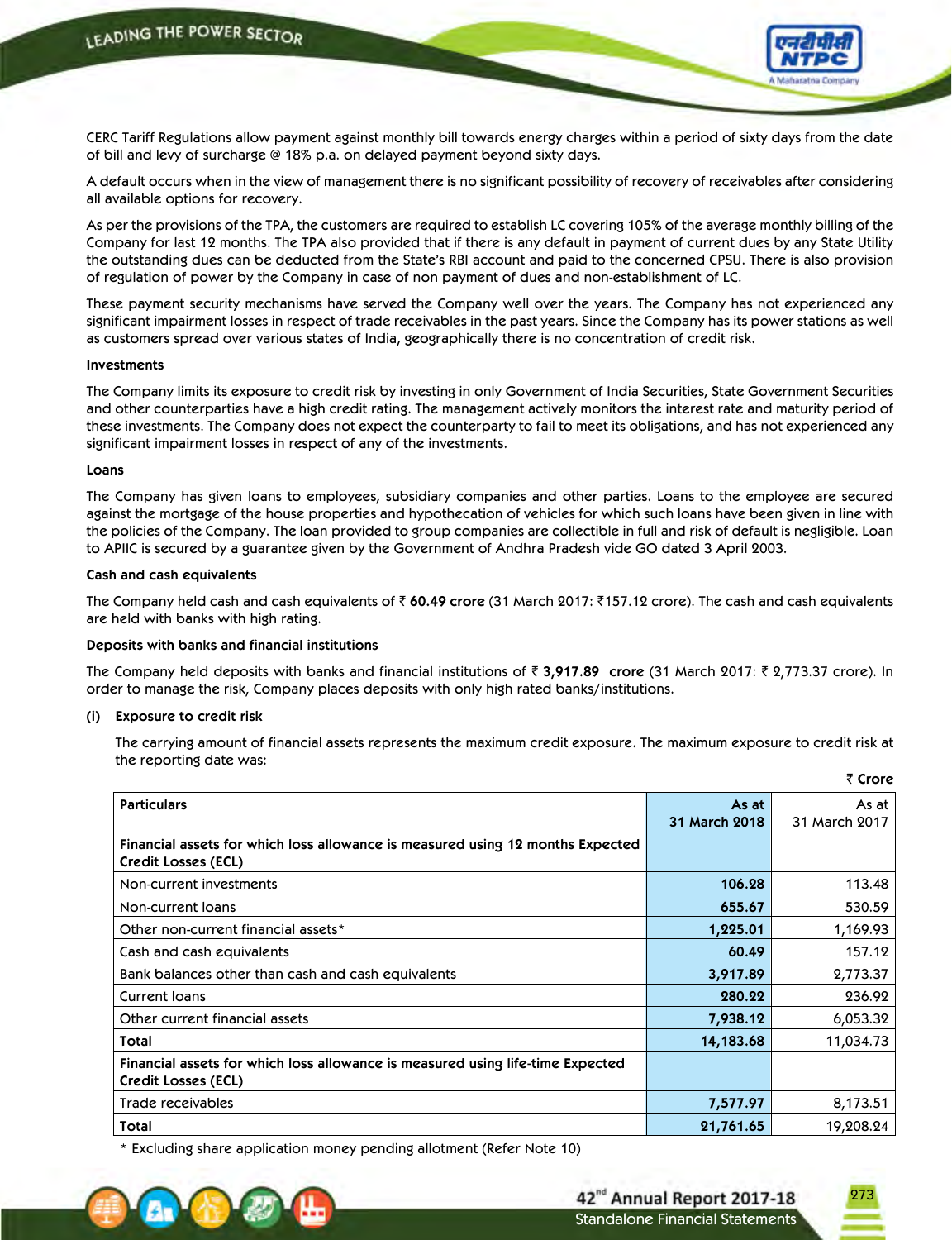₹ Crore



## **(ii) Provision for expected credit losses**

 **(a) Financial assets for which loss allowance is measured using 12 month expected credit losses**

 The Company has assets where the counter-parties have sufficient capacity to meet the obligations and where the risk of default is very low. Accordingly, no loss allowance for impairment has been recognized.

**(b) Financial assets for which loss allowance is measured using life-time expected credit losses**

 The Company has customers (State government utilities) with capacity to meet the obligations and therefore the risk of default is negligible or nil. Further, management believes that the unimpaired amounts that are past due by more than 30 days are still collectible in full, based on historical payment behaviour and extensive analysis of customer credit risk. Hence, no impairment loss has been recognized during the reporting periods in respect of trade receivables.

#### **(iii) Ageing analysis of trade receivables**

The ageing analysis of the trade receivables is as below:

| Ageing                                       | Not due  | $0-30$ days<br>past due | 31-60 days<br>past due | $61-90$ days  <br>past due | 91-120 days<br>past due | More than<br>120 days<br>past due | <b>Total</b> |  |  |
|----------------------------------------------|----------|-------------------------|------------------------|----------------------------|-------------------------|-----------------------------------|--------------|--|--|
| Gross carrying amount as at<br>31 March 2018 | 4,736.30 | 799.19                  | 234.30                 | 325.96                     | 312.14                  | 1,170.42                          | 7,578.31     |  |  |
| Gross carrying amount as at<br>31 March 2017 | 6,620.03 | 600.79                  | 244.61                 | 386.85                     | 160.11                  | 161.32                            | 8,173.71     |  |  |

## **(iv) Reconciliation of impairment loss provisions**

The movement in the allowance for impairment in respect of financial assets during the year is as follows:

| <b>Particulars</b>          | Trade receivables | <b>Advances</b> | Claims recoverable | <b>Total</b> |
|-----------------------------|-------------------|-----------------|--------------------|--------------|
| Balance as at 1 April 2016  | 0.20              | 0.04            | 0.54               | 0.78         |
| Impairment loss recognized  |                   |                 |                    |              |
| Amounts written off         |                   |                 | 0.42               | 0.42         |
| Balance as at 31 March 2017 | 0.20              | 0.04            | 0.12               | 0.36         |
| Impairment loss recognized  | 0.14              | 0.03            | $\blacksquare$     | 0.17         |
| Amounts written off         |                   |                 |                    |              |
| Balance as at 31 March 2018 | 0.34              | 0.07            | 0.12               | 0.53         |

 Based on historic default rates, the Company believes that no impairment allowance is necessary in respect of any other assets as the amounts of such allowances are not significant.

## **Liquidity risk**

274

 Liquidity risk is the risk that the Company will encounter difficulty in meeting the obligations associated with its financial liabilities that are settled by delivering cash or another financial asset. The Company's approach to managing liquidity is to ensure, as far as possible, that it will always have sufficient liquidity to meet its liabilities when due, under both normal and stressed conditions, without incurring unacceptable losses or risking damage to the Company's reputation.

 The Company has an appropriate liquidity risk management framework for the management of short, medium and long-term funding and liquidity management requirements. The Company manages liquidity risk by maintaining adequate cash reserves, banking facilities and reserve borrowing facilities by continuously monitoring forecast and actual cash flows and matching the maturity profiles of financial assets and liabilities.

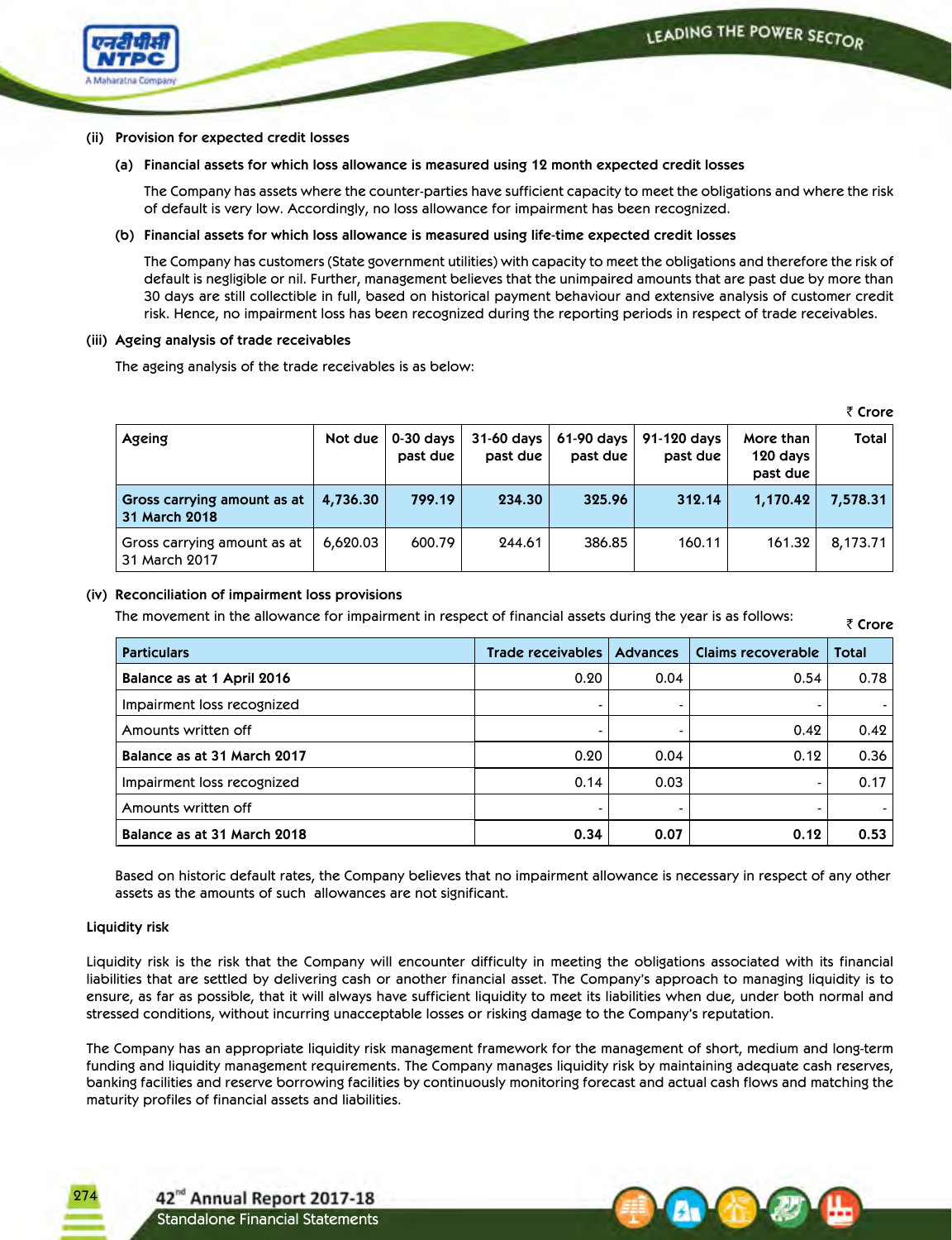

` **Crore**

The Company's treasury department is responsible for managing the short-term and long-term liquidity requirements of the Company. Short-term liquidity situation is reviewed daily by the Treasury Department. The Board of directors has established policies to manage liquidity risk and the Company's Treasury Department operates in line with such policies. Any breaches of these policies are reported to the Board of Directors. Long-term liquidity position is reviewed on a regular basis by the Board of Directors and appropriate decisions are taken according to the situation.

 Typically, the Company ensures that it has sufficient cash on demand to meet expected operational expenses for a month, including the servicing of financial obligations, this excludes the potential impact of extreme circumstances that cannot reasonably be predicted, such as natural disasters.

 As part of the CERC Regulations, tariff inter-alia includes recovery of capital cost. The tariff regulations also provide for recovery of energy charges, operations and maintenance expenses and interest on normative working capital requirements. Since billing to the customers are generally on a monthly basis, the Company maintains sufficient liquidity to service financial obligations and to meet its operational requirements.

#### **(i) Financing arrangements**

The Company had access to the following undrawn borrowing facilities at the end of the reporting period:

|                                 |               | .             |
|---------------------------------|---------------|---------------|
| <b>Particulars</b>              | As at         | As at         |
|                                 | 31 March 2018 | 31 March 2017 |
| <b>Fixed-rate borrowings</b>    |               |               |
| Foreign currency loans          | 70.01         | 297.74        |
| <b>Floating-rate borrowings</b> |               |               |
| Bank overdraft                  | 2,000.00      | 2,000.00      |
| Term Ioans                      | 10,357.50     | 8,615.00      |
| Foreign currency loans          | 46.68         | 88.84         |
| <b>Total</b>                    | 12,474.19     | 11,001.58     |

## **(ii) Maturities of financial liabilities**

 The following are the contractual maturities of derivative and non-derivative financial liabilities, based on contractual cash flows:

| ₹ Crore |  |
|---------|--|
|         |  |

| <b>Contractual maturities of financial liabilities</b>                    | <b>Contractual cash flows</b> |                |           |           |                      |              |  |
|---------------------------------------------------------------------------|-------------------------------|----------------|-----------|-----------|----------------------|--------------|--|
|                                                                           | 3 months<br>or less           | 3.12<br>months | 1-2 years | 2-5 years | More than<br>5 years | <b>Total</b> |  |
| Non-derivative financial liabilities                                      |                               |                |           |           |                      |              |  |
| Secured bonds                                                             | 436.94                        | 2,558.81       | 1,782.00  | 5,724.87  | 23,346.46            | 33,849.08    |  |
| Rupee term loans from banks                                               | 215.83                        | 1,668.46       | 1,756.60  | 9,455.55  | 24,694.37            | 37,790.81    |  |
| Rupee term loans from others                                              | 266.36                        | 657.59         | 898.52    | 2,695.57  | 1,954.92             | 6,472.96     |  |
| Finance lease obligations                                                 | 5.98                          | 42.44          | 32.29     | 69.68     | 688.17               | 838.56       |  |
| Foreign currency notes                                                    | 181.96                        | 170.20         |           | 10,563.00 | 13,240.70            | 24,155.86    |  |
| Unsecured foreign currency loans from banks<br>and financial institutions | 168.03                        | 1,101.57       | 2,929.75  | 3,124.10  | 4,683.60             | 12,007.05    |  |
| Unsecured foreign currency loans<br>(guaranteed by GOI)                   | $\blacksquare$                | 184.10         | 181.85    | 545.54    | 1,120.83             | 2,032.32     |  |
| Commercial paper and cash credit                                          | 6,500.32                      |                |           |           |                      | 6,500.32     |  |
| Trade and other payables                                                  | 15,157.46                     | 3,558.01       | 1,905.63  | 999.38    | 84.81                | 21,705.29    |  |
| <b>Derivative financial liabilities</b>                                   |                               |                |           |           |                      |              |  |
| Full currency swaps                                                       | $\blacksquare$                | 17.54          | 16.21     |           | $\blacksquare$       | 33.75        |  |

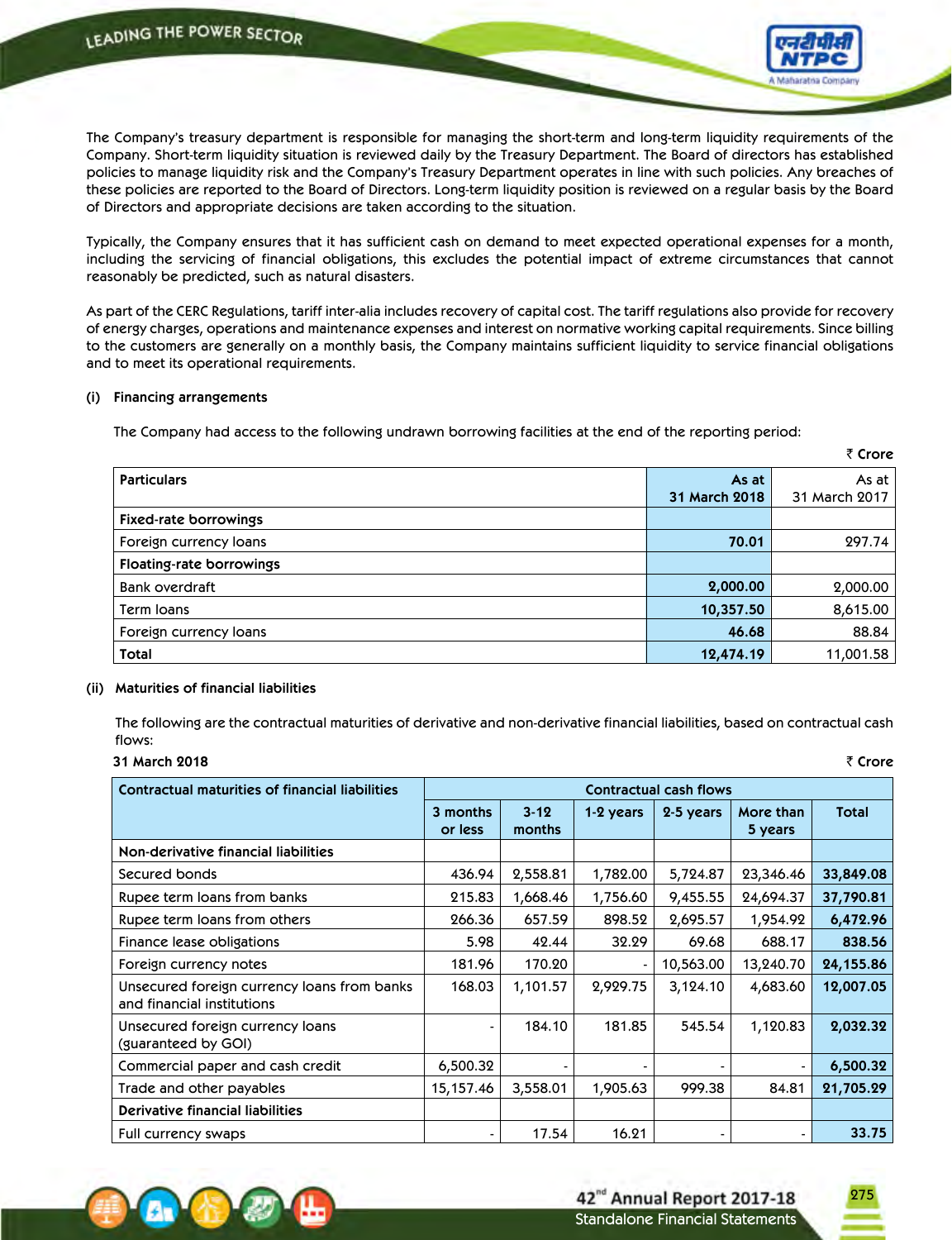

#### 31 March 2017 ` **Crore**

| Contractual maturities of financial liabilities                           | Contractual cash flows |                    |           |           |                      |           |  |
|---------------------------------------------------------------------------|------------------------|--------------------|-----------|-----------|----------------------|-----------|--|
|                                                                           | 3 months<br>or less    | $3 - 12$<br>months | 1-2 years | 2-5 years | More than<br>5 years | Total     |  |
| Non-derivative financial liabilities                                      |                        |                    |           |           |                      |           |  |
| Secured bonds                                                             | 496.03                 | 958.60             | 2,209.00  | 4,518.50  | 26,334.83            | 34,516.96 |  |
| Rupee term loans from banks                                               | 218.48                 | 1,919.57           | 2,009.89  | 7,135.72  | 18,695.80            | 29,979.46 |  |
| Rupee term loans from others                                              | 460.94                 | 947.70             | 1,183.38  | 2,695.57  | 2,853.44             | 8,141.03  |  |
| Finance lease obligations                                                 | 5.02                   | 20.57              | 25.59     | 80.07     | 430.21               | 561.46    |  |
| Foreign currency notes                                                    | 49.93                  | 163.92             |           | 5,286.50  | 13,384.50            | 18,884.85 |  |
| Unsecured foreign currency loans from banks<br>and financial institutions | 656.17                 | 1,581.40           | 1,154.21  | 5,279.17  | 2,586.08             | 11,257.03 |  |
| Unsecured foreign currency loans<br>(guaranteed by GOI)                   | $\blacksquare$         | 173.78             | 171.32    | 517.75    | 1,236.32             | 2,099.17  |  |
| Commercial paper and cash credit                                          | 3,000.56               |                    |           |           |                      | 3,000.56  |  |
| Trade and other payables                                                  | 14,207.07              | 2,187.11           | 1,846.07  | 664.44    | 4.06                 | 18,908.75 |  |
| <b>Derivative financial liabilities</b>                                   |                        |                    |           |           |                      |           |  |
| Full currency swaps                                                       | $\blacksquare$         | 16.62              | 15.36     | 14.10     | $\blacksquare$       | 46.08     |  |

#### **Market risk**

Market risk is the risk that changes in market prices, such as foreign exchange rates and interest rates will affect the Company's income. The objective of market risk management is to manage and control market risk exposures within acceptable parameters, while optimizing the return.

 The Board of Directors is responsible for setting up of policies and procedures to manage market risks of the Company. All such transactions are carried out within the guidelines set by the risk management committee.

## **Currency risk**

276

The Company is exposed to foreign currency risk on certain transactions that are denominated in a currency other than entity's functional currency, hence exposure to exchange rate fluctuations arises. The risk is that the functional currency value of cash flows will vary as a result of movements in exchange rates.

The currency profile of financial assets and financial liabilities as at 31 March 2018 and 31 March 2017 are as below:

| 31 March 2018                                                             |            |             |            |               | ₹ Crore      |
|---------------------------------------------------------------------------|------------|-------------|------------|---------------|--------------|
| <b>Particulars</b>                                                        | <b>USD</b> | <b>EURO</b> | <b>JPY</b> | <b>Others</b> | <b>Total</b> |
| <b>Financial assets</b>                                                   |            |             |            |               |              |
| Trade and other receivables                                               | 0.20       |             |            | 4.76          | 4.96         |
| Cash and cash equivalents                                                 | 0.96       |             |            | 3.49          | 4.45         |
| Other financial assets                                                    | 0.08       |             |            |               | 0.08         |
| Total                                                                     | 1.24       |             |            | 8.25          | 9.49         |
| <b>Financial liabilities</b>                                              |            |             |            |               |              |
| Foreign currency bonds                                                    | 15,858.03  | 4,071.07    |            | 4,226.76*     | 24,155.86    |
| Unsecured foreign currency loans from banks and<br>financial institutions | 7,218.89   | 1,996.59    | 4,857.64   |               | 14,073.12    |
| Trade payables and other financial liabilities                            | 2,198.07   | 1,033.89    | 144.25     | 9.47          | 3,385.68     |
| Total                                                                     | 25,274.99  | 7,101.55    | 5,001.89   | 4,236.23      | 41,614.66    |

\* ₹ 2000.00 crore - ₹ denominated USD settled Green Masala Bonds and ₹2,000.00 crore-₹ denominated USD settled Masala bonds.

42<sup>nd</sup> Annual Report 2017-18

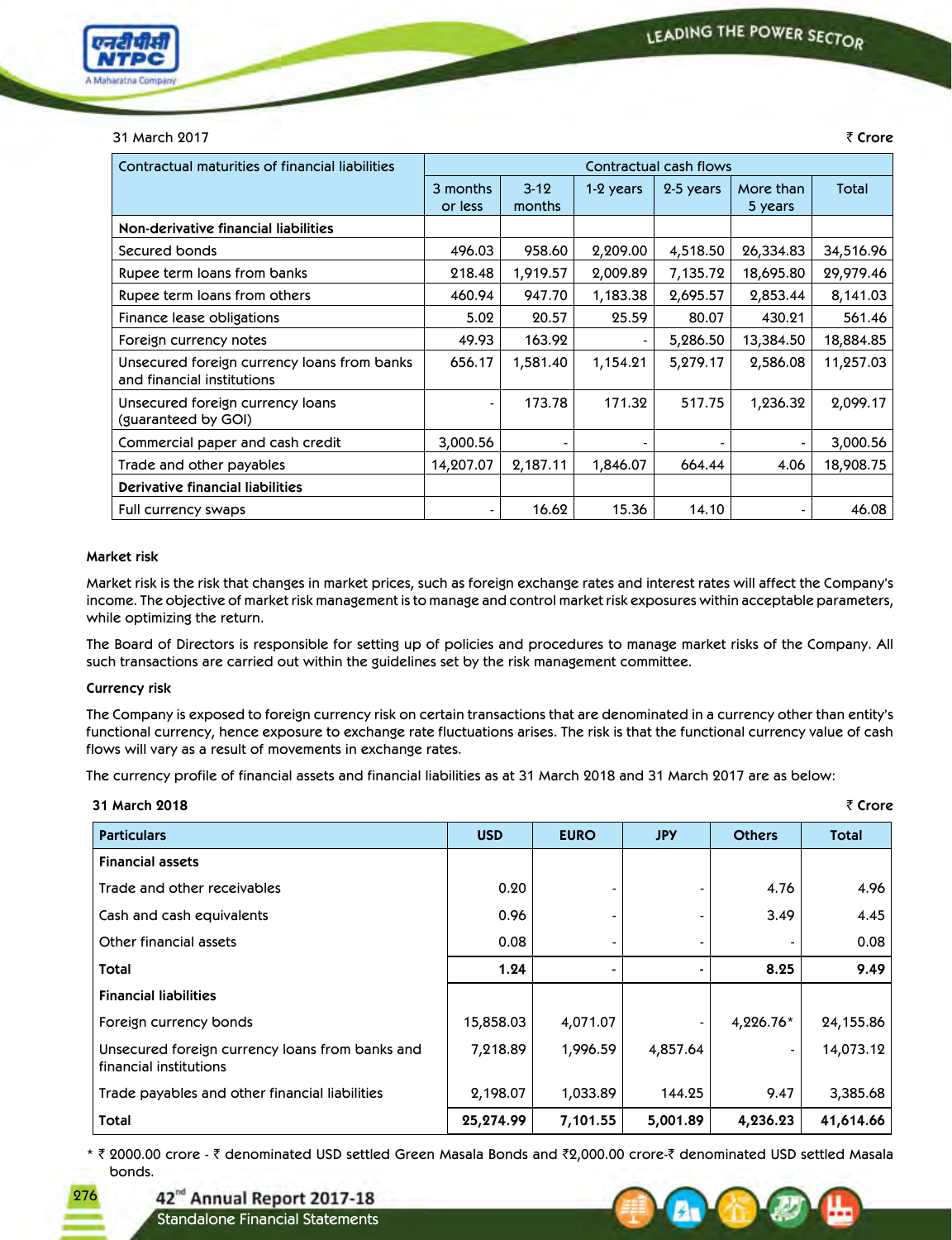

# 31 March 2017 ` **Crore Particulars USD EURO JPY Others Total** Financial assets Trade and other receivables 0.18 - - 0.32 0.50 Cash and cash equivalents 1.45 - - 0.44 1.89 Other financial assets 4.49 1.81 0.10 0.62 7.02 Total 6.12 1.81 0.10 1.38 9.41 Financial liabilities Foreign currency bonds 13,249.05 | 13,249.05 3,541.16 | 2,094.64 \* | 18,884.85 Unsecured foreign currency loans from banks and financial institutions  $9,096.54$   $1,808.42$   $2,497.32$   $-13,402.28$ Trade payables and other financial liabilities  $\begin{array}{|c|c|c|c|c|c|} \hline 2,163.43 & 845.61 & 69.12 & 10.02 & 3,088.18 \hline \end{array}$ Total 24,509.02 6,195.19 2,566.44 2,104.66 35,375.31

\* ₹ 2000.00 crore - ₹ denominated USD settled Green Masala Bonds.

 Out of the above, an amount of ` **33.75 crore** (31 March 2017: `46.08 crore) is hedged by derivative instruments. In respect of the balance exposure, gain/(loss) on account of exchange rate variations on all long-term foreign currency monetary items and short-term foreign currency monetary items (up to COD) is recoverable from beneficiaries. Therefore, currency risk in respect of such exposure would not be very significant.

## **Sensitivity analysis**

 Since the impact of strengthening or weakening of INR against USD, Euro, JPY and other currencies on the statement of profit and loss would not be very significant; therefore, sensitivity analysis for currency risk is not disclosed.

## **Embedded derivatives**

 Certain contracts of the Company for construction of power plants with vendors awarded through ICB (International competitive bidding) which are denominated in third currency (i.e. a currency which is not the functional currency of any of the parties to the contract) are falling under the purview of guidance provided as per Ind AS 109, 'Financial instruments' on derivatives and embedded derivatives. The Company has sought opinion from the Expert Advisory Committee (EAC) constituted by The Institute of Chartered Accountants of India on the above matter vide letter no NTPC/EAC/ICAI dated 29 September 2016. On receipt of opinion/clarification from EAC, Company will account for such contracts.

## **Interest rate risk**

 The Company is exposed to interest rate risk arising mainly from non-current borrowings with floating interest rates. The Company is exposed to interest rate risk because the cash flows associated with floating rate borrowings will fluctuate with changes in interest rates. The Company manages the interest rate risks by entering into different kinds of loan arrangements with varied terms (e.g. fixed rate loans, floating rate loans, rupee term loans, foreign currency loans, etc.).



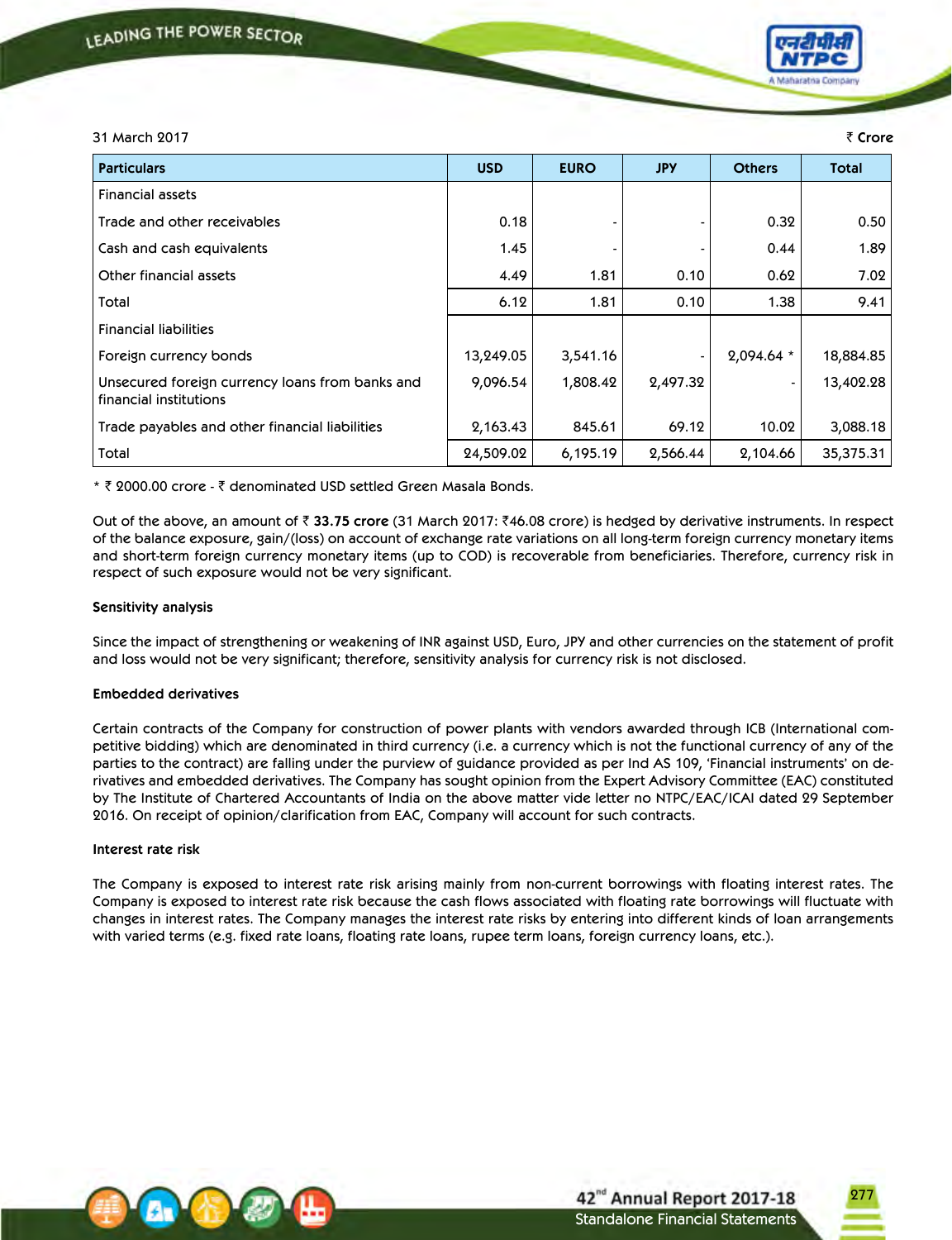

At the reporting date, the interest rate profile of the Company's interest-bearing financial instruments is as follows:

|                                  |               | ₹ Crore       |
|----------------------------------|---------------|---------------|
| <b>Particulars</b>               | 31 March 2018 | 31 March 2017 |
| <b>Financial Assets:</b>         |               |               |
| Loans to related parties         | 249.66        | 154.97        |
| Loans to others                  | 25.96         | 55.34         |
| <b>Bank deposits</b>             | 3,892.45      | 2,751.09      |
| Total                            | 4,168.07      | 2,961.40      |
| <b>Financial Liabilities:</b>    |               |               |
| <b>Fixed-rate instruments</b>    |               |               |
| <b>Bonds</b>                     | 33,846.07     | 34,513.63     |
| Foreign currency loans/notes*    | 29,795.23     | 24,685.77     |
| Rupee term loans                 | 186.31        | 983.15        |
| Commercial paper and cash credit | 6,500.32      | 3,000.56      |
| Finance lease obligations        | 184.34        | 145.02        |
|                                  | 70,512.27     | 63,328.13     |
| Variable-rate instruments        |               |               |
| Foreign currency loans/notes     | 8,269.84      | 7,535.66      |
| Rupee term loans                 | 44,077.46     | 37,137.34     |
|                                  | 52,347.30     | 44,673.00     |
| <b>Total</b>                     | 1,22,859.57   | 1,08,001.13   |

\* Includes ₹ 2000.00 crore - ₹ denominated USD settled Green Masala Bonds and ₹ 2,000 crore ₹ denominated USD settled Masala bonds (31 March 2017: includes ₹ 2000.00 crore - ₹ denominated USD settled Green Masala Bonds).

## **Fair value sensitivity analysis for fixed-rate instruments**

The Company's fixed rate instruments are carried at amortized cost. They are therefore not subject to interest rate risk, since neither the carrying amount nor the future cash flows will fluctuate because of a change in market interest rates.

## **Cash flow sensitivity analysis for variable-rate instruments**

 A change of 50 basis points in interest rates at the reporting date would have increased (decreased) profit or loss by the amounts shown below. This analysis assumes that all other variables, in particular foreign currency rates, remain constant. The analysis is performed on the same basis for the previous year. ` **Crore**

| $\sim$ 200                   |                       |                |  |  |
|------------------------------|-----------------------|----------------|--|--|
| <b>Particulars</b>           | <b>Profit or loss</b> |                |  |  |
|                              | 50 bp increase        | 50 bp decrease |  |  |
| 31 March 2018                |                       |                |  |  |
| Foreign currency loans/notes | (33.92)               | 33.92          |  |  |
| Rupee term loans             | (189.69)              | 189.69         |  |  |
|                              | (223.61)              | 223.61         |  |  |
| 31 March 2017                |                       |                |  |  |
| Foreign currency loans/notes | (36.89)               | 36.89          |  |  |
| Rupee term loans             | (158.89)              | 158.89         |  |  |
|                              | (195.78)              | 195.78         |  |  |

Of the above mentioned increase in the interest expense, an amount of ₹ 105.18 crore (31 March 2017: ₹ 111.69 crore) is expected to be capitalized and recovered from beneficiaries.

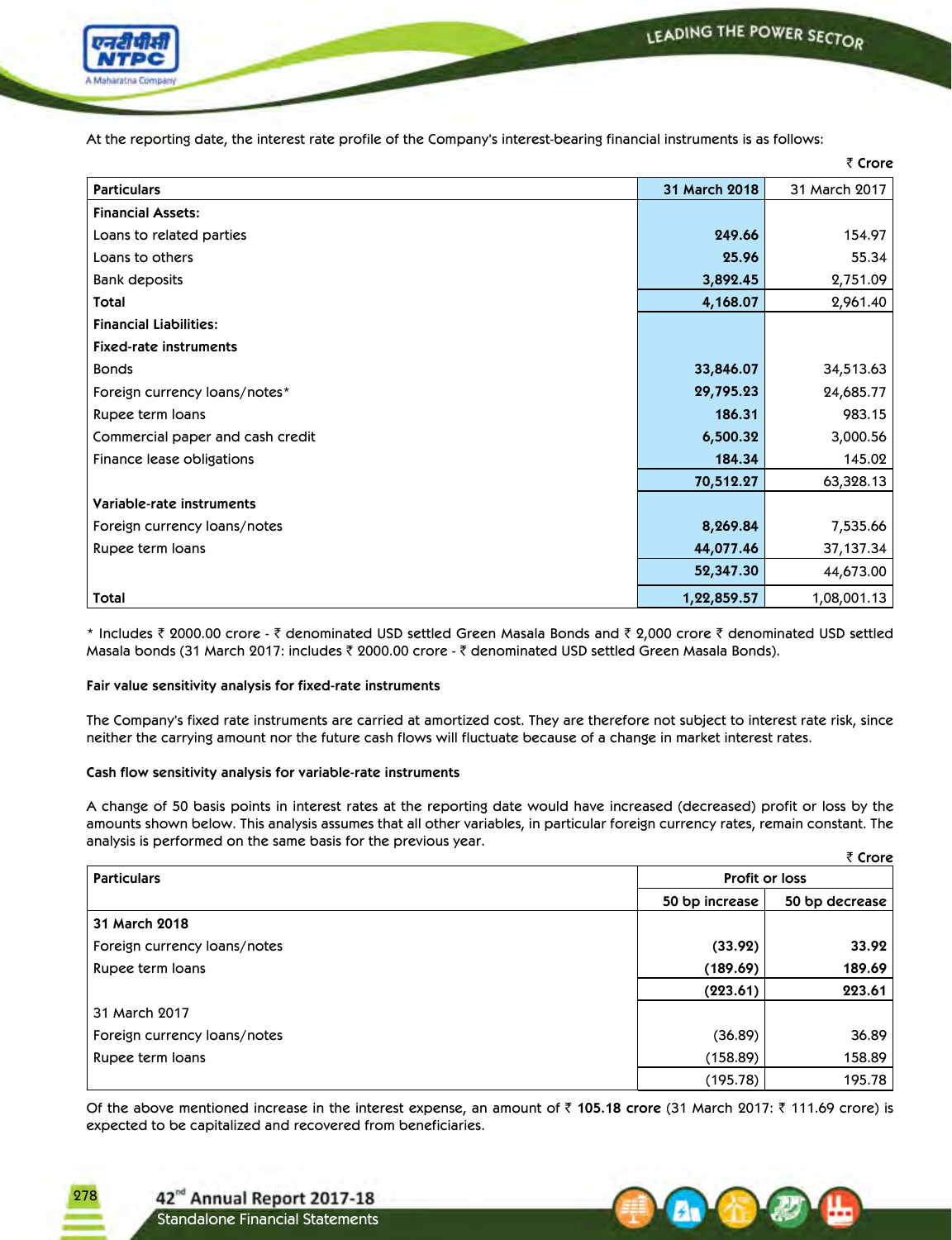

₹ Crore

## **69. Fair Value Measurements**

**a) Financial instruments by category**

| <b>Particulars</b>                 |              | 31 March 2018 |                   | 31 March 2017  |               |                   |
|------------------------------------|--------------|---------------|-------------------|----------------|---------------|-------------------|
|                                    | <b>FVTPL</b> | <b>FVTOCI</b> | Amortized<br>Cost | <b>FVTPL</b>   | <b>FVTOCI</b> | Amortized<br>Cost |
| <b>Financial assets</b>            |              |               |                   |                |               |                   |
| Investments                        |              |               |                   |                |               |                   |
| - Equity instruments               | 1.40         | 104.88        |                   | 1.40           | 112.08        |                   |
| <b>Trade Receivables</b>           |              |               | 7,577.97          |                |               | 8,173.51          |
| Loans                              |              |               | 935.89            | $\blacksquare$ |               | 767.51            |
| Cash and cash equivalents          |              |               | 60.49             | $\blacksquare$ |               | 157.12            |
| Other bank balances                |              |               | 3,917.89          | $\blacksquare$ |               | 2,773.37          |
| Finance lease receivables          |              |               | 542.32            | $\blacksquare$ |               | 555.06            |
| Derivative financial assets        | 3.73         |               |                   | $\blacksquare$ |               |                   |
| Other financial assets*            |              |               | 8,617.08          | $\blacksquare$ |               | 6,668.19          |
|                                    | 5.13         | 104.88        | 21,651.64         | 1.40           | 112.08        | 19,094.76         |
| <b>Financial liabilities</b>       |              |               |                   |                |               |                   |
| <b>Borrowings</b>                  |              |               | 1, 16, 174.91     | $\blacksquare$ |               | 1,04,855.55       |
| Commercial paper and cash credit   |              |               | 6,500.32          |                |               | 3,000.56          |
| Finance lease obligations          |              |               | 184.34            | $\blacksquare$ |               | 145.02            |
| Trade payables                     |              |               | 5,615.95          | $\blacksquare$ |               | 4,889.25          |
| Payable for capital expenditure    |              |               | 13,784.68         |                |               | 11,578.01         |
| Derivative financial liabilities   |              |               |                   | 1.60           |               |                   |
| <b>Other financial liabilities</b> |              |               | 2,127.34          |                |               | 2,185.63          |
|                                    |              |               | 1,44,387.54       | 1.60           |               | 1,26,654.02       |

\*Excluding share application money pending allotment (Refer Note 10)

## **b) Fair value hierarchy**

₹ Crore This section explains the judgements and estimates made in determining the fair values of the financial instruments that are (a) recognized and measured at fair value and (b) measured at amortized cost and for which fair values are disclosed in the financial statements. To provide an indication about the reliability of the inputs used in determining fair value, the Company has classified its financial instruments into the three levels prescribed under the accounting standard. An explanation of each level follows underneath the table.

| Financial assets and liabilities measured at fair value- recurring fair<br>value measurement as at 31 March 2018 | Level 1 | Level 2 | Level 3        | <b>Total</b> |
|------------------------------------------------------------------------------------------------------------------|---------|---------|----------------|--------------|
| <b>Financial assets:</b>                                                                                         |         |         |                |              |
| Derivative financial assets                                                                                      |         |         |                |              |
| - Currency and interest rate swaps                                                                               |         |         | 0.02           | 0.02         |
| - Principal only swaps                                                                                           |         |         | 3.71           | 3.71         |
| Investments in quoted equity instruments - PTC India Ltd.                                                        | 104.88  |         | $\blacksquare$ | 104.88       |
| Investments in unquoted equity instruments                                                                       |         |         | 1.40           | 1.40         |
|                                                                                                                  | 104.88  |         | 5.13           | 110.01       |

42<sup>nd</sup> Annual Report 2017-18 Standalone Financial Statements

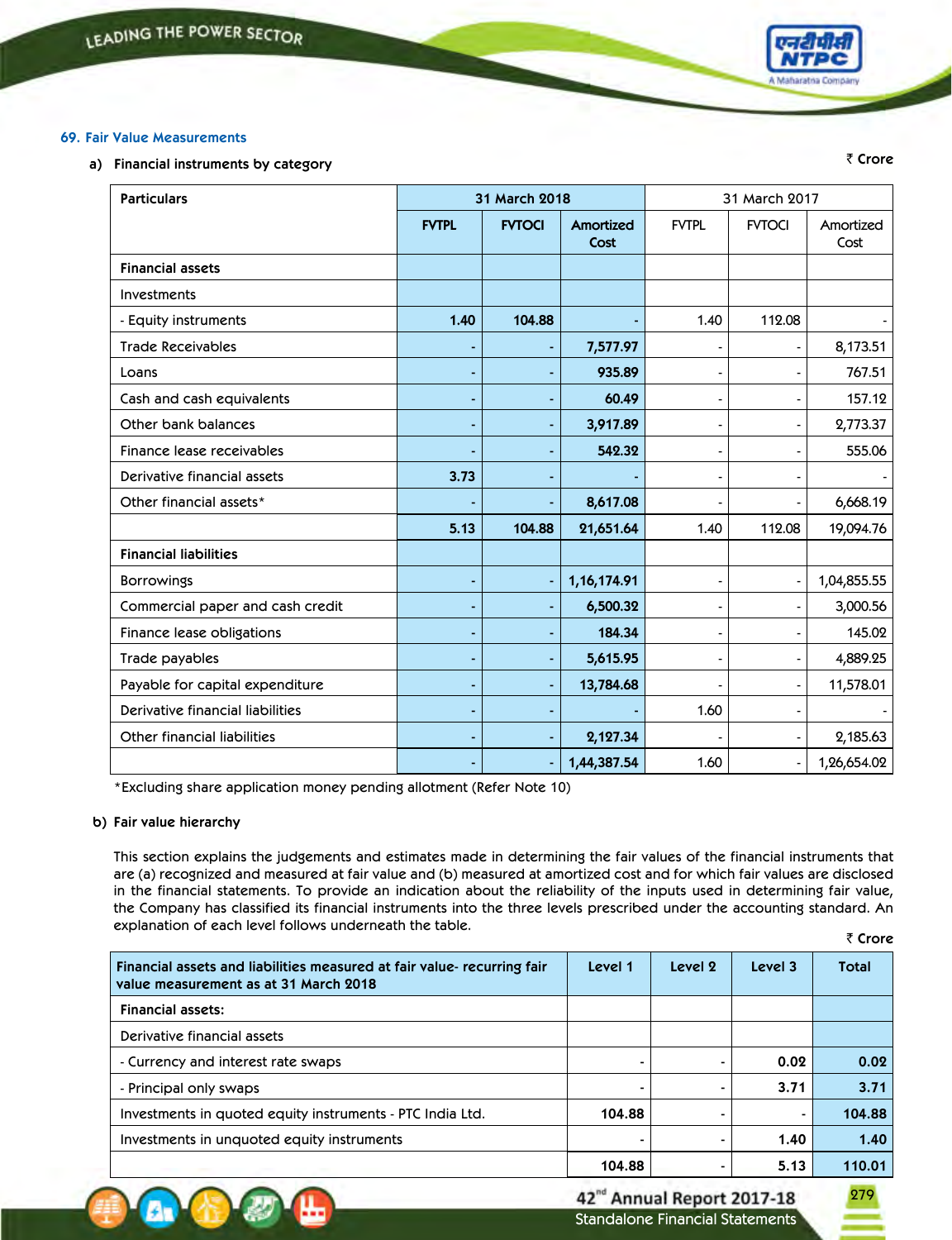

| Financial assets and liabilities measured at fair value- recurring fair<br>value measurement as at 31 March 2017 | Level 1        | Level 2 | Level 3 | Total  |
|------------------------------------------------------------------------------------------------------------------|----------------|---------|---------|--------|
| <b>Financial assets:</b>                                                                                         |                |         |         |        |
| Investments in quoted equity instruments - PTC India Ltd.                                                        | 112.08         |         |         | 112.08 |
| Investments in unquoted equity instruments                                                                       |                | -       | 1.40    | 1.40   |
|                                                                                                                  | 112.08         |         | 1.40    | 113.48 |
| <b>Financial liabilities:</b>                                                                                    |                |         |         |        |
| Derivative financial liabilities:                                                                                |                |         |         |        |
| - Currency and interest rate swaps                                                                               | $\blacksquare$ | -       | 0.12    | 0.12   |
| - Principal only swaps                                                                                           | $\blacksquare$ | -       | 1.48    | 1.48   |
|                                                                                                                  | $\blacksquare$ |         | 1.60    | 1.60   |

 The Company has an established control framework with respect to the measurement of fair values. This includes a valuation team that has overall responsibility for overseeing all significant fair value measurements and reports directly to the Director (Finance). The valuation team regularly reviews significant unobservable inputs and valuation adjustments. If third party information, such as broker quotes or pricing services, is used to measure fair values, then the valuation team assesses the evidence obtained from the third parties to support the conclusion that these valuations meet the requirements of Ind AS, including the level in the fair value hierarchy in which the valuations should be classified. Significant valuation issues are reported to the Company's Audit Committee.

 Fair values are categorized into different levels in a fair value hierarchy based on the inputs used in the valuation techniques as follows.

 **Level 1:** Level 1 hierarchy includes financial instruments measured using quoted prices. This includes investments in quoted equity instruments. Quoted equity instruments are valued using quoted prices on national stock exchange.

 **Level 2:** The fair value of financial instruments that are not traded in an active market is determined using valuation techniques which maximize the use of observable market data and rely as little as possible on entity specific estimates. If all significant inputs required to fair value an instrument are observable, the instrument is included in level 2. This level includes mutual funds which are valued using the closing NAV.

 **Level 3:** If one or more of the significant inputs is not based on observable market data, the instrument is included in level 3. The fair value of financial assets and liabilities included in Level 3 is determined in accordance with generally accepted pricing models based on discounted cash flow analysis using prices from observable current market transactions and dealer quotes of similar instruments. This level includes derivative MTM assets/liabilities. Fair value of derivative assets/ liabilities such as interest rate swaps and foreign exchange forward contracts are valued using valuation techniques, which employs the use of market observable inputs. The most frequently applied valuation techniques include forward pricing and swap models & present value calculations.

There have been no transfers in either direction for the years ended 31 March 2018 and 2017.

## **c) Valuation technique used to determine fair value:**

Standalone Financial Statements

42<sup>nd</sup> Annual Report 2017-18

Specific valuation techniques used to fair value of financial instruments include:

- i) For financial instruments other than at ii), iii) and iv) the use of quoted market prices
- ii) For investments in mutual funds Closing NAV is used.
- iii) For financial liabilities (vendor liabilities, debentures, foreign currency notes, domestic/foreign currency loans): Discounted cash flow; appropriate market borrowing rate of the entity as of each balance sheet date used for discounting.
- iv) For financial assets (employee loans) Discounted cash flow; appropriate market rate (SBI lending rate) as of each balance sheet date used for discounting.

280



` **Crore**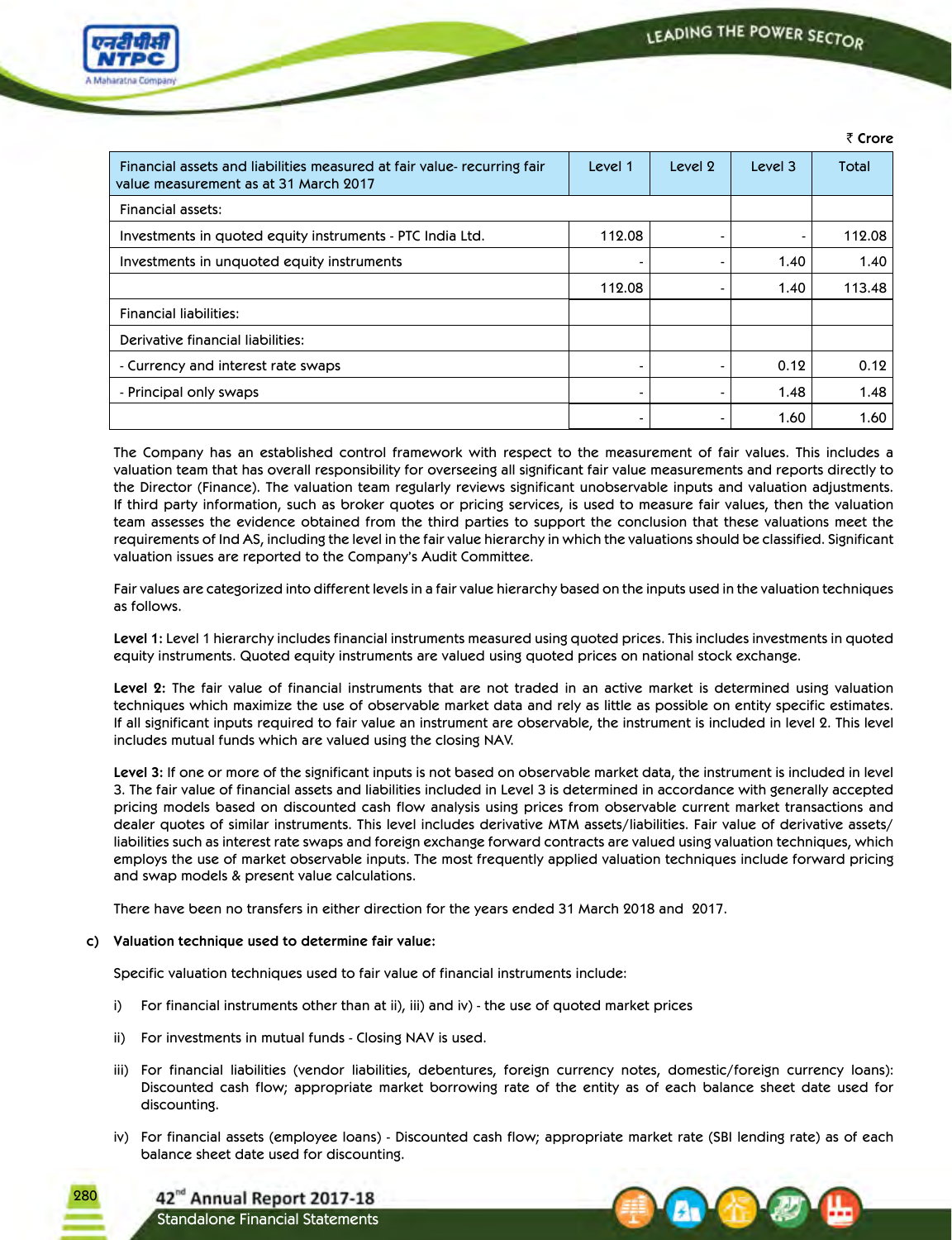

 **d) Fair value of financial assets and liabilities measured at amortized cost**

|                                                         |                  |                    |                     |                    | ₹ Crore             |
|---------------------------------------------------------|------------------|--------------------|---------------------|--------------------|---------------------|
| <b>Particulars</b>                                      | Level            |                    | As at 31 March 2018 |                    | As at 31 March 2017 |
|                                                         |                  | Carrying<br>amount | <b>Fair value</b>   | Carrying<br>amount | Fair value          |
| <b>Financial assets</b>                                 |                  |                    |                     |                    |                     |
| Loans                                                   | 3                | 935.89             | 828.21              | 767.51             | 670.74              |
| Finance lease receivables                               | 3                | 542.32             | 542.32              | 555.06             | 555.06              |
| Claims recoverable                                      | 3                | 704.22             | 704.22              | 638.97             | 638.97              |
| Trade receivables                                       | 3                |                    |                     | 35.59              | 35.59               |
|                                                         |                  | 2,182.43           | 2,074.75            | 1,997.13           | 1,900.36            |
| <b>Financial liabilities</b>                            |                  |                    |                     |                    |                     |
| Bonds/Debentures                                        | 1                | 4,010.35           | 3,832.25            | 4,727.09           | 4,735.64            |
|                                                         | $\boldsymbol{2}$ | 23,993.92          | 24,816.19           | 22,655.40          | 24,510.07           |
|                                                         | 3                | 5,841.80           | 6,119.07            | 7,131.14           | 7,797.27            |
| Foreign currency notes                                  | 1                | 3,271.97           | 3,260.60            |                    |                     |
|                                                         | $\mathbf{Q}$     | 12,537.69          | 13,068.76           | 13,223.72          | 14,152.08           |
|                                                         | 3                | 8,256.56           | 8,558.48            | 5,595.43           | 5,848.55            |
| Foreign currency loans                                  | 3                | 13,998.85          | 14,177.82           | 13,402.28          | 13,646.82           |
| Rupee term loans                                        | 3                | 44,263.77          | 44,258.67           | 38,120.49          | 38,137.70           |
| Trade payables and payable for capital expendi-<br>ture | 3                | 1,994.02           | 1,681.66            | 2,012.94           | 1,812.03            |
| <b>Other financial liabilities</b>                      | 3                | 193.98             | 193.98              | 247.36             | 247.36              |
|                                                         |                  | 1,18,362.91        | 1,19,967.48         | 1,07,115.85        | 1,10,887.52         |

The carrying amounts of current trade receivables, trade payables, payable for capital expenditure, investment in bonds, cash and cash equivalents and other financial assets and liabilities are considered to be the same as their fair values, due to their short-term nature.

 The carrying values for finance lease receivables approximates the fair value as these are periodically evaluated based on credit worthiness of customer and allowance for estimated losses is recorded based on this evaluation. Also, carrying amount of claims recoverable approximates its fair value as these are recoverable immediately.

 The fair values for loans, borrowings, non-current trade payables and payable for capital expenditure were calculated based on cash flows discounted using a current discount rate. They are classified at respective levels based on availability of quoted prices and inclusion of observable/non observable inputs.

For financial assets and liabilities that are measured at fair value, the carrying amounts are equal to the fair values.

## **70. Capital Management**

The Company's objectives when managing capital are to:

- safeguard its ability to continue as a going concern, so that it can continue to provide returns for shareholders and benefits for other stakeholders and
- maintain an appropriate capital structure of debt and equity.

 The Board of Directors has the primary responsibility to maintain a strong capital base and reduce the cost of capital through prudent management in deployment of funds and sourcing by leveraging opportunities in domestic and international financial markets so as to maintain investors, creditors & markets' confidence and to sustain future development of the business. The



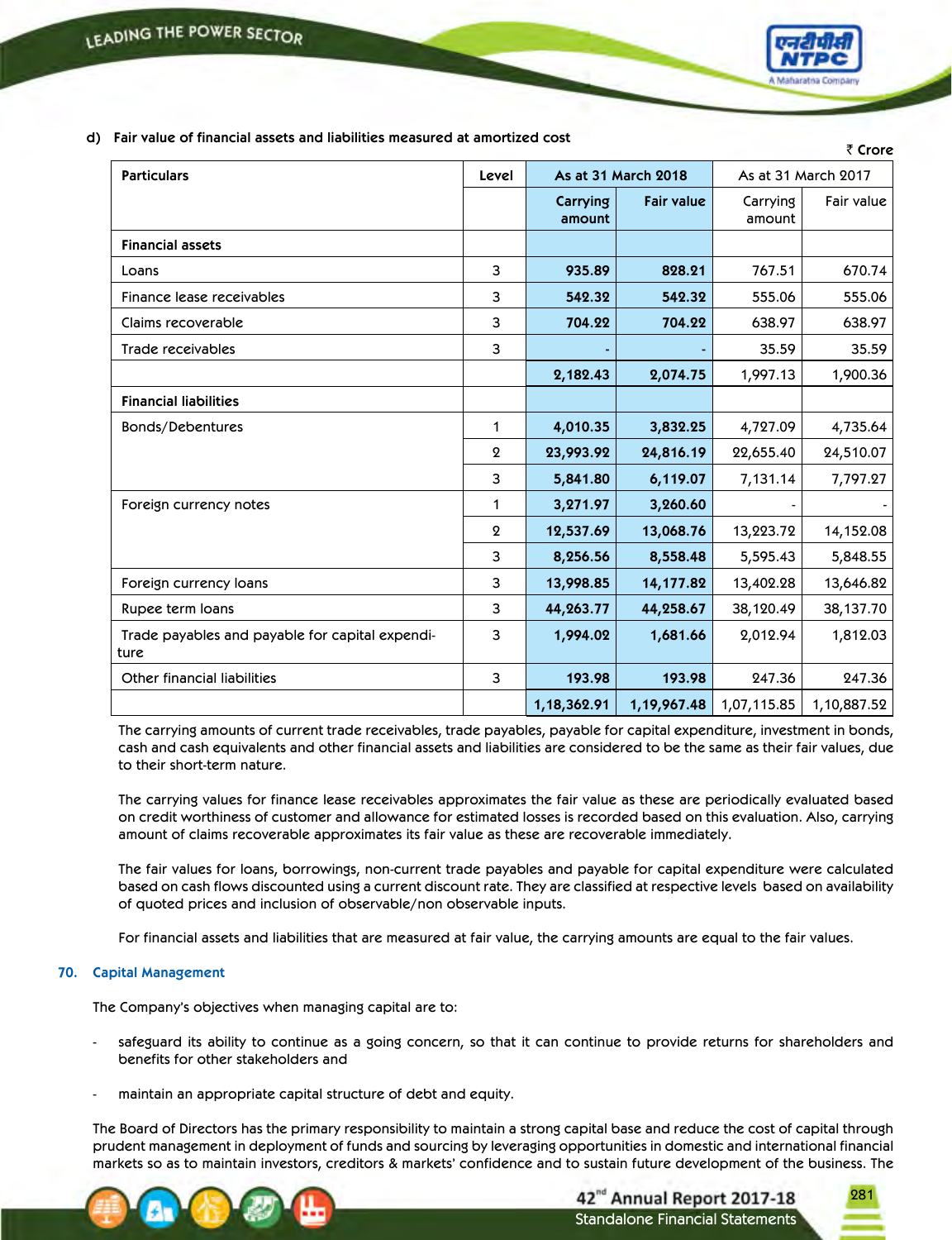LEADING THE POWER SECTOR



Board of Directors monitors the return on capital, which the Company defines as result from operating activities divided by total shareholders' equity. The Board of Directors also monitors the level of dividends to equity shareholders.

 Under the terms of major borrowing facilities, the Company is required to comply with the following financial covenants:

- (i) Total liability to net worth ranges between 2:1 to 3:1.
- (ii) Ratio of EBITDA to interest expense shall not at any time be less than 1.75 : 1
- (iii) Debt service coverage ratio not less than 1.25:1 and account receivable ratio not exceeding 3:1 (in case of foreign currency borrowings)

There have been no breaches in the financial covenants of any interest bearing borrowings.

 The Company monitors capital, using a medium term view of three to five years, on the basis of a number of financial ratios generally used by industry and by the rating agencies. The Company is not subject to externally imposed capital requirements.

 The Company monitors capital using gearing ratio which is net debt divided by total equity. Net debt comprises of noncurrent and current borrowings less cash and cash equivalents. Equity includes equity share capital and reserves that are managed as capital. The gearing ratio at the end of the reporting period was as follows:

₹ Crore

| <b>Particulars</b>              | As at         | As at         |
|---------------------------------|---------------|---------------|
|                                 | 31 March 2018 | 31 March 2017 |
| <b>Borrowings</b>               | 1,22,859.57   | 1,08,001.13   |
| Less: Cash and cash equivalents | 60.49         | 157.12        |
| Net Debt                        | 1,22,799.08   | 1,07,844.01   |
| <b>Total Equity</b>             | 1,01,777.77   | 96,231.23     |
| Net Debt to Equity Ratio        | 1.21          | 1.12          |

#### **71. Disclosure as per Ind AS 114, 'Regulatory Deferral Accounts'**

#### **(i) Nature of rate regulated activities**

 The Company is mainly engaged in generation and sale of electricity. The price to be charged by the Company for electricity sold to its beneficiaries is determined by the CERC which provides extensive guidance on the principles and methodologies for determination of the tariff for the purpose of sale of electricity. The tariff is based on allowable costs like interest, depreciation, operation & maintenance expenses, etc. with a stipulated return.

 This form of rate regulation is known as cost-of-service regulations which provide the Company to recover its costs of providing the goods or services plus a fair return.

#### **(ii) Recognition and measurement**

 As per the CERC Tariff Regulations, any gain or loss on account of exchange risk variation during the construction period shall form part of the capital cost till the declaration of Commercial Operation Date (COD) to be considered for calculation of tariff. The CERC during the past period in tariff orders for various stations has allowed exchange differences incurred during the construction period in the capital cost. Accordingly, exchange difference arising during the construction period is within the scope of Ind AS 114.

 In view of the above, exchange differences arising from settlement/translation of monetary item denominated in foreign currency to the extent recoverable from or payable to the beneficiaries in subsequent periods as per CERC Tariff Regulations are recognized on an undiscounted basis as 'Regulatory deferral account debit/credit balance' by credit/ debit to 'Movements in Regulatory deferral account balances' during construction period and adjusted from the year in which the same becomes recoverable from or payable to the beneficiaries. Accordingly, an amount of ₹584.72 crore for the year ended as at 31 March 2018 has been accounted for as 'Regulatory deferral account debit balance' (31 March 2017: ₹ 187.09 crore accounted as 'Regulatory deferral account credit balance'.)

 Revision of pay scales of employees of PSEs are due w.e.f. 1 January 2017 (Refer Note 32). Based on the recommendations of the constituted committee to the Government inter-alia includes superannuation benefits @ 30% of basic + DA to be

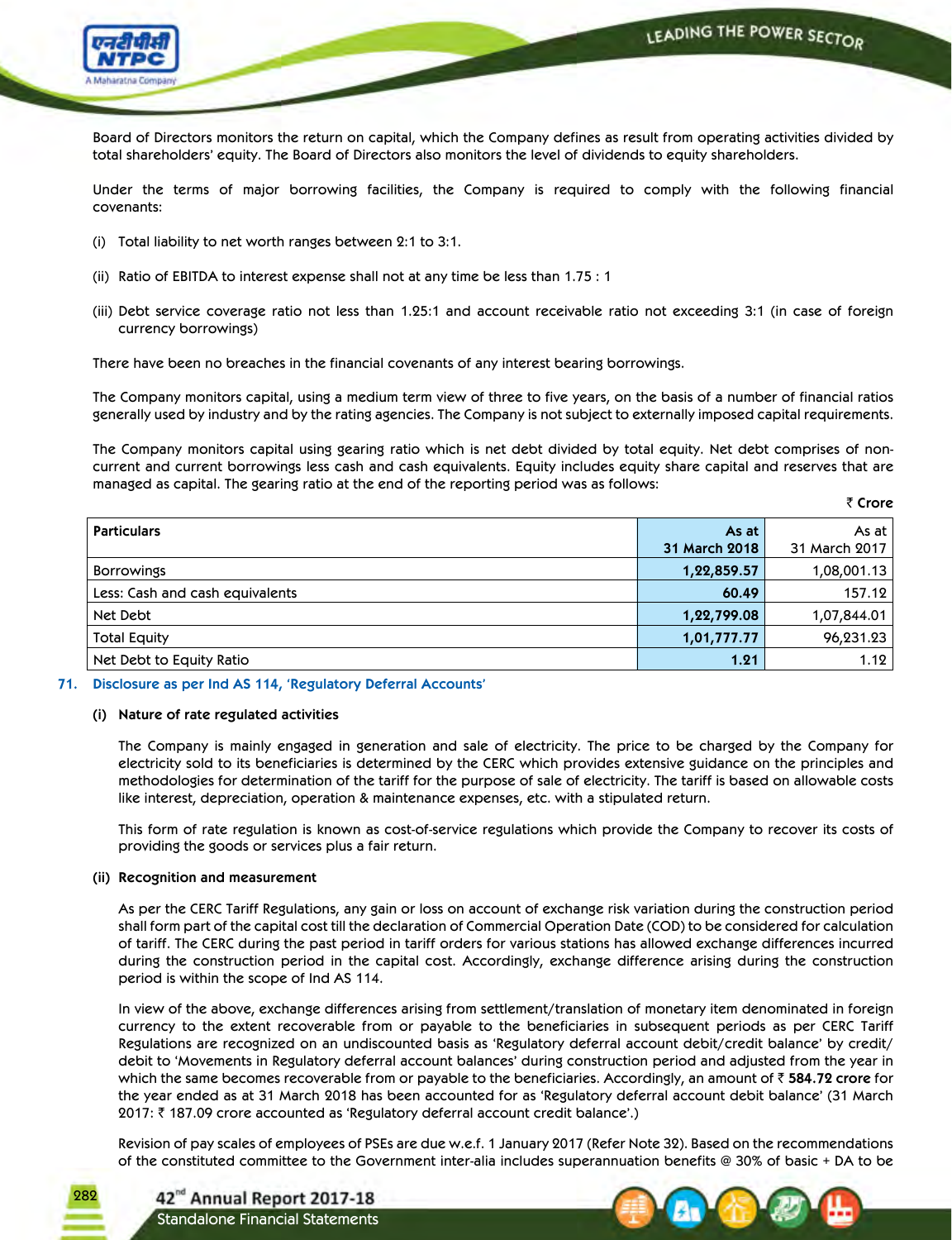

provided to the employees of CPSEs which includes gratuity at the enhanced ceiling of  $\bar{\tau}$  0.20 crore from the existing ceiling of  $\bar{\tau}$  0.10 crore. As per Proviso 8(3) of Terms and Conditions of Tariff Regulations 2014 applicable for the period 2014-19, truing up exercise in respect of Change in Law or compliance of existing law will be taken up by CERC. The increase in gratuity from  $\bar{\tau}$  0.10 crore to  $\bar{\tau}$  0.20 crore falls under the category of 'Change in law' and a regulatory asset was created in the previous year. During the year, the Payment of Gratuity Act,1972 has been amended and the ceiling has been increased to  $\bar{\tau}$  0.20 crore.

 Considering the methodology followed by the CERC for allowing impact of the previous pay revision, various tariff orders issued by the CERC under Regulations, 2014 and the above-mentioned provision related to the change in law of CERC Tariff Regulations, 2014, a regulatory asset has been created (Regulatory deferral account debit balance) towards the increase in O&M expenditure due to the pay revision. This will be claimed upon implementation of revision of pay scales and discharge of related liabilities. Accordingly, an amount of ` **118.32 crore** for the year ended 31 March 2018 has been accounted for as 'Regulatory deferral account debit balance' (31 March 2017: ₹ 522.83 crore).

#### **(iii) Risks associated with future recovery/reversal of regulatory deferral account balances:**

- (i) demand risk due to changes in consumer attitudes, the availability of alternative sources of supply
- (ii) regulatory risk on account of changes in regulations and submission or approval of rate-setting application or the entity's assessment of the expected future regulatory actions
- (iii) other risks including currency or other market risks, if any

#### **(iv) Reconciliation of the carrying amounts:**

 The regulated assets/liability recognized in the books to be recovered from or payable to beneficiaries in future periods are as follows:

#### **a) Regulatory deferral account credit balance - Note 35**

 The regulatory liability recognized in the books in respect of the amount payable to the beneficiaries in future periods are as follows:  $\overline{z}$  **C** 

|                                                                                                       |               | י כוטופ       |
|-------------------------------------------------------------------------------------------------------|---------------|---------------|
| <b>Particulars</b>                                                                                    | For the year  | For the year  |
|                                                                                                       | ended         | ended         |
|                                                                                                       | 31 March 2018 | 31 March 2017 |
| A. Opening balance                                                                                    | 482.74        | 295.65        |
| B. Addition during the year                                                                           |               | 193.38        |
| C. Amount collected/refunded during the year                                                          |               | 6.29          |
| D. Amount transferred to regulatory deferral account debit balances                                   | 482.74        |               |
| E. Regulatory deferral account balances recognized in the statement of profit<br>and $loss$ ( $B-C$ ) |               | 187.09        |
| F. Closing balance                                                                                    |               | 482.74        |

## **b) Regulatory deferral account debit balance - Note 19**

The regulatory assets recognized in the books to be recovered from the beneficiaries in future periods are as follows:

|                                                                                                  |               | ₹ Crore       |
|--------------------------------------------------------------------------------------------------|---------------|---------------|
| <b>Particulars</b>                                                                               | For the year  | For the year  |
|                                                                                                  | ended         | ended         |
|                                                                                                  | 31 March 2018 | 31 March 2017 |
| A. Opening balance                                                                               | 522.83        |               |
| B. Addition during the year                                                                      | 697.03        | 522.83        |
| C. Amount collected/refunded during the year                                                     | 6.01          |               |
| D. Amount transferred from regulatory deferral account credit balances                           | 482.74        |               |
| E. Regulatory deferral account balances recognized in the statement of profit<br>and $loss(B+C)$ | 703.04        | 522.83        |
| F. Closing balance $(A+B+C-D)$                                                                   | 743.13        | 522.83        |

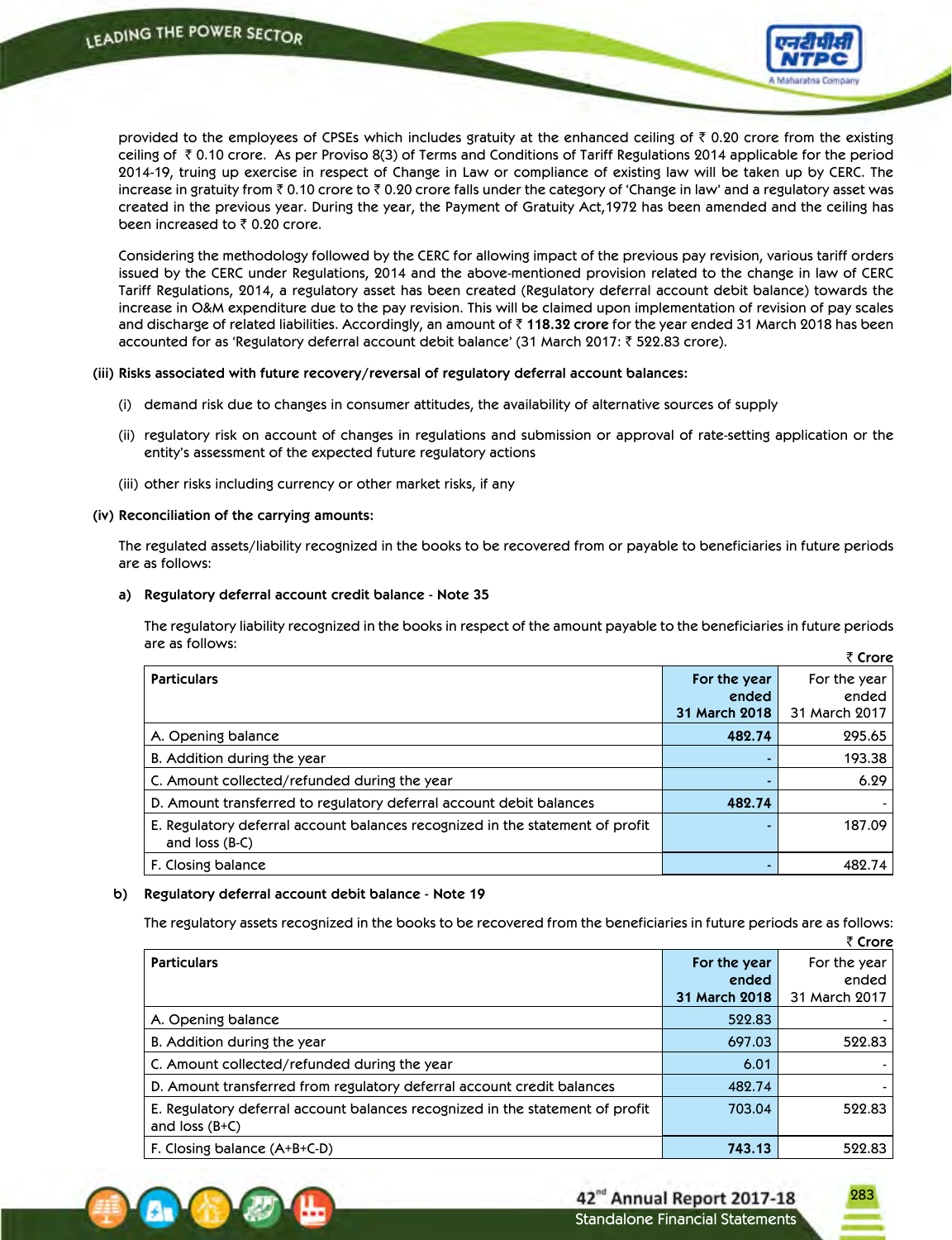

| c) Net movements in regulatory deferral account balances [1]                   | 703.04 | 335.74 |
|--------------------------------------------------------------------------------|--------|--------|
| d) Tax on net movements in regulatory deferral account balances [II]           | 150.04 | 71.82  |
| e) Total amount recognized in the statement of profit and loss during the year | 553.00 | 263.92 |
| $[1-11]$                                                                       |        |        |

The Company expects to recover the carrying amount of regulatory deferral account debit balance over a period of 10 years.

#### **72. Information in respect of micro and small enterprises as at 31 March 2018 as required by Micro, Small and Medium Enterprises Development Act, 2006 (MSMED Act)** ` **Crore**

| <b>Particulars</b>                                                                                                                                                                                                                                                                    | <b>31 March 2018</b> | 31 March 2017 |
|---------------------------------------------------------------------------------------------------------------------------------------------------------------------------------------------------------------------------------------------------------------------------------------|----------------------|---------------|
| a) Amount remaining unpaid to any supplier:                                                                                                                                                                                                                                           |                      |               |
| Principal amount                                                                                                                                                                                                                                                                      | 450.82               | 347.87        |
| Interest due thereon                                                                                                                                                                                                                                                                  | 1.50                 | 0.11          |
| b) Amount of interest paid in terms of Section 16 of the MSMED Act along-with the<br>amount paid to the suppliers beyond the appointed day.                                                                                                                                           | 0.01                 |               |
| c) Amount of interest due and payable for the period of delay in making payment<br>(which have been paid but beyond the appointed day during the year) but with-<br>out adding the interest specified under the MSMED Act.                                                            | 0.01                 | 0.01          |
| d) Amount of interest accrued and remaining unpaid                                                                                                                                                                                                                                    | 1.50                 | 0.01          |
| e) Amount of further interest remaining due and payable even in the succeeding<br>years, until such date when the interest dues as above are actually paid to the<br>small enterprises, for the purpose of disallowances as a deductible expenditure<br>under Section 23 of MSMED Act |                      |               |

## **73. Disclosure as required by Schedule V of the SEBI (Listing Obligations and Disclosure Requirements) Regulations, 2015:**

## **A. Loans and advances in the nature of loans:**

1. To Subsidiary companies

` **Crore**

` **Crore**

| Name of the Company               | Outstanding balance as at |               |               | Maximum amount outstanding<br>during the year ended |
|-----------------------------------|---------------------------|---------------|---------------|-----------------------------------------------------|
|                                   | 31 March 2018             | 31 March 2017 | 31 March 2018 | 31 March 2017                                       |
| Kanti Bijlee Utpadan Nigam Ltd.   | 201.00                    | 121.00        | 201.00        | 121.86                                              |
| Patratu Vidyut Utpadan Nigam Ltd. | 41.75                     | 33.25         | 50.00         | 33.25                                               |

## 2. To Joint venture companies

| Name of the Company                              | Outstanding balance as at |  |                             | Maximum amount outstanding<br>during the year ended |
|--------------------------------------------------|---------------------------|--|-----------------------------|-----------------------------------------------------|
|                                                  | 31 March 2018             |  | 31 March 2017 31 March 2018 | 31 March 2017                                       |
| National High Power Test Laboratory Private Ltd. | 6.00 <sub>1</sub>         |  | 6.00                        |                                                     |

3. To Firms/companies in which directors are interested **:** ` Nil

**B.** Investment by the loanee (as detailed above) in the shares of NTPC : ₹ Nil

## **74. Contingent liabilities and commitments**

## **A. Contingent liabilities**

284

- **a. Claims against the Company not acknowledged as debts**
	- **(i) Capital works**

 Some of the contractors for supply and installation of equipments and execution of works at our projects have lodged claims on the Company for ` **12,533.49 crore** (31 March 2017: ` 12,753.91 crore) seeking enhancement of the contract price, revision of work schedule with price escalation, compensation for the extended period of



Standalone Financial Statements

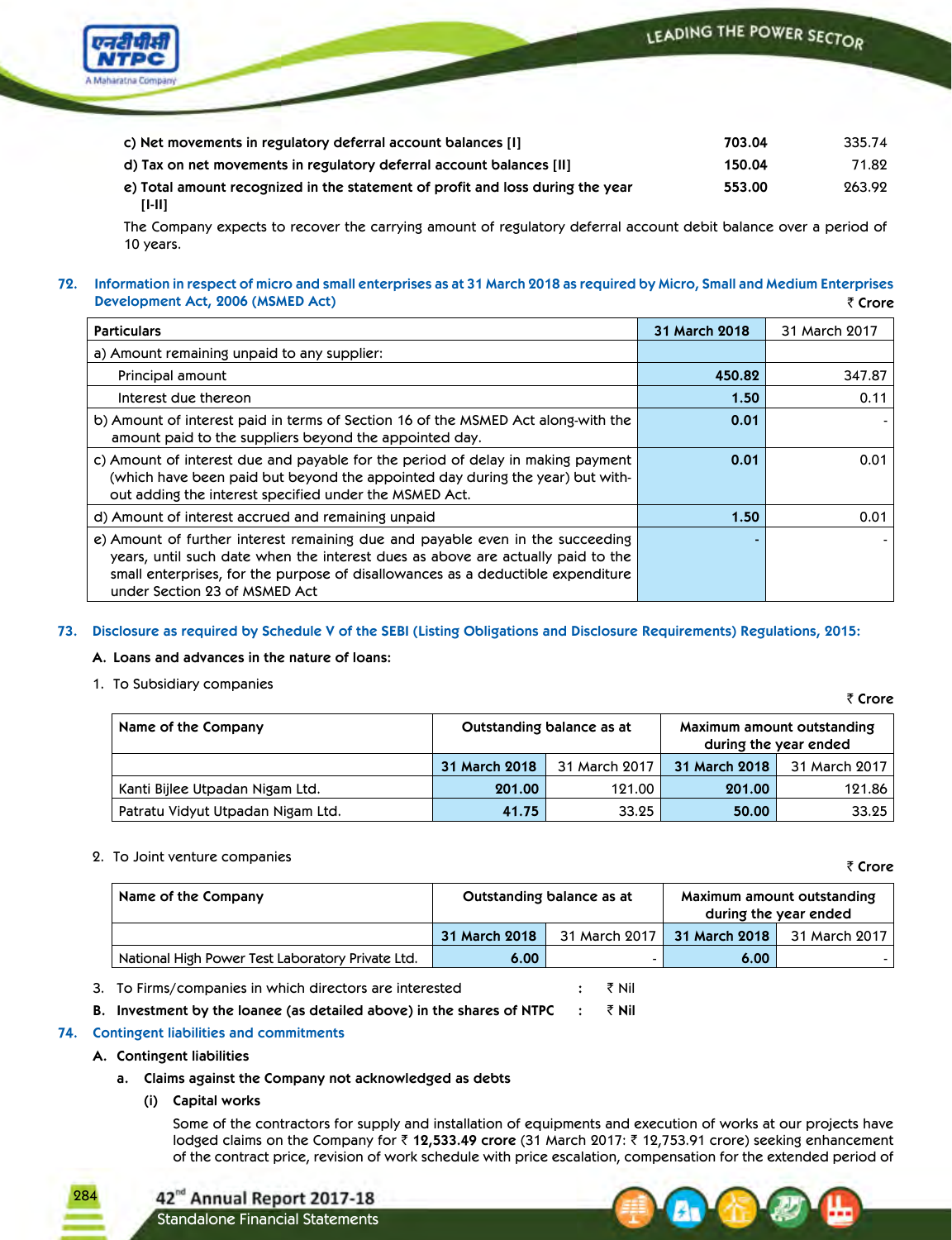

work, idle charges etc. These claims are being contested by the Company as being not admissible in terms of the provisions of the respective contracts.

 The Company is pursuing various options under the dispute resolution mechanism available in the contracts for settlement of these claims. It is not practicable to make a realistic estimate of the outflow of resources if any, for settlement of such claims pending resolution.

#### **(ii) Land compensation cases**

 In respect of land acquired for the projects, the erstwhile land owners have claimed higher compensation before various authorities/courts which are yet to be settled. Against such cases, contingent liability of ` **379.98 crore** (31 March 2017: ₹ 349.31 crore) has been estimated.

#### **(iii) Fuel suppliers**

- a) Pending resolution of the issues with the coal companies, an amount of ` **2,869.21 crore** (31 March 2017: ` 2,570.55 crore) towards grade slippage pursuant to third party sampling has been estimated by the Company as contingent liability. Further, an amount of ` **678.46 crore** (31 March 2017: ` 661.50 crore) towards surface transportation charges, custom duty on service margin on imported coal etc. has been estimated by the Company as contingent liability.
- b) Pending resolution of the issues with a fuel company for supply of RLNG, an amount of ` **5,821.61 crore** (31 March 2017:  $\bar{\tau}$  4,173.57 crore) towards the take or pay claim has been estimated by the Company as contingent liability.

 The Company is pursuing with the fuel companies, related ministries and other options under the dispute resolution mechanism available for settlement of these claims.

#### **(iv) Others**

 In respect of claims made by various State/Central Government departments/Authorities towards building permission fee, penalty on diversion of agricultural land to non-agricultural use, non agricultural land assessment tax, water royalty, other claims, etc. and by others, contingent liability of ₹ 339.17 crore (31 March 2017: ₹ 253.15 crore) has been estimated.

#### **(v) Possible reimbursement in respect of (i) to (iii) above**

The contingent liabilities referred to in (i) above, include an amount of ₹ 648.26 crore (31 March 2017: ₹ 919.33 crore) relating to the hydro power project stated in Note 10 (a) - Other financial assets, for which Company envisages possible reimbursement from the GOI in full. In respect of balance claims included in (i) and in respect of the claims mentioned at (ii) above, payments, if any, by the Company on settlement of the claims would be eligible for inclusion in the capital cost for the purpose of determination of tariff as per CERC Tariff Regulations subject to prudence check by the CERC. In case of (iii), the estimated possible reimbursement by way of recovery through tariff as per Regulations is ` **9,199.87 crore** (31 March 2017: ` 7,373.54 crore).

## **b. Disputed tax matters**

 Disputed income tax/sales tax/excise and other tax matters pending before various Appellate Authorities amount to ₹ **7,907.61** crore (31 March 2017: ₹ 6,934.90 crore). Many of these matters were adjudicated in favour of the Company but are disputed before higher authorities by the concerned departments. In respect of these disputed cases, the Company estimate possible reimbursement of ₹ 3,868.74 crore (31 March 2017: ₹ 3,302.47 crore). The amount paid under dispute/adjusted by the authorities in respect of the cases amounts to ` **2,470.24 crore** (31 March 2017: ₹ 6,499.22 crore).

#### c. Others

 Other contingent liabilities amount to ` **2,536.13 crore** (31 March 2017: ` 213.92 crore) which includes claim of ` **2,026.30 crore** (31 March 2017: ` Nil) pending before arbitral tribunal. Refer Note 56 (b).

 Some of the beneficiaries have filed appeals against the tariff orders of the CERC. The amount of contingent liability in this regard is not ascertainable.

#### **B. Contingent assets**

While determining the tariff for some of the Company's power stations, CERC has disallowed certain capital expenditure incurred by the Company. The Company aggrieved over such issues has filed appeals with the Appellate Tribunal for Electricity (APTEL)/Hon'ble Supreme Court against the tariff orders issued by the CERC. Based on past experience, the Company believes that a favourable outcome is probable. However, it is impracticable to estimate the financial effect of the same as its receipt is dependent on the outcome of the judgement.

#### **C. Commitments**

 a). Estimated amount of contracts remaining to be executed on capital account (property, plant and equipment and intangible assets) and not provided for as at 31 March 2018 is ₹ 38,119.11 **crore** (31 March 2017: ₹ 48,607.62 crore).

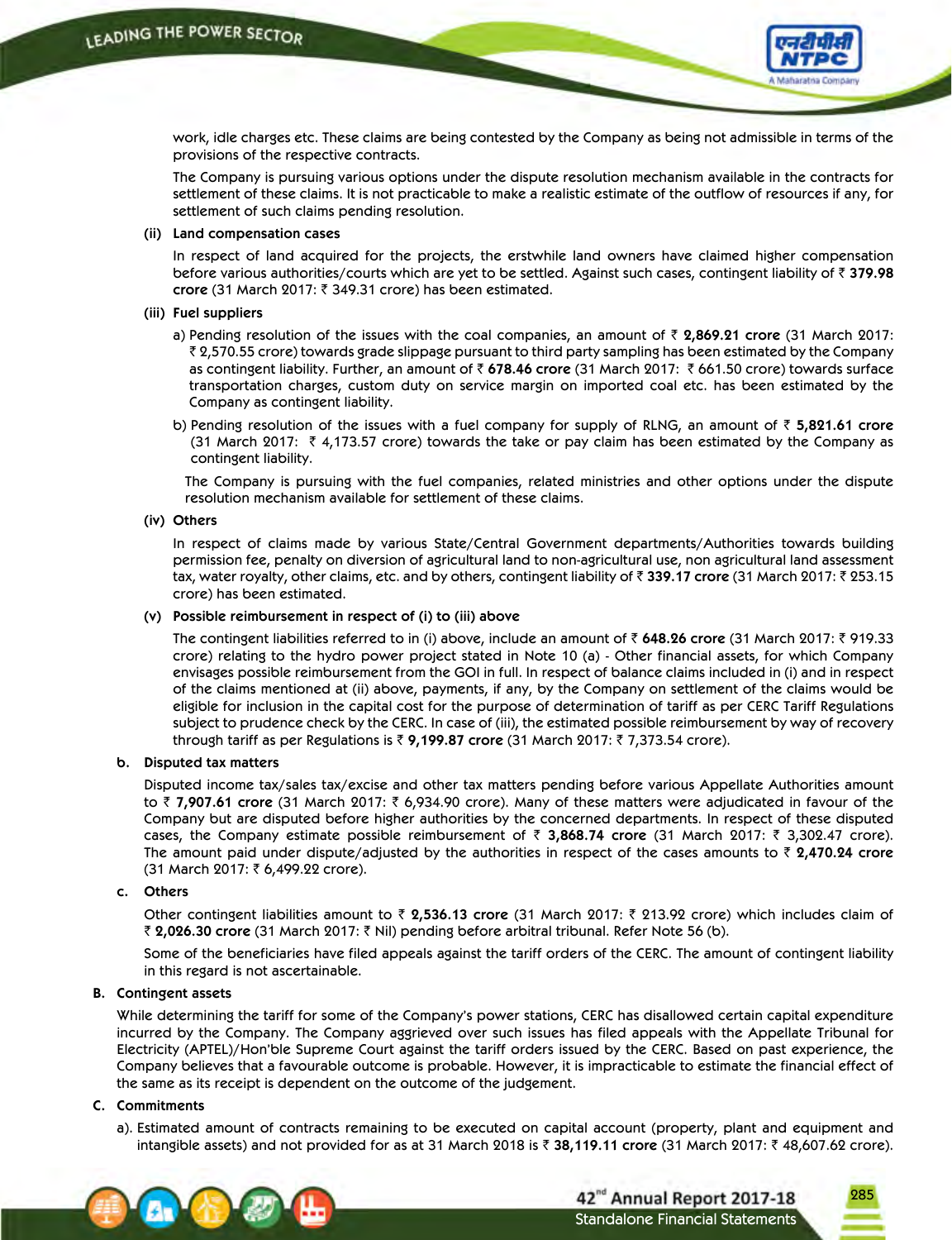

Details of the same are as under:

| Details Of the same are as under. |               |               |
|-----------------------------------|---------------|---------------|
| Particulars                       | As at         | As at I       |
|                                   | 31 March 2018 | 31 March 2017 |
| Property, plant and equipment     | 38,118.24     | 48,401.83     |
| Intangible assets                 | 0.87          | 205.79        |

 b). In respect of investments of ` **2,766.54 crore** including share application money pending allotment of ` **32.00 crore** (31 March 2017: ₹ 2,418.01 crore including share application money pending allotment of ₹ 515.86 crore) in subsidiary companies, the Company has restrictions for their disposal as at 31 March 2018 as under:

₹ Crore

| Name of the<br>Period of restrictions for disposal of investments as per<br>related agreements<br><b>Subsidiary</b> |                                                                                                                                                                                                                                                           |               | Amount invested as at |  |
|---------------------------------------------------------------------------------------------------------------------|-----------------------------------------------------------------------------------------------------------------------------------------------------------------------------------------------------------------------------------------------------------|---------------|-----------------------|--|
|                                                                                                                     | 31 March 2018                                                                                                                                                                                                                                             | 31 March 2017 |                       |  |
| Bhartiya Rail Bijlee<br>Company Ltd.                                                                                | 5 years from the date of commercial operation of the last<br>unit of the project.                                                                                                                                                                         | 1,599.53      | 1,420.54              |  |
| Kanti Bijlee<br>Utpadan Nigam<br>Ltd.                                                                               | 5 years from the date of commercial operation. Further,<br>as per loan agreement, minimum equity of 51% shall be<br>maintained at all times until final settlement of loan i.e., 4<br>years moratorium period and subsequently 11 years for<br>repayment. | 1,042.89      | 962.89                |  |
| Patratu Vidyut<br>Utpadan Nigam<br>Ltd.                                                                             | 5 years from the date of signing of agreement or till the<br>date of commercial operation of the last new unit of<br>Phase-I, whichever is later.                                                                                                         | 124.12        | 34.58                 |  |
| Total                                                                                                               |                                                                                                                                                                                                                                                           | 2,766.54      | 2,418.01              |  |

c). In respect of investments of ` **3,805.30 crore** including share application money pending allotment of ` **276.85 crore** (31 March 2017:  $\bar{\tau}$  2,785.99 crore including share application money pending allotment of  $\bar{\tau}$  164.00 crore) in the joint venture companies, the Company has restrictions for their disposal as at 31 March 2018 as under:

|                                                              |                                                                                                                                                                                                                                                                                 |                       | ₹ Crore       |  |
|--------------------------------------------------------------|---------------------------------------------------------------------------------------------------------------------------------------------------------------------------------------------------------------------------------------------------------------------------------|-----------------------|---------------|--|
| Name of the Joint                                            | Period of restrictions for disposal of investments                                                                                                                                                                                                                              | Amount invested as at |               |  |
| <b>Venture Company</b>                                       | as per related agreements                                                                                                                                                                                                                                                       | 31 March 2018         | 31 March 2017 |  |
| Transformers and<br>Electricals Kerala Ltd.                  | 3 years from the date of acquisition (i.e.19.06.2009) or $\mid$<br>upgradation capacity enhancement scheme whichever<br>is later. Also refer Note 6 (d).                                                                                                                        | 31.34                 | 31.34         |  |
| NTPC BHEL Power Projects<br> Private Ltd.                    | 3 years from the date of completion of first EPC<br>contract of single order value of not less than $\bar{\tau}$ 500<br>crore or till further such time as mutually agreed. Also<br>refer Note 6 (b).                                                                           | 50.00                 | 50.00         |  |
| National High Power Test<br>Laboratory Private Ltd.          | 5 years from the date of incorporation (i.e. 22.05.2009)<br>or completion of project whichever is later.                                                                                                                                                                        | 30.40                 | 30.40         |  |
| CIL NTPC Uria Private Ltd.                                   | 5 years from the date of incorporation (i.e. 27.04.2010)<br>or commercial operation whichever is later.                                                                                                                                                                         | 0.08                  | 0.08          |  |
| Trincomalee Power<br> Company Ltd.                           | 12 years from the initial operation date.                                                                                                                                                                                                                                       | 15.20                 | 15.20         |  |
| Bangladesh-India<br>Friendship Power<br>Company Private Ltd. | 15 years from the date of commercial operation date.                                                                                                                                                                                                                            | 277.83                | 134.20        |  |
| Meja Urja Nigam Private<br>Ltd.                              | 5 years from the date of incorporation (i.e. 02.04.2008)<br>or commercial operation whichever is later.                                                                                                                                                                         | 1,209.33              | 1,166.44      |  |
| Nabinagar Power<br>Generating Company<br> Private Ltd.       | 5 years from the date of incorporation (09.09.2008)<br>or commercial operation whichever is later. Further,<br>NTPC shall not transfer/assign or pledge shares of the<br>JV until final settlement of loan i.e. 5 years moratorium <br>and subsequently 15 years for repayment. | 1,857.87              | 1,353.30      |  |

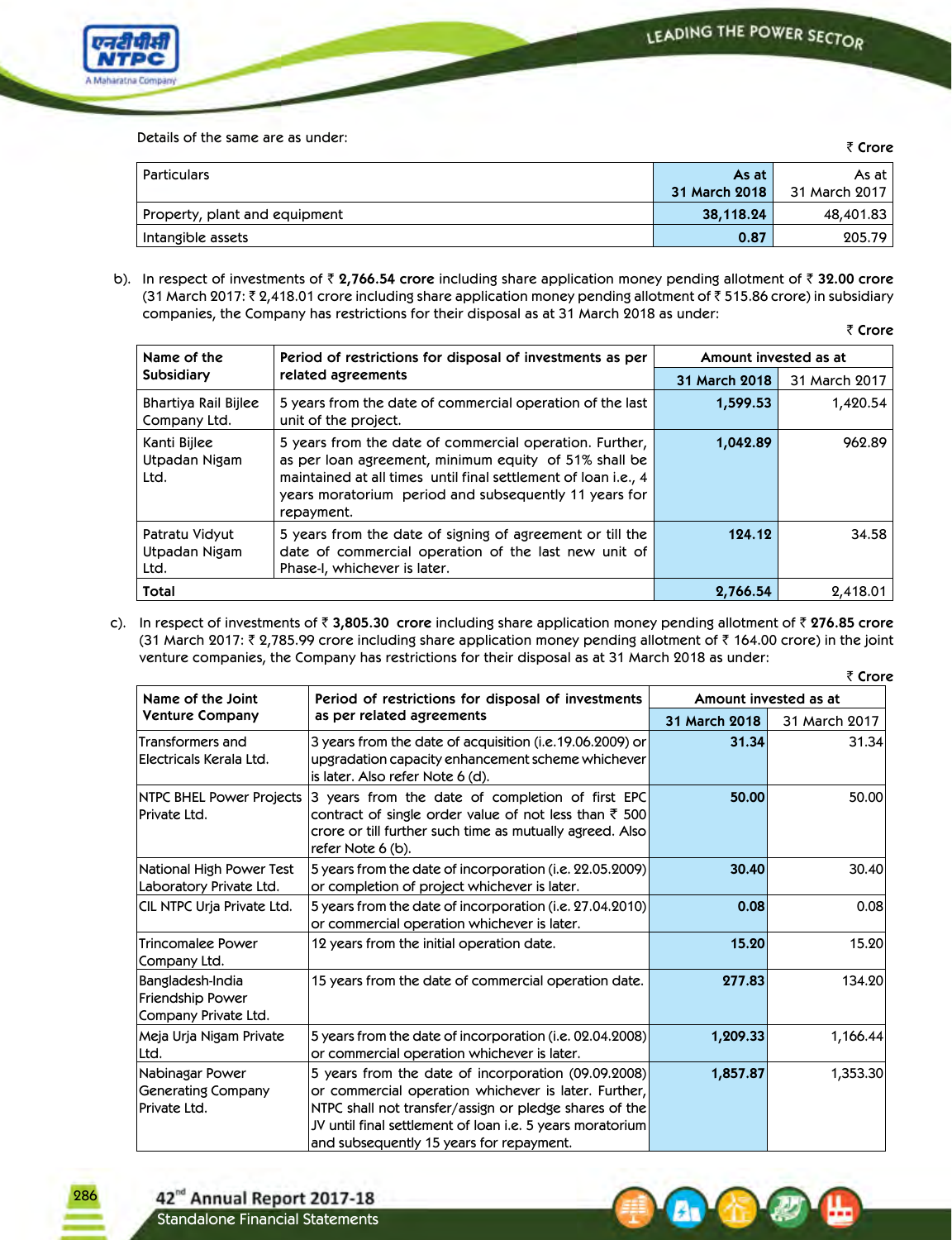

|                                     |                                                                                                                                                                                                                                                                      |                       | ₹ Crore       |
|-------------------------------------|----------------------------------------------------------------------------------------------------------------------------------------------------------------------------------------------------------------------------------------------------------------------|-----------------------|---------------|
| Name of the Joint                   | Period of restrictions for disposal of investments                                                                                                                                                                                                                   | Amount invested as at |               |
| <b>Venture Company</b>              | as per related agreements                                                                                                                                                                                                                                            | 31 March 2018         | 31 March 2017 |
| Hindustan Urvarak &<br>Rasayan Ltd. | $ 5 \rangle$ years from the date of incorporation (15.06.2016)<br>or 2 years from commercial operation date of any<br>one of the proposed projects at Sindri, Gorakhpur<br>$ $ and Barauni or date of allotment of shares for first $ $<br>time, whichever is later. | 333.25                | 5.03          |
| Total                               |                                                                                                                                                                                                                                                                      | 3,805.30              | 2,785.99      |

d). In respect of other investments of ₹1.40 crore (31 March 2017: ₹1.40 crore), the Company has restrictions for their disposal as at 31 March 2018 as under:

|                                             |                                                                                                                                                                                                                                 |               | ₹ Crore               |
|---------------------------------------------|---------------------------------------------------------------------------------------------------------------------------------------------------------------------------------------------------------------------------------|---------------|-----------------------|
| Name of the Company                         | <b>Period of restrictions for disposal of investments as</b>                                                                                                                                                                    |               | Amount invested as at |
|                                             | per related agreements                                                                                                                                                                                                          | 31 March 2018 | 31 March 2017         |
| International Coal<br>Ventures Private Ltd. | $ 5 \rangle$ years from the date of incorporation (i.e.)<br>[20.05.2009] or till such time an undertaking for non-<br>disposal of such share is given to FI/Banks for their<br>assistance to the Company. Also refer Note 7(c). | 1.40          | 1.40                  |
| Total                                       |                                                                                                                                                                                                                                 | 1.40          | 1.40                  |

- e). The Company has commitments of ` **3,993.01 crore** (31 March 2017: ` 1,162.56 crore) towards further investment in the subsidiary companies as at 31 March 2018.
- f). The Company has commitments of ₹ 3,748.92 crore (31 March 2017: ₹ 3,073.90 crore) towards further investment in the joint venture entities as at 31 March 2018.
- g). The Company has commitments of ` **507.60 crore** (31 March 2017: ` 507.60 crore) towards further investment in other investments as at 31 March 2018.
- h). The Company has commitments of bank guarantee of 0.50 % of total contract price to be undertaken by NTPC-BHEL Power Projects Private Ltd. limited to a cumulative amount of ₹ 75.00 crore (31 March 2017: ₹ 75.00 crore).
- i). Company's commitment towards the minimum work programme in respect of oil exploration activities of joint operations has been disclosed in Note 66.
- j). S.O. 254 (E) dated 25 January 2016 issued by the Ministry of Environment, Forest and Climate Change (MOEF), GOI provides that the cost of transportation of ash for road construction projects or for manufacturing of ash based products or use as soil conditioner in agricultural activity within a radius of hundred kilometers from a coal based thermal power plant shall be borne by such coal based thermal power plant and the cost of transportation beyond the radius of hundred kilometers and up to three hundred kilometers shall be shared equally between the user and the coal based thermal power plant. Further, the coal or lignite based thermal power plants shall within a radius of three hundred kilometers bear the entire cost of transportation of ash to the site of road construction projects under Pradhan Mantri Gramin Sadak Yojna and asset creation programmes of the Government involving construction of buildings, road, dams and embankments. Accordingly, the Company has commitment to bear/share the cost of transportation of fly ash from its coal based stations on lifting of the fly ash by the users. Based on an independent expert opinion, the Company's obligation towards the transportation cost of fly ash will arise only on lifting and transportation of the fly ash. Further, the Company's liability on this account, if any shall be first met from the 'Fly Ash Utilization Reserve Fund' maintained by the Company in terms of MOEF Notification dated 3 November 2009.
- k). Company's commitment in respect of lease agreements has been disclosed in Note 56.

#### **75. Corporate Social Responsibility Expenses (CSR)**

 As per Section 135 of the Companies Act, 2013 read with guidelines issued by Department of Public Enterprises, GOI, the Company is required to spend, in every financial year, at least two per cent of the average net profits of the Company made during the three immediately preceding financial years in accordance with its CSR Policy. The details of CSR expenses for the year are as under: ` **Crore**

|                                                |               | $\sim$ uvit   |
|------------------------------------------------|---------------|---------------|
| <b>Particulars</b>                             | As atl        | As atl        |
|                                                | 31 March 2018 | 31 March 2017 |
| A. Amount required to be spent during the year | 220.75        | 227.85        |
| B. Amount spent during the year on:            |               |               |
| a) Construction/acquisition of any asset       | 2.45          | 4.46          |
| b) On purposes other than (a) above            | 239.09        | 273.35        |
| Total                                          | 241.54        | 277.81        |

|  | 单个个纱出 |  |
|--|-------|--|
|  |       |  |